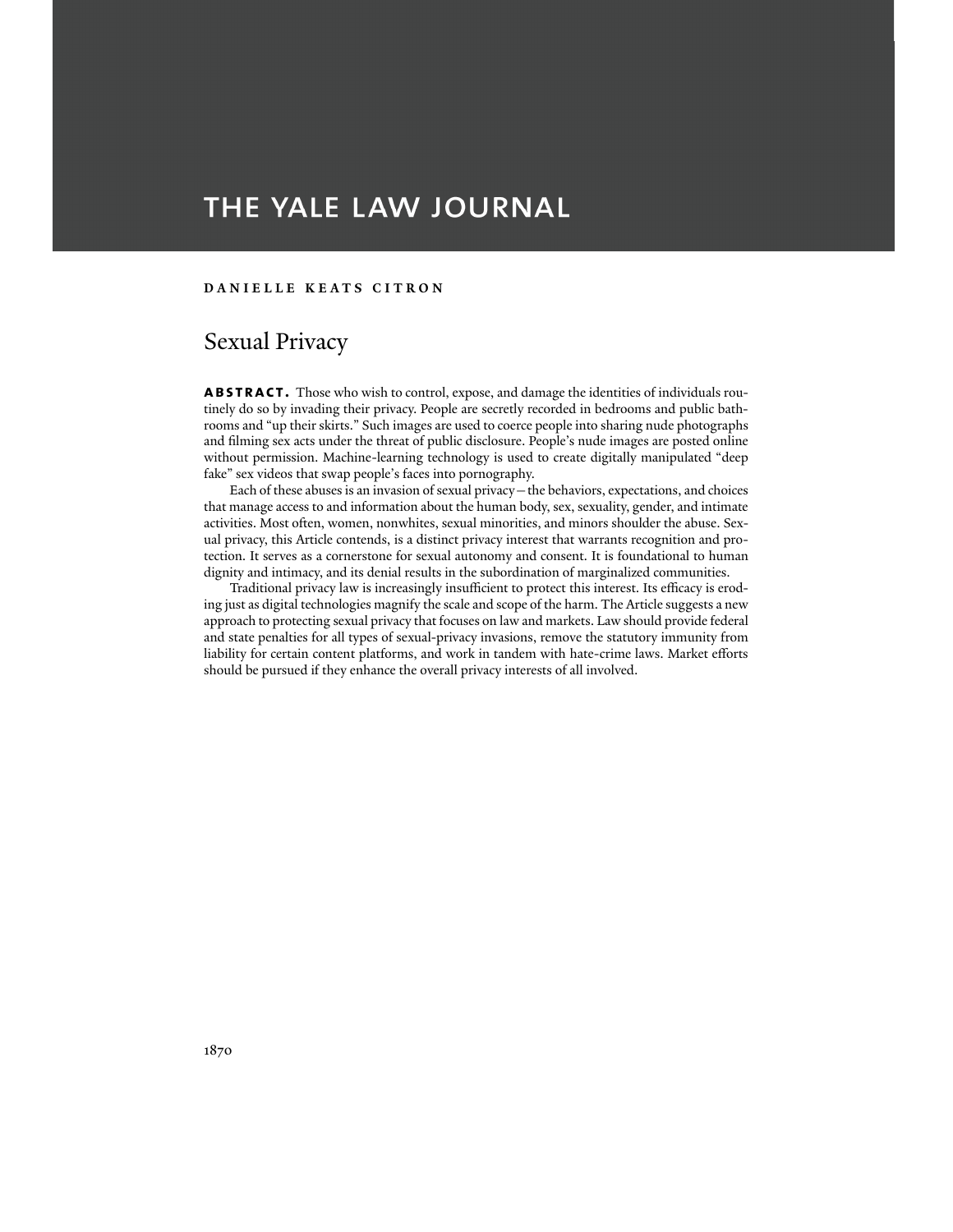

**AUTHOR.** Morton & Sophia Macht Professor of Law, University of Maryland Carey School of Law; Affiliate Fellow, Yale Information Society Project; Affiliate Scholar, Stanford Center for Internet and Society. Special thanks to Leslie Meltzer Henry, Mary Anne Franks, David Pozen, Jeanine Morris-Rush, Ari Waldman, Ryan Calo, I. Bennett Capers, Nestor Davidson, Clare Huntington, Woodrow Hartzog, Robert Kaczorowski, Lee Kovarsky, Robin Lenhardt, Linda McClain, Neil Richards, and Benjamin Zipursky for close readings of drafts and helpful conversations; to David Bateman, Marc Blitz, Jennifer Finney Boylan, Khiara Bridges, Bobby Chesney, Julie Cohen, Elisa D'Amico, Stacey Dogan, Jeanmarie Fenrich, Andrew Ferguson, James Fleming, Jeanne Fromer, Cynthia Godsoe, Carrie Goldberg, Leigh Goodmark, Michele Goodwin, Wendy Gordon, Mark Graber, Yasmine Green, Abner Greene, Susan Herman, Holly Jacobs, Quinta Jurecic, Margot Kaminski, Kate Klonick, Joseph Landau, Ethan Leib, Leah Litman, Jennifer Mnookin, Ted Neustadt, Helen Norton, Angela Onwuachi-Willig, Mike Pappas, Catherine Powell, Alan Rozenshtein, Jason Schultz, Mona Sedky, Jed Shugerman, Katharine Silbaugh, Jessica Silbey, Scott Skinner-Thompson, Geoffrey Stone, Katherine Stranburg, Linda Sugin, Olivier Sylvain, Eugene Volokh, and Benjamin Wittes for sage advice; to Eleanor Citron, Jessica Burgard, Susan McCarty, Samuel Morse, Madeline Spencer, and Rebecca Zipursky for superb research assistance; and to Dean Donald Tobin and Associate Dean Michael Pappas for endless support and encouragement. I am grateful to the participants in Linda McClain's Gender and the Law class at Boston University School of Law, the PEN America Board of Trustees meeting, UC Irvine Law Review's *Gender and Technology* symposium, Fordham Law Review's *Gender Equality and the First Amendment* symposium, and faculty workshops at Boston University School of Law, Brooklyn Law School, Fordham University School of Law, Northeastern University School of Law, NYU School of Law's Engelberg Center, and UCLA School of Law for helpful comments. I had the great fortune of working on this piece while visiting at Fordham University School of Law and in anticipation of joining the faculty of Boston University School of Law in the fall of 2019. I owe a debt of gratitude to the superb editors of the *Yale Law Journal*, especially Ali Cooper-Ponte who made all the difference with her astute feedback.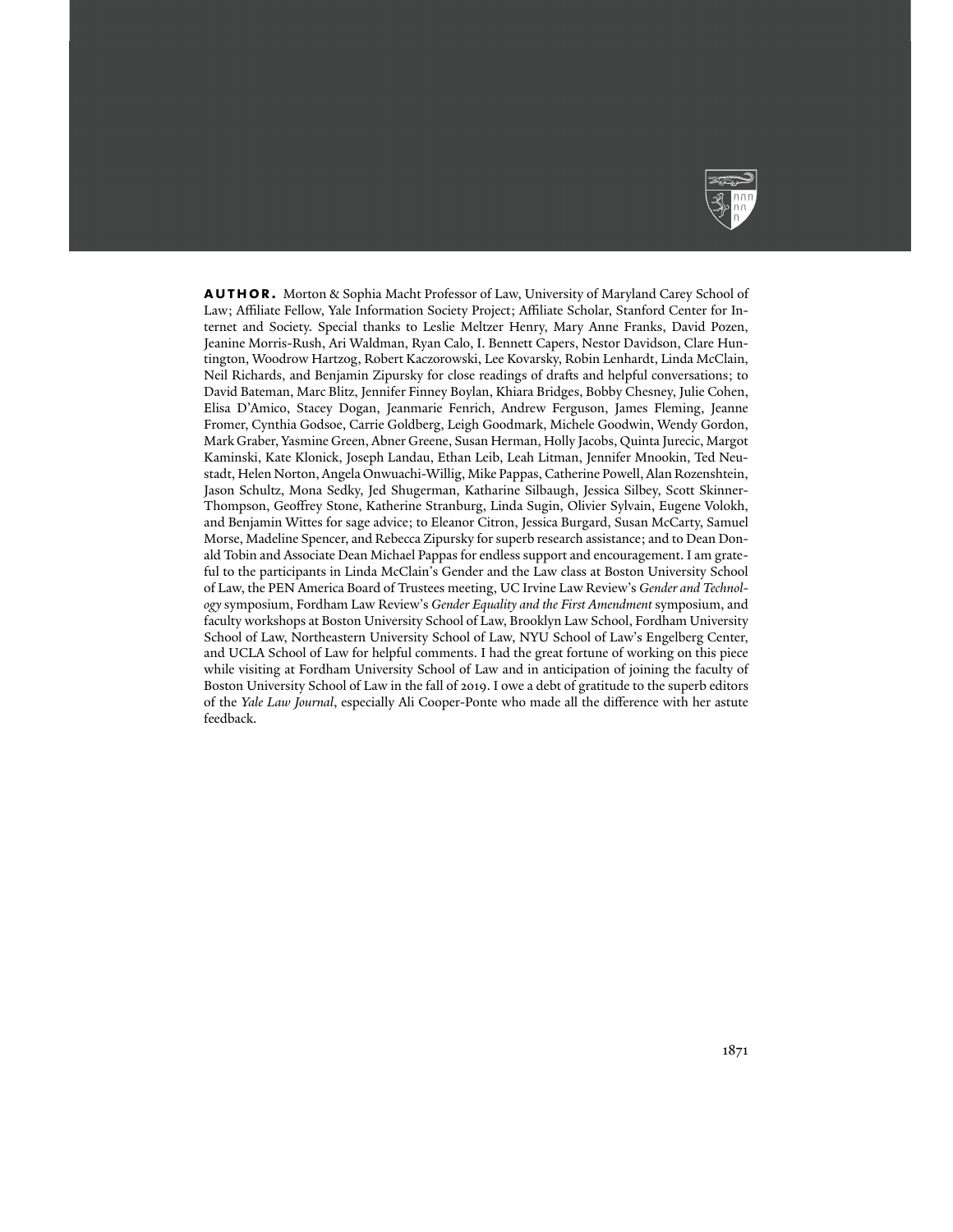

## **article contents**

| <b>INTRODUCTION</b> |                                                | 1874 |
|---------------------|------------------------------------------------|------|
| ı.                  | <b>SEXUAL PRIVACY</b>                          | 1879 |
|                     | A. Understanding the Concept of Sexual Privacy | 1879 |
|                     | B. Highlighting Sexual Privacy's Value         | 1881 |
|                     | 1. Sexual Privacy as Securing Autonomy         | 1882 |
|                     | 2. Sexual Privacy as Enabling Intimacy         | 1888 |
|                     | 3. Sexual Privacy as Protecting Equality       | 1890 |
|                     | a. Expressive Power                            | 1890 |
|                     | b. Concealment                                 | 1894 |
|                     | c. Beyond Equality                             | 1897 |
|                     | C. Identifying Sexual-Privacy Interests        | 1898 |
|                     | D. Privacy-Privacy Trade-offs                  | 1902 |
|                     | II. SEXUAL-PRIVACY INVASIONS                   | 1904 |
|                     | A. Brief Historical Background                 | 1905 |
|                     | B. Sexual Privacy in the Digital Age           | 1908 |
|                     | 1. Digital Voyeurism                           | 1909 |
|                     | 2. Up-Skirt Photos                             | 1914 |
|                     | 3. Sextortion                                  | 1915 |
|                     | 4. Nonconsensual Pornography                   | 1917 |
|                     | 5. Deep-Fake Sex Videos                        | 1921 |
|                     | C. Harm                                        | 1924 |
|                     | III. LAW AND MARKETS                           | 1928 |
|                     | A. Law's Role                                  | 1929 |
|                     | 1. Traditional Law                             | 1929 |
|                     | a. Criminal Law                                | 1931 |
|                     | b. Civil Law                                   | 1933 |
|                     | c. First Amendment Concerns                    | 1936 |
|                     | 2. Shortcomings                                | 1938 |
|                     |                                                |      |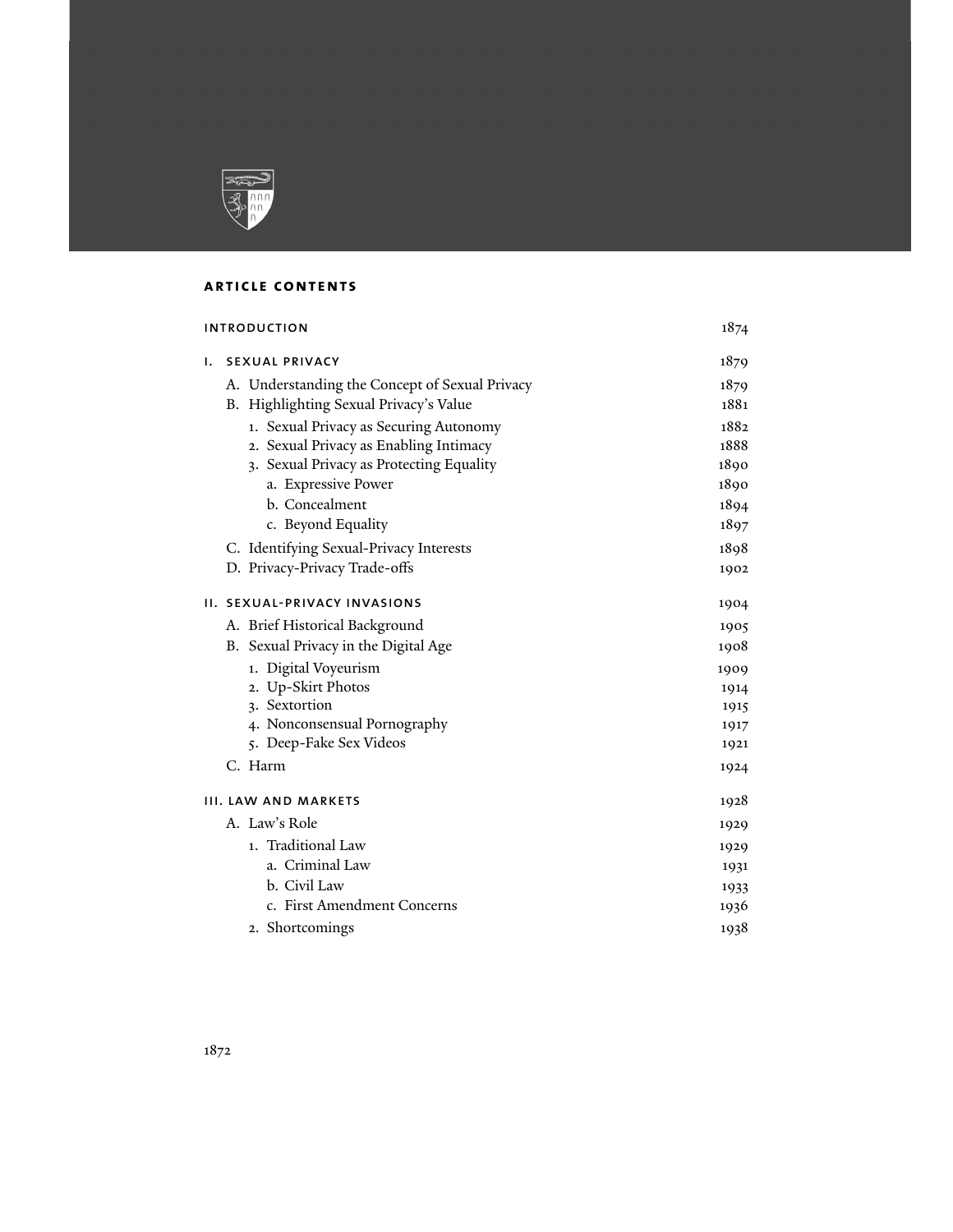

| 1944 |
|------|
| 1947 |
| 1950 |
| 1952 |
| 1954 |
| 1955 |
| 1958 |
| 1960 |
|      |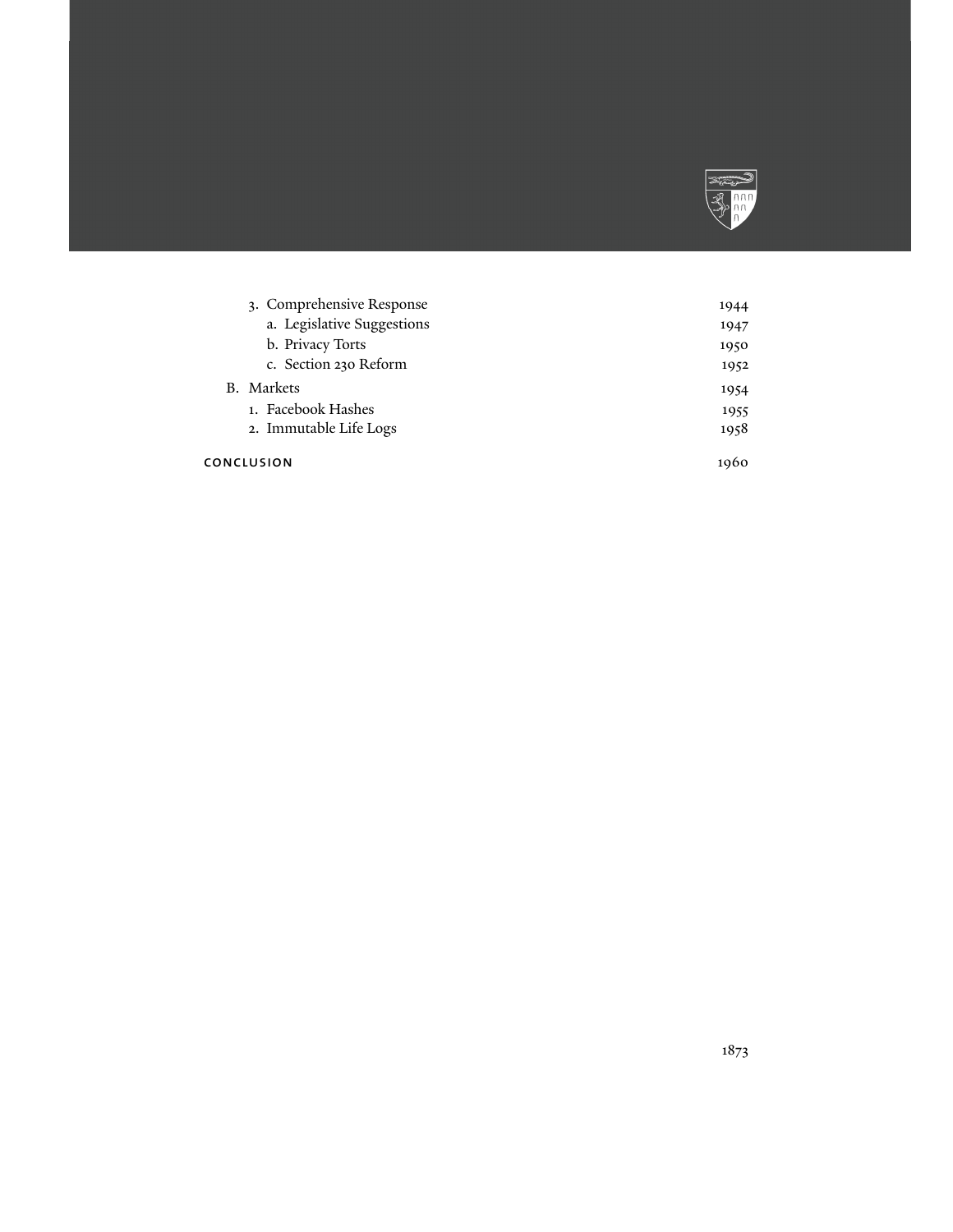## **introduction**

The barriers that protect information about our intimate lives are under assault. Networked technologies are exploited to surveil and expose individuals' naked bodies and intimate activities. Home devices are used to spy on intimates and ex-intimates.<sup>1</sup> Hidden cameras film people in bedrooms and restrooms, and "up their skirts" without permission. People are coerced into sharing nude images and making sex videos under threat of public disclosure.<sup>2</sup> Sexually explicit images are posted online without their subjects' permission.<sup>3</sup> Technology enables the creation of hyper-realistic "deep fake" sex videos that insert people's faces into pornography.4

At the heart of each of these abuses is an invasion of sexual privacy—the social norms (behaviors, expectations, and decisions) that govern access to, and information about, individuals' intimate lives. Sexual privacy concerns the concealment of naked bodies and intimate activities including, but not limited to, sexual intercourse. It involves personal decisions about intimate life, such as whether to entrust others with information about one's sexuality or gender, or whether to expose one's body to others. As I am using the term, sexual privacy is both descriptive and normative. It concerns how the social norms surrounding individuals' intimate lives are currently experienced and how they should be experienced.

Sexual privacy sits at the apex of privacy values because of its importance to sexual agency, intimacy, and equality.<sup>5</sup> We are free only insofar as we can manage the boundaries around our bodies and intimate activities. With sexual privacy,

**<sup>1</sup>***. See, e.g.*, Nellie Bowles, *Thermostats, Locks and Lights: Digital Tools of Domestic Abuse*, N.Y. TIMES (June 23, 2018), https://www.nytimes.com/2018/06/23/technology/smart-home -devices-domestic-abuse.html [https://perma.cc/8KCM-NACX].

**<sup>2</sup>***. See* Benjamin Wittes et al., *Sextortion: Cybersecurity, Teenagers, and Remote Sexual Assault*, BROOKINGS (May 2016), https://www.brookings.edu/wp-content/uploads/2016/05 /sextortion1-1.pdf [https://perma.cc/JT5H-MCJG].

**<sup>3</sup>***. See* Danielle Keats Citron & Mary Anne Franks, *Criminalizing Revenge Porn*, 49 WAKE FOREST L. REV. 345, 346 (2014).

**<sup>4</sup>***. See* Robert Chesney & Danielle Keats Citron, *Deep Fakes: A Looming Challenge for Privacy, Democracy, and National Security*, 107 CALIF. L. REV. (forthcoming 2019), https://ssrn.com /abstract=3213954.

**<sup>5</sup>***. See* David E. Pozen, *Privacy-Privacy Tradeoffs*, 83 U.CHI.L.REV. 221 (2016) (calling for scholars to distinguish the value of different privacy interests so that policy makers can make meaningful decisions when privacy interests are in conflict).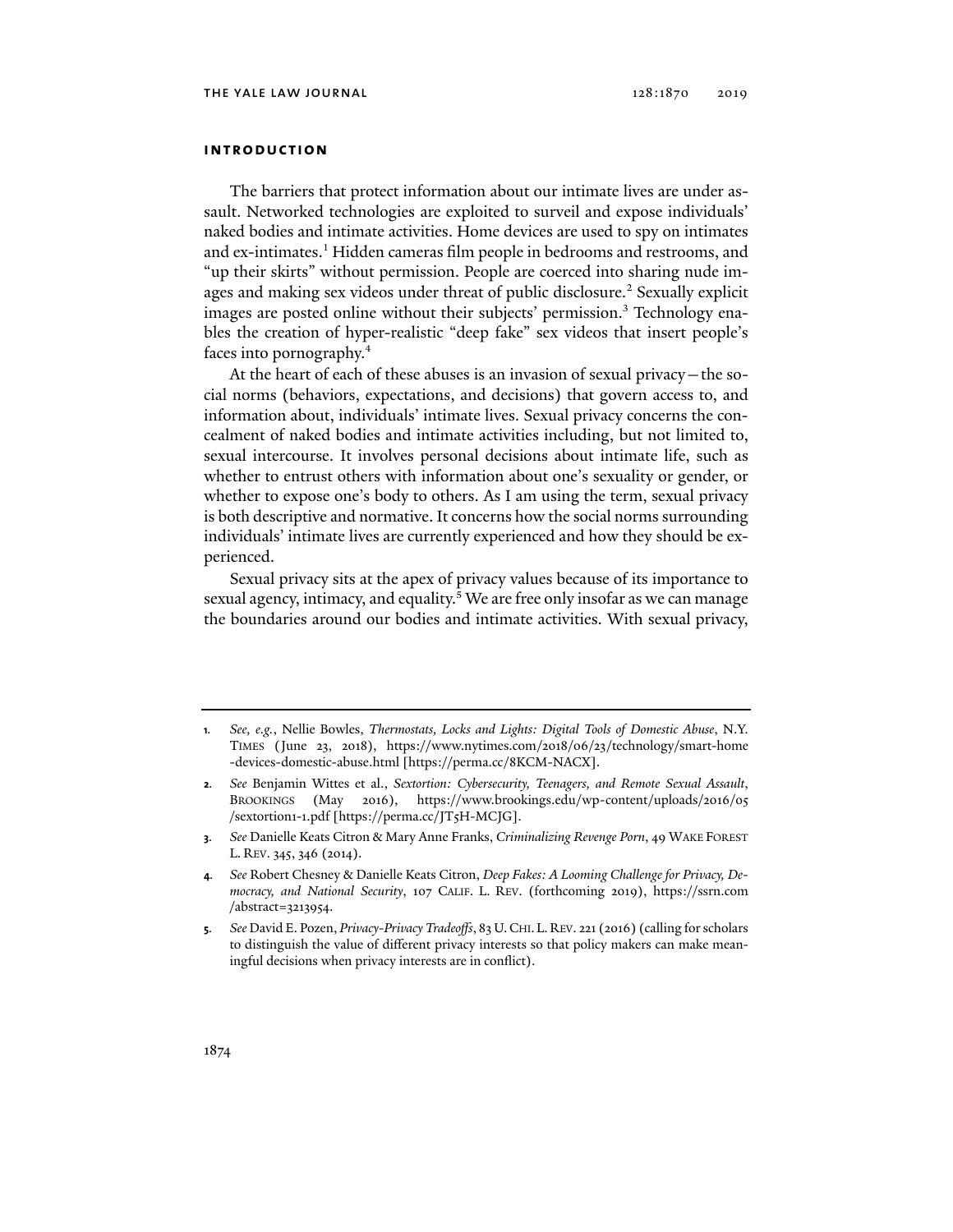we can experiment with our bodies, our sexuality, and our gender.<sup>6</sup> We can author our intimate lives and be seen as whole human beings rather than as just our intimate parts or innermost sexual fantasies.7

Without sexual privacy, we have difficulty forming intimate relationships. We develop relationships of love and caring through a process of mutual selfdisclosure and vulnerability.<sup>8</sup> Partners reveal their innermost selves to one other with the expectation that they will protect each other's intimate information.<sup>9</sup> When a partner's confidence is betrayed, it can be difficult to trust others in the future.<sup>10</sup>

Equal opportunity is on the line as well. Women and individuals from marginalized communities shoulder the brunt of the abuse.<sup>11</sup> They suffer stigmatization in the wake of sexual-privacy invasions.<sup>12</sup> They lose their jobs and have difficulty finding new ones.<sup>13</sup> They feel humiliated and ashamed. Sexual-privacy violations deny them the ability to enjoy life's crucial opportunities.

Despite sexual privacy's importance, reforms have proceeded slowly. This is partly because we lack a clear conception of what sexual privacy is and the harms wrought by its invasion. Policy makers and companies have addressed particular abuses only in isolation. One day, the discussion centers on nonconsensual pornography; the next, it centers on sextortion; and so on. Because the full breadth of the harm is not in view, policy makers fail to realize the costs of these violations.

Social attitudes have also stymied reform efforts. Some contend that sexual privacy merits no attention because sexual-privacy invasions involve problems

- **8**. IRWIN ALTMAN & DALMAS TAYLOR, SOCIAL PENETRATION: THE DEVELOPMENT OF INTERPER-SONAL RELATIONSHIPS (1973).
- **9**. EDWARD J.BLOUSTEIN,INDIVIDUAL AND GROUP PRIVACY 181 (1978). ("Lovers fashion intimacy by telling each other things about themselves that they would not share with anyone else.").
- **10**. FRIED, *supra* note 6, at 140.

- **12**. DANIELLE KEATS CITRON, HATE CRIMES IN CYBERSPACE 6 (2014).
- **13***. Id.*

**<sup>6</sup>**. CHARLES FRIED, AN ANATOMY OF VALUES 140 (1970).

**<sup>7</sup>***. See, e.g*., JANET MOCK, REDEFINING REALNESS: MY PATH TO WOMANHOOD, IDENTITY, LOVE & SO MUCH MORE (2014); JENNIFER FINNEY BOYLAN, SHE'S NOT THERE: A LIFE IN TWO GEN-DERS (2003); Linda C. McClain, *Inviolability and Privacy: The Castle, the Sanctuary, and the Body*, 7 YALE J.L. & HUMAN. 195, 241 (1995).

**<sup>11</sup>**. Scott Skinner-Thompson, *Performative Privacy*, 50 U.C. DAVIS L. REV. 1673 (2017) [hereinafter Skinner-Thompson, *Performative Privacy*]; Scott Skinner-Thompson, *Privacy's Double Standards*, 93 WASH. L. REV. 2051 (2018) (explaining that marginalized communities are disproportionately subject to unwanted surveillance) [hereinafter Skinner-Thompson, *Privacy's Double Standards*].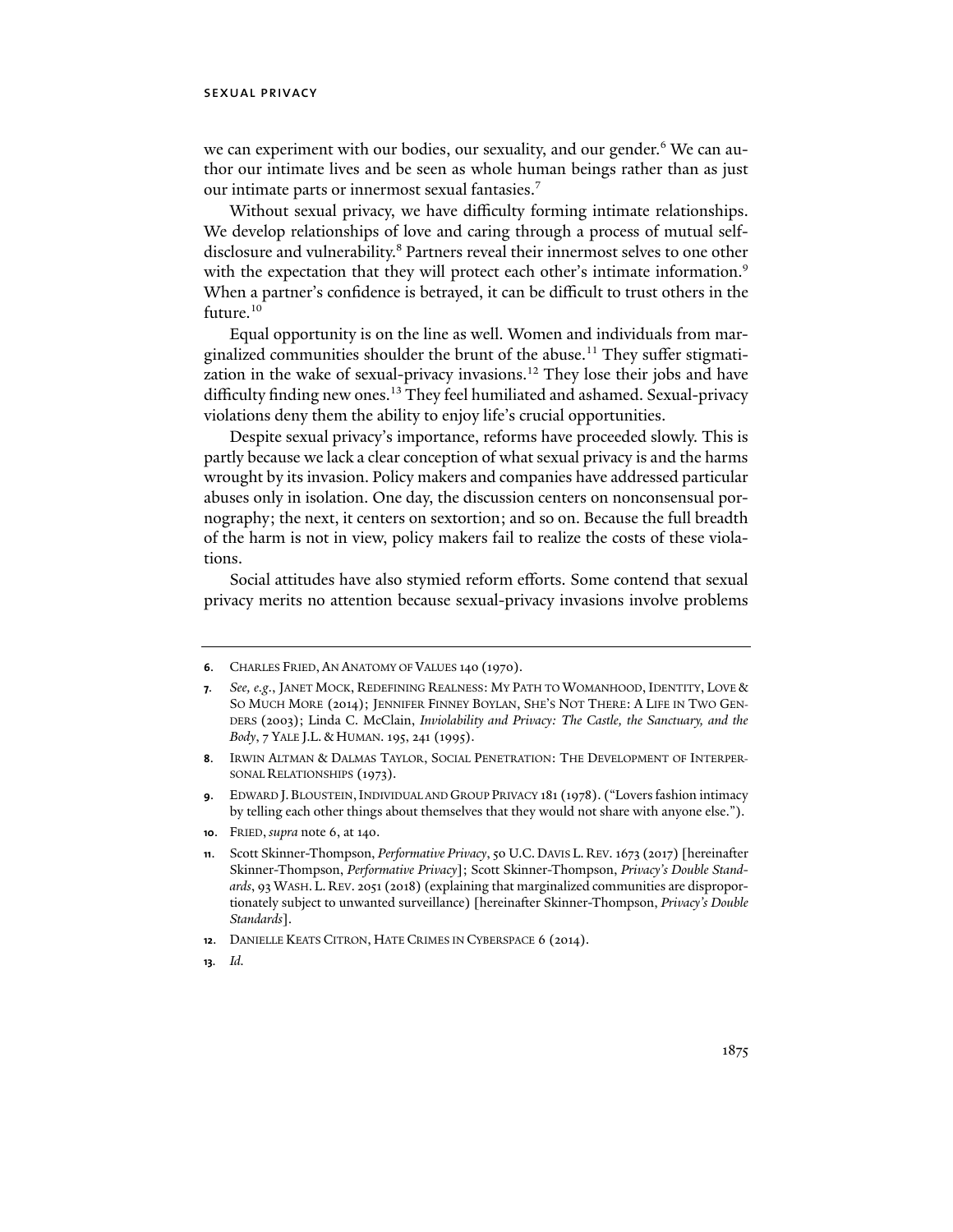#### the yale law journal 128:1870 2019

of victims' making.14 Others warn that efforts to protect sexual privacy reinforce outmoded views of sexual modesty and shame<sup>15</sup> or that sexual privacy would simply hide the abuse of the vulnerable.<sup>16</sup>

Yet sexual privacy need not work this way.<sup>17</sup> A comprehensive account of sexual privacy would bring into view the full breadth of the harm inflicted by its invasion. It would allow us to appreciate the true nature of social attitudes dismissing sexual privacy as unimportant. Saying that victims "asked for it" is just another way that society has long trivialized harms suffered by people from marginalized communities.18 Far from re-inscribing shame, the identification and protection of sexual privacy would affirm people's ability to manage the boundaries of their intimate lives. It would convey respect for individuals' choices about whom they entrust with their bodies and intimate information.

But would the protection of sexual privacy inevitably conceal abuse of the vulnerable? Past need not be prologue. Courts once immunized male batterers

- **15**. JANET HALLEY, SPLIT DECISIONS: HOW AND WHY TO TAKE A BREAK FROM FEMINISM (2006). This critique has early tort-law bona fides. Late nineteenth-century privacy-tort judicial decisions reflected "paternalistic attempts to keep 'ladies' out of the public gaze." JESSICA LAKE, THE FACE THAT LAUNCHED A THOUSAND LAWSUITS: THE AMERICAN WOMEN WHO FORGED A RIGHT TO PRIVACY 225 (2016). This argument is one I consistently faced when presenting work coauthored with Mary Anne Franks on nonconsensual pornography. Some feminist scholars criticized our call to criminalize the nonconsensual posting of a person's nude images as affirming the view that women should be ashamed of their nude bodies. But the punishment of nonconsensual pornography would not reinscribe shame. Instead, it would make clear that each and every one of us should be able to decide who gets to view our naked bodies.
- **16**. CATHARINE A. MACKINNON, FEMINISM UNMODIFIED: DISCOURSES ON LIFE AND THE LAW 93, 101-02 (1987); Reva B. Siegel, '*The Rule of Love:' Wife Beating as Prerogative and Privacy*, 105 YALE L.J. 2117 (1996). Sexual privacy should not be abandoned for fear of its invocation to coerce silence or hide abuse, whether domestic abuse or sexual predation—as in the recent cases of Harvey Weinstein, Charlie Rose, and Matt Lauer. Instead, sexual privacy warrants protection when it affirms autonomy, enables intimacy, and secures equality for all involved. *See infra* Part I.
- **17**. In this Article, I emulate the spirit of Anita Allen's scholarship, which has sought to identify beneficial forms of privacy and private choice to which women and minorities can lay claim, *see, e.g*., ANITA L. ALLEN, UNEASY ACCESS (1988) [hereinafter ALLEN, UNEASY ACCESS]; Anita L. Allen, *Gender and Privacy in Cyberspace*, 52 STAN. L. REV.1175 (2000); Anita L. Allen & Erin Mack, *How Privacy Got Its Gender*, 10 N. ILL. U. L. REV. 441, 442 (1990), as well as Linda McClain's scholarship, which has called for an "egalitarian, liberal feminist conception of privacy," Linda C. McClain, *Reconstructive Tasks for a Liberal Feminist Conception of Privacy*, 40 WM. & MARY L. REV. 759, 760 (1999); *see also* McClain, *supra* note 7.
- **18***. See* Citron, *supra* note 14, at 392-95.

**<sup>14</sup>***. Id.* at 6-8; Danielle Keats Citron, *Law's Expressive Value in Combating Cyber Gender Harassment*, 108 MICH. L. REV. 373, 392-95 (2009) (exploring recurring patterns animating society's trivialization of harms disproportionately impacting women, such as domestic abuse, workplace sexual harassment, and cyber gender harassment); Citron & Franks, *supra* note 3.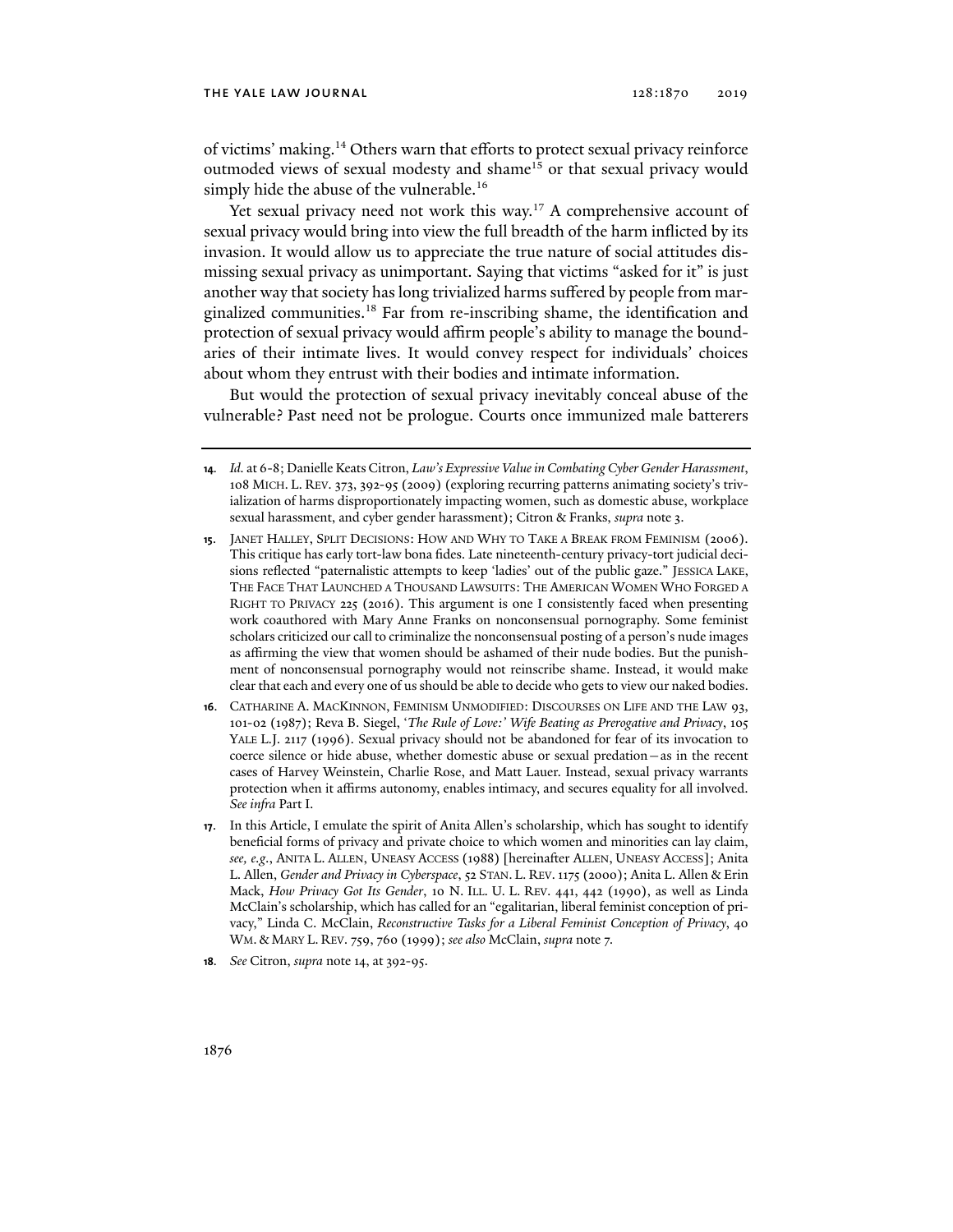from assault law in the name of "family privacy."19 Missing from this privacy calculus was the invasion of battered women's sexual privacy. In the home, battered women were subject to unwanted inspection, exhibition, and abuse. Their bodies were not their  $own<sup>20</sup> - society protected male batteries' privacy interests$ at the expense of battered women's sexual privacy.<sup>21</sup> Courts should have considered the sexual-privacy interests of *all* the parties involved—including women in the home. Today, law and society must take full account of all individuals' privacy interests, with a clear understanding of sexual privacy's distinct importance.

Now is the time to conceptualize sexual privacy clearly and to commit to protecting it explicitly. Traditional privacy law's efficacy is eroding as digital technologies magnify the scale and scope of the harm. Thanks to networked technologies, sexual privacy can be invaded at scale and from across the globe.<sup>22</sup> Search engines make the fruits of privacy violations easily accessible, $^{23}$  and in some cases, the damage can be permanent.<sup>24</sup> But neither tort law nor criminal law has protected sexual privacy as clearly or as comprehensively as it should.<sup>25</sup> Some victims are left with little or no legal redress, while abusers are punished in an inconsistent manner. For instance, neither criminal laws nor the privacy torts are likely to cover up-skirt photos, and the criminal law's coverage of sextortion turns on the victim's age. $^{26}$ 

This Article charts out the meaning of sexual privacy as a distinct concept and describes its value to individuals, groups, and society. It contends that sexual privacy warrants recognition and protection as a foundational privacy interest. The Article suggests a path for reform that would fill gaps in the existing protections that have enabled a culture of impunity. In particular, the Article focuses on sexual-privacy invasions at the hands of private individuals, leaving discussion of governmental and corporate sexual-privacy invasions for later work.<sup>27</sup>

- **20**. ALLEN, UNEASY ACCESS, *supra* note 17, at 54-81.
- **21***. Id.* at 58-59; Siegel, *supra* note 16, at 2122-34.
- **22**. Brian Krebs, *Sextortion Scam Uses Recipient's Hacked Passwords*, KREBS ON SECURITY (July 18, 2018), https://krebsonsecurity.com/2018/07/sextortion-scam-uses-recipients-hacked -passwords [https://perma.cc/D78D-KUJ8].
- **23***. Cf.* CITRON, *supra* note 12, at 67 (explaining that popular posts, even if inflammatory, increase web-page traffic).
- **24***. See* Danielle Keats Citron, *Mainstreaming Privacy Torts*, 98 CALIF. L. REV. 1804, 1813-14 (2010).
- **25***. See infra* Part III.
- **26**. Wittes et al., *supra* note 2, at 26.
- **27**. However, this Article does refer to state invasions of sexual privacy in order to provide context for its focus on individual wrongdoing and law's role in addressing it. My future work will explore governmental and corporate practices affecting sexual privacy. For instance, it will

**<sup>19</sup>**. Siegel, *supra* note 16, at 2118.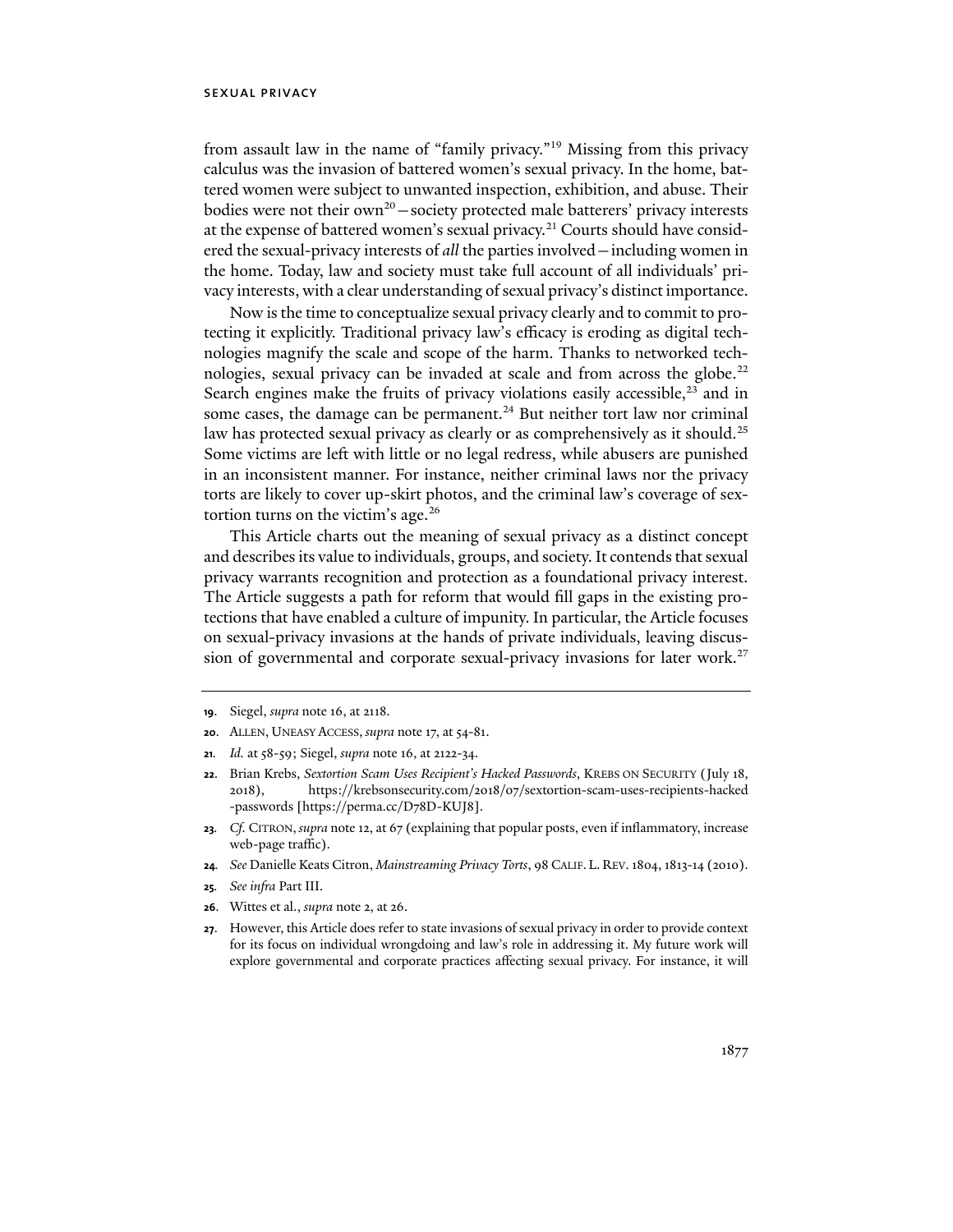Why concentrate on interpersonal wrongdoing? Current laws already address some interpersonal sexual-privacy invasions—no doubt because the harm suffered is viscerally palpable—and so provide a foothold to assess the existing legal protections of and norms concerning sexual privacy.

The Article proceeds in three parts. Part I charts out the concept of sexual privacy—its descriptive meaning, normative significance, and interests protected. The values that sexual privacy protects—autonomy, intimacy, and equality—offer criteria for identifying sexual-privacy interests, thus allowing policy makers and courts to focus their efforts. This Part provides guidance for how to make inevitable trade-offs when sexual-privacy interests clash with other privacy interests.

Part II highlights sexual-privacy invasions in the past and the present. Women and marginalized communities have disproportionately experienced these invasions throughout history. In the past, law and norms forced the exposure of enslaved black men and women's bodies. Middle- and upper-class white women enjoyed little sexual privacy in the home. For far too long, sexual minorities could not expect privacy in bedrooms and public bathrooms. Today, in the digital age, sexual-privacy invasions have taken new forms, including video voyeurism, up-skirt and down-blouse photos, sextortion, nonconsensual pornography, and deep-fake sex videos. As this Part shows, sexual-privacy invasions inflict profound harm, impacting nearly every aspect of people's lives.

Part III considers possible legal and market responses to sexual-privacy invasions. Existing criminal and civil laws are deficient. Far too many sexual-privacy invasions are misdemeanors that law enforcement ignores or that are subject to no penalty. Some victims may bring civil suits against their attackers, but privacy law fails to provide meaningful redress when perpetrators are judgment proof. The parties best situated to minimize the harm—online platforms—have no legal incentives to intervene because they enjoy broad immunity from liability, even for sexual-privacy invasions that they enable and encourage. Federal and state law should instead prohibit all manner of sexual-privacy invasions, enhance penalties for bias-motivated invasions, and remove the immunities enjoyed by certain content platforms. Privacy-tort law should be interpreted to provide meaningful redress for sexual-privacy invasions. Of course, law can only

consider governmental outing of people's sexuality, gender identity, and HIV status; state laws requiring people to frequent bathrooms that accord with the sex assigned on their birth certificates; state denial of services to transgender individuals; the mandatory collection of intimate information to obtain government services; and the use of automated predictions about our intimate lives among other issues. Scholars have already drawn attention to these issues, and my later work will build on their important insights. *See, e.g*., KHIARA M.BRIDGES, THE POVERTY OF PRIVACY RIGHTS (2017); Scott Skinner-Thompson, *Outing Privacy*, 110 NW. U. L. REV. 159 (2015); Kendra Albert, The Double Binds of Transgender Privacy (unpublished manuscript) (on file with author).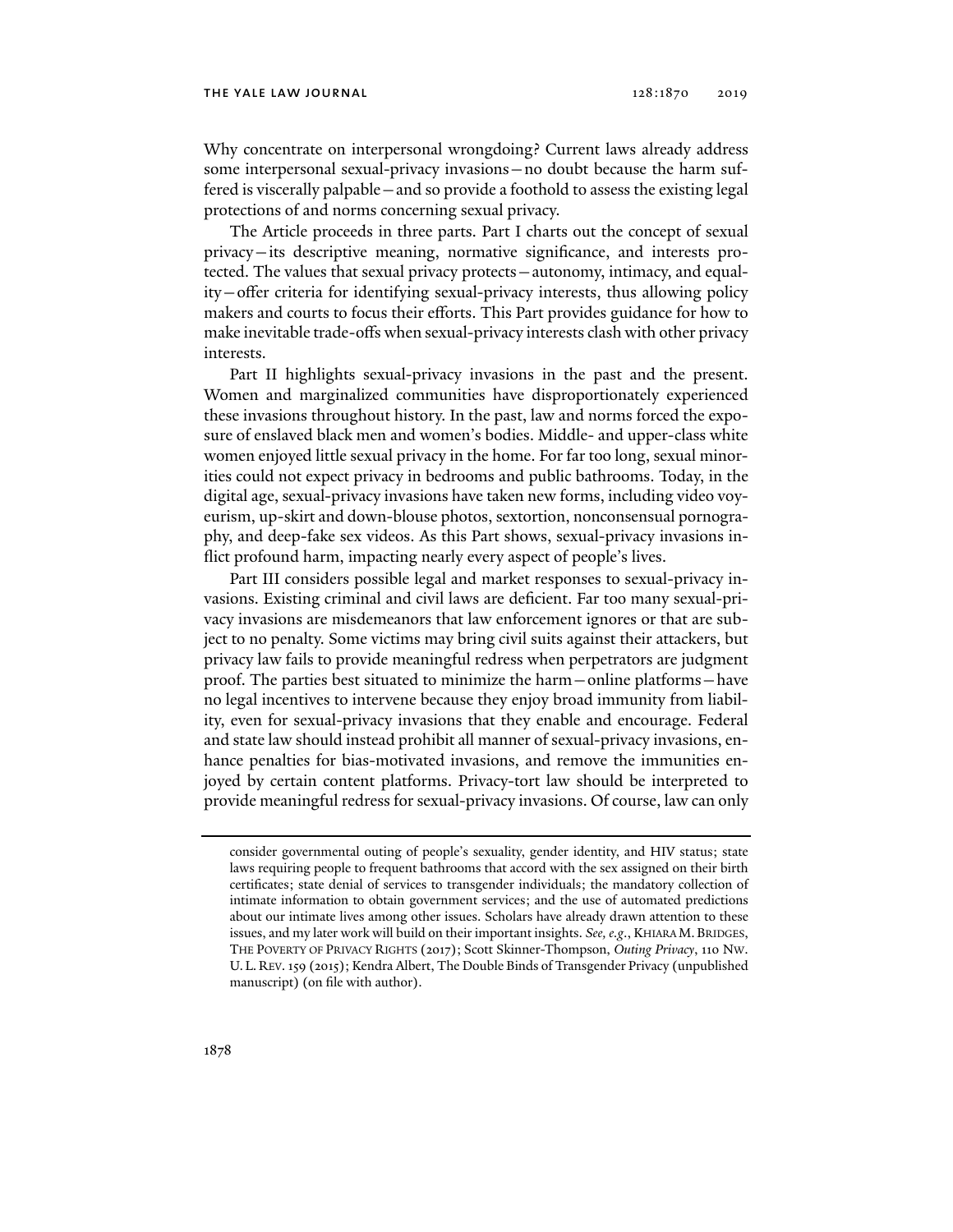do so much, and legal overreach has costs. Market mechanisms therefore offer another avenue for reform. Some tech companies have come to see that sexualprivacy invasions are bad for business. Accordingly, they have implemented projects aimed at cabining the harm that victims suffer. The Part concludes by assessing the impact of those developments on individuals, groups, and society.

## **i. sexual privacy**

## *A. Understanding the Concept of Sexual Privacy*

In everyday interactions, we construct boundaries around our personal information, bodies, and activities.<sup>28</sup> We seclude some physical spaces but not others. We keep some conversations confidential and share others with third parties.<sup>29</sup> We make social-media posts visible to some and hide them from others.<sup>30</sup>

Sometimes, law protects the boundaries that free us from scrutiny and exposure. Consider a few well-known examples. Law restricts access to personal data held in certain government databases.<sup>31</sup> It limits the collection, use, and disclosure of financial information,<sup>32</sup> educational records,<sup>33</sup> social security numbers,<sup>34</sup> and driver's license numbers.<sup>35</sup> It protects the privacy of political activities – our votes are anonymous to prevent retaliation and relieve social pressure.<sup>36</sup>

- **29**. DANIEL J. SOLOVE, UNDERSTANDING PRIVACY 104 (2008) (offering a taxonomy of sixteen types of privacy problems, including intrusion, disclosure, interrogation, use, and breach of confidentiality).
- **30***. See, e.g*., Woodrow Hartzog & Frederic D. Stutzman, *The Case for Online Obscurity*, 101 CALIF. L. REV. 1 (2013) (stating that social-media users use privacy settings in order to attain their desired level of obscurity).
- **31**. Privacy Act of 1974, 5 U.S.C. § 552a (2018); *see* PRISCILLA REGAN, LEGISLATING PRIVACY 71-90  $(1995).$
- **32***. Cf.* Daniel J. Solove & Danielle Keats Citron, *Risk & Anxiety: A Theory of Data Breach Harms*, 96 TEX. L. REV. 737, 748-53 (2018) (discussing the various harms that are cognizable in data breaches).
- **33**. Family Educational Rights and Privacy Act, 20 U.S.C. § 1232g (2018); 34 C.F.R. § 99 (2018).
- **34**. Danielle Keats Citron, *Reservoirs of Danger: The Evolution of Public and Private Law at the Dawn of the Information Age*, 80 S. CAL. L. REV. 241, 248-49, 255-57 (2007).
- **35***. See* Driver's Privacy Protection Act of 1994, 18 U.S.C. §§ 2721-2725 (2018).
- **36**. Jill Lepore, *Rock, Paper, Scissors: How We Used to Vote*, NEW YORKER, Oct. 13, 2008, at 90 (describing the historical development toward a "secret ballot"). In the landmark decision of *NAACP v. Alabama ex rel. Patterson*, 357 U.S. 449 (1958), the Court struck down an Alabama

**<sup>28</sup>**. IRWIN ALTMAN, THE ENVIRONMENT AND SOCIAL BEHAVIOR: PRIVACY, PERSONAL SPACE, TER-RITORY, AND CROWDING 50 (1975); Kirsty Hughes, *A Behavioural Understanding of Privacy and Its Implications for Privacy Law*, 75 MOD. L. REV. 806, 810-13 (2012).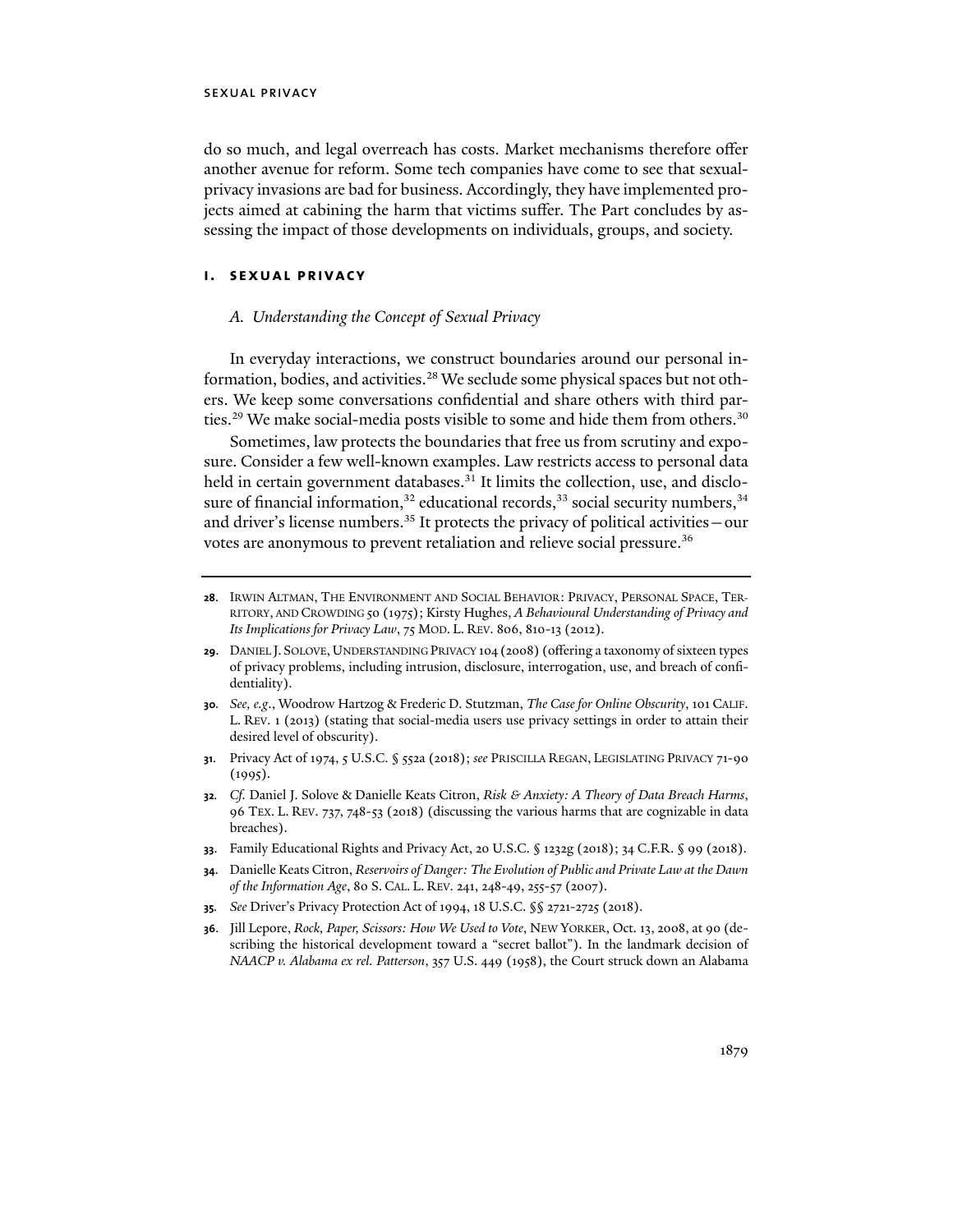At other times, law does not protect privacy even though it should. Whether privacy is warranted depends upon the settings, contexts, and expectations in which boundaries are erected.<sup>37</sup> Those settings, contexts, and expectations may involve *sex*—the human body; intimate activities (including, but not limited to, sexual intercourse); personal information about sex, sexuality, and gender (including, but not limited to, thoughts, fantasies, and desires); and personal choices about the body and intimate information.<sup>38</sup>

Sexual privacy concerns the social norms governing the management of boundaries around intimate life. It involves the extent to which others have access to and information about people's naked bodies (notably the parts of the body associated with sex and gender); their sexual desires, fantasies, and thoughts; communications related to their sex, sexuality, and gender; and intimate activities (including, but not limited, to sexual intercourse).

Sexual privacy thus captures many things at once. It refers to expectations concerning the seclusion of physical spaces where people have sex and undress, such as bedrooms, dressing rooms, and restrooms. It concerns assumptions about the concealment of genitalia, buttocks, and female breasts in varied contexts, including the street and the home. It involves the presumed confidentiality of communications with intimates about sex, sexual orientation, gender, sexual fantasies, or sexual experiences. It concerns expectations about the decision to

- **37**. SOLOVE, *supra* note 29, at 44-46. Privacy has been studied from a wide range of perspectives, across disciplines. *See, e.g*.,JULIE E. COHEN, CONFIGURING THE NETWORKED SELF (2012) (critiquing neoliberal approaches to privacy and copyright concerns and offering a theory of play and human flourishing to understand and address them); WOODROW HARTZOG, PRIVACY'S BLUEPRINT (2018) (evaluating privacy from a design perspective); ARTHUR R. MILLER, THE ASSAULT ON PRIVACY (1971) (exploring privacy from an individual-liberties perspective); RE-GAN, *supra* note 31; NEIL RICHARDS, INTELLECTUAL PRIVACY (2015); ARI EZRA WALDMAN, PRI-VACY AS TRUST (2018) (putting forth a framework highlighting "trust" as the animating principle behind privacy protections); Paul M. Schwartz, *Privacy and Democracy in Cyberspace*, 52 VAND. L. REV. 1609 (1999). Some scholars have searched for a common denominator for privacy. *See, e.g.*, ALAN F.WESTIN, PRIVACY AND FREEDOM (1967). Other scholars reject the notion that privacy has a singular purpose and instead focus on privacy's value in various contexts. *See* HELEN NISSENBAUM, PRIVACY IN CONTEXT: TECHNOLOGY, POLICY, AND THE INTEGRITY OF SOCIAL LIFE (2009) (offering a theory of "contextual integrity" in which contextual norms shape privacy protection); SOLOVE, *supra* note 29 (arguing that privacy should be understood as a family of interrelated problems). In this Article, I take a "ground up" approach in exploring how sexual privacy is and should be experienced in particular contexts and settings.
- **38***. See, e.g.*, PATRICIA BOLING, PRIVACY AND THE POLITICS OF INTIMATE LIFE 57 (1996). In this book, Boling explores how privacy functions, focusing on the Supreme Court's decisionalprivacy opinions, such as *Griswold v. Connecticut*, 381 U.S. 479 (1965); *Roe v. Wade*, 410 U.S. 113 (1973); and *Bowers v. Hardwick*, 478 U.S. 186 (1986).

law requiring the disclosure of members of the civil rights group on First Amendment grounds. Thanks to Nestor Davidson for urging me to include this point.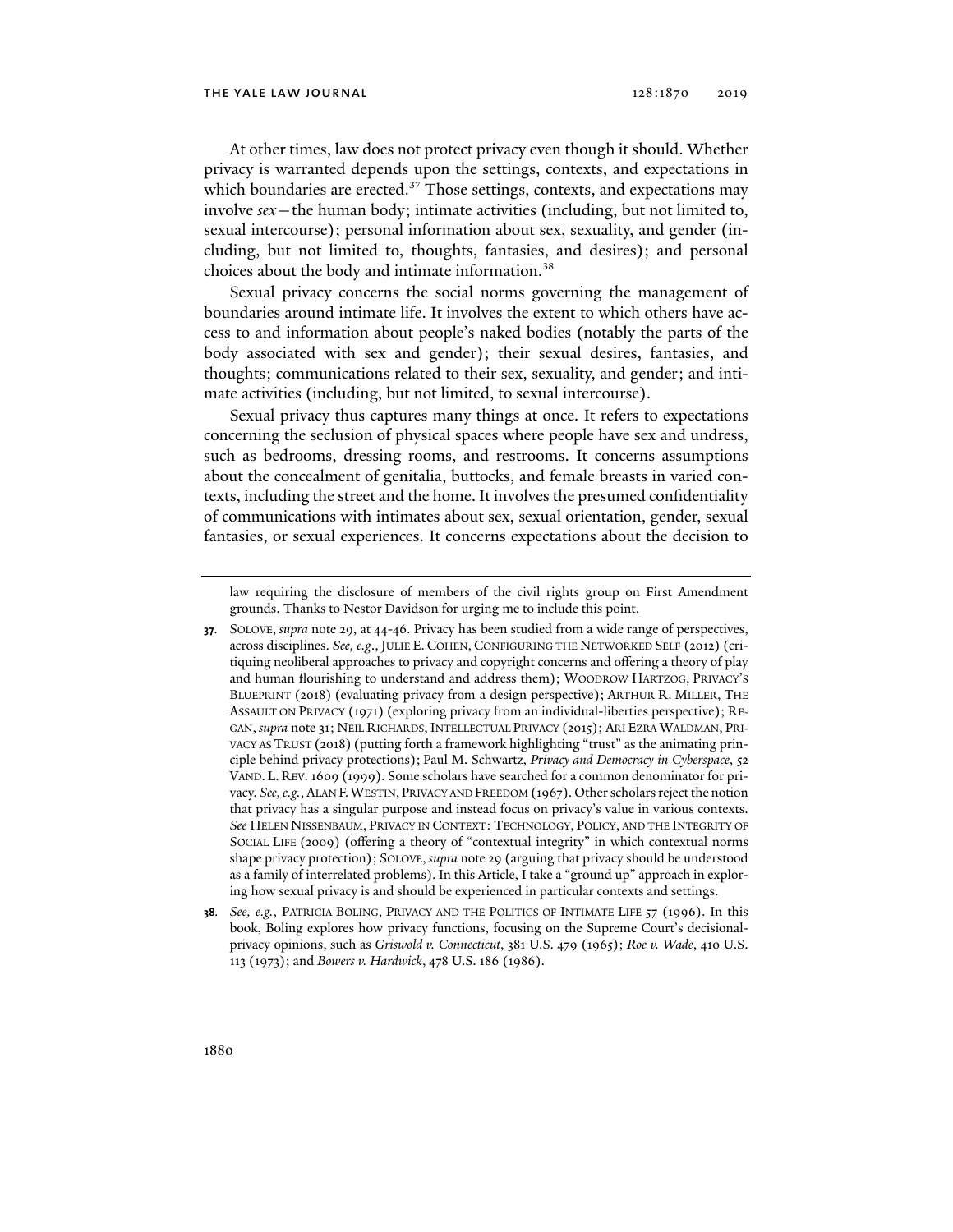share one's nude body with others. While sexual privacy involves various activities, decisions, communications, thoughts, and information, the concept's connective tissue and conceptual core is intimate life.

## *B. Highlighting Sexual Privacy's Value*

Sexual privacy implicates a "different domain[] of value" from many other privacy interests.39 In the hierarchy of privacy values, it is among the most significant to individuals, groups, and society. It therefore deserves recognition and protection, in the same way that health privacy, financial privacy, communications privacy, children's privacy, educational privacy, and intellectual privacy  $d\rho$ .<sup>40</sup>

Scholars have already recognized that sexual privacy is a valuable category that deserves special protection.<sup>41</sup> Anita Allen has demonstrated the significance of sexual privacy for women<sup>42</sup> and LGBTQ individuals.<sup>43</sup> Linda McClain has highlighted the importance of women's liberty for making decisions about their

**41**. For my early thoughts on the issues at the heart of this piece, see Danielle Citron, *Protecting Sexual Privacy in the Information Age*, *in* PRIVACY IN THE MODERN AGE: THE SEARCH FOR SOLUTIONS 46 (Marc Rotenberg et al. eds., 2015); and Danielle Citron, *Protecting Sexual Privacy with Law*, FORBES (Apr. 16, 2014, 10:42 AM), https://www.forbes.com/sites /daniellecitron/2014/04/16/protecting-sexual-privacy-with-law [https://perma.cc/6FB2  $-NZ_4T$ ].

**<sup>39</sup>**. Pozen, *supra* note 5, at 231*.* 

**<sup>40</sup>***. See* WILLIAM MCGEVERAN, PRIVACY AND DATA PROTECTION LAW 302-22, 731-883 (2016) (discussing cases and statutes providing special protection for children's personal information collected online, health data, financial records, credit reports, electronic communications, and educational records); Citron, *supra* note 34 (arguing that certain personal information like biometric data and Social Security numbers poses acute risks of identity theft and other forms of fraud and that its disclosure warrants strict liability akin to that for ultrahazardous activities); Paul Ohm, *Sensitive Information*, 88 S. CAL. L. REV. 1125, 1153-54 (2015) (including sex in a list of the kinds of information that count as sensitive). Neil Richards powerfully and convincingly contends that our intellectual activities deserve special recognition and protection. *See* RICHARDS, *supra* note 37, at 95-108.

**<sup>42</sup>***. See, e.g.*, ALLEN, UNEASY ACCESS, *supra* note 17. For instance, Allen described workplace sexual harassment as a matter of sexual privacy. When male supervisors stared at female employees' breasts and tried to grope them, they invaded the employees' ability to keep their sexual identities in the background. *Id.* at 128-29*.* They pierced their sexual anonymity and forced the exhibition of their sexuality. *Id.* 

**<sup>43</sup>***. See* Anita L. Allen, *Privacy Torts: Unreliable Remedies for LGBT Plaintiffs*, 98 CALIF. L. REV. 1711, 1721 (2010).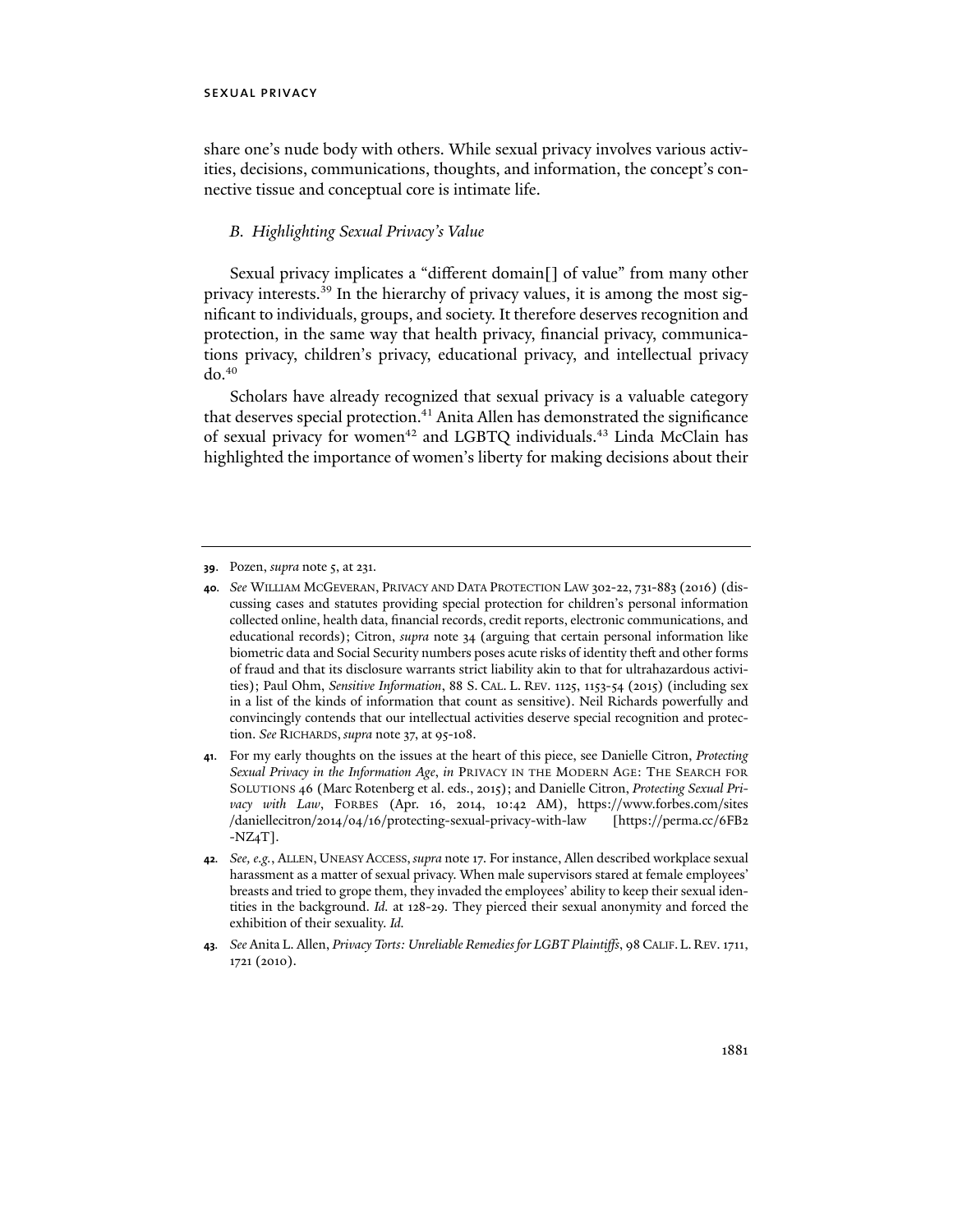bodies.<sup>44</sup> Khiara Bridges has shown that poor mothers need freedom from invasive state interrogations about their intimate histories in order to protect their dignity and equal citizenship.45 Mary Anne Franks has explored the importance of privacy for marginalized communities and the disparate impact that nonconsensual pornography has on women, sexual minorities, and nonwhites.<sup>46</sup>

This Section underscores sexual privacy's value for sexual autonomy, identity development, and intimate relationships. It highlights the relationship between sexual privacy and equality and the intersectionality of sexual-privacy invasions.

#### *1. Sexual Privacy as Securing Autonomy*

Sexual privacy is foundational for the exercise of human agency and sexual autonomy. It enables individuals to set the boundaries of their intimate lives.<sup>47</sup> With sexual privacy, individuals determine the contexts in which their naked bodies are seen, recorded, photographed, or exhibited. They can decide if and to what extent their intimate information will be revealed, published, or disclosed. They can choose to tell another person about their sexual orientation, gender, or sexual history.

Consent facilitated by sexual privacy is contextual and nuanced—it does not operate like an on-off switch.<sup>48</sup> If a person rents an apartment, sexual privacy

- **47**. McClain, *supra* note 7, at 241 ("The goal of restricting access is also about power, the power to control one's body . . . .").
- **48**. Citron & Franks, *supra* note 3, at 348, 354-56. Consent is a deeply contested issue, especially in the context of sexual assault. *See* Taylor Carroll, *Defining Consent*, AM. L. INST. ADVISER (Dec. 18, 2017), http://www.thealiadviser.org/sexual-assault/defining-consent [https:// perma.cc/CG7B-T9MK]. The American Law Institute is working on a model definition of consent for sexual assault cases. Jennifer Morinigo, *Updated "Consent" Definition*, AM. L.INST. ADVISER (Dec. 19, 2016), http://www.thealiadviser.org/sexual-assault/updated-consent -definition [https://perma.cc/WBS9-KGNS]. Among the contested issues are the ability to withdraw consent and consent by trickery. Thanks to Clare Huntington, Cynthia Godsoe, and Leigh Goodmark for discussing the issue with me. I leave detailed discussion of the complex-

**<sup>44</sup>**. McClain, *supra* note 7, at 196.

**<sup>45</sup>**. BRIDGES, *supra* note 27, at 121, 149.

**<sup>46</sup>**. Citron & Franks, *supra* note 3, at 350-54; Mary Anne Franks, *Democratic Surveillance*, 30 HARV. J.L. & TECH. 425, 464-73 (2017) [hereinafter Franks, *Democratic Surveillance*]; Mary Anne Franks, *"Revenge Porn" Reform: A View from the Front Lines*, 69 FLA. L. REV. 1251, 1261-70 (2017) [hereinafter Franks, *"Revenge Porn" Reform*]; Mary Anne Franks, *The Need for Sexual Privacy Laws*, BROOKINGS (Sept. 8, 2014), https://www.brookings.edu/blog/techtank/2014 /09/08/the-need-for-sexual-privacy-laws [https://perma.cc/RV75-PAGW] (focusing on nonconsensual pornography).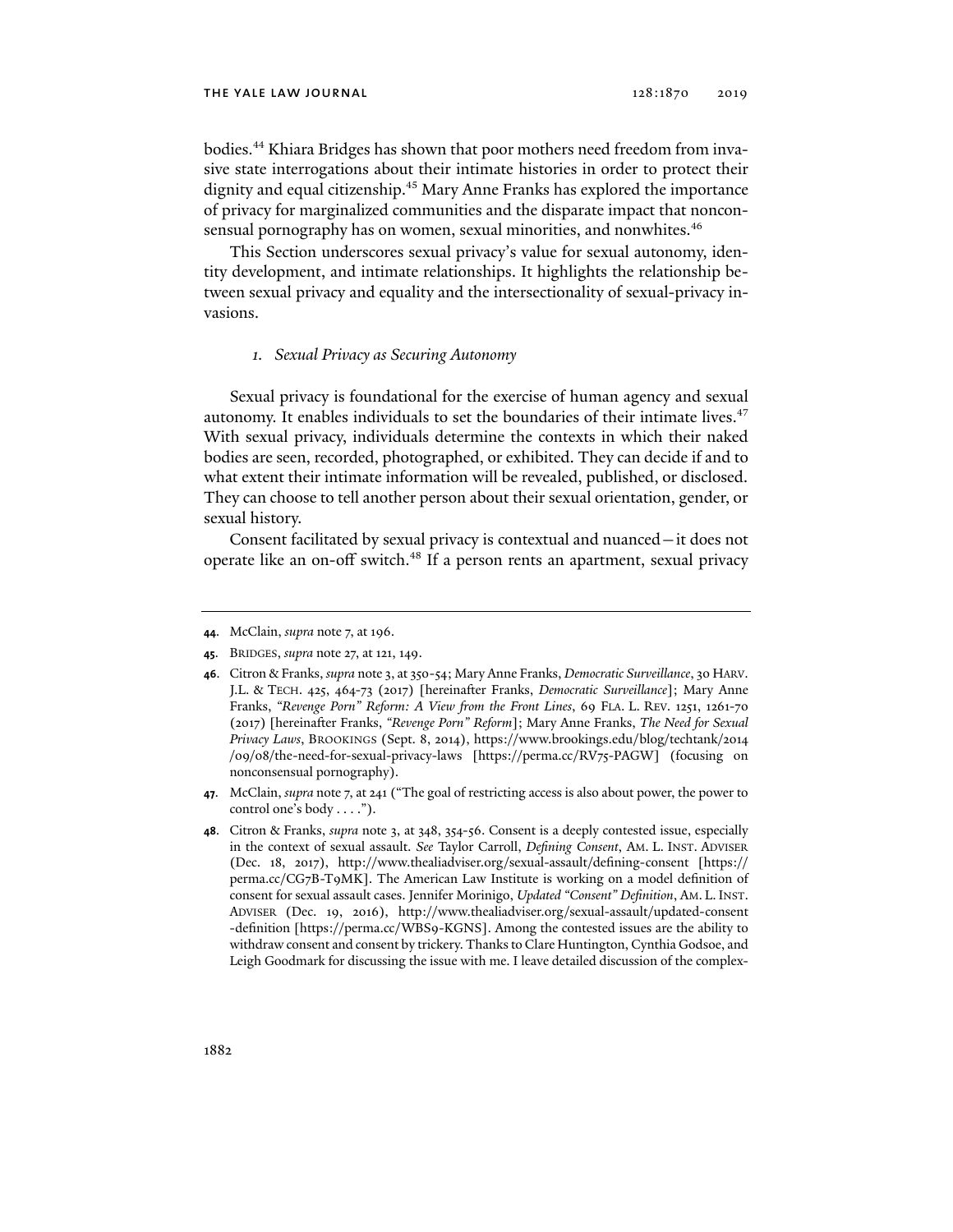means that she can let a handyman into her apartment to fix a leak without giving the handyman permission to hide a tiny camera in her bathroom. If a person shares her childhood sexual assault with an intimate partner, sexual privacy allows that person to ask the partner to keep that information confidential. If a person shares a nude photograph with an intimate partner, sexual privacy permits that person to insist on confidentiality and to expect that no one else will access the image. After a hacker stole her intimate photos from her iCloud account and posted them online, actress Gabrielle Union remarked that sharing the photos with her husband did not mean that anyone else had permission to see them.<sup>49</sup>

Sexual privacy secures the autonomy that is essential to self-development.<sup>50</sup> The human body serves as a "basic reference" for identity formation.<sup>51</sup> It influences how individuals understand, develop, and construct their gender identity or sexuality.52 People develop a sense of individuality through their management

- **49**. Abigail Pesta, *Gabrielle Union:* "*My Nude Photos Were Stolen, and I'm Fighting Back*,*"* COSMO-POLITAN (Nov. 5, 2014), http://www.cosmopolitan.com/entertainment/celebs/news/a32589 /gabrielle-union-my-nude-photos-were-stolen [https://perma.cc/B9LC-8UK8].
- **50**. Jeffrey H. Reiman, *Privacy, Intimacy, and Personhood*, 6 PHIL.&PUB. AFF. 26, 40 (1976) (arguing that the privacy accorded to intimate affairs conveys to individuals that their lives are their own).
- **51**. MAURICE MERLEAU-PONTY,THE PHENOMENOLOGY OF PERCEPTION 67-74 (2013); Tom Gerety, *Redefining Privacy*, 12 HARV. C.R.-C.L. L. REV. 233, 266 (1977). The body can be a source of empowerment, but it also can be a source of deep anxiety when it does not match one's experience of gender. Janet Mock writes movingly about how her genitals taunted her—she felt like a girl from a tender age and her genitals served as a rebuke to that feeling. MOCK, *supra* note 7, at 21-23, 188.
- **52**. We perform and construct gender identity; it is not fixed or static. *See* Paulan Korenhof & Bert-Jaap Koops, *Gender Identity and Privacy: Could a Right to Be Forgotten Help Andrew Agnes Online?* (Tilburg Inst. for Law, Tech., & Soc'y, Working Paper No. 3, 2013), https://ssrn.com/abstract=2304190. Our gender identity may not match how culture perceives our bodies. *See* JUDITH BUTLER, GENDER TROUBLE 7 (1990) (explaining that culture and norms link some parts of our bodies—genitalia, female breasts, and buttocks—and not others to our person); *see also* Amy Kapczynski, *Same-Sex Privacy and the Limits of Antidiscrimination Law*, 112 YALE L.J. 1257, 1274-77 (2003) (exploring the treatment of genitalia and "states of undress" as matters of culture, threat, and risk).

ities of consent in the context of sexual-privacy invasions for my book project on sexual privacy. The key for this Article is that the context, settings, and expectations help us sort out whether a person's consent is narrow or broad. For instance, just because someone takes off her clothes in an intimate partner's bedroom does not mean that person has consented to the videotaping of what goes on in the bedroom unless the intimate partner has told her and asked her permission. Indeed, the reasonable expectation is that there is no video camera in the bedroom.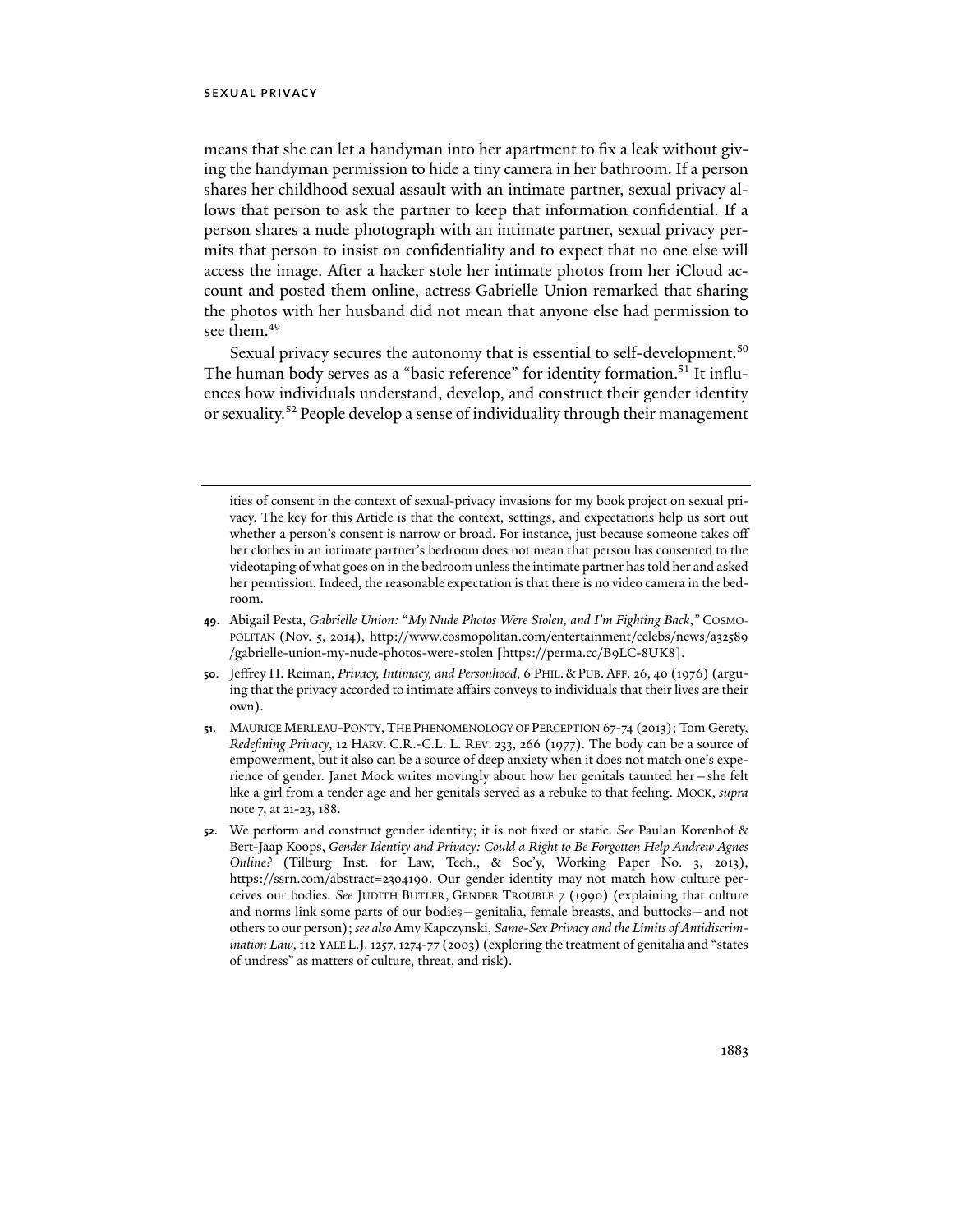#### the yale law journal 128:1870 2019

of the boundaries around their bodies.<sup>53</sup> As Julie Cohen has written, one's sense of self is bound up in "performance and performativity."54 Free from public inspection, individuals can experiment with their intimate identities<sup>55</sup> before revealing them to others.<sup>56</sup>

Being able to reveal one's naked body, gender identity, or sexual orientation at the pace and in the way of one's choosing is crucial to identity formation.<sup>57</sup> When the revelation of people's sexuality or gender is out of their hands at pivotal moments, it can shatter their sense of self.<sup>58</sup> For transgender people, being forced to reveal their former name (and wrong gender) can "trigger feelings of dysphoria and humiliation."59 The psychic trauma produced by the unwanted exposure of one's gender or sexual orientation can alter a person's life plans.<sup>60</sup>

Sexual privacy therefore creates a space for individuals to figure out their *fu*t*ure selves*.<sup>61</sup> It secures the ability to make life-defining decisions,<sup>62</sup> giving individuals the necessary "breathing space away from familial or societal censure" to

- **53**. Irwin Altman explains that "[w]hen the permeability of these boundaries [to the self] is under the control of a person, a sense of individuality develops." ALTMAN, *supra* note 28, at 50.
- **54**. COHEN, *supra* note 37, at 129.
- **55**. BRIDGES, *supra* note 27, at 197.
- **56**. ERVING GOFFMAN, STIGMA: NOTES ON THE MANAGEMENT OF SPOILED IDENTITY (1963).
- **57**. McClain, *supra* note 17, at 772.
- **58**. Talia Mae Bettcher, *Evil Deceivers and Make-Believers: On Transphobic Violence and the Politics of Illusion*, 22 HYPATIA 43, 50 (2007).
- **59**. Anna Lauren Hoffmann, *Data, Technology, and Gender: Thinking About (and from) Trans Lives*, *in* SPACES FOR THE FUTURE: A COMPANION TO PHILOSOPHY OF TECHNOLOGY 3, 9 (Joseph C. Pitt & Ashley Shew eds., 2018)*.*
- **60**. *See id.*
- **61***. Cf.* Lawrence v. Texas, 539 U.S. 558, 578 (2003) ("The State cannot demean [petitioners'] existence or *control their destiny* by making their private sexual conduct a crime." (emphasis added)).
- **62**. Planned Parenthood of Se. Pa. v. Casey, 505 U.S. 833, 852 (1992); Roe v. Wade, 410 U.S. 113, 153 (1973). A robust literature challenges the Court's decision in *Roe v. Wade* to base the right to make important intimate decisions on privacy. *See, e.g*., John Hart Ely, *The Wages of Crying Wolf: A Comment on* Roe v. Wade, 82 YALE L.J. 920, 930 (1973); Sylvia A. Law, *Rethinking Sex and the Constitution*, 132 U. PA. L. REV. 955, 1020 (1984). Important scholarship has criticized *Roe* for failing to secure the right to privacy for the poor. *See, e.g.*, Anita L. Allen, *Taking Liberties: Privacy, Private Choice, and Social Contract Theory*, 56 U. CIN. L. REV. 461 (1987); Linda C. McClain, *The Poverty of Privacy?*, 3 COLUM. J. GENDER & L. 119, 123-24 (1992); Dorothy E. Roberts, *Punishing Drug Addicts Who Have Babies: Women of Color, Equality, and the Right of Privacy*, 104 HARV. L. REV. 1419, 1424 (1991). I leave these concerns and the relationship between decisional privacy and informational privacy for my book project on sexual privacy.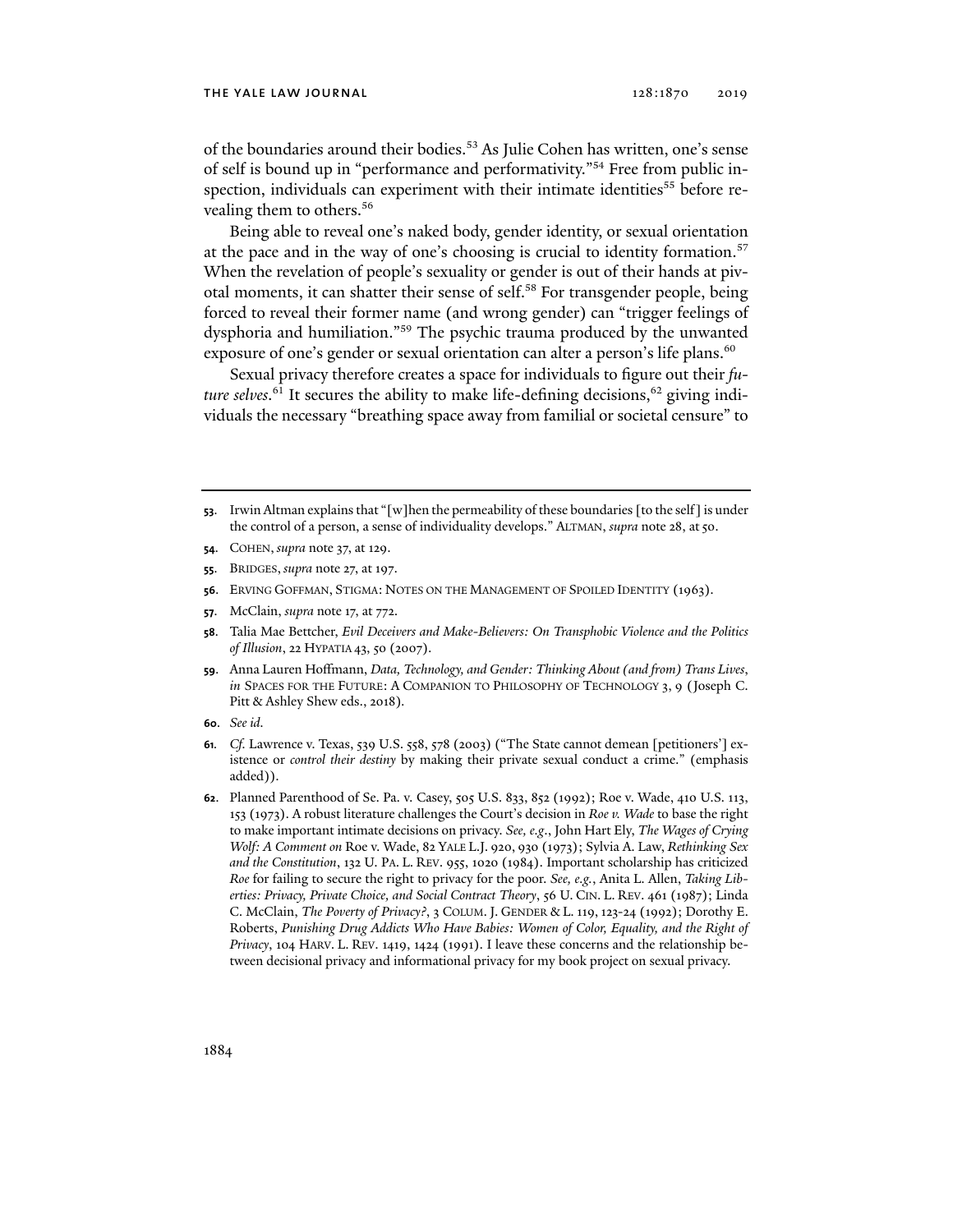make decisions about their intimate lives.<sup>63</sup> As the Court underscored in *Lawrence v. Texas*, personal decisions related to sexual intimacy permit individuals to define their "concept of existence, of meaning, of the universe, and of the mystery of human life."64

Sexual privacy's importance to autonomy and self-development is at the heart of Samuel Warren and Louis Brandeis's landmark article *The Right to Privacy*. Although Warren and Brandeis addressed a rarified problem—press coverage of upper-crust dinner parties<sup>65</sup> - their project had broad implications for sexual privacy.<sup>66</sup> They were concerned about "daily papers" broadcasting the "details of sexual relations,"67 and they warned about "sordid spying" into the family home.<sup>68</sup> Both individuals and society suffer, Warren and Brandeis argued, when intimacies "whispered in the closet" are "proclaimed from the housetops."69 Exposing the "fact" of a "domestic occurrence" without consent risked "spiritual" and emotional harm even greater than "material" and physical harm.<sup>70</sup>

Warren and Brandeis called for tort law to recognize a "right 'to be let alone'" in the "sacred precincts of private and domestic life."71 Individuals needed to control how much others knew about "the domestic circle."72 The power to determine the extent to which one's "thoughts, sentiments, and emotions shall be communicated to others" was crucial.<sup>73</sup> As Warren and Brandeis argued, a right

**64***.* 539 U.S. at 574 (quoting *Casey*, 505 U.S. at 851).

**65***. See* MELVIN I. UROFSKY, LOUIS D. BRANDEIS: A LIFE 97-98 (2012) (explaining how prominent Bostonian Samuel Warren convinced his law-school classmate and law-firm partner Louis Brandeis to coauthor *The Right to Privacy* because he was displeased with the attention that the press paid to his social life, in particular the dinner parties hosted by his wife Mabel, the daughter of a U.S. Senator).

- **66**. A little-known reason behind Samuel Warren's interest in a right to privacy was his younger brother Ned's homosexuality. As Charles Colman argues, Warren might have viewed the article as a way to protect his family from public scrutiny of his brother's sexuality. Charles E. Colman, *About Ned*, 129 HARV. L. REV. F. 128, 135 (2016).
- **67**. Samuel D. Warren & Louis D. Brandeis, *The Right to Privacy*, 4 HARV. L. REV. 193, 196 (1890).
- **68***. Id.* at 202 n.1.
- **69***. Id.* at 195.
- **70***. Id.* at 197, 201.
- **71***. Id.* at 193-96.
- **72***. Id.* at 196.
- **73***. Id.* at 198.

**<sup>63</sup>**. Jerry Kang, *Information Privacy in Cyberspace Transactions*, 50 STAN. L. REV. 1193, 1203-04 (1998). Privacy in reproductive decisions protects an individual from having to tell the state about her reasons for exercising the choice to terminate a pregnancy. *Id.*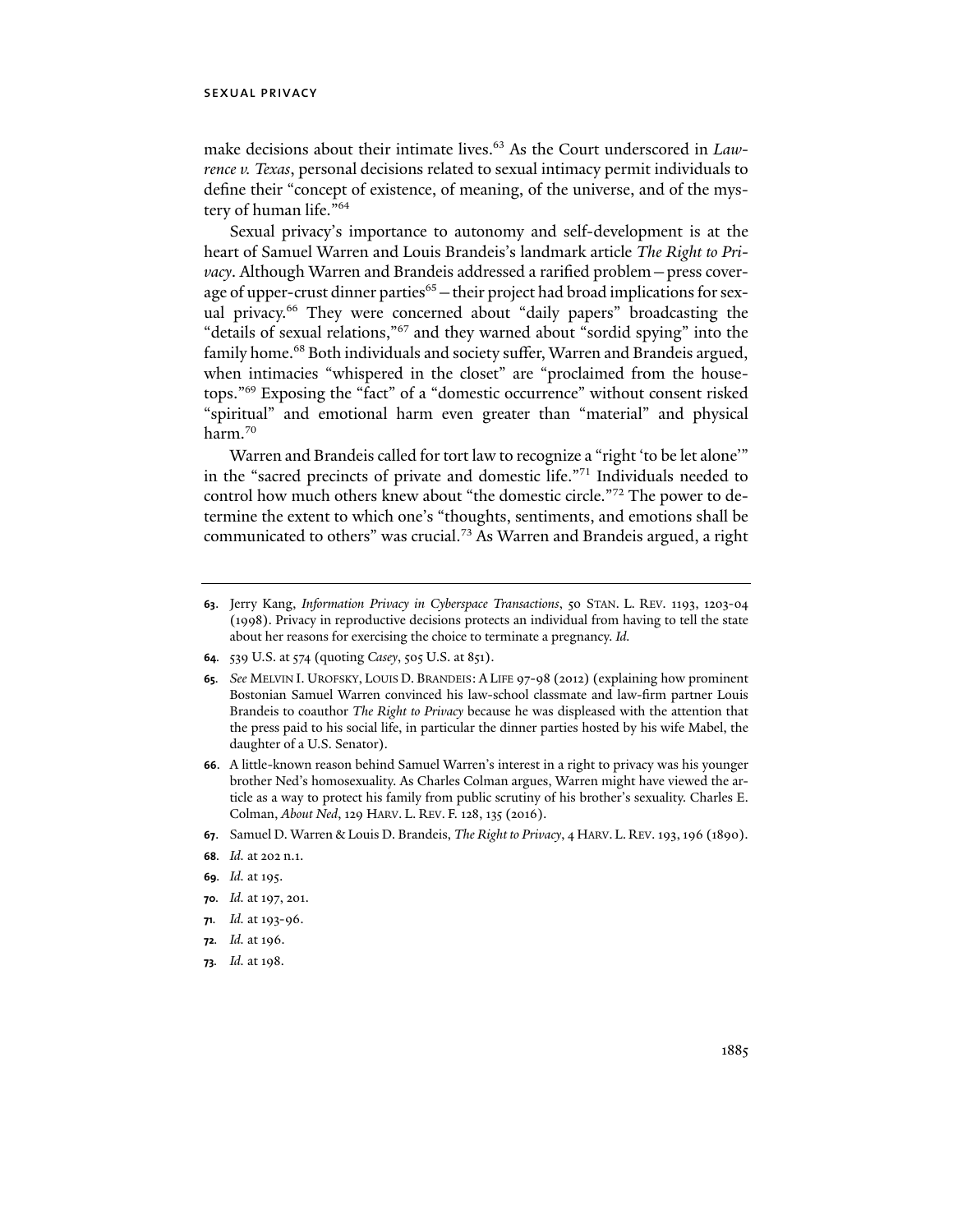to privacy would protect individuals' ability to develop their "inviolate personality."74

One aspect of the "inviolate personality" is human dignity—the recognition that individuals should determine the arc of their intimate lives.75 Sexual privacy facilitates self-respect by affirming individual agency over one's intimate life. To see themselves as the authors of their intimate lives, people need the ability to manage the boundaries around physical spaces like the home.<sup>76</sup>

The ability to manage access to one's naked body and intimate information enables people to present themselves as dignified and whole.<sup>77</sup> It is integral to what Leslie Henry calls "personal integrity"—having the social bases of self-respect.<sup>78</sup> When intimate information is "removed from its original context and revealed to strangers, we are vulnerable" to being defined by that information.<sup>79</sup> For instance, when individuals' intimate habits are publicly exposed, they may be "reduced" to nothing more than those habits, their genitals, or a sexual act.<sup>80</sup> Janet Mock explained her reluctance to tell colleagues about her trans womanhood in this way: "I . . . felt that if I told people I was trans . . . [b]eing trans would become the focus of my existence, and I would be forced to fight the images catalogued in people's minds about trans people."<sup>81</sup>

In particular, the unwanted exposure of people's nude bodies can give them a "diminished status," which is often internalized "as a lack of full self-esteem."82 As Martha Nussbaum explains, "sexuality is an area of life in which disgust often

- **76**. JULIE C. INNES, PRIVACY, INTIMACY, AND ISOLATION 109 (1992).
- **77***. See id.*
- **78**. Henry, *supra* note 75, at 215.
- **79**. JEFFREY ROSEN, THE UNWANTED GAZE: THE DESTRUCTION OF PRIVACY IN AMERICA 9 (2000).
- **80***. See id.*
- **81**. MOCK, *supra* note 7, at 248.

**<sup>74</sup>***. Id.* at 205.

**<sup>75</sup>**. As Leslie Henry has explored in her important scholarship, dignity encompasses pluralistic values in the jurisprudence of the Supreme Court. *See* Leslie Meltzer Henry, *The Jurisprudence of Dignity*, 160 U. PA. L. REV. 169 (2011). The Court has used the term dignity in five distinct yet complementary ways: "institutional status as dignity, equality as dignity, liberty as dignity, personal integrity as dignity, and collective virtue as dignity." *Id.* at 177 (emphasis omitted). Relying on the Court's opinions, Henry shows that "each conception of dignity has a particular judicial function oriented toward safeguarding substantive interests against dignitary harm." *Id.* I rely on Henry's insights to underscore dignitary harms that accompany sexualprivacy invasions.

**<sup>82</sup>***. See* MARTHA C. NUSSBAUM, POLITICAL EMOTIONS: WHY LOVE MATTERS FOR JUSTICE 363 (2013); *see also* Martha C. Nussbaum, *Objectification and Internet Misogyny*, *in* THE OFFENSIVE INTERNET 68, 73-74 (Saul Levmore & Martha C. Nussbaum eds., 2010) (discussing online posters' description of rape fantasies of female law students).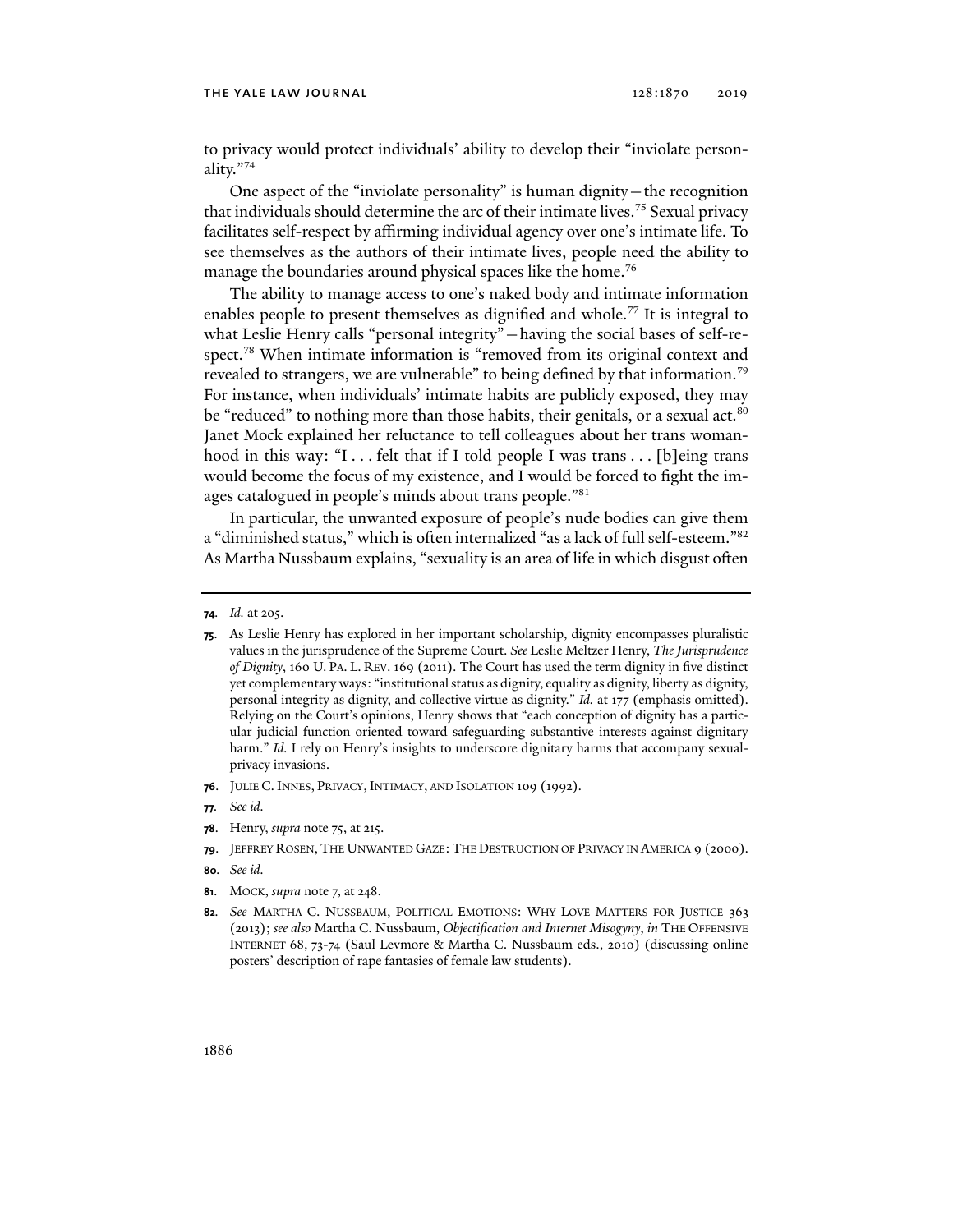plays a role."83 Sex signifies our animal nature because it "involves the exchange of bodily fluids."84 In nearly all societies, "people identify a group of sexual actors as disgusting or pathological, contrasting them with 'normal' or 'pure' sexual actors (prominently including the people themselves and their own group)."85 That identified group often includes those who do not fall in line with heteronormativity—women who have had more than one sexual partner, LGBTQ individuals, and individuals in multiple sexual relationships.<sup>86</sup>

None of this is to suggest that sex, gender, and sexuality are the essence of individuals' identities.87 Other aspects of people's lives are profoundly important to identity formation. As Neil Richards argues, being able to manage boundaries around one's intellectual activities like reading, writing, and speaking is crucial to self-development.<sup>88</sup> Without intellectual privacy, individuals might feel pressured to conform to the uncontroversial.<sup>89</sup> Just as the recognition of intellectual

**84***. Id.* 

- **85***. Id.* There is a similar dynamic at work when the state interrogates poor black mothers about their intimate lives when they apply for Medicaid. *See* BRIDGES, *supra* note 27. As Bridges documents in her scholarship, the state demands to know about poor mothers' intimate activities, which have no bearing on their physical health or the well-being of their fetuses. They are asked whether their pregnancies were planned, how many sexual partners they have had, whether they are sexually adventurous, whether they have experienced sexual assault, and if they have ever exchanged sex for money or gifts. *Id.* at 111. By forcing poor mothers to reveal their histories with abortion, sexual assault, and prostitution, the State reduces them to those experiences. Poor mothers cannot present authentic identities—they are sexual assault victims, prostitutes, or sexual deviants. The state's interrogations violate human dignity by saying that poor mothers are the *type* of people who are unworthy of privacy. *See* Danielle Keats Citron, *A Poor Mother's Right to Privacy: A Review*, 98 B.U. L. REV. 1139 (2018) (book review) (comparing Bridges's book to the work of Charles Reich in providing a theory of privacy for the marginalized).
- **86**. NUSSBAUM, *supra* note 83, at 17-20 (explaining that the sexuality of women and LGBTQ individuals is often depicted as shameful and disgusting); *see also* Jimmie Manning & Danielle M. Stern, *Heteronormative Bodies, Queer Futures: Toward a Theory of Interpersonal Panopticism*, 21 INFO. COMM. & SOC'Y 208, 219 (2018) (arguing that sexuality is often used to shame individuals if it does not fall in line with heteronormativity, including punishing women for having more than one sex partner while men are not).
- **87***. See* Jed Rubenfeld, *The Right of Privacy*, 102 HARV. L. REV. 737, 755 (1989) (contending that linking conceptions of privacy to self-definition risks essentialized identities—women as mothers—and offering an alternative view of privacy based on the prevention of totalitarian state control over citizens).
- **88**. RICHARDS, *supra* note 37, at 186.
- **89***. Id.* at 101; *see* Neil M. Richards, *The Dangers of Surveillance*, 126 HARV. L. REV. 1934 (2013); Neil M. Richards, *Intellectual Privacy*, 87 TEX. L. REV. 387 (2008); *see also* Julie E. Cohen, *Examined Lives: Informational Privacy and the Subject as Object*, 52 STAN. L. REV. 1373, 1428 (2000)

**<sup>83</sup>**. MARTHA C. NUSSBAUM, FROM DISGUST TO HUMANITY: SEXUAL ORIENTATION AND CONSTITU-TIONAL LAW 17 (2010).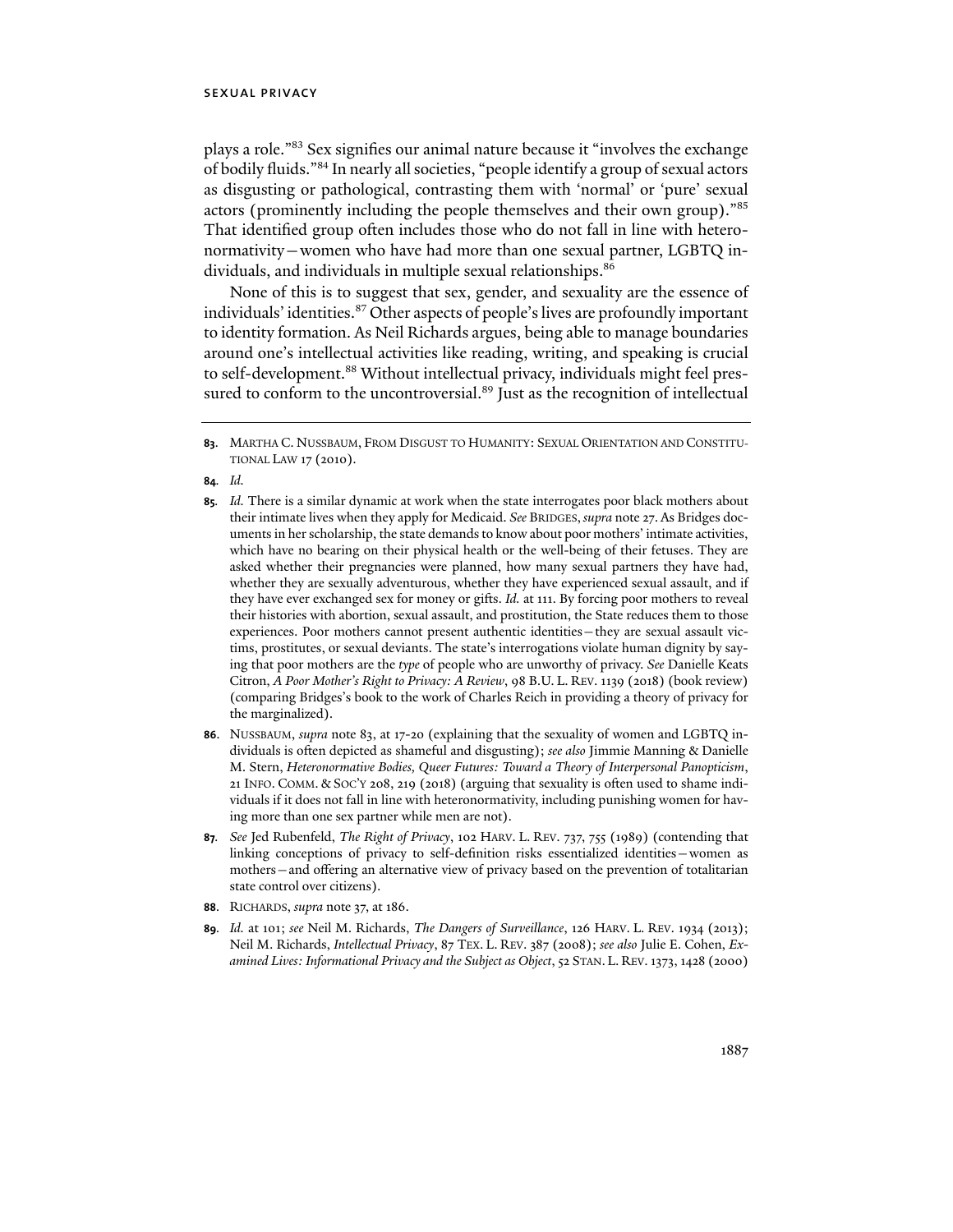privacy does not mean that reading, writing, and speaking determine individuals' personhood, the recognition of sexual privacy does not mean that sex, gender, and sexuality exclusively define who individuals are. Rather, sexual privacy secures a source of autonomy that enables people to determine the shape of their identities.

## *2. Sexual Privacy as Enabling Intimacy*

Another crucial aspect of sexual privacy is its role in fostering intimacy.<sup>90</sup> Sexual privacy lets people "giv[e] . . . themselves over" to each other physically and "be what they truly are  $-$  at least as bodies  $-$  intensely and together."<sup>91</sup> When this takes place in the context of caring, physical intimacy is an aspect and expression of love.<sup>92</sup>

Sexual privacy also provides an essential condition for the formation of intimate relationships. Charles Fried contends that

[t]o respect, love, trust, or feel affection for others and to regard ourselves as the objects of love, trust, and affection is at the heart of our notion of ourselves as persons among persons, and privacy is the necessary atmosphere for these attitudes and actions, as oxygen is for combustion.<sup>93</sup>

Said another way, love has difficulty developing without sexual privacy.

As social-psychological research shows, sexual privacy enables the growth of intimate relationships, which develop through a process of reciprocal self-disclosure.94 Intimate partners reveal "vulnerable, socially undesirable facets of the

- **92**. Reiman, *supra* note 50, at 35*.*
- **93**. FRIED, *supra* note 6, 138, 140.

<sup>(</sup>arguing that without privacy for intellectual activities, people shy away from unpopular ideas and embrace the bland and mainstream); Julie E. Cohen, *Privacy, Visibility, Transparency, and Exposure*, 75 U.CHI. L. REV. 181, 181 (2008) (examining "the relationship between privacy and visibility in the networked information age").

**<sup>90</sup>***. See* Robert S. Gerstein, *Intimacy and Privacy*, 89 ETHICS 76 (1978) (arguing that intimacy and intimate relationships could not exist without privacy); James Rachels, *Why Privacy Is Important*, 4 PHIL. & PUB. AFF. 323, 326 (1975) (same); Reiman, *supra* note 50, at 39 (same).

**<sup>91</sup>**. Reiman, *supra* note 50, at 34-35. Of course, mutual revelation of our bodies is not always egalitarian. Unwanted pressure to reveal one's body to an intimate partner can undermine meaningful identity development and intimacy. *See* Citron & Franks, *supra* note 3, at 351 (discussing how domestic abusers pressure partners to reveal intimate images).

**<sup>94</sup>***. See* ALTMAN & TAYLOR, *supra* note 8, at 52-55. In *The Art of Loving*, Erich Fromm explains that love relationships allow a person to know himself, the other person, and humanity. ERICH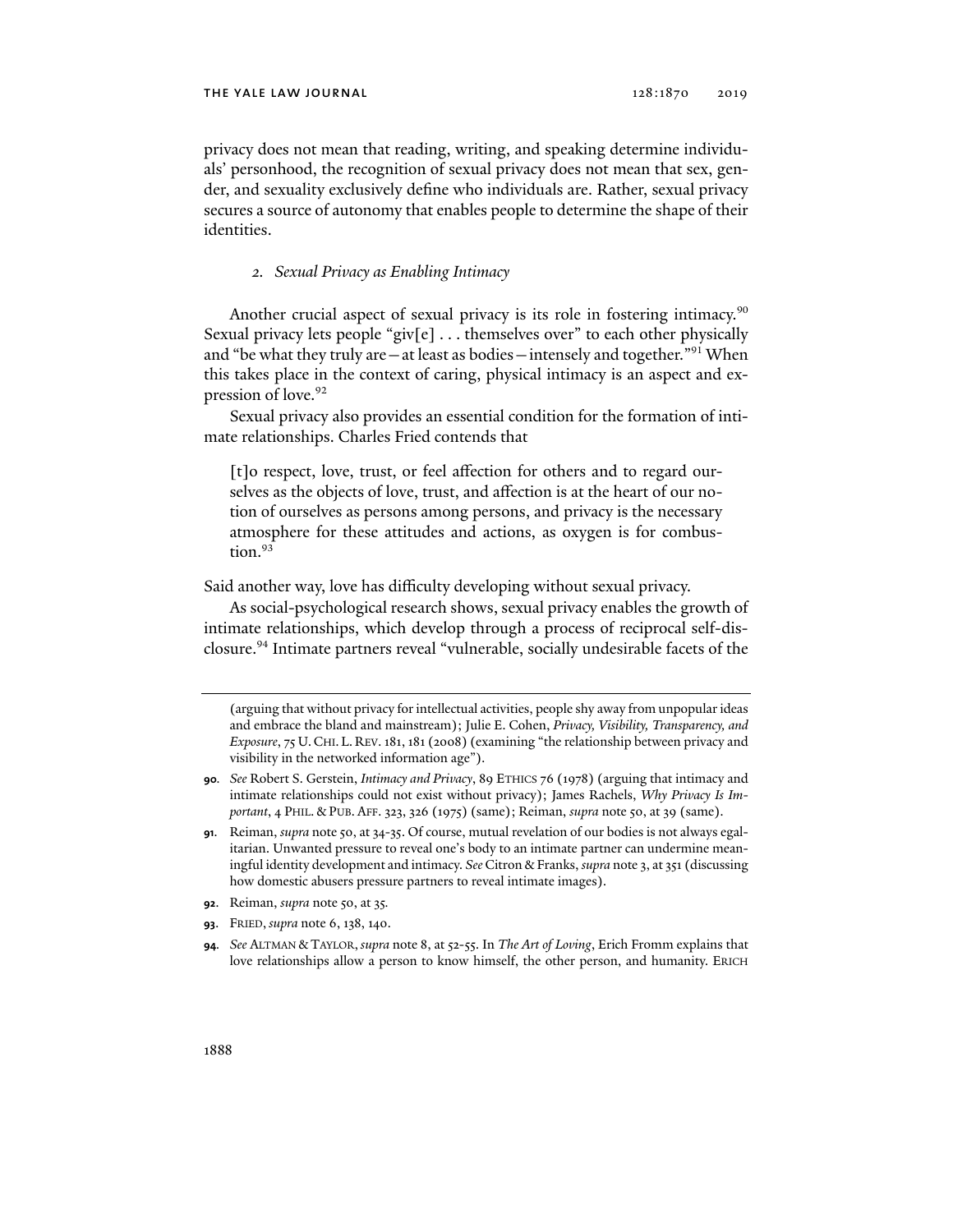self."<sup>95</sup> They grow to trust one other with their innermost thoughts, feelings, and experiences because they believe that the other person will treat their information as they hope rather than as they fear.<sup>96</sup> Intimate relationships deepen as couples continue this process of mutual sharing.<sup>97</sup>

Falling in love depends upon partners treating one another's personal information with care.<sup>98</sup> Lovers "lay bare their innermost feelings to each other, they are lewd and foolish with each other, they stand naked before each other" on the premise that "what is shared so intimately will not be broadcast to the world at large."<sup>99</sup> People share their innermost thoughts, feelings, and beliefs when they believe intimate partners will not treat them as "inconsequential."<sup>100</sup> They will not hide or self-censor unappealing personal facts if they think their partners will be discreet with that information.<sup>101</sup> Privacy is thus an important condition for achieving intimacy.<sup>102</sup> Indeed, some scholars have argued that "relationships of love, liking, and caring" are the only reason why privacy matters.103

FROMM, THE ART OF LOVING 47 (1956). When people share innermost thoughts, values, and attitudes—what Fromm calls the core—they perceive their "identity, the fact of [their] brotherhood." *Id.* 

- **95**. ALTMAN & TAYLOR, *supra* note 8, at 169-72.
- **96***. Id.* at 54-58, 77; John G. Holmes & John K. Rempel, *Trust in Close Relationships*, *in* CLOSE RELATIONSHIPS 187, 190 (Clyde Hendrick ed., 1989).
- **97***. See* WALDMAN, *supra* note 37, at 67.
- **98.** BLOUSTEIN, *supra* note 9, at 125-26.
- **99***. Id.* at 125.
- **100**. Ferdinand Schoeman, *Privacy and Intimate Information*, *in* PHILOSOPHICAL DIMENSIONS OF PRIVACY: AN ANTHOLOGY 403, 406 (Ferdinand David Schoeman ed., 1984).
- **101**. Neil M. Richards & Woodrow Hartzog, *Taking Trust Seriously in Privacy Law*, 19 STAN. TECH. L. REV. 431, 453 (2016).
- **102***. Id.* at 453, 456.
- **103***. See, e.g.*, INNES, *supra* note 76, at 78 (contending that privacy only warrants protection if it involves decisions about and access to information about acts or matters that "draw[] their value and meaning from an agent's love, care, or liking"); Gerety, *supra* note 51, at 236, 263 (arguing that "intimacy" and the "intimacies of personal identity" are the "chief restricting concept in the definition of privacy"). Although I disagree with the premise that sexual privacy is the only privacy interest worth protecting, I have drawn considerable inspiration from the insights of scholars who underscore the importance of intimate privacy. It is also worth noting that seemingly innocuous information can reveal much about our intimate lives in our bigdata age. As the Supreme Court has underscored in recent Fourth Amendment decisions, knowing where someone has traveled over the course of a week can reveal information about her intimate life, including who she loves and whether she visited a family-planning clinic. *See* Carpenter v. United States, 138 S. Ct. 2206, 2217-18 (2018); United States v. Jones, 565 U.S. 400, 415 (2012) (Sotomayor, J., concurring).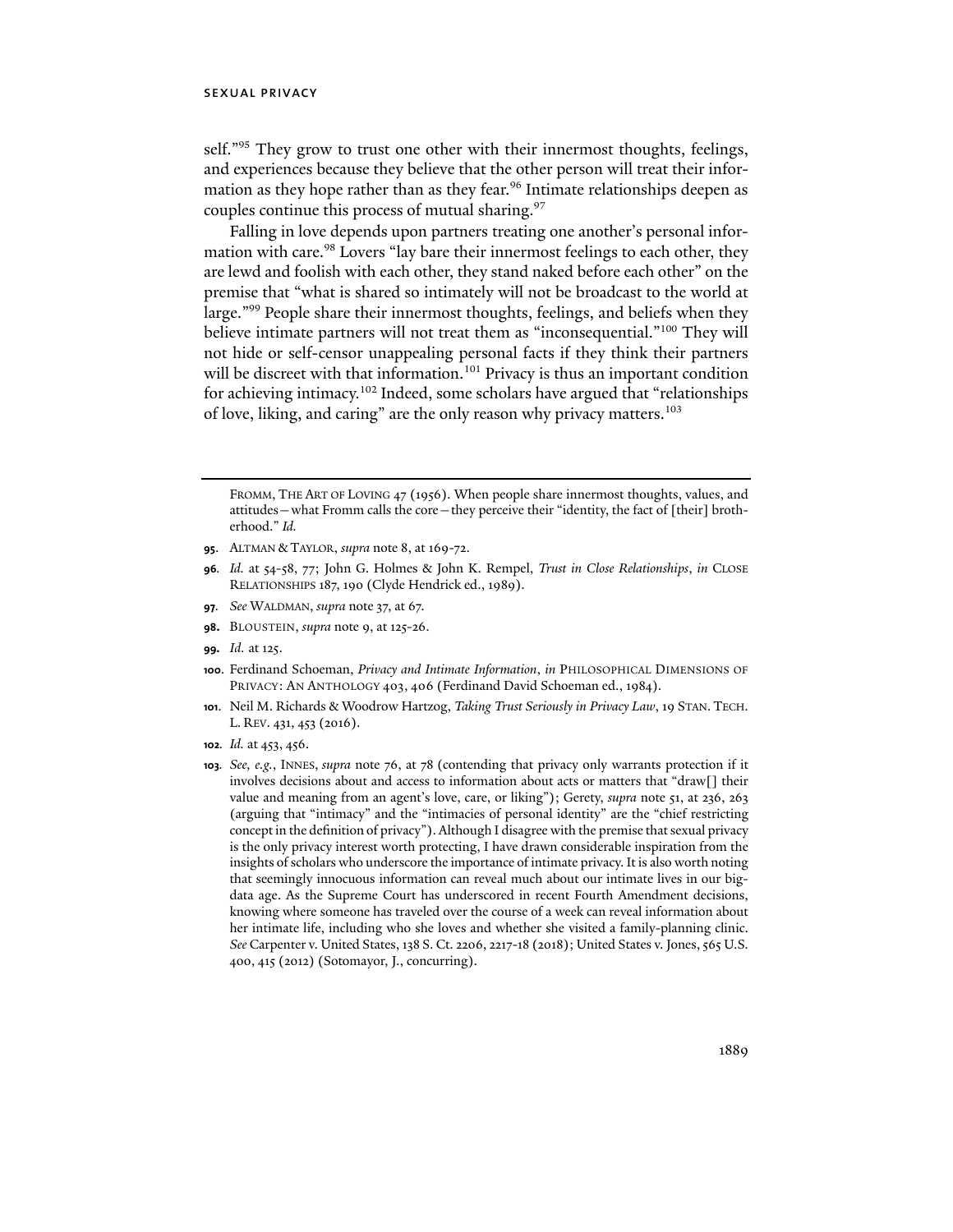The Supreme Court has recognized the relationship between privacy and intimacy. In *Roberts v. U.S. Jaycees*, the Court acknowledged that people in highly personal relationships share a "special community of thoughts, experiences, and beliefs but also distinctively personal aspects of one's life."104 It attributed the constitutional shelter afforded highly personal relationships to the "realization that individuals draw much of their emotional enrichment from close ties with others."105 "Protecting these relationships from unwarranted state interference therefore safeguards the ability independently to define one's identity that is central to any concept of liberty."106

Although sexual privacy is essential for intimacy, it is important even when intimate relationships are not involved. We need privacy when we try on clothing in a store, take a shower at the gym, or visit a public restroom. We need to be able to decide who knows about our gender identity or sexual preferences, even if such sharing has nothing to do with intimate relationships. We need sexual privacy in our nude photos regardless of whether we created them in the context of an intimate relationship. Sexual privacy is indispensable to intimate relationships, but it deserves protection for other reasons as well.

## *3. Sexual Privacy as Protecting Equality*

Sexual privacy's recognition would also draw attention to—and account for—its significance in combating subordination. This Section explains how sexual-privacy invasions often harm women and marginalized people more significantly than other groups. It argues that a prior era's invocation of privacy to justify subordination does not undermine sexual privacy's importance for equal opportunity today. Even if the forces of discrimination recede, sexual privacy still deserves protection.

#### *a. Expressive Power*

The relationship between sexual privacy and gender, racial, sexual, and economic equality is undeniable.<sup>107</sup> Protecting sexual privacy involves a recognition

**<sup>104</sup>**. 468 U.S. 609, 620 (1984).

**<sup>105</sup>***. Id*. at 619.

**<sup>106</sup>***. Id*. (citing Olmstead v. United States, 277 U.S. 438, 478 (1928) (Brandeis, J., dissenting); and Stanley v. Georgia, 394 U.S. 557, 564 (1969)).

**<sup>107</sup>***. See, e.g.*, DOROTHY ROBERTS, KILLING THE BLACK BODY: RACE, REPRODUCTION, AND THE MEANING OF LIBERTY 316 (1997) ("Governmental policies that perpetuate . . . subordination through the denial of procreative rights, which threaten both racial equality and privacy at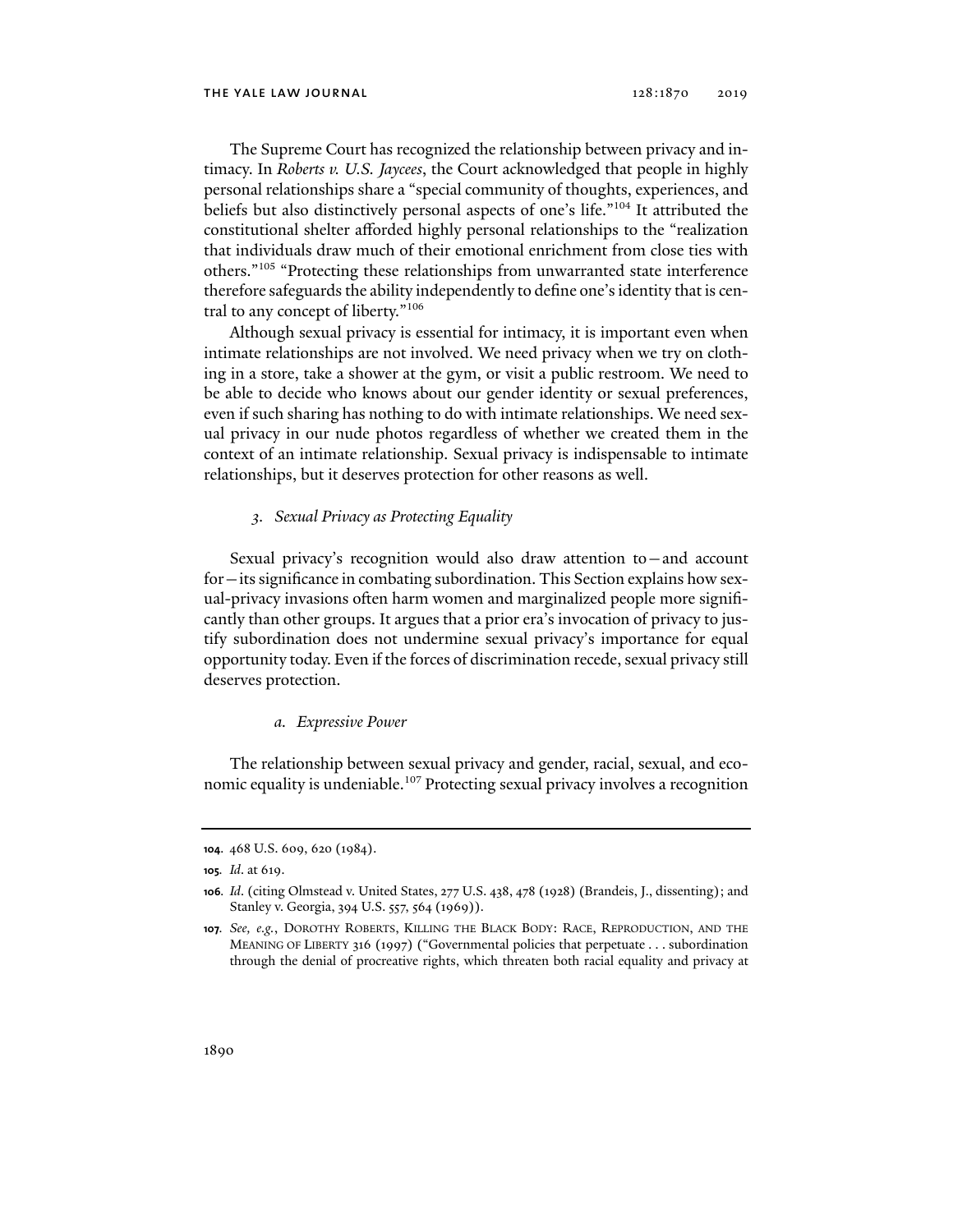of the disproportionate impact that sexual-privacy invasions have on women, sexual minorities, and nonwhites, and on the lived experiences and suffering of these marginalized communities.<sup>108</sup> Adopting measures to protect sexual privacy would say that these invasions constitute unacceptable forms of subordination<sup>109</sup> and discrimination—conceptualized by Deborah Hellman as actions that degrade individuals and deprive them of material opportunities.<sup>110</sup>

Victims of sexual-privacy invasions lose their jobs.<sup>111</sup> They have difficulty finding work when their nude photos appear in searches of their names.<sup>112</sup> They feel humiliated and demeaned after cameras secretly videotape them in bedrooms, bathrooms, or showers, and the footage is posted online without authorization. Sexual-privacy invasions deprive individuals of their sense of belonging and the recognition of their equal citizenship. $113$ 

Sexual-privacy invasions impact women and individuals from marginalized communities in distinctly damaging ways. Consider the attacks on black actress Leslie Jones after the release of the movie *Ghostbusters*, in which Jones had a starring role. She reported that she received doctored photos depicting her with se-

- **108***. See infra* Part II.
- **109**. CITRON, *supra* note 12, at 27,197.
- **110**. Discrimination is a contested term with various meanings. I borrow from Deborah Hellman's account of discrimination unless otherwise noted in this piece. Hellman explains that discrimination is wrongful if it is demeaning, which has two criteria: (1) the conduct shows disrespect for another by debasing or degrading the person, and (2) the conduct might be a material put-down, an exercise of power over the person. DEBORAH HELLMAN, WHEN IS DISCRIMINA-TION WRONG? 7-8 (2011).
- **111**. CITRON, *supra* note 12, at 7; Citron & Franks, *supra* note 3, at 352.
- **112**. CITRON, *supra* note 12, at 8; Citron & Franks, *supra* note 3, at 352; Ari Ezra Waldman, *A Breach of Trust: Fighting Nonconsensual Pornography*, 102 IOWA L. REV. 709, 710 (2017); *see also* Madsen v. Erwin, 481 N.E.2d 1160 (Mass. 1985) (finding no privacy-tort and constitutional law violations where plaintiff's employer *Christian Science Monitor* demanded to know her sexual orientation and then fired her after learning she was gay). Transgender people have faced violent attack and lost custody over their children after their gender identities were revealed. *See* Jennifer Finney Boylan, Opinion, *Britain's Appalling Transgender 'Debate*,*'* N.Y. TIMES (May 9, 2018), https://www.nytimes.com/2018/05/09/opinion/britain-transgender-debate -caitlyn-jenner.html [https://perma.cc/P3ZN-PP3F].
- **113**. Robin Lenhardt's powerful scholarship on belonging and inequality inform all aspects of my discussion of equality. *See* R.A. Lenhardt, *Race, Dignity, and the Right to Marry*, 84 FORDHAM L. REV. 53 (2015); R.A. Lenhardt, *Understanding the Mark: Race, Stigma, and Equality in Context*, 79 N.Y.U. L. REV. 803 (2004).

once, should be subject to the most intense scrutiny."); *see also* JUDITH WAGNER DECEW, IN PURSUIT OF PRIVACY: LAW, ETHICS, AND THE RISE OF TECHNOLOGY 74 (1997) ("Protection of privacy enhances and ensures the freedom from such scrutiny, pressure to conform, and exploitation . . . .").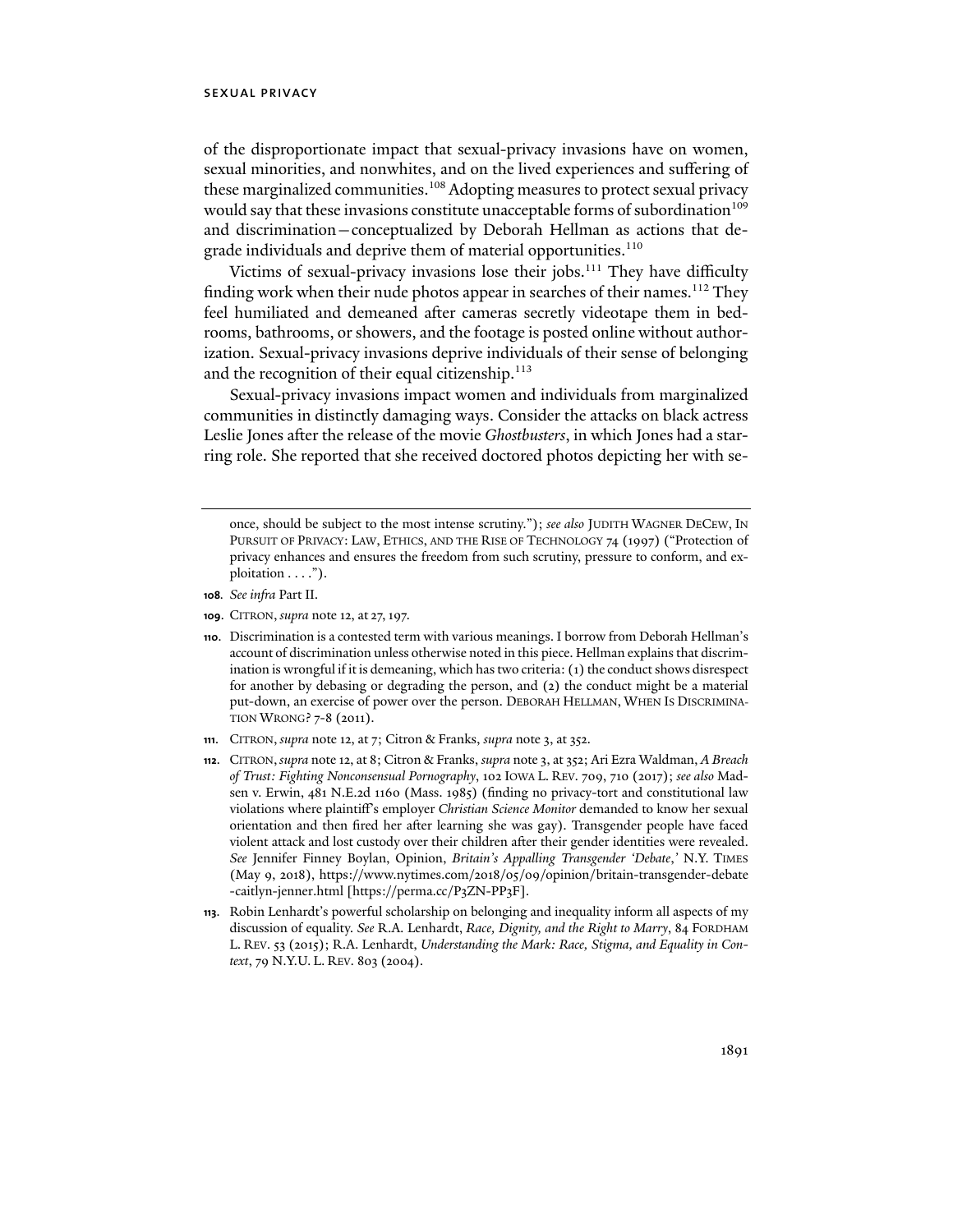men on her face and that harassers compared her to an ape, with menacing photos to match.<sup>114</sup> Her website was hacked, and its contents were replaced by photographs of her license and passport, nude photographs, and a video tribute to a dead zoo gorilla.<sup>115</sup> Jones eventually departed Twitter in response to the harassment.

Kimberlé Crenshaw's "intersectionality" framework shows that the forces that marginalize individuals tend to operate on multiple levels.<sup>116</sup> People experience subordination differently based on their intersecting identities.<sup>117</sup> The "intersection of racism and sexism factors into [women of color's] lives in ways that cannot be captured wholly by looking at the race or gender dimensions of those experiences separately."118 As Dorothy Roberts explains, poor women of color experience various forms of oppression "as a complex interaction of race, gender, and class."119

- **114**. Leslie Jones (@Lesdogg), TWITTER (July 18, 2016, 12:45 PM), https://twitter.com/lesdoggg /status/755126377691680768 [https://perma.cc/E6DV-3ZPT] ("Ok I have been called Apes, sent pics of their asses, even got a pic with semen on my face. I'm tryin to figure out what human means. I'm out.").
- **115***. See* Abby Ohlheiser, *Leslie Jones Was the Victim of a Hack, Reportedly Exposing Private Documents and Nude Photos*, WASH. POST (Aug. 24, 2016), https://www.washingtonpost.com/news/the -intersect/wp/2016/08/24/leslie-joness-website-goes-offline-after-reportedly-being-hacked [https://perma.cc/2PWV-3Y86]; *see also* Abby Ohlheiser, *The Leslie Jones Hack Used All the Scariest Tactics of Internet Warfare at Once*, WASH. POST (Aug. 26, 2016), https://www .washingtonpost.com/news/the-intersect/wp/2016/08/26/the-leslie-jones-hack-used-all -the-scariest-tactics-of-internet-warfare-at-once [https://perma.cc/BUC7-DYTK] (explaining that women of color are subjected to racism and sexism online).
- **116**. Kimberlé Crenshaw, *Mapping the Margins: Intersectionality, Identity Politics, and Violence Against Women of Color*, 43 STAN. L. REV. 1241, 1244 (1991) [hereinafter Crenshaw, *Mapping the Margins*]; *see also* Kimberlé W. Crenshaw, *Close Encounters of Three Kinds: On Teaching Dominance Feminism and Intersectionality*, 46 TULSA L. REV. 151 (2010) (exploring the relationship between dominance feminism and intersectionality).
- **117**. Angela Onwuachi-Willig, *What About #UsToo?: The Invisibility of Race in the #MeToo Movement*, 128 YALE L.J.F.105, 107-08 (2018). For an early discussion of the intersectional nature of workplace sexual harassment, see LIN FARLEY, SEXUAL SHAKEDOWN: THE SEXUAL HARASS-MENT OF WOMEN ON THE JOB 96, 116-18 (1978).
- **118**. Crenshaw, *Mapping the Margins*, *supra* note 116, at 1244.
- **119**. Roberts, *supra* note 62, at 1424. People with identities that meet at the intersection of privilege and disadvantage face unique forms of discrimination and subordination. Darren Lenard Hutchinson, *Identity Crisis: "Intersectionality," "Multidimensionality," and the Development of an Adequate Theory of Subordination*, 6 MICH.J. RACE &L. 285, 312 (2001). Black maleness—in the context of racial profiling, police brutality, and employment—is not a privileged identity, even though being male is generally viewed as a privilege in our society. Athena D. Mutua, *Multidimensionality Is to Masculinities What Intersectionality Is to Feminism*, 13 NEV. L.J. 341, 345-49 (2013); *see also* Hutchinson, *supra*, at 312 (noting the "heterosexual stereotypes that inform the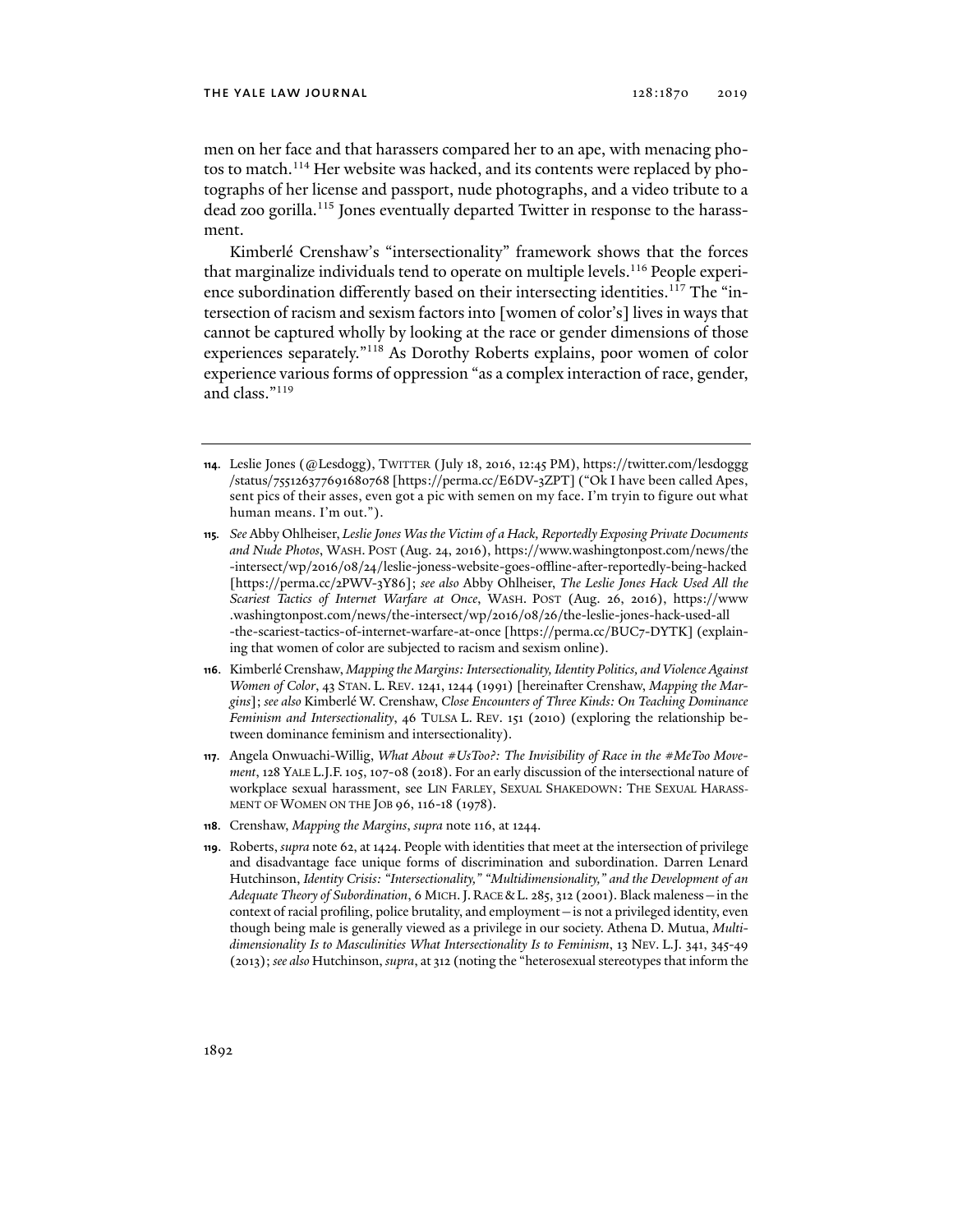Using this framework, Angela Onwuachi-Willig insightfully argues that Jones's experience should be viewed through an intersectional, multidimensional lens.<sup>120</sup> The invasions of Jones's sexual privacy were fraught with racism and misogyny.121 Images posted on her own website exposed her racial and sexual identities in demeaning and humiliating ways. Doctored photographs reduced her to genitalia and breasts; she was depicted as less than human.

Relatedly, Mary Anne Franks has deployed this framework to explore what she calls "intersectional surveillance."122 "Attentiveness to race, class, and gender," she has said, "is vital to understanding the true scope of the surveillance threat. Marginalized populations, especially those who experience the intersection of multiple forms of subordination, also often find themselves at the intersection of multiple forms of surveillance: high-tech and low-tech, virtual and physical."123

Intersectional surveillance, in the way that Franks has conceptualized it, was evident when a novelist was secretly taped by her boyfriend in his bedroom. The novelist discovered videos of their sexual encounters on her boyfriend's computer in a folder labeled "Indian Research." As the novelist explained to me, she felt doubly shamed: as a woman and as an Indian-American.<sup>124</sup> She was nothing more than her naked body *and* her brown skin. She felt humiliated by her treatment as an "other"—a woman of color who could be reduced to a sex object, violated, and abused.<sup>125</sup>

Recognizing the novelist's experience as a sexual-privacy invasion would attest to the intersectional injury that she suffered. It would say that when someone's intersecting, marginalized identities are surveilled or exposed, the damage is multidimensional. It would make clear that sexual-privacy invasions suffused with gendered racism as in the novelist's case produce double the shame and double the subordination.

- **121***. Id.*
- **122**. Franks, *Democratic Surveillance*, *supra* note 46, at 464-73.
- **123***. Id*. at 464.
- **124**. Interview with Jane Doe (Aug. 27, 2016). The man faced charges under a state video-voyeurism law for invading the privacy of several women. He eventually pleaded guilty.
- **125**. The woman spoke to me in connection with my book *Hate Crimes in Cyberspace* with an understanding that I would keep her name confidential. I am honoring that promise here.

<sup>&#</sup>x27;sexualized racism' endured by all people of color"); Darren Lenard Hutchinson, *Out yet Unseen: A Racial Critique of Gay and Lesbian Legal Theory and Political Discourse*, 29 CONN. L. REV. 561, 641 (1997) (using "multidimensionality" to reflect "the inherent complexity and irreversibly multilayered nature of *everyone's* identities and of oppression").

**<sup>120</sup>**. Onwuachi-Willig, *supra* note 117, at 114.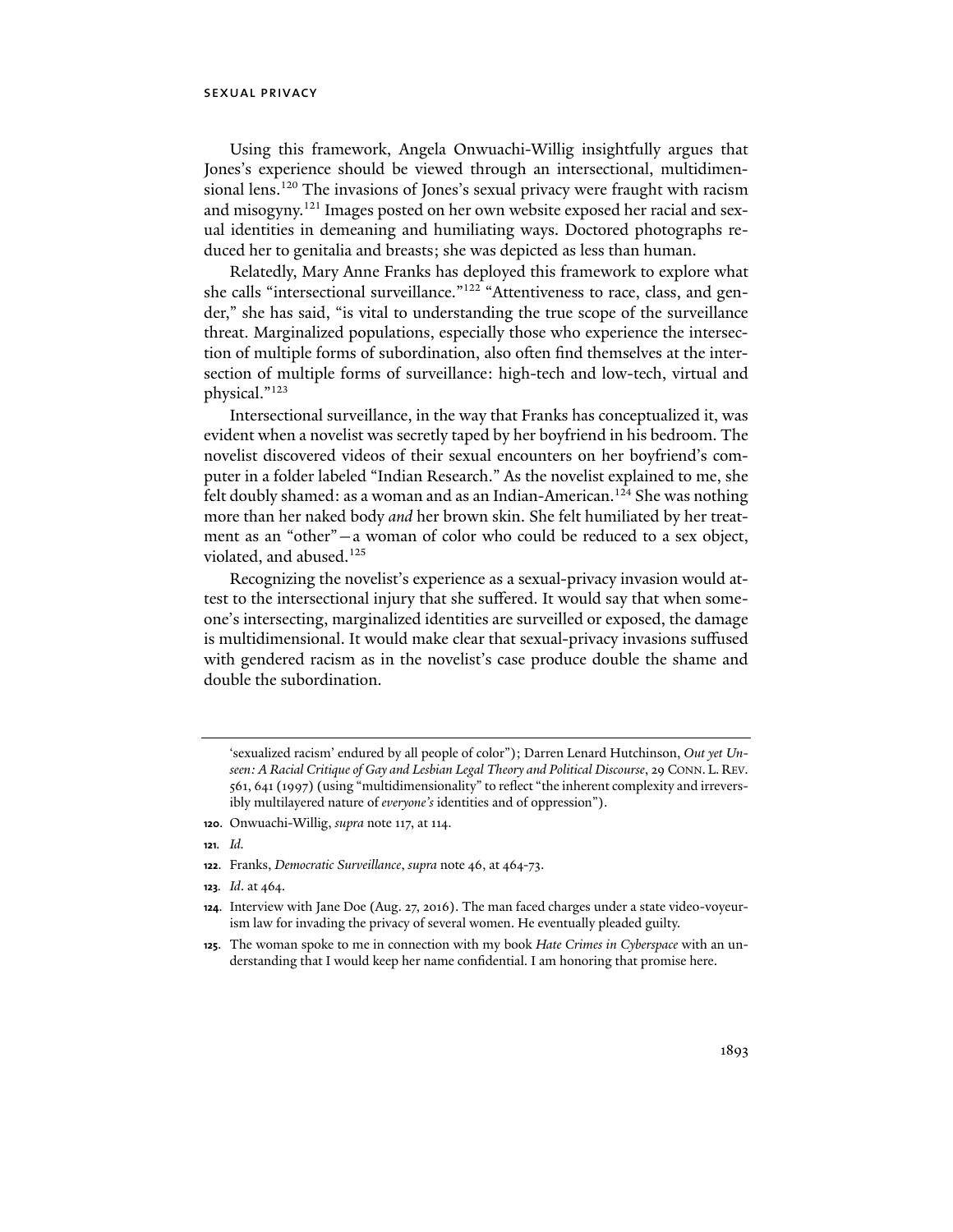## *b. Concealment*

Law and society have coerced "privacy" by forcing people to conceal their sexual orientation, gender, or bodies. This denies them the ability to manage the boundaries around their intimate lives, thus violating their sexual privacy and entrenching a sense of subordination.<sup>126</sup>

Consider the pressure to hide one's sexuality or gender identity in order to conform to a hegemonic heterosexual society.<sup>127</sup> As Kenji Yoshino has written, sexual minorities have felt compelled to "cover"—men felt pressure to perform stereotypical heterosexual male attributes, such as aggressiveness, while women felt "pressure to mute attributes stereotypically associated with women, such as compassion."128 Even today, LGBTQ individuals hide their sexuality or gender identity to prevent bigoted abuse.<sup>129</sup> Writer Jennifer Boylan kept her female identity a secret until she was forty years old because she feared social rejection, violence, and discrimination.<sup>130</sup>

Law has undermined the sexual privacy of LGBTQ individuals. Military recruits must conceal their gender identities as a condition of service.<sup>131</sup> The Department of Health and Human Services plans to define sex as "immutable biological traits identifiable by or before birth" for the purposes of federal civil rights law.<sup>132</sup> This would eliminate the legal protections currently afforded transgender

**128**. KENJI YOSHINO, COVERING: THE HIDDEN ASSAULT ON OUR CIVIL RIGHTS 22,143 (2006).

**129***. See* Sejal Singh & Laura E. Durso, *Widespread Discrimination Continues to Shape LGBT People's Lives in Both Subtle and Significant Ways*, CTR. FOR AM. PROGRESS (May 2, 2017), https://www .americanprogress.org/issues/lgbt/news/2017/05/02/429529/widespread-discrimination -continues-shape-lgbt-peoples-lives-subtle-significant-ways [https://perma.cc/DLH6 -9P78].

**130**. Jennifer Finney Boylan, Opinion, *How a Sliver of Glass Changed My Life*, N.Y. TIMES (Sept. 4, 2018), https://www.nytimes.com/2018/09/04/opinion/transgender-coming-out.html [https://perma.cc/FG4K-D6XD].

**131***. Report and Recommendations on Service of Transgender Persons in the Military*, U.S. DEP'T DEF. 4 (Feb. 2018), https://assets.documentcloud.org/documents/4420622/226-3.pdf [https:// perma.cc/3PQ8-LTZP] ("Transgender persons who have not transitioned to another gender and do not have a history or current diagnosis of gender dysphoria—i.e., they identify as a gender other than their biological sex but do not currently experience distress or impairment of functioning in meeting the standards associated with their biological sex—are qualified for service  $\dots$ .").

**132***. See* Erica L. Green et al., *'Transgender' Could Be Defined Out of Existence Under Trump Administration*, N.Y. TIMES (Oct. 21, 2018), https://www.nytimes.com/2018/10/21/us/politics /transgender-trump-administration-sex-definition.html [https://perma.cc/YL7A-K8LE].

**<sup>126</sup>**. Thanks to Katharine Silbaugh for urging me to make this point explicit.

**<sup>127</sup>***. See* EVE KOSOFSKY SEDGWICK, EPISTEMOLOGY OF THE CLOSET (2008); Adrienne Rich, *Compulsory Heterosexuality and Lesbian Existence*, 5 SIGNS 631 (1980).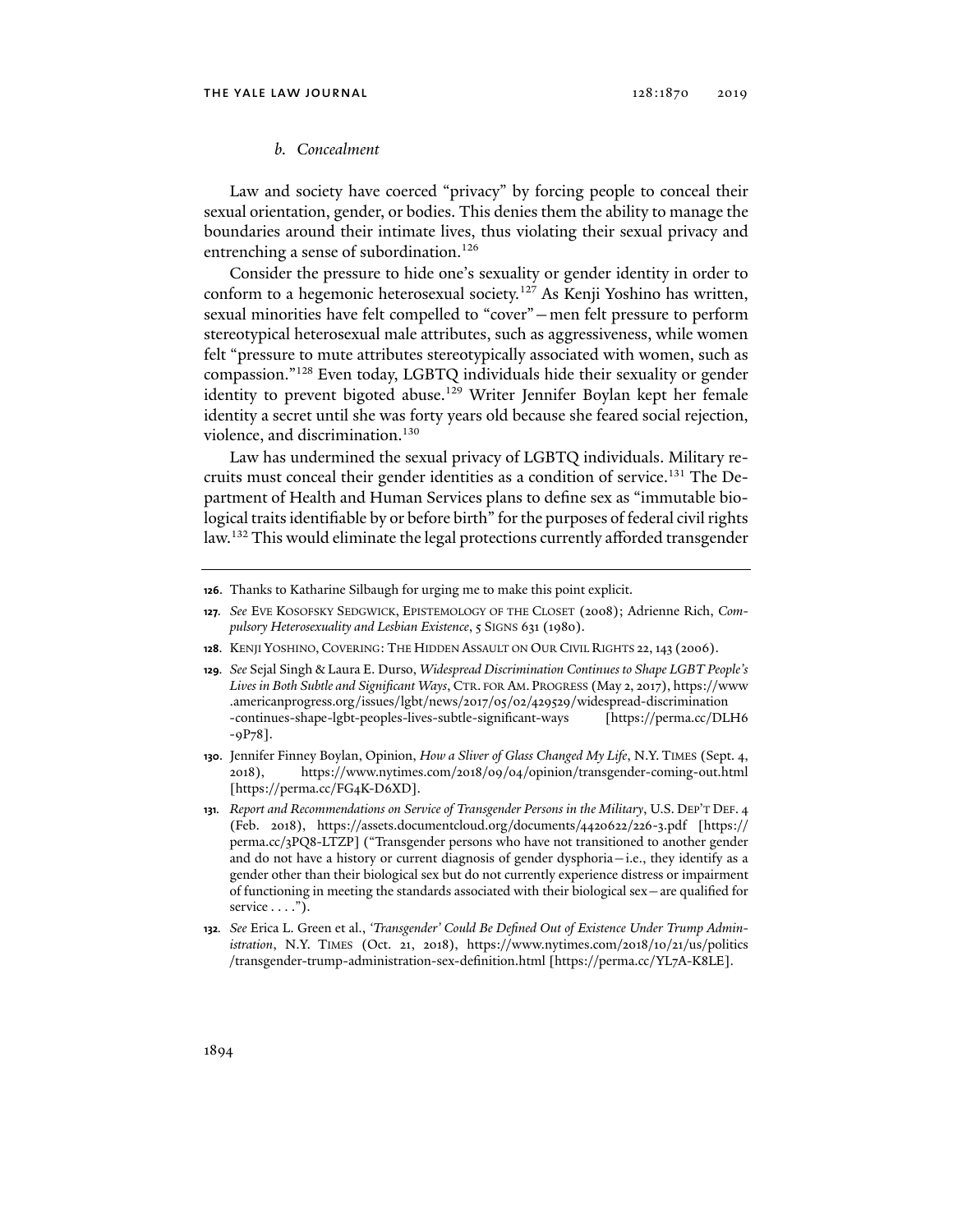people, forcing them to hide their identities to prevent discrimination. The nowterminated "Don't Ask, Don't Tell" policy required gay military members to hide their sexuality from colleagues and superiors.

Being forced to hide one's sexual orientation or gender identity denies LGBTQ individuals sexual privacy. It takes away their freedom to decide how much of their intimate lives to reveal to others. It relegates them to the status of "others" who should be ashamed about their sexual orientation or gender identity.

Along similar lines, nineteenth-century law forced some women to conceal their bodies "at a high cost to sexual choice and self-expression."133 As I. Bennett Capers explains:

Between 1850 and 1870, just as the abolitionist movement, then the Civil War, and then Reconstruction were disrupting the subordinate/superordinate balance between blacks and whites, just as middle class white women were demanding social and economic equality, agitating for the right to vote, and quite literally asserting their right to wear pants, and just as lesbian and gay subcultures were emerging in large cities, jurisdictions began passing sumptuary legislation which had the effect of reifying sex and gender distinctions.<sup>134</sup>

Many sumptuary laws explicitly banned cross-dressing,<sup>135</sup> and women were the target of most enforcement actions.<sup>136</sup> Courts relied on notions of modesty to deny these women sexual autonomy.<sup>137</sup> Sumptuary laws violated sexual privacy by denying women the choice of how much of their bodies to reveal to the public.

Society's treatment of the home as a secluded domain where men could abuse their wives without state intervention should be viewed as part of this phenomenon of coerced concealment. Late eighteenth- and early nineteenthcentury courts invoked the concept of the private sphere to justify shielding spousal abusers from accountability.<sup>138</sup> Until the mid-to-late twentieth century,

- **136**. Kapczynski, *supra* note 52, at 1285.
- **137***. Id.* at 1284.

**<sup>133</sup>**. Allen, *supra* note 62, at 471.

**<sup>134</sup>**. I. Bennett Capers, *Cross Dressing and the Criminal*, 20 YALE J.L. & HUMAN. 1, 8 (2008) (footnotes omitted).

**<sup>135</sup>***. Id.* at 10.

**<sup>138</sup>***. See* Siegel, *supra* note 16, at 2165-67. In the late twentieth century, battered women's advocates got the attention of lawmakers, courts, and law enforcement, discrediting the reasons behind society's protection of domestic violence. *See* Citron, *supra* note 14, at 394. Law and norms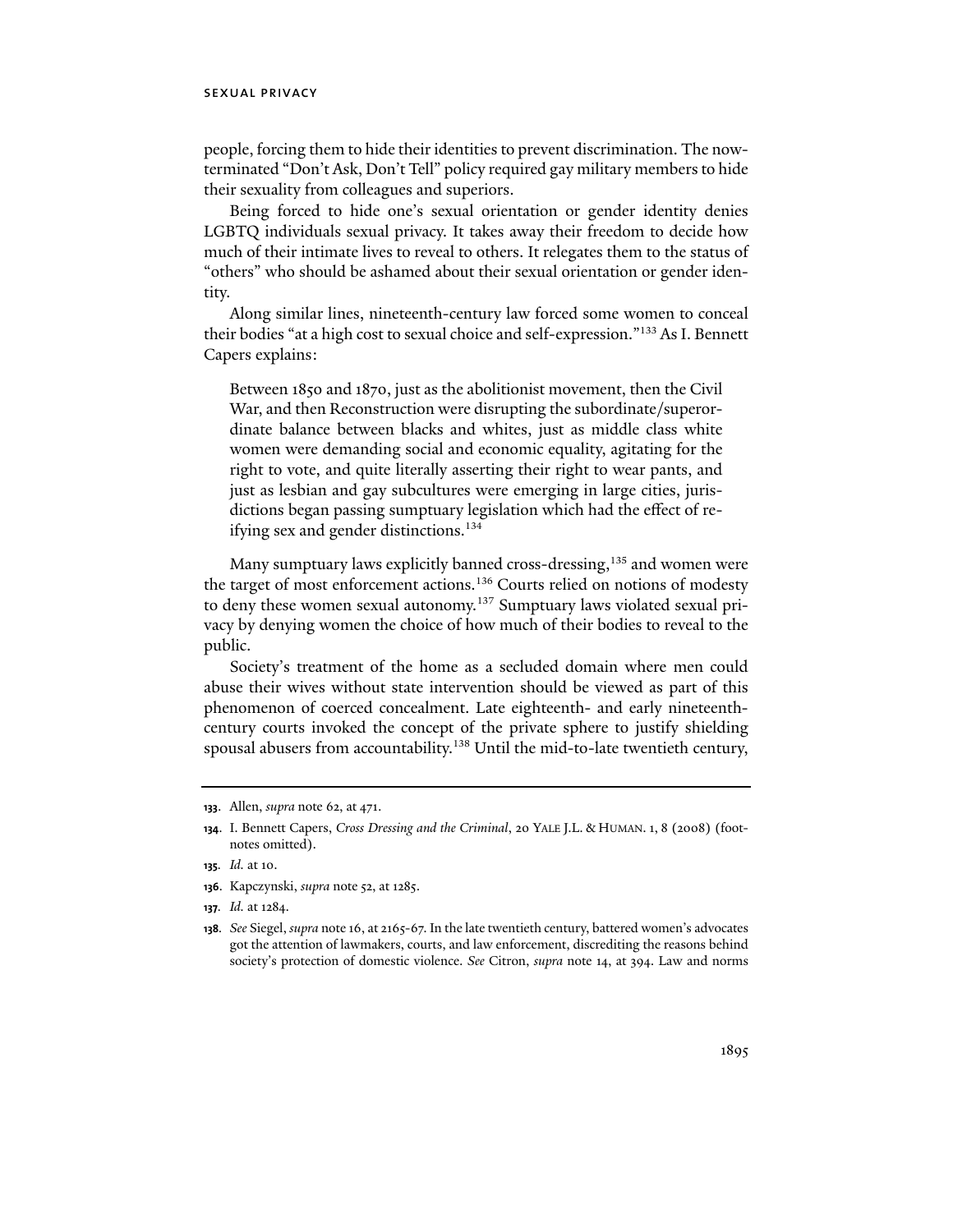law recognized the privacy interests of male batterers while ignoring the privacy interests of battered women.<sup>139</sup> In the home, battered women rarely enjoyed opportunities for sexual privacy.<sup>140</sup> They had few moments of solitude and almost no sexual autonomy—their husbands often monitored and exerted control over their activities.<sup>141</sup> Behind this legal position was the view that women were properly subject to spousal discipline.<sup>142</sup> Domestic violence remained a private affair until the battered women's movement gave it a name and worked to ensure its criminalization.<sup>143</sup>

Some feminist scholars have viewed the invocation of "privacy" in the service of subordination as warranting its end. Catharine MacKinnon, for example, has claimed that privacy is inevitably a one-way ratchet to inequality.144 However, other feminist scholars have argued that privacy's historical description does not dictate its normativity.<sup>145</sup> Anita Allen has written that while "[w]omen have had too much of the wrong kinds of privacy,"146 subordinated individuals deserve "opportunities for privacy and the exercise of liberties that promote privacy."<sup>147</sup> Just as the harm that results from some exercises of liberty does not lead to the rejection of liberty, the harm that results from some ostensible protections of privacy should not warrant the rejection of privacy.<sup>148</sup>

- **139***. See* ALLEN, UNEASY ACCESS, *supra* note 17, at 79-80.
- **140***. Id.*
- **141**. Siegel, *supra* note 16, at 2154.
- **142***.* LINDA GORDON, HEROES OF THEIR OWN LIVES: THE POLITICS AND HISTORY OF FAMILY VIOLENCE 250-58 (1988); Siegel, *supra* note 16, at 2154.
- **143**. CITRON, *supra* note 12, at 98-99. Leigh Goodmark has explored the downside to this trend in her important work. *See, e.g.*, LEIGH GOODMARK, DECRIMINALIZING DOMESTIC VIOLENCE: A BALANCED POLICY APPROACH TO INTIMATE PARTNER VIOLENCE (2018).
- **144**. MACKINNON, *supra* note 16, at 93, 101-02. MacKinnon argued that privacy entrenched male hierarchy and power—privacy was a right "for men 'to be let alone' to oppress women one at a time." *Id*. at 102.
- **145***. See, e.g.*, Judith Wagner DeCew, *The Feminist Critique of Privacy: Past Arguments and New Social Understandings*, *in* SOCIAL DIMENSIONS OF PRIVACY: INTERDISCIPLINARY PERSPECTIVES 85, 90 (Beate Roessler & Dorota Mokrosinska eds., 2015).
- **146**. ALLEN, UNEASY ACCESS, *supra* note 17, at 37.
- **147***. Id*. at 36.
- **148***. Id.* at 37.

have shifted, though not as completely as it was hoped. CITRON, *supra* note 12, at 98-99. Although domestic violence remains a serious problem, the notion of "family privacy" as a shield to immunize domestic abusers no longer has the persuasive power it once enjoyed.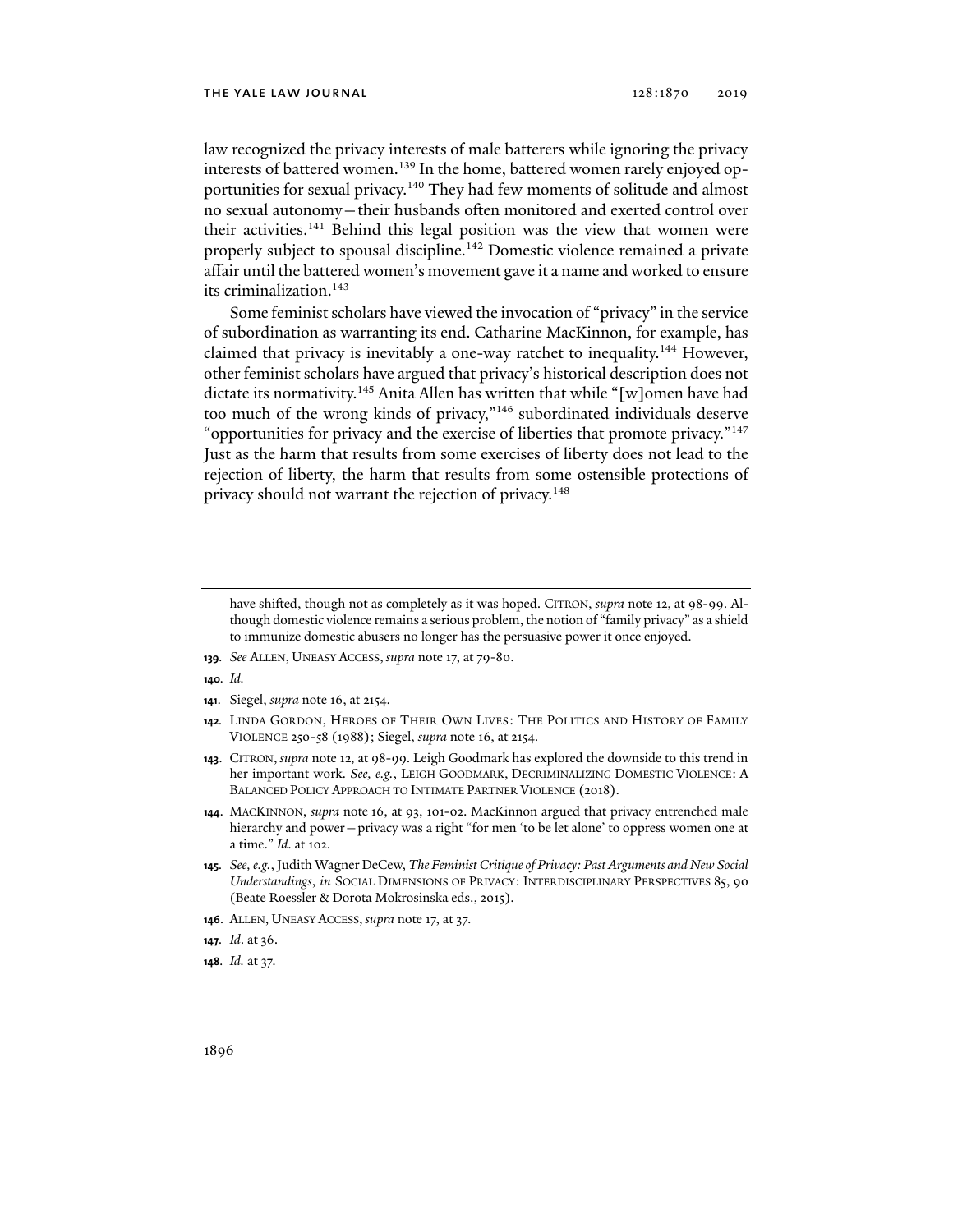## *c. Beyond Equality*

Would sexual privacy matter if bigoted attitudes and discrimination disappeared? What if the exposure of naked bodies was no longer viewed with shame and posting nude images did not damage people's reputations and careers? Would we still need sexual privacy if information about people's sexual orientation or transgender identity would not be held against them? In other words, as Scott Skinner-Thompson asks in *Outing Privacy*, does our interest in sexual privacy have a limited shelf life?<sup>149</sup>

In a sex-positive, bigotry-free world (one can dream!), we would still need sexual privacy. Regardless of whether anyone judges us, we should be able to manage the boundaries of our intimate lives.<sup>150</sup> Even if no one cares whether our nude photos are posted online or whether we are bisexual, lesbian, or trans, we need to retain the ability to manage how much of our intimate lives is shared with others. When social attitudes and law recognize the equal rights and dignity of LGBTQ individuals, sexual minorities should still be able to control the disclosure of information about their sexuality or gender.<sup>151</sup>

Further, the ability to share our naked bodies as we wish will still matter for sexual autonomy.<sup>152</sup> Crash Pad and other sites make pornography that celebrates lesbian, trans, and queer women.<sup>153</sup> Breast cancer survivors post photographs of their naked bodies to educate the public about the disease.<sup>154</sup> These activities matter for sexual expression and sexual autonomy.

Finally, even if bigotry recedes, the privacy accorded intimate relationships will remain important as well.<sup>155</sup> Hannah Arendt argued that love "is killed, or

- **151**. Thanks to Bennett Capers and Joe Landau for helpful conversations about these issues.
- **152**. Waldman, *supra* note 112, at 714-16.

- **154***. See, e.g.*, *Post Mastectomy Photo Gallery*, FORCE, https://www.facingourrisk.org /understanding-brca-and-hboc/post-mastectomy-photo-gallery.php [https://perma.cc /S6LY-2UTE].
- **155**. HANNAH ARENDT, THE HUMAN CONDITION 51, 73 (1958).

**<sup>149</sup>**. Skinner-Thompson, *supra* note 27, at 194-95.

**<sup>150</sup>**. In forthcoming work, I explore sexual privacy's role in fostering trust in intimate relationships. *See* Danielle Keats Citron, *Why Sexual Privacy Matters for Trust*, 96 WASH. U. L. REV. (forthcoming 2019).

**<sup>153</sup>**. Maya M, *The 16 Best Porn Sites for Queer Women*, DAILY DOT (Apr. 27, 2017, 5:00 AM), https:// www.dailydot.com/irl/best-lesbian-porn-sites [https://perma.cc/S3YV-EPW6]. An actress posted pictures of herself after her hysterectomy to raise awareness about ovarian fibroids and the challenges of reproductive health. Lena Dunham, *In Her Own Words: Why Lena Dunham Chose to Have a Hysterectomy at 31*, VOGUE (Feb. 14, 2018), https://www.vogue.com/article /lena-dunham-hysterectomy-vogue-march-2018-issue [https://perma.cc/P666-QGGZ]. Crucially, she *chose* to be seen in a hospital gown and to share the fact of her hysterectomy.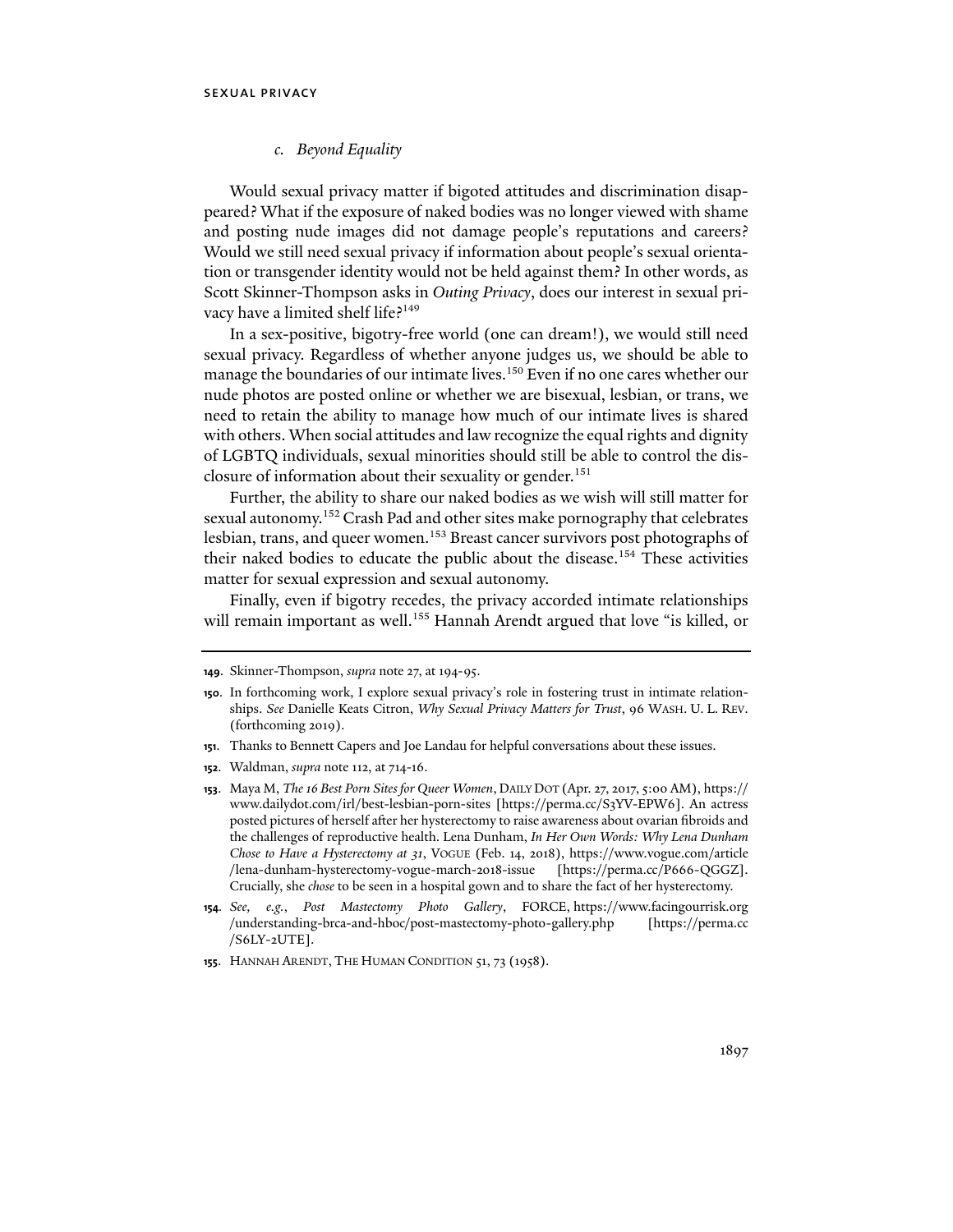#### the yale law journal 128:1870 2019

rather extinguished, the moment it is displayed in public."<sup>156</sup> Human activities involving love, sex, and intimacy need protection from the public glare if they are to flourish.<sup>157</sup> Without sexual privacy, we may be unable to forge relationships of love and trust.

The recognition that intimate activity and nudity can be viewed as discrediting and shameful—and result in discrimination—is not to suggest that intimate behaviors and nudity *are* discrediting and shameful. Intimate activities and naked bodies are not dirty. Because sexuality, gender, and the human body are central to identity formation and intimacy, we need the freedom to manage their boundaries.

Sexual privacy matters and will continue to matter even if hatred and subordination recede. And for now, because sexual-privacy invasions can lead to marginalization and discrimination, we must recognize, understand, and address their relationship to equality.

## *C. Identifying Sexual-Privacy Interests*

Sexual-privacy interests can be identified by examining their proximity to the values that sexual privacy protects. Sexual privacy is concerned with sexual autonomy, self-determination, and dignity secured when people can manage the boundaries around their bodies, intimate information, and intimate activities. Autonomy-denying activities—such as the nonconsensual recording of a couple's sexual encounter—implicate sexual-privacy interests. Sexual privacy is also concerned with the intimacy and trust that develop when partners handle one another's intimate information with discretion. Trust-betraying conduct—such as the broadcasting of an ex-intimate's confidences about their transgender identity—involves sexual-privacy interests. Then too, sexual privacy is concerned with the subordinating impact on women and minorities that results from its denial. Shaming women and minorities for their nude bodies, sexuality, and gender—such as the posting of a deep-fake sex video depicting a woman being raped<sup>158</sup> $-$ implicates sexual-privacy interests.

Acts that undermine these concerns to a significant enough degree, depending upon the context, settings, and actors involved, constitute sexual-privacy invasions.

Consider these illustrations. First, during graduate school, a woman shared sexually explicit photographs and videos with a man with whom she was in a

**<sup>156</sup>***. Id*. at 51.

**<sup>157</sup>**. BOLING, *supra* note 38, at 68.

**<sup>158</sup>***. See infra* Section II.B.5.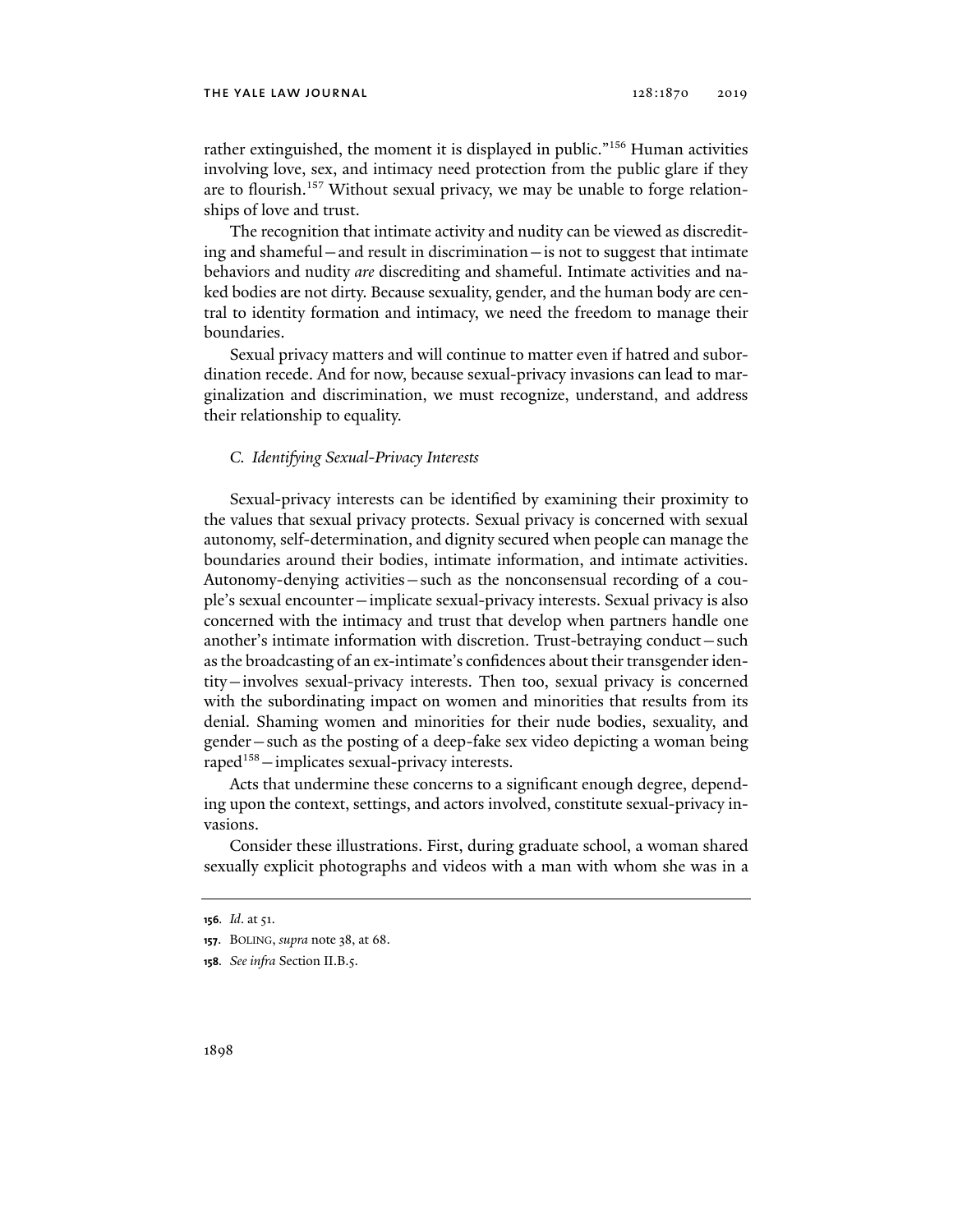long-distance relationship. The man promised to keep the woman's photos and videos to himself. After the relationship ended, however, the man posted the woman's photos and videos online and emailed them to her parents and classmates.<sup>159</sup>

The man's exposure of his ex-girlfriend's naked body and his betrayal of her trust implicate sexual-privacy interests. The man hijacked the woman's sexual autonomy, forcing her naked body and sexual expression onto a virtual stage before an audience of family members, peers, and strangers; he damaged her social identity because the photos appear in searches of her name.<sup>160</sup> The man's actions also affected the woman's ability to trust future intimates. Mutual selfdisclosure is difficult after ex-partners weaponize intimate communications.161 Finally, subordination may be unavoidable. The woman will surely confront the gendered stereotype that she is a careless slut who brought the problem on herself. She may have difficulty finding and keeping work, as is often the case when a woman's nude photos appear in searches of her name. In sum, given their autonomy-denying, identity-destroying, intimacy-interfering, and equality-jeopardizing nature, the man's actions constitute a sexual-privacy invasion.

That said, even if the man was a casual hookup rather than an ex-intimate, his actions would still have invaded sexual-privacy interests. In that case, the woman's sexually explicit photos and videos warrant sexual-privacy protection not for their direct connection to intimacy, but for their importance to sexual autonomy. Being able to reveal one's naked body as one chooses is central to selfdevelopment and personal integrity. That would be true even if the man posted texts from the woman describing her sexual fantasies rather than her photos and videos. The public revelation of a person's sexual expression without consent interferes with that person's autonomy and self-respect.

Second, a hotel employee hid a video camera in a guest bathroom in order to tape people undressing and showering. He posted on a porn site a video of a female guest showering and included her name and address in the post. He then emailed the woman to say that unless she sent him nude photos, he would send

**<sup>159</sup>**. I base this example on cases where revenge-porn victims have been represented by the Cyber Civil Rights Legal Project, a pro bono effort of K&L Gates. Those victims' real names deserve protection to prevent further harm. *See, e.g.*, Complaint, Doe v. Elam, No. CV 14-9788 (C.D. Cal. Dec. 22, 2014); *Civil Lawsuit on Revenge Porn*, N.Y. TIMES (Jan. 29, 2015), https://www .nytimes.com/interactive/2015/01/29/business/dealbook/document-civil-lawsuit-on -revenge-porn.html [https://perma.cc/YC6E-WJZQ]; Erica Fink, *To Fight Revenge Porn, I Had to Copyright My Breasts*, CNN (Apr. 27, 2015), https://money.cnn.com/2015/04/26 /technology/copyright-boobs-revenge-porn/index.html [https://perma.cc/LWP4-VBDD].

**<sup>160</sup>**. Fink, *supra* note 159.

**<sup>161</sup>**. Citron, *supra* note 150, at 3.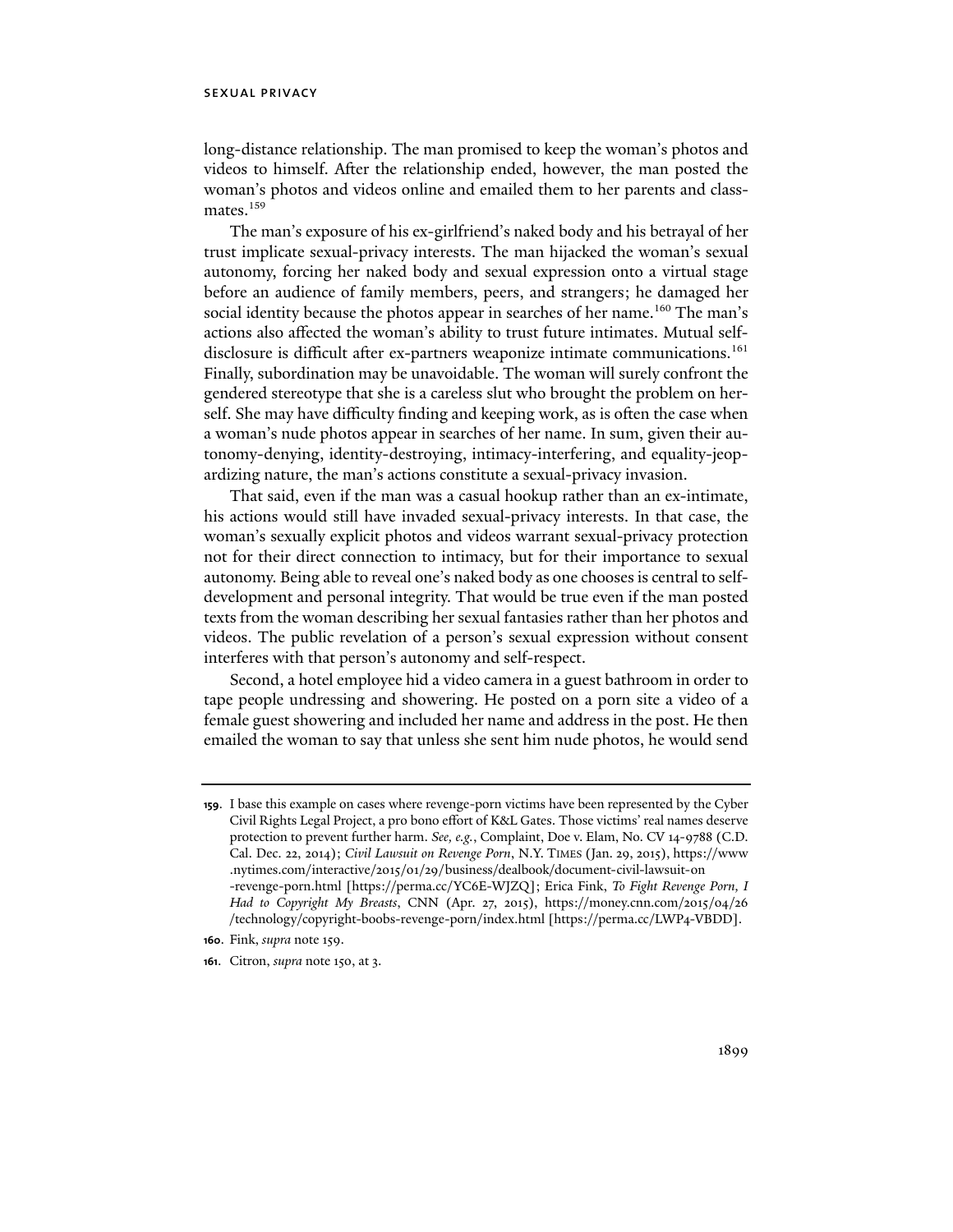the video to her colleagues.<sup>162</sup> The man followed through on his threat after the woman refused. The woman felt forced to show the video to her parents and employer—she did not want them to find out about it on their own.<sup>163</sup>

The hotel employee's actions constitute a profound sexual-privacy violation—first with the unauthorized taping of the woman's naked body, then with the posting of the video and attempt to extort more nude photos, and finally with the sharing of the video with the woman's colleagues. The hotel employee denied the woman agency over her body and sexual identity. The employee invaded a space where she assumed she could undress without anyone watching her, let alone videotaping her, and she had no power over who saw her naked body. As soon as she refused the demand for nude photos, the video was sent to her colleagues.

Every post and email violated the woman's personal integrity. She feared colleagues would see her as a naked body, not a whole person.<sup>164</sup> She worried the videos would affect her career, and she feared for her safety. That the woman never met the perpetrator (and thus no intimacy was invaded and no agreement of confidentiality was violated) does not remove this case from the heart of sexual privacy.

Third, a man secretly photographed a woman up her skirt while she was shopping at a store and posted the photo online. The woman never authorized the man to take the photo or to post it online. The man robbed the woman of her decision to cover her genitals from public exposure. He undermined her control over the extent to which her body parts were visible to the public.

What if the man never posted the up-skirt photo online? The denial of the woman's sexual autonomy and the attack on her personal integrity would remain. In taking the photo, the man denied the woman the ability to manage access to her body. Although there is nothing shameful about genitals, the fact that the man took the photo nonetheless instills a sense of embarrassment, shame, and fear.

Now suppose someone invades a coworker's privacy by publishing a letter he wrote to his intimate partner. For instance, suppose a man wrote a note to his husband, telling him that he had lunch with their son. He left the note on his desk at work. A colleague took a photo of the note and posted it on Facebook

**163***. Id.* 

**164***. Id.* 

**<sup>162</sup>**. This example stems from a young woman's experience. I am keeping her name and the specifics of her case private to honor her wishes. Telephone Interview with Jane Doe 2 (Oct. 15, 2018).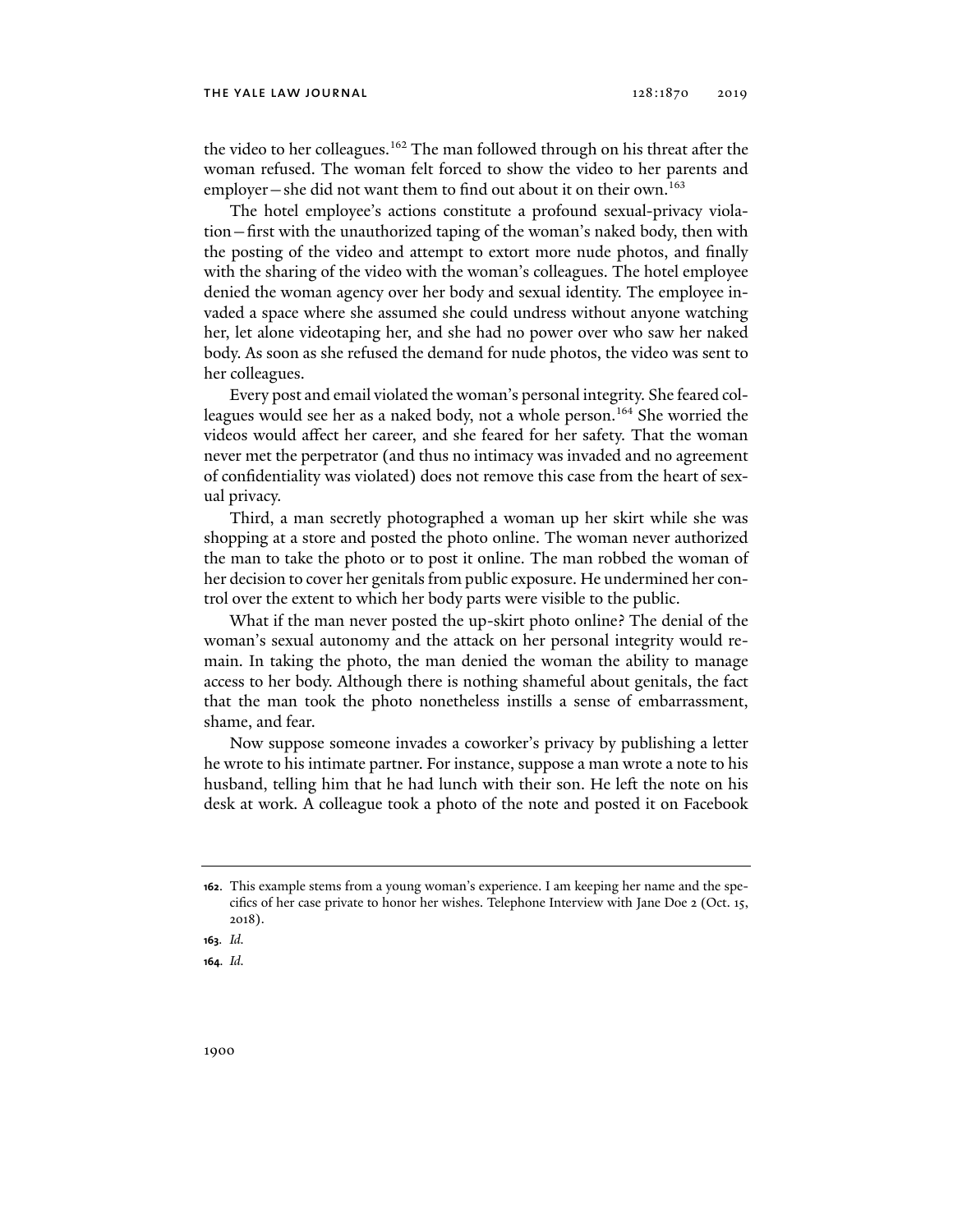without asking for permission. In *The Right to Privacy*, Warren and Brandeis imagined a similar scenario—the nonconsensual publication of a benign letter between father and son—to illustrate a violation of the "right to be let alone."165 For Warren and Brandeis, the "right to be let alone" meant that people had control over how much the public knew about domestic occurrences, even routine ones.166

Privacy is at issue because the man neither expected nor wanted his colleague to post the letter online. But the post does not invade sexual privacy. There has been no unauthorized disclosure of someone's naked body, intimate activities, or a violation of trust between intimates. The letter peripherally relates to sexual privacy because it involves the written communications of a gay couple, but nothing suggests that the letter writer hid his homosexuality from colleagues. The post did not reveal private intimate information because their marriage is matter of public record.

This scenario would implicate sexual-privacy interests if the letter included a description of the man's sexual desires.<sup>167</sup> Then, the photograph and post would undermine the man's control over intimate information. It would reduce him to his sexual fantasies in the eyes of colleagues and friends. The colleague would have invaded sexual-privacy interests even though he had not betrayed an intimate's trust or published a sexually explicit photograph.<sup>168</sup>

The values that sexual privacy protects help supply criteria for policy makers, courts, and law enforcers interested in protecting sexual-privacy interests. Sexual privacy involves sexual-autonomy-denying, intimacy-undermining, or equality-corroding privacy invasions concerning:

- nude bodies or simulated nude bodies (or parts of the body associated with sex and gender like the anus, buttocks, and female breasts);
- information about sex, sexual activity, sexual fantasies, sexual orientation, or gender;

**<sup>165</sup>**. Warren & Brandeis, *supra* note 67, at 201.

**<sup>166</sup>***. Id.* 

**<sup>167</sup>**. The hack and leak of information posted to the website Ashley Madison—an online dating service for married people—comes to mind. *See, e.g.*, Danielle Keats Citron & Maram Salaheldin, Opinion, *Leave the Cheaters in Peace: If You Poke Around the Ashley Madison Data, You're Aiding and Abetting the Hackers*, N.Y. DAILY NEWS (Aug. 24, 2015), https://www.nydailynews .com/opinion/citron-salaheldin-leave-cheaters-peace-article-1.2333852 [https://perma.cc /ZH8A-W9K6] (arguing that alleged adulterers deserve privacy).

**<sup>168</sup>**. As Part III explores, existing law likely would not provide redress for this scenario, and current First Amendment doctrine may not permit its redress.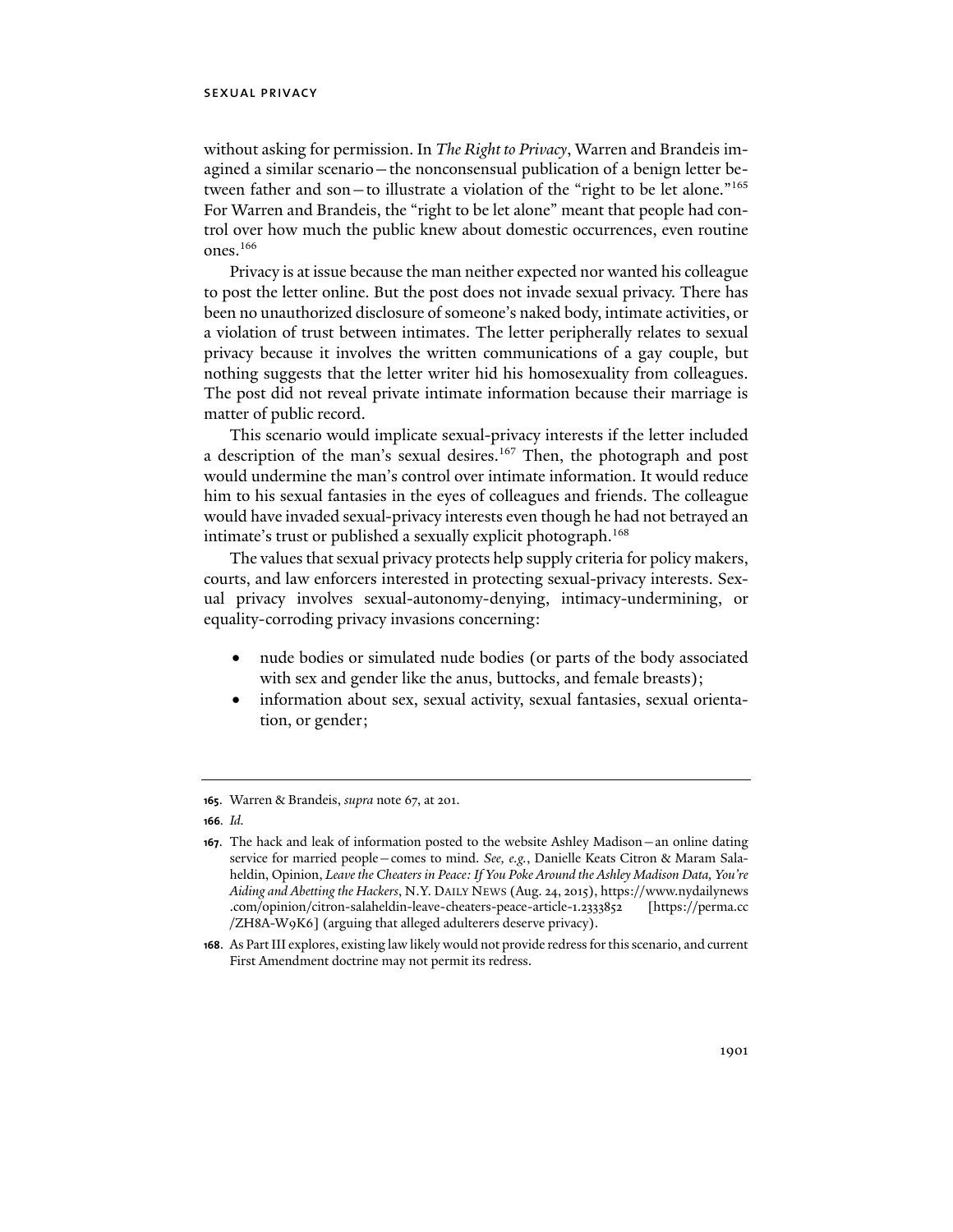- sexual expression, including photos, videos, text, email, and other digital communications related to sex, sexuality, and gender; or
- physical spaces where individuals typically undress or engage in physical intimacy, such as bedrooms, bathrooms, and dressing rooms.

These criteria can help lawmakers, courts, and scholars identify sexual-privacy invasions worth protecting.<sup>169</sup> That is not to say that law should address those interests in the same manner. Not at all. Instead, these criteria contribute to the descriptive project of identifying sexual-privacy interests essential for policy makers. A related issue, to which we now turn, concerns the question of privacy-privacy trade-offs.

## *D. Privacy-Privacy Trade-offs*

Once a sexual-privacy interest has been identified, it may be necessary to wrestle with competing privacy interests. As David Pozen describes, protecting "privacy along a certain axis may entail compromising privacy along another axis."<sup>170</sup> This task can be thought of as a "privacy-privacy tradeoff."<sup>171</sup>

Weighing competing privacy interests requires thoughtful analysis. Policy makers and courts need "guidance on how to weigh—or, in cases of incommensurability, how to order—various privacy interests when hard choices must be made among them."172 They must wrestle with competing privacy values in a careful and comprehensive way, lest decisions about those conflicts be left to whimsy. Developing an analytical framework for evaluating privacy-privacy trade-offs is an urgent task.<sup>173</sup>

We have already seen law's failure to recognize privacy-privacy trade-offs. Law once protected batterers' interests in family privacy without considering battered wives' sexual-privacy interests. The batterers' privacy interest was weak, as it was founded on the now-rejected view that spousal battering was

**171***. Id*.

**<sup>169</sup>**. So long as doing so would comport with First Amendment commitments. I explore the First Amendment implications of legislative and common law efforts to address sexual-privacy invasions in Part III.

**<sup>170</sup>**. Pozen, *supra* note 5, at 222.

**<sup>172</sup>***. Id*. at 243.

**<sup>173</sup>***. Id*. In his project, Pozen builds a framework for understanding privacy-privacy trade-offs. His insightful work focuses on government surveillance efforts.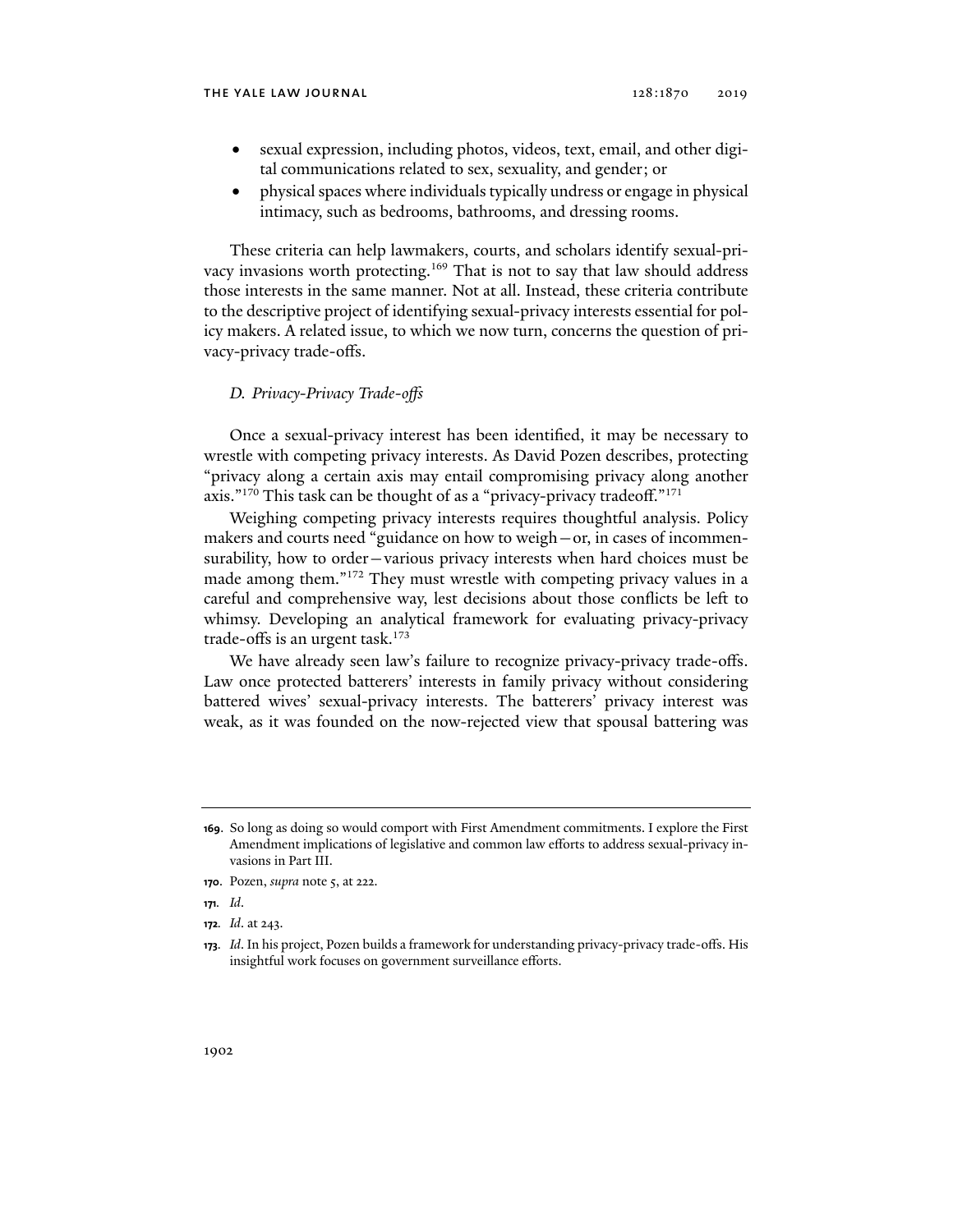normal and expected, but courts never even gestured at battered wives' sexualprivacy interests.174

There are many contemporary examples of sexual-privacy interests that should be prioritized over competing privacy interests.<sup>175</sup> Let's return to the man who posted his ex-girlfriend's nude photos online and emailed them to her parents and classmates. Suppose the man used a pseudonym in the emails and posts. The woman would need to establish the identity of the person responsible for the posts and emails in order to bring a lawsuit. Obtaining the IP address associated with the post and the computer assigned to that address is essential to identifying the perpetrator. The man has a privacy interest at stake—the ability to speak online anonymously. Anonymity can constitute a weighty privacy value when the speaker is addressing political, religious, or cultural matters.<sup>176</sup> But not here. Rather than expressing views about politics or art, the man betrayed an intimate's trust and publicly disclosed her nude images. The woman's sexualprivacy interest has far greater normative weight than the poster's interest in anonymity.177

In *The Unwanted Gaze*, Jeffrey Rosen argues that employees have an interest in carving out private spaces at work where they can form friendships free from scrutiny.178 What if employee *A* shows employee *B* a nude image of employee *C* while sitting in the break room? During an intimate relationship, *C* shared the nude photo with *A* on the understanding that *A* would keep the photo confidential. *C*'s interest in sexual privacy should be prioritized over *B*'s interest in the privacy of his conversations with work colleagues.<sup>179</sup>

- **175**. Pozen, *supra* note 5, at 230 (discussing sexual privacy in the context of Don't Ask, Don't Tell).
- **176**. CITRON, *supra* note 12, at 60-61.
- **177***. See* Jon Penney & Danielle Keats Citron, *When Law Frees Us to Speak*, 87 FORDHAM L. REV**.** (forthcoming 2019) (exploring the silencing impact of online harassment and describing original empirical research showing that the existence of cyberharassment laws encourages victims to stay online rather than retreat in silence).
- **178.** ROSEN, *supra* note 79, at 122-25.
- **179**. Leslie Henry and I discuss a similar example in our review of Daniel Solove's book *Understanding Privacy*. Danielle Keats Citron & Leslie Meltzer Henry, *Visionary Pragmatism and the Value of Privacy in the Twenty-First Century*, 108 MICH. L. REV. 1107, 1122 (2010) (book review). We criticized Solove for failing to rank privacy interests and argued that policy makers need guidance when dealing with competing privacy claims. *Id*. at 1122-23.

**<sup>174</sup>***. See generally* Siegel, *supra* note 16 (chronicling how the state historically sanctioned domestic violence, both formally and tacitly).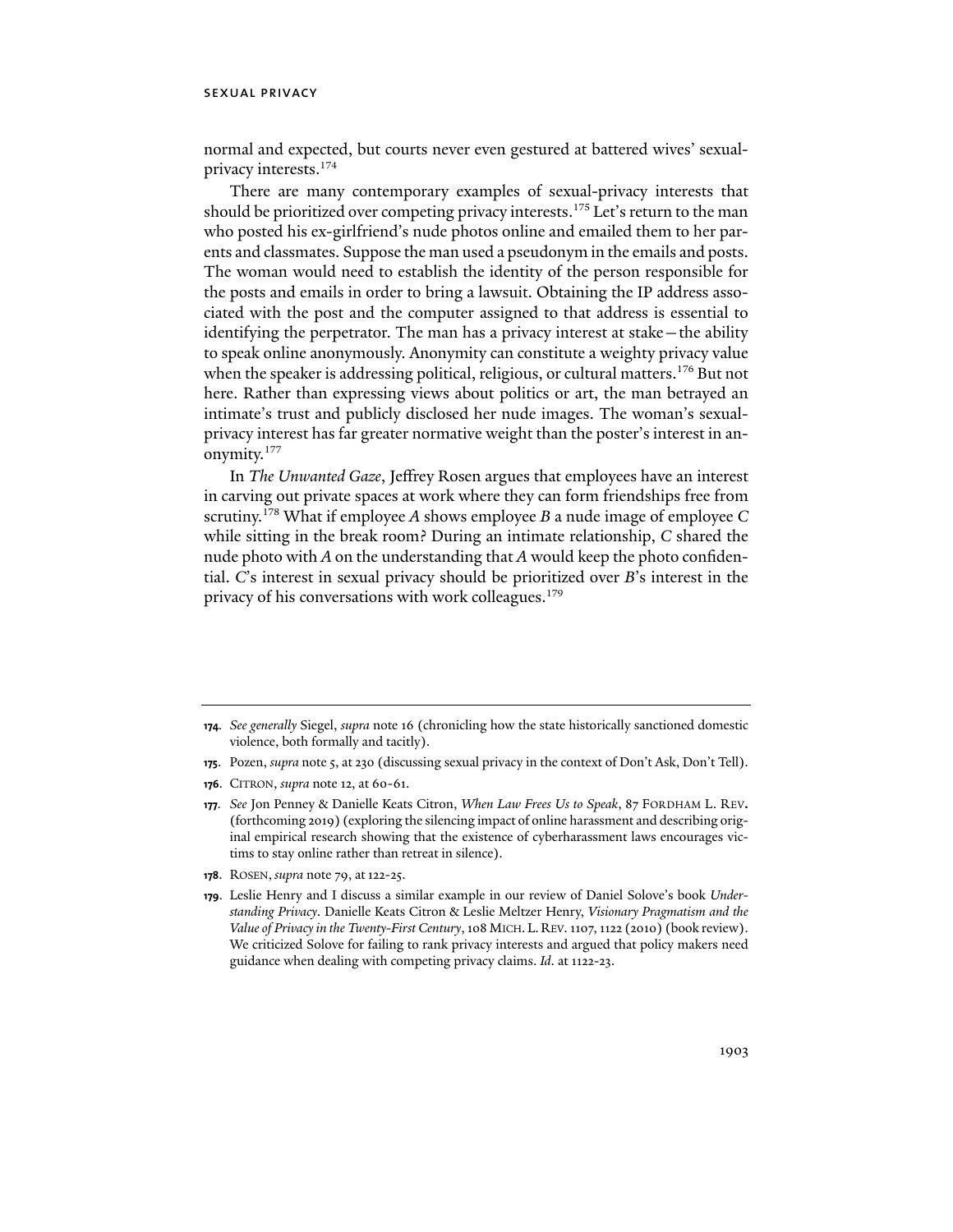Difficult issues will surely arise. There will be cases where sexual-privacy interests clash with each other and with similarly significant privacy interests.<sup>180</sup> Suppose a man asks his intimate partner for permission to tape their sexual encounters. Watching the tapes, the man explains, will help alleviate his pornography addiction. The man pledges to keep the tape to himself. Without permission, the man shows the sex tape to fellow participants in a group psychotherapy session. In disclosing the tape to others, the man invades his partner's sexual privacy. At the same time, investigating the man's actions would impinge upon another strong privacy interest—the confidentiality of therapy sessions. Where, as here, sexual privacy clashes with another important privacy interest, policy makers and courts should weigh the competing interests in a manner that minimizes the overall risks to privacy or that advances privacy for the most vulnerable groups.<sup>181</sup>

Some privacy scholars have declined to provide an ordering of privacy values. That task, however, is unavoidable. Daniel Solove argues that privacy encompasses related, overlapping dimensions whose value must be assessed from the ground up.<sup>182</sup> But those ground-up assessments require normative inputs.<sup>183</sup>

## **ii. sexual-privacy invasions**

This Part discusses sexual-privacy invasions and the harm that results from them. It begins with brief historical background and then shifts its focus to contemporary sexual-privacy invasions.

- **181***. See* Pozen, *supra* note 5, at 243.
- **182**. SOLOVE, *supra* note 29, at 40. Solove has argued that because aggregations of innocuous data may allow inferences about sensitive matters, it is unhelpful to designate particular personal data as worthy of special protection. *Id*. at 68-70. As this Article argues, certain privacy interests, like sexual privacy, are more important than others.
- **183***. See* Citron & Henry, *supra* note 179, at 1122-24.

**<sup>180</sup>***. See* ANITA L. ALLEN, UNPOPULAR PRIVACY: WHAT MUST WE HIDE? 173-94 (2011). Alice Ristrophe raised an interesting point to me: whether there is a clash of sexual-privacy interests when a sexual-privacy invader is imprisoned. To be sure, part of the carceral experience is an utter denial of privacy, including sexual privacy. For instance, prisoners have no privacy in bathrooms where they are forced to shower next to other inmates. Guards routinely search prisoners' undergarments and anal cavities for weapons. This is true for anyone incarcerated, not just sexual-privacy invaders. Thus, when a sexual-privacy invader is incarcerated, the person's punishment includes a denial of sexual privacy. The victim's sexual-privacy interest is better seen as incompatible, rather than as clashing, with a perpetrator's sexual-privacy interest (if sexual-privacy invasions warrant incarceration, which many should). Certainly, the perpetrator's sexual-privacy interest is less compelling than the victim's sexual-privacy interest.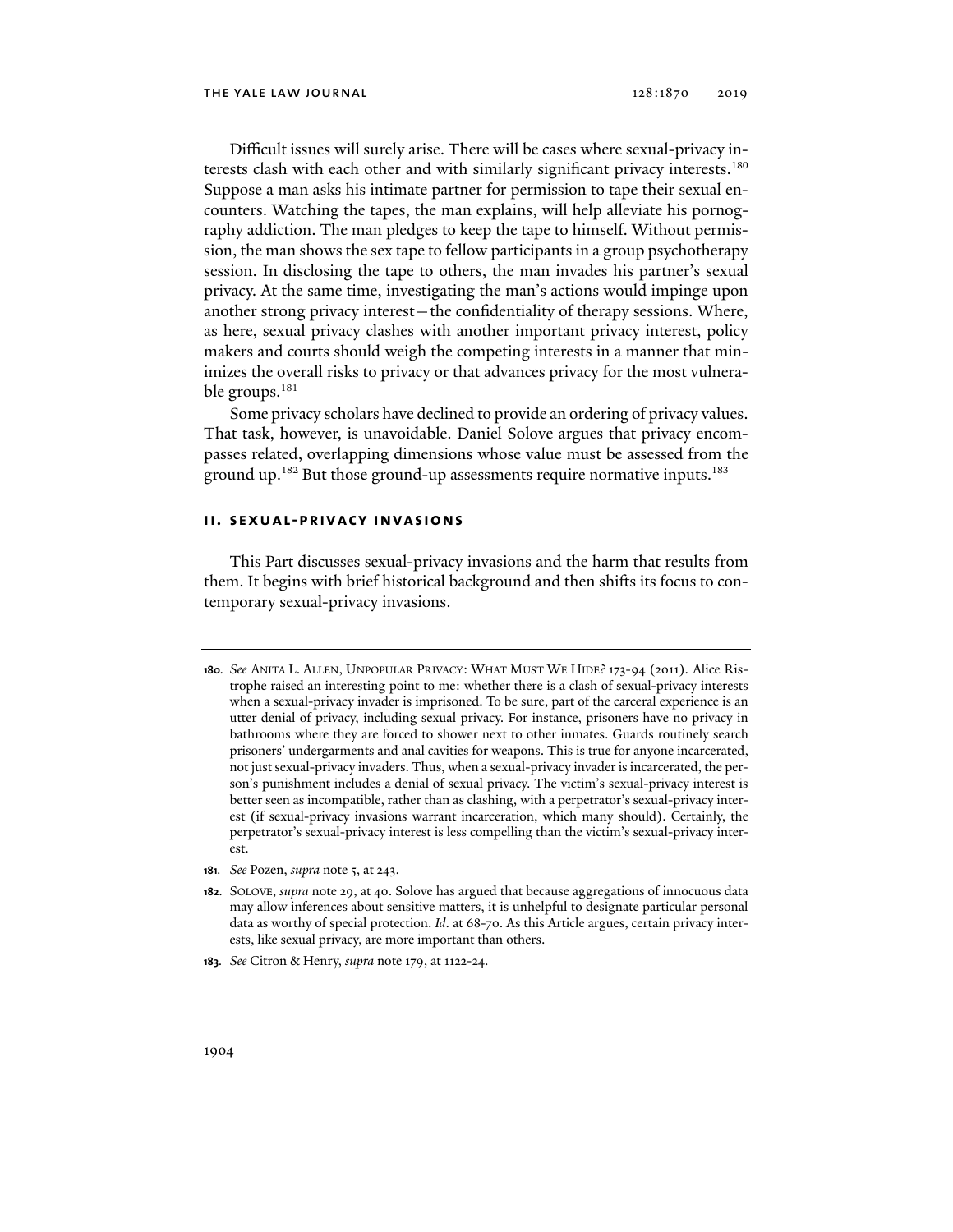## *A. Brief Historical Background*

In nineteenth-century America, enslaved individuals had no sexual privacy.184 White masters forced enslaved men and women to disrobe in order to inspect their bodies.<sup>185</sup> Enslaved "black women were taken into the town square to be sold. They were paraded around naked, to be inspected and critiqued for future sale and sure abuse."186 Their bodies were treated as "items of public (indeed pornographic) display."187 White masters sexually assaulted enslaved women and forced them to bear their children.<sup>188</sup>

The situation was hardly better for free black women. In the northern states, employment agencies pushed black women into prostitution.<sup>189</sup> Gerda Lerner has noted that "the free availability [of black women] as sex objects to any white man was enshrined in tradition, upheld by the laws forbidding intermarriage, enforced by terror against black men and women[,] and . . . tolerated both in its clandestine and open manifestations."190

Black men and women, enslaved and free, were denied sexual privacy because they were deemed unworthy of it.<sup>191</sup> Dorothy Roberts has explained that black women were "exiled from the norm of true womanhood."192 Racist mythology labeled the black woman as a "licentious temptress" and degenerate.<sup>193</sup> Black women, in other words, could not be trusted with privacy in their intimate affairs.194

In the postslavery era, black women in the segregated South remained "hypervisible and on display."195 According to Patricia Hill Collins, black women working as domestic laborers in white-controlled private homes were subject to

**<sup>184</sup>**. Franks, *Democratic Surveillance*, *supra* note 46, at 441-42.

**<sup>185</sup>***. See id.*

**<sup>186</sup>**. Pesta, *supra* note 49.

**<sup>187</sup>**. McClain, *supra* note 17, at 770 (citing PATRICIA HILL COLLINS, BLACK FEMINIST THOUGHT: KNOWLEDGE, CONSCIOUSNESS, AND THE POLITICS OF EMPOWERMENT 163-80 (1991)).

**<sup>188</sup>**. ANGELA Y. DAVIS, WOMEN, RACE & CLASS 25-27 (1983).

**<sup>189</sup>**. MARY M. BROWNLEE & W. ELLIOTT BROWNLEE, WOMEN IN THE AMERICAN ECONOMY 244  $(1976)$ .

**<sup>190</sup>**. GERDA LERNER,BLACK WOMEN IN WHITE AMERICA:ADOCUMENTARY HISTORY 163-64 (1973).

**<sup>191</sup>**. ROBERTS, *supra* note 107, at 23.

**<sup>192</sup>***. Id*. at 10.

**<sup>193</sup>***. Id.* at 11.

**<sup>194</sup>***. Id.* 

**<sup>195</sup>**. PATRICIA HILL COLLINS, FIGHTING WORDS: BLACK WOMEN AND THE SEARCH FOR JUSTICE 20 (1998).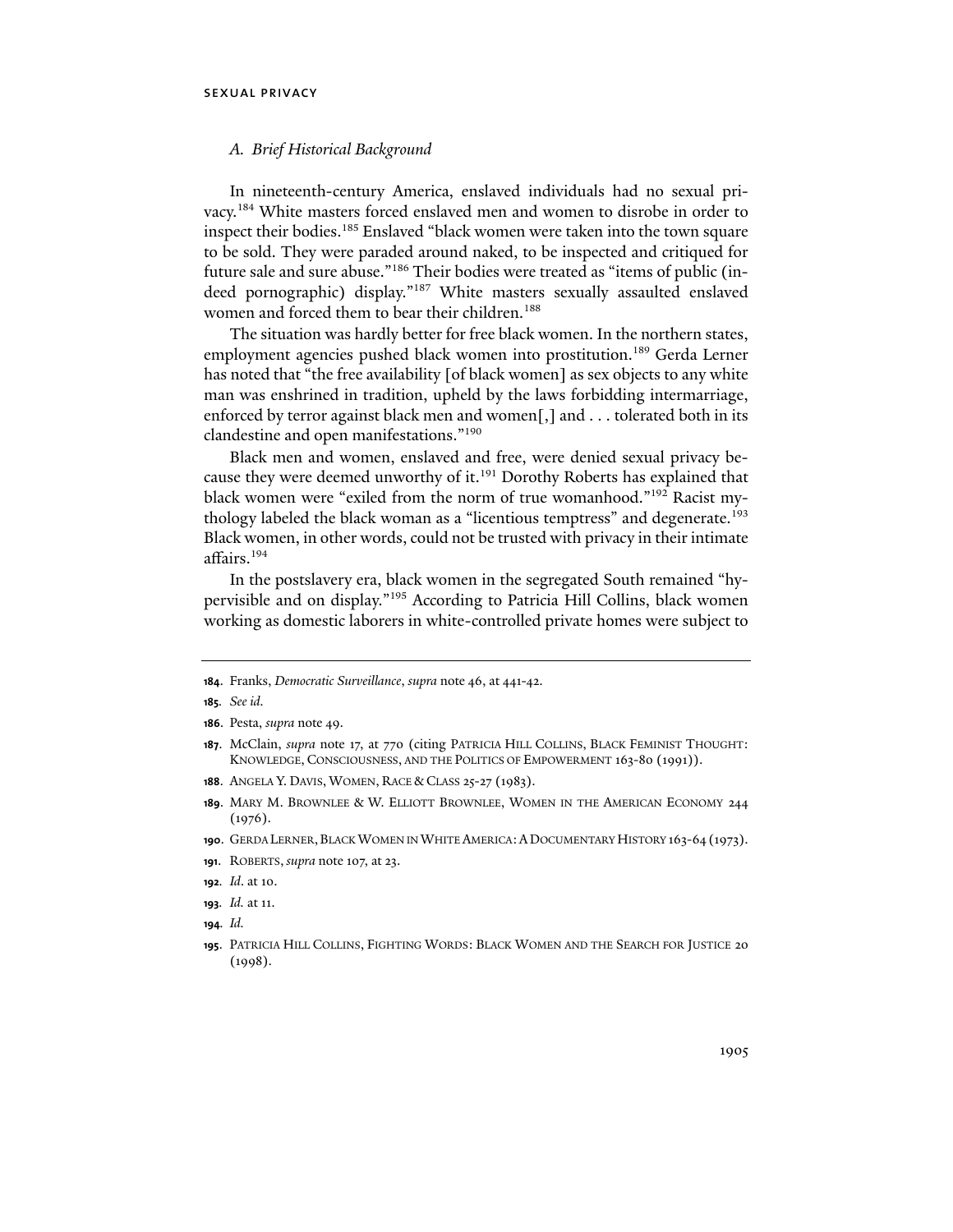various techniques of surveillance, including close scrutiny, sexual harassment, assault, and violence.<sup>196</sup> "[W]ithin these labor conditions of hypervisibility," Simone Browne has observed, "black domestic workers needed to assume a certain invisibility" so that they would be perceived as "readily manageable and nonthreatening."197

The same conceptions of womanhood that led to the public exposure of black women's bodies<sup>198</sup> also led to the control of upper- and middle-class white women in the "family home,"<sup>199</sup> where they enjoyed little or no sexual privacy. These women had few opportunities to enjoy solitude and repose in the home.<sup>200</sup> John Stuart Mill wrote that husbands colonized wives' "sentiments" and bodies.201 Wives were expected to bear children and care for their families, adhering to a "cult of domesticity."202 The bourgeois ideal was the white woman working at home and the white man working in the community.<sup>203</sup> The public/private

- **199**. ALLEN, UNEASY ACCESS, *supra* note 17.
- **200***. Id.*
- **201**. JOHN STUART MILL, *The Subjection of Woman*, *in* ON LIBERTY AND OTHER WRITINGS 117, 132 (Stefan Collini ed., Cambridge Univ. Press 1989) (1869).
- **202***. Cf*. CARL N. DEGLER, AT ODDS: WOMEN AND THE FAMILY IN AMERICA FROM THE REVOLUTION TO THE PRESENT 375 (1980). Working-class women did not fit this model of domesticity given their need to work. Nineteenth-century feminists held views about social purity that led to concerns about prostitution and the erosion of female virtue. *See* Kathy Peiss, "*Charity Girls" and City Pleasures: Historical Notes on Working-Class Sexuality, 1880-1920*, *in* POWERS OF DE-SIRE: THE POLITICS OF SEXUALITY 74, 74-75 (Ann Snitow et al. eds., 1983). Thanks to Linda McClain who helpfully discussed this history of the "sex wars" with me.
- **203**. DEGLER, *supra* note 202, at 375*.* Sarah Josepha Hale, a journalist in the 1830s, described women as "God's appointed agent of *morality*" with a responsibility to use their power within the family to refine men's "human affections and elevate [their] moral feelings." SARAH JOSEPHA HALE, WOMAN'S RECORD: OR, SKETCHES OF ALL DISTINGUISHED WOMEN, FROM "THE BEGIN-NING" TILL A.D.1850. ARRANGED IN FOUR ERAS.WITH SELECTIONS FROM FEMALE WRITERS OF EVERY AGE, at xxxv-xxxvii (N.Y.C., Harper & Bros. 1853). The "True Woman was domestic, docile, and reproductive. The good bourgeois wife was to limit her fertility, [and] symbolize her husband's affluence." CARROLL SMITH-ROSENBERG, DISORDERLY CONDUCT: VISIONS OF GENDER IN VICTORIAN AMERICA 225 (1985).

**<sup>196</sup>***. Id*. at 20-22.

**<sup>197</sup>**. SIMONE BROWNE, DARK MATTERS: ON THE SURVEILLANCE OF BLACKNESS 57 (2015). Browne's book is a tour de force on how contemporary surveillance technologies and practices are informed by the methods of policing black life under slavery.

**<sup>198</sup>**. *See* McClain, *supra* note 17, at 770; *see also* TONI MORRISON, RACE-ING JUSTICE, EN-GENDER-ING POWER: ESSAYS ON ANITA HILL, CLARENCE THOMAS, AND THE CONSTRUCTION OF SOCIAL REALITY (1992).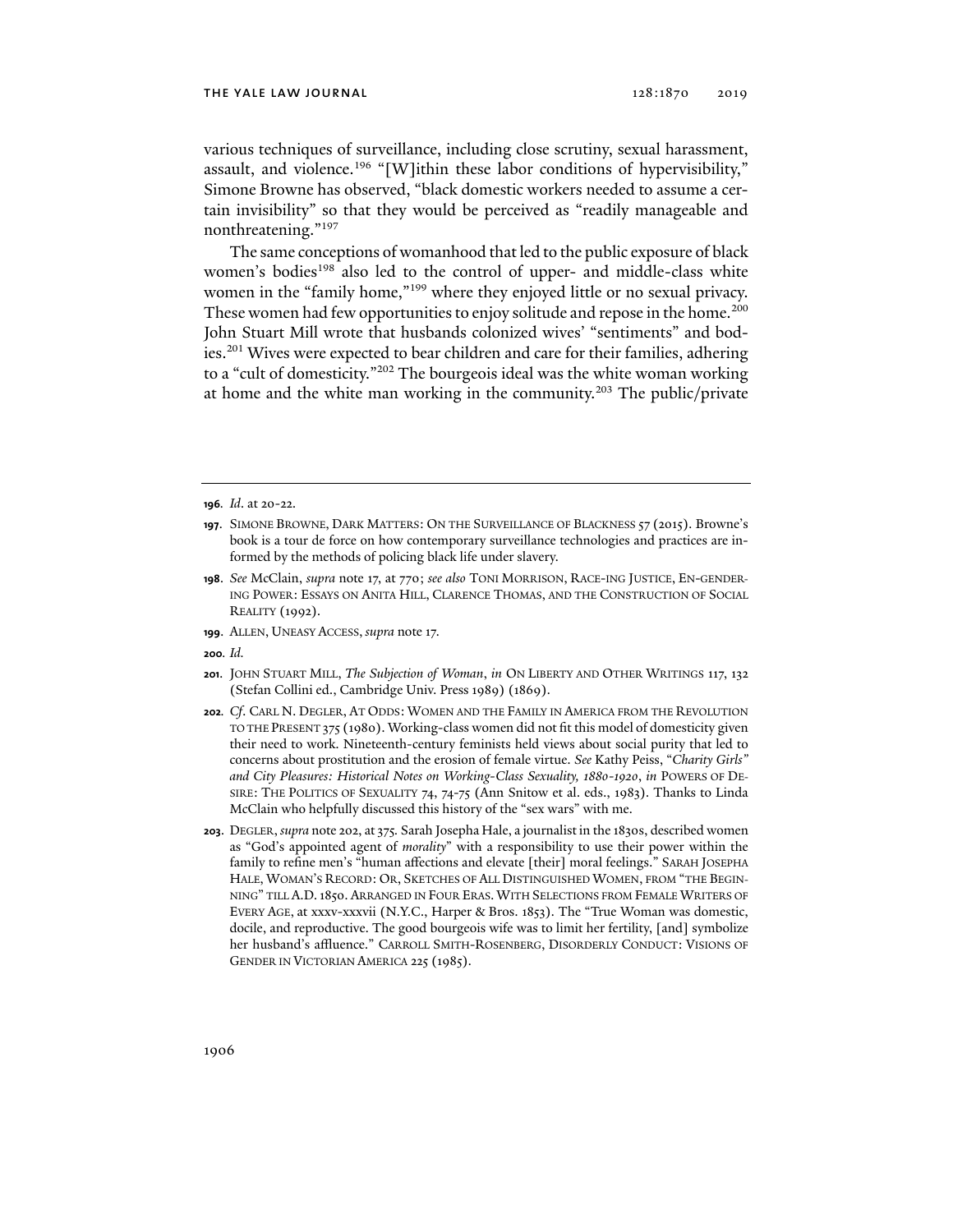distinction reflected the differentiation of the male from the family, the family from the state and market, and the superior from the inferior.<sup>204</sup>

Meanwhile, for much of the twentieth century, workplace sexual harassment was rampant. It was acceptable to gawk at, ogle, and touch women.<sup>205</sup> Sexual harassment was viewed as a perk of men's employment rather than as invidious discrimination.<sup>206</sup> Law and social norms, however, began to shift in the late 1970s and early 1980s, though change has been slow.207 In the wake of Anita Hill's testimony at Justice Thomas's confirmation hearings in 1991, African American women highlighted the racism and sexism that suffused workplace sexual harassment.<sup>208</sup>

Throughout the nineteenth and twentieth centuries, sexual minorities could not draw boundaries around their intimate affairs. State sodomy laws effectively criminalized their intimate interactions.209 Until the Supreme Court's decision in *Lawrence v. Texas*, 210 the fear of state intrusion hung over intimate interactions of LGBTQ individuals. As Anita Allen explains, restroom stalls and bedrooms were "not reliably private for the LGBT community."<sup>211</sup> For instance, a gay man was arrested and charged with sodomy after someone spied on him in a store's bathroom. A Georgia appeals court explained that the man had no right to privacy in the bathroom stall, even though he was simply going to the restroom, because the store had an interest in securing restrooms free of crime.<sup>212</sup> Similarly, after a woman's ex-husband secretly photographed her having sex with her female lover, the Mississippi Supreme Court found that the woman had no right

- **205**. CITRON, *supra* note 12, at 22.
- **206**. Citron, *supra* note 14, at 394.
- **207**. CITRON, *supra* note 12, at 22-23.
- **208***. African American Women in Defense of Ourselves*, *in* DOCUMENTING INTIMATE MATTERS: PRI-MARY SOURCES FOR A HISTORY OF SEXUALITY IN AMERICA 200, 201 (Thomas A. Foster ed., 2013).
- **209***. See* Bowers v. Hardwick, 478 U.S. 186, 192-94 & 192 n.5 (1986); JOEY L. MOGUL ET AL., QUEER (IN)JUSTICE: THE CRIMINALIZATION OF LGBT PEOPLE IN THE UNITED STATES 11-16 (2011).
- **210**. 539 U.S. 558 (2003).
- **211**. Allen, *supra* note 43, at 1721.
- **212**. Elmore v. Atl. Zayre, Inc., 341 S.E.2d 905, 906 (Ga. Ct. App. 1986).

**<sup>204</sup>***. See, e.g.*, Bradwell v. Illinois, 83 U.S. 130, 141 (1873) ("Man is, or should be, woman's protector and defender. The natural and proper timidity and delicacy which belongs to the female sex evidently unfits it for many of the occupations of civil life . . . . The paramount destiny and mission of woman are to fulfill the noble and benign offices of wife and mother."). American attitudes reflected Aristotle's distinction in *Politics* between the *polis*, the political realm allocated exclusively to men, and the *oikos*, the domestic realm inhabited by women. *See* 2 ARIS-TOTLE, *Politics*, *in* THE COMPLETE WORKS OF ARISTOTLE 1986, 1999-2000, 2027 (Jonathan Barnes ed., B. Jowett trans., Princeton Univ. Press 1984) (c. 350 B.C.E.).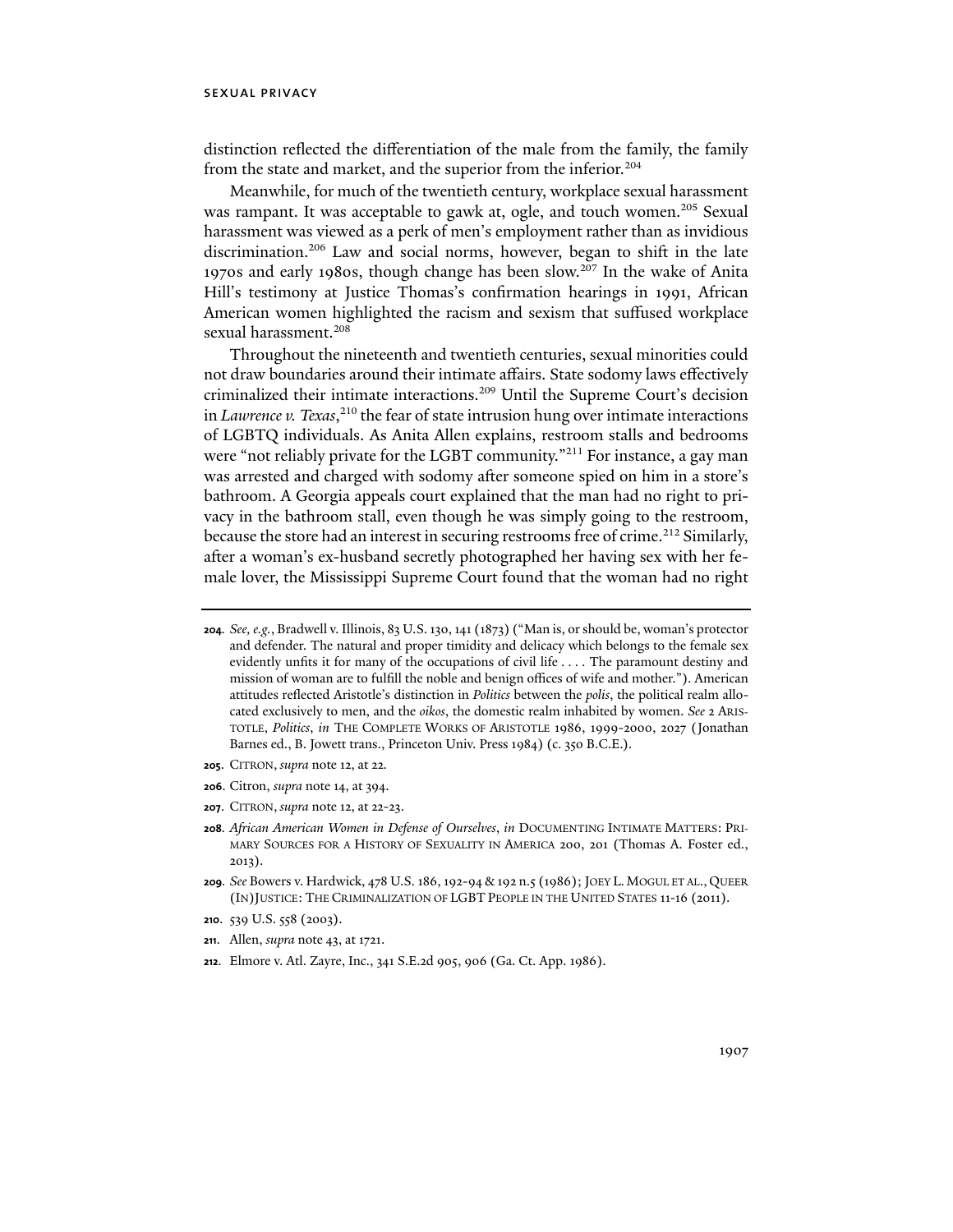to be free from surveillance in her bedroom.<sup>213</sup> According to the court, the man was justified in spying on his ex-wife and her lover because her lesbian affair was relevant to a child-custody battle.<sup>214</sup>

These examples illustrate how sexual privacy was invaded and exploited in the past. The next Section focuses on contemporary sexual-privacy invasions and the injuries that they inflict.

# *B. Sexual Privacy in the Digital Age*

Some sexual-privacy invasions from the past persist in the present.<sup>215</sup> Cultural attitudes about women and sexual minorities have not changed as quickly or as profoundly as one might have hoped.<sup>216</sup> For white women, women of color, LBT women, and girls, sexual-privacy invasions persist in different forms.<sup>217</sup> Gay men, trans men, and boys continue to have their intimate activities and identities surveilled and exposed in unwanted ways.<sup>218</sup>

This Section highlights contemporary sexual-privacy invasions, including: (1) digital voyeurism, (2) up-skirt photos, (3) sextortion, (4) nonconsensual pornography, and (5) deep-fake sex videos. Although heterosexual men also experience these sexual-privacy invasions, the brunt of the harm is suffered by women, marginalized communities, and minors.

**214***. Id.* 

- **216**. Suffice it to say that the confirmation hearings of Judge Brett Kavanaugh to the Supreme Court demonstrated the way that sexual assault and gendered harms (including the shaming of women for alleged promiscuity) continue to be trivialized in public discourse.
- **217**. As Khiara Bridges's scholarship has shown, poor mothers' privacy is virtually nonexistent. *See* BRIDGES, *supra* note 27, at 1-2, 116.
- **218**. Kendra Albert explains that trans individuals may feel "pressed to perform gender in ultrafeminine or ultra-masculine ways" to be considered feminine or masculine enough to obtain publicly funded hormone therapy or other government services. Albert, *supra* note 27, at 18.

**<sup>213</sup>**. Plaxico v. Michael, 735 So. 2d 1036, 1040 (Miss. 1999).

**<sup>215</sup>***. See* Franks, *Democratic Surveillance*, *supra* note 46, at 441 (explaining how privacy has been unequally distributed in society with the burden borne by traditionally subordinated groups); *see also* CITRON, *supra* note 12, at 13-17 (documenting particular targeting of women and minorities and the misogynistic, homophobic, racist, and anti-Semitic nature of abuse); Danielle Keats Citron, *Cyber Civil Rights*, 89 B.U. L. REV. 61, 67 (2009) (same); Citron, *supra* note 14, at 384-89 (same); Citron & Franks, *supra* note 3, at 347 (same); Mary Anne Franks, *Sexual Harassment 2.0, 71 MD. L. REV. 655, 657-58 (2012) (same).*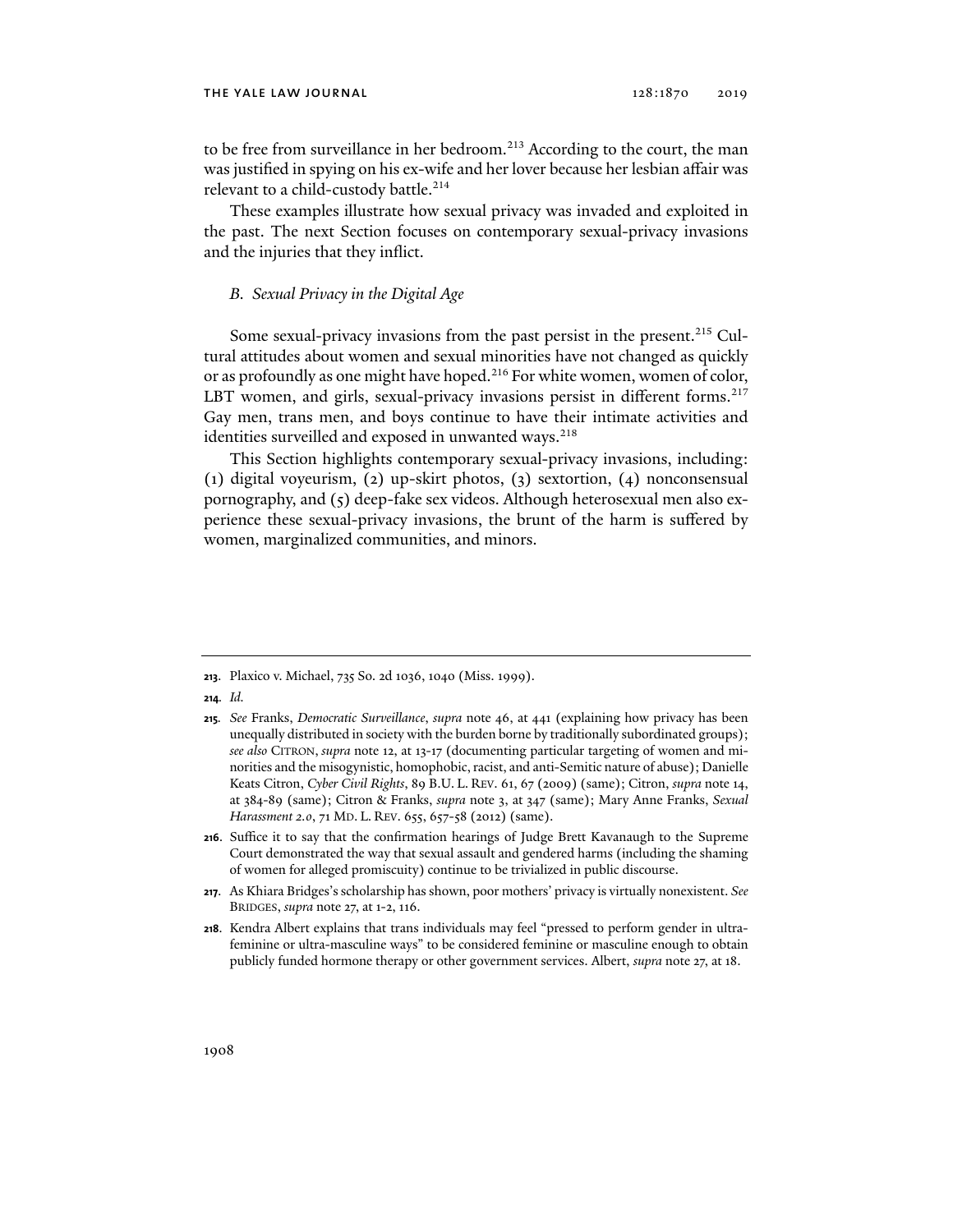### *1. Digital Voyeurism*

Observing, tracking, and recording bodies and intimate activities is not new. Individuals have long used technology to watch and record others in places and zones where being watched and recorded is neither welcome nor expected. But digital technologies have extended the voyeur's reach by facilitating remote and ubiquitous surveillance.

Video voyeurism violates people's sexual privacy by denying their autonomy. It effectively takes dominion over their bodies, intimate activities, and sexual interactions without permission. It hijacks their ability to decide who has access to their body, bedroom, or bathroom. It undermines people's sense that they control their intimate lives. When voyeurs are former intimates, the secret spying and surveillance undermines people's ability to develop in the future the trust necessary for relationships of love and caring.

Consider the secret audio and video recording of people at home. A quick online search yields an array of inexpensive coat hooks, clock radios, and smoke detectors with hidden cameras.<sup>219</sup> Perpetrators-often landlords, maintenance workers, roommates, and ex-intimates—place spy cameras in people's bedrooms and bathrooms.<sup>220</sup>

**<sup>219</sup>***. See, e.g.*, Todd Magel, *Man's Arrest Prompts Hidden Camera Concerns in Iowa*, KCCI DES MOINES (Apr. 6, 2018), https://www.kcci.com/article/mans-arrest-prompts-hidden-camera -concerns-in-central-iowa/19706016 [https://perma.cc/46XT-VG4Z].

**<sup>220</sup>***. See* Welsh v. Martinez, 114 A.3d 1231, 1234 (Conn. App. Ct. 2015) (upholding an invasion-ofprivacy claim against a man who gave the plaintiff gifts for her bedroom, including a clock radio, that contained hidden cameras). For news accounts, see Shelby Brown, *What This Landlord Allegedly Did to Spy on Tenant Will Creep You Out*, WTVR (Jan. 16, 2015, 11:10 AM), https://wtvr.com/2015/01/16/landlord-sued-over-spy-camera [https://perma.cc/4F7M -VPXB]; John Genovese, *Maintenance Man Hid Camera, Spied on Residents at Apartment Complex*, *Warren County Sheriff Says*, WCPO CIN. (May 26, 2016), https://www.wcpo.com/news /crime/maintenance-man-hid-camera-spied-on-residents-at-apartment-complex -warren-county-sheriff-says [https://perma.cc/QEG7-ZBDG]; Robert Hadley, *Chicago Tenant Accuses Landlord of Recording Intimate Moments via Hidden Camera*, COOK COUNTY REC. (Dec. 7, 2015), https://cookcountyrecord.com/stories/510651393-chicago-tenant-accuses -landlord-of-recording-intimate-moments-via-hidden-camera [https://perma.cc/K7UR -LYVU] (reporting on a lawsuit filed by a tenant against a landlord for secretly installing a camera in the smoke detector above his bed); Michelle Pekarsky, *Landlord Faces 42 Counts of Invasion of Privacy for Cameras Found in KC Woman's Midtown Apartment*, FOX4KC (Aug. 18, 2015, 3:37 PM), https://fox4kc.com/2015/08/18/landlord-faces-42-counts-of-invasion-of -privacy-for-cameras-found-in-kc-womans-midtown-apartment [https://perma.cc/UUN8 -9Z2P] (explaining that a landlord was accused of planting hidden video cameras in tenants' bedrooms and bathrooms); and Erica Thompson, *Former Montauk Resident Sentenced After Illegally Spying on Tenants*, E. HAMPTON PRESS (Oct. 13, 2014, 8:20 AM), https://www.27east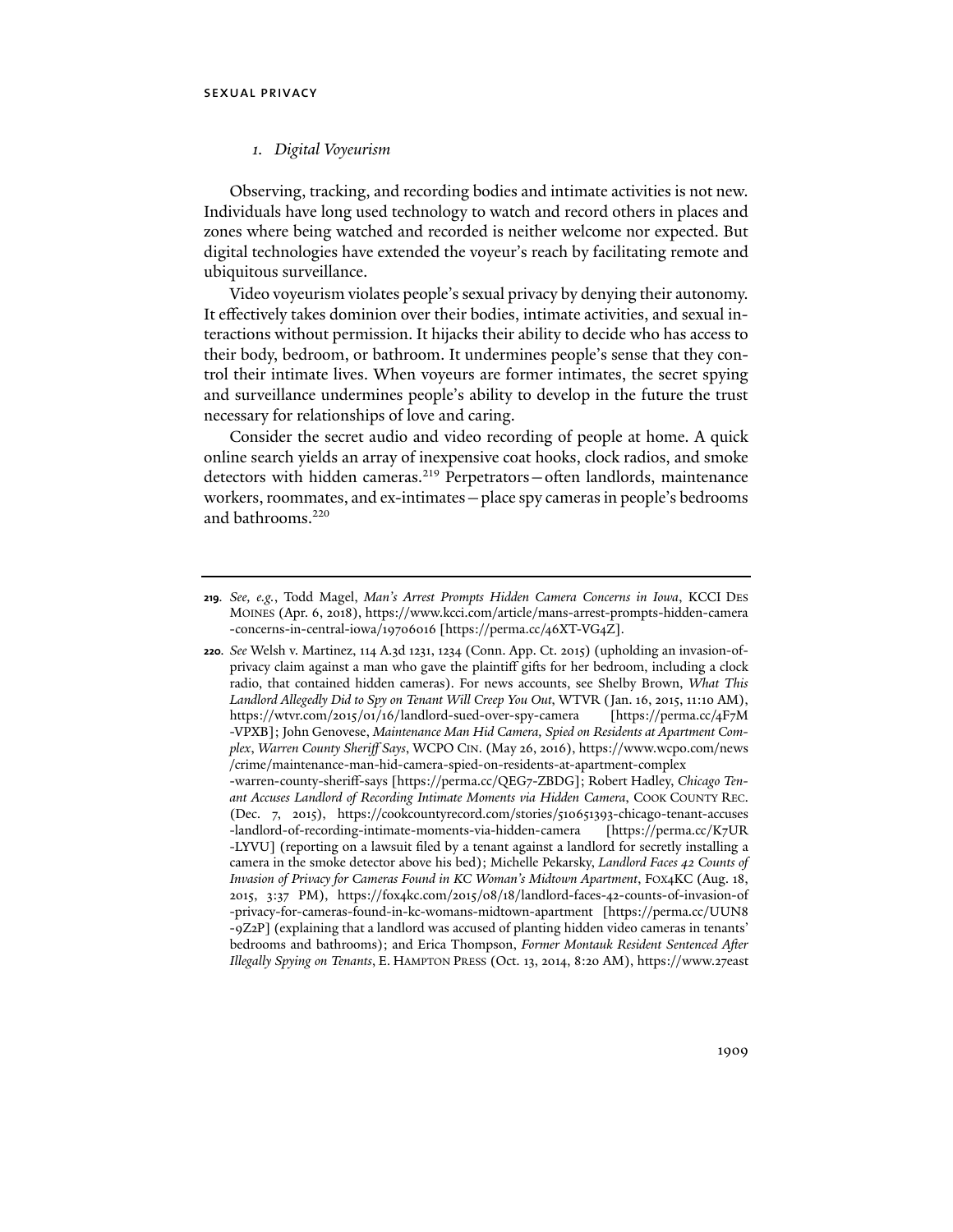For instance, a college professor who welcomed LGBT teenagers to live in his house after the teens had been kicked out of their homes for "coming out" hid a video camera in the guest bathroom.<sup>221</sup> Rutgers University student Dharun Ravi secretly filmed his roommate Tyler Clementi kissing a man and watched the live feed with six friends.<sup>222</sup> Ravi received just a thirty-day sentence for invading his roommate's privacy, far shorter than the ten-year sentence sought by prosecutors.<sup>223</sup>

The home is not the voyeur's only target. Secret recording devices are placed in locker rooms and even doctors' examination rooms.<sup>224</sup> A Maryland rabbi used a spy-camera clock radio to secretly videotape one hundred and fifty women while they undressed for the ritual bath known as the mikvah.<sup>225</sup> The rabbi received a jail sentence of seventy-eight months, even though prosecutors had requested seventeen years.<sup>226</sup> A Johns Hopkins gynecologist secretly photographed and videotaped his patients' naked bodies in the examination room with

.com/news/article.cfm/General-Interest-EH/83074/Former-Montauk-Resident-Sentenced -After-Illegally-Spying-On-Tenants [https://perma.cc/R8EN-QMJJ].

- **222**. Ian Parker, *The Story of a Suicide*, NEW YORKER (Feb. 6, 2012), https://www.newyorker.com /magazine/2012/02/06/the-story-of-a-suicide [https://perma.cc/YE33-FZCK].
- **223**. Mark Di Ionno, *After 6 Years, the End Comes Quickly for Ravi*, NJ.COM (Oct. 27, 2016, 12:28 PM), https://www.nj.com/news/index.ssf/2016/10/after 6 years the end comes \_quickly\_for\_ravi\_di\_io.html [https://perma.cc/UE42-4WVX].
- **224***. These Women Hunt Hi-Tech Peeping Toms in South Korea Where Secret Camera Porn Is Rampant*, S. CHINA MORNING POST (Oct. 18, 2016), https://www.scmp.com/news/asia/east-asia /article/2029041/these-women-hunt-high-tech-peeping-toms-south-korea-where-secret [https://perma.cc/Y3QJ-V6G4].
- **225**. Keith L. Alexander & Michelle Boorstein, *Prosecutors Seek 17-Year Sentence for D.C. Rabbi Convicted of Voyeurism*, WASH. POST (May 8, 2015), https://www.washingtonpost.com/local /crime/prosecutors-seek-17-year-sentence-for-dc-rabbi-convicted-of-voyeurism/2015/05/08 /975f5434-f464-11e4-84a6-6d7c67c50db0\_story.html [https://perma.cc/W2R6-X8PE]; Jessica Gresko, *Appeals Courts Hears Case of Rabbi Who Videotaped Nude Women*, BALT. SUN (June 21, 2016, 11:33 PM), https://www.baltimoresun.com/news/maryland/crime/bs-md -rabbi-arrested-20160621-story.html [https://perma.cc/4XJA-56QT]. The rabbi also hid a camera in the bedroom and bathroom of a safe house set up for a domestic-abuse victim and taped sexual encounters with women without their permission. Uriel Heilman, *New Details Show Mikvah-Peeping Rabbi Had Extramarital Sexual Encounters*, JEWISH TELEGRAPHIC AGENCY (May 12, 2015, 6:24 PM), https://www.jta.org/2015/05/12/united-states/new-details-show -mikvah-peeping-rabbi-had-extramarital-sexual-encounters [https://perma.cc/NH29 -968A].
- **226**. Gresko, *supra* note 225.

**<sup>221</sup>**. Ryan Collingwood, *North Idaho College Professor Charged with Felony Video Voyeurism*, *Under Investigation for Title IX Complaint*, SPOKESMAN-REVIEW (May 31, 2018, 9:43 PM), https:// www.spokesman.com/stories/2018/may/31/north-idaho-college-professor-faces-charges -of-fel [https://perma.cc/S66X-SPBQ].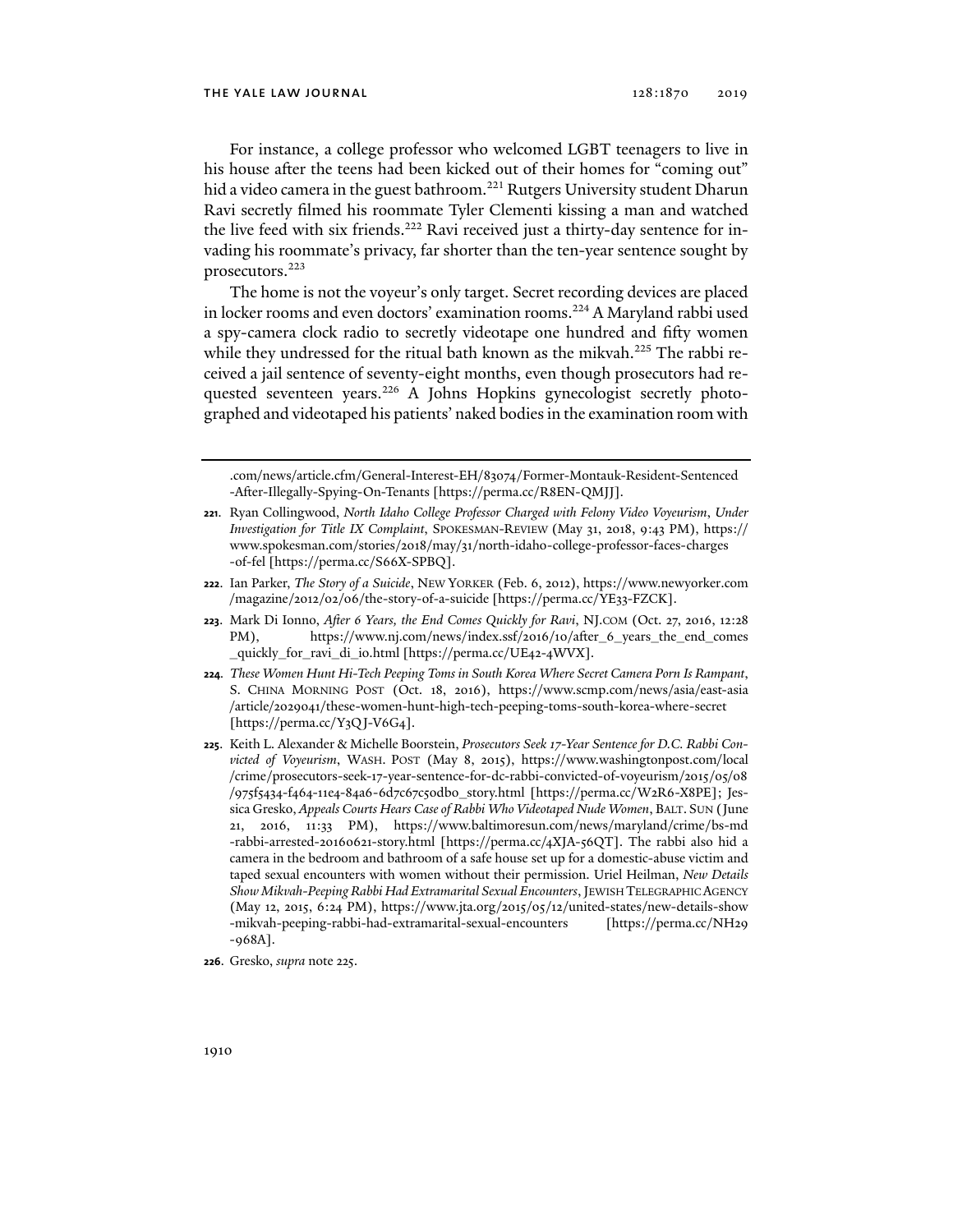a pen-shaped camera.<sup>227</sup> After the doctor committed suicide, law enforcement declined to file criminal charges against anyone working at the hospital.<sup>228</sup> A class action suit brought on behalf of 8,000 patients against the hospital settled for \$190 million.<sup>229</sup>

In some localities, law enforcement has issued warnings about spy cameras placed in women's public restrooms.<sup>230</sup> In countries like South Korea, hidden cameras in women's restrooms are rampant.<sup>231</sup>

Voyeurs also trick people into downloading malware (remote access Trojans or RATs) onto their laptops, which are often kept in bedrooms. They turn on laptops' cameras and microphones to spy on victims.<sup>232</sup> Online communities known as "ratters" share images of victims whom they refer to as their "slaves."<sup>233</sup> The victims are often young girls and boys.<sup>234</sup> According to the Digital Citizen Alliance, ratters sell "slaved devices" online—and girls' devices sell

- **229***. Hopkins to Pay \$190M*, *supra* note 227.
- **230***. See 'Spy Hooks' Raise Alarm About Secret Filming in Public Toilets*, STARTS 60 NEWS (Oct. 28, 2017), https://startsat60.com/news/spy-hooks-raise-alarm-about-secret-filming-in-public -toilets [https://perma.cc/JU57-CLT5].
- **231**. Tiffany May & Su-Hyun Lee, *Is There a Spy Camera in That Bathroom? In Seoul, 8,000 Workers Will Check*, N.Y. TIMES (Sept. 3, 2018), https://www.nytimes.com/2018/09/03/world/asia /korea-toilet-camera.html [https://perma.cc/J25L-7FDH]. In South Korea, the number of such incidents jumped over fourfold from 2011 to 2017. Juwon Park & Isabella Steger, *South Korean Women Aren't Safe in Public Bathrooms—or Their Homes—Because of Spy-Cam Porn*, QUARTZ (Aug. 13, 2018) https://qz.com/1354304/south-korean-women-dread-public -bathrooms-because-of-spy-cam-porn [https://perma.cc/AQ5J-S43M].
- **232**. David Bisson, *Attackers Using RATs to "Slave" Victims' Computers, Sextort Children*, TRIPWIRE (Aug. 5, 2015), https://www.tripwire.com/state-of-security/security-data-protection/cyber -security/attackers-using-rats-to-slave-victims-computers-sextort-children [https://perma  $\text{c}c/3$ N8A-GN4A].
- **233**. Nate Anderson, *Meet the Men Who Spy on Women Through Their Webcams*, ARS TECHNICA (Mar. 10, 2013, 8:30 PM), https://arstechnica.com/tech-policy/2013/03/rat-breeders-meet -the-men-who-spy-on-women-through-their-webcams [https://perma.cc/K8QE-6QKE].
- **234***. Selling "Slaving": Outing the Principal Enablers That Profit from Pushing Malware and Put Your Privacy at Risk*, DIGITAL CITIZENS ALLIANCE 3 (July 2015), https://media.gractions.com /314A5A5A9ABBBBC5E3BD824CF47C46EF4B9D3A76/07027202-8151-4903-9c40-b6a85037 43aa.pdf [https://perma.cc/NU9J-SXUM] [hereinafter *Selling "Slaving"*].

**<sup>227</sup>***. Hopkins to Pay \$190M to Patients of Gynecologist Who Secretly Videotaped Women*, CBS (July 21, 2014, 1:49 PM), https://www.cbsnews.com/news/johns-hopkins-agrees-to-pay-190-million -to-patients-of-gynecologist-who-secretly-videotaped-women [https://perma.cc/XNN7 -PLCZ] [hereinafter *Hopkins to Pay \$190M*] (explaining that investigators discovered 1,200 videos and 140 images on servers stored in his home).

**<sup>228</sup>***. No Charges in Levy Case, Hopkins Doctor Suspected of Recording Patients*, CBS BALT. (Mar. 23, 2014), https://baltimore.cbslocal.com/2014/03/23/investigation-concluded-into-hopkins -gynecologist-suspected-of-recording-patients [https://perma.cc/6CPF-D9W8].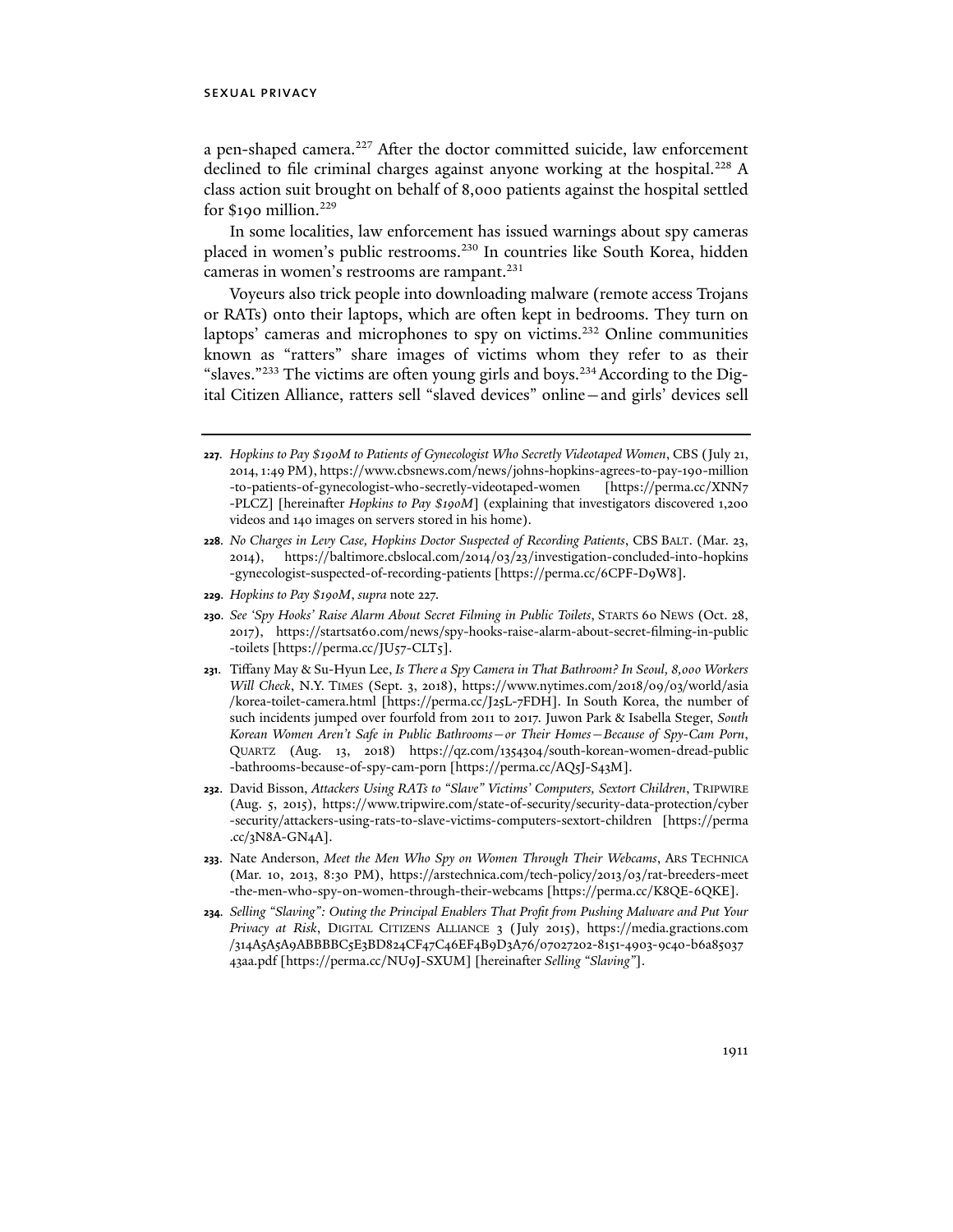for more than boys' devices.<sup>235</sup> YouTube features thousands of tutorials on how to use and spread RAT malware,<sup>236</sup> and hackers generate revenue from advertisements featured next to those tutorials.<sup>237</sup> Although there have been prosecutions of ratters, law enforcement efforts have been dampened by a lack of training and resources.<sup>238</sup>

Smart-home technology provides another way to spy on, record, and monitor people in intimate spaces.<sup>239</sup> According to Erica Olsen, Director of the National Network to End Domestic Violence's Safety Net Project, domestic abusers are using home technologies to watch, listen to, and torment their exes.<sup>240</sup> Networked home gadgets like the Amazon Echo and security cameras are often installed by men who use cell-phone apps to monitor them.<sup>241</sup> Many of the victims are women.<sup>242</sup>

Cyberstalking apps are another spying tool of choice. These apps enable people to monitor everything people do and say with their cell phones.<sup>243</sup> Perpetrators only need to access victims' phones for a few minutes to install the spying app, which leaves no trace of its presence. $244$  They can then view victims' texts, photos, calendars, contacts, and browsing habits in real time.<sup>245</sup> As I have written elsewhere, "[t]argeted phones can be turned into bugging devices; conversations within a fifteen-foot radius of a phone are recorded and uploaded to the [app]'s portal."<sup>246</sup> It requires very little digging to discover that the goal is stealth surveillance of intimates and ex-intimates. Stalking apps are hailed as the "spy in a [cheating spouse's] pocket."247

**235***. Id.* at 4.

- **239***. See* Karen E.C. Levy, *Intimate Surveillance*, 51 IDAHO L. REV. 679 (2015).
- **240**. Bowles, *supra* note 1.
- **241***. Id.*
- **242***. Id.*
- **243**. Danielle Keats Citron, *Spying Inc*., 72 WASH. & LEE L. REV. 1243, 1248 (2015) (exploring the federal and state criminal laws that punish and deter businesses trafficking in cyberstalking apps and devices primarily useful for surreptitious interception of electronic communications).
- **244***. Id.* at 1243.
- **245***. Id.* at 1245.
- **246***. Id.* at 1246.
- **247***. Id.* at 1247-48 (quoting an online article that has since been taken down).

**<sup>236</sup>***. Id.*

**<sup>237</sup>***. Id.* at 4, 7, 18.

**<sup>238</sup>***. Id.* at 12.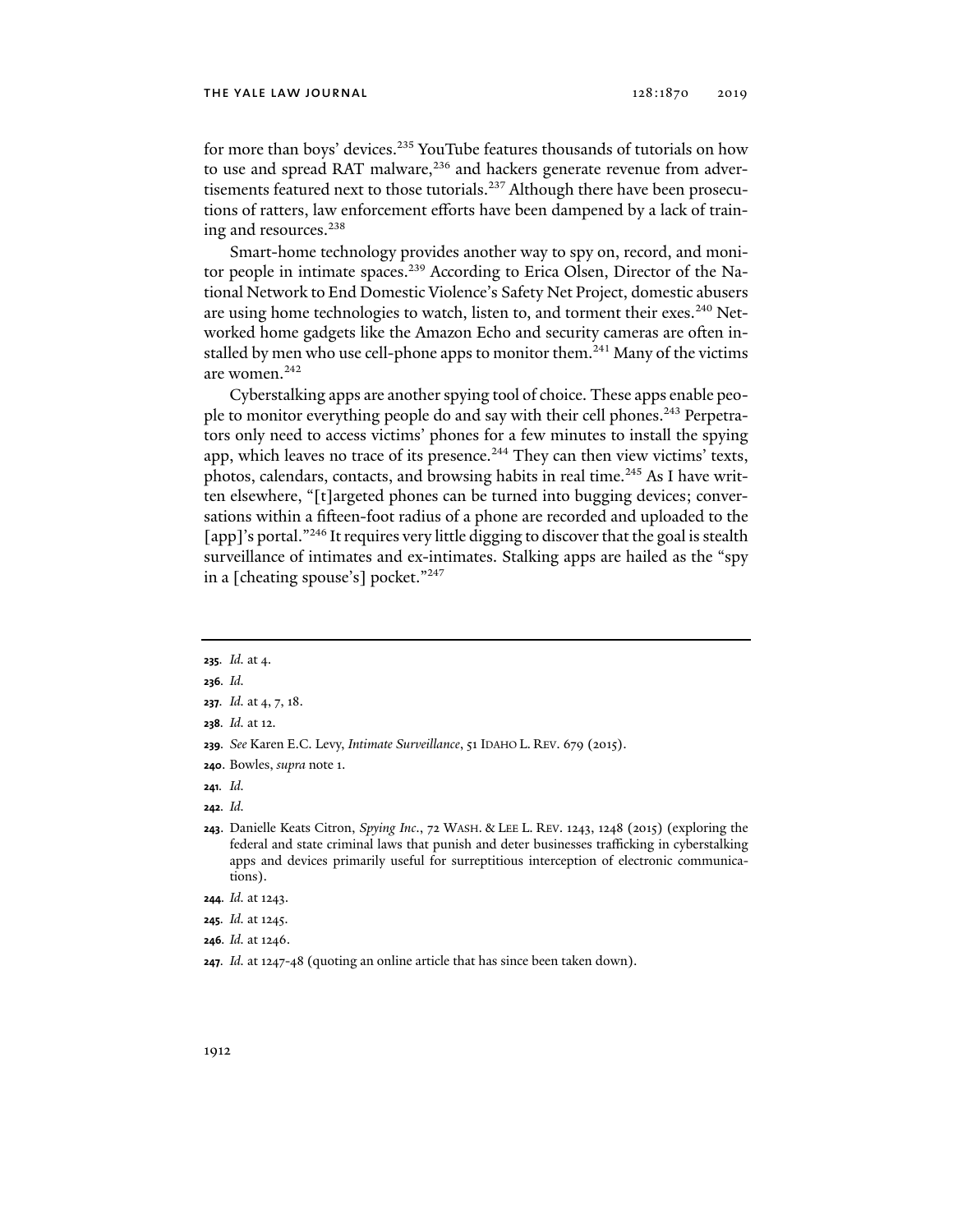Nonetheless, law enforcement has done little to address the problem, despite the existence of laws criminalizing wiretapping of electronic communications. Federal criminal law and half of the states make it a crime to manufacture, sell, or advertise devices primarily used for covert electronic surveillance.<sup>248</sup> Yet only a handful of criminal cases have been brought against stalking-app providers.<sup>249</sup> Law enforcement's lackluster response is partly due to a lack of training on the relevant laws and technology necessary to investigate individual perpetrators and partly due to social attitudes trivializing domestic violence.<sup>250</sup>

Although video voyeurism targeting women, girls, and boys is more common, men are targeted as well. From 2014 to early 2018, Bryan Deneumostier ran a subscription-based website called "Straightboyz," which showed videos of him having sex with men.<sup>251</sup> The site claimed that the videos involved straight men who had been tricked into sex.<sup>252</sup> Deneumostier posted Craigslist ads posing as a "bored housewife" interested in anonymous sex.<sup>253</sup> Men answering the ad were told to come to his home where he greeted them dressed as a housewife and told them to put on blacked-out goggles or blindfolds.<sup>254</sup> The men were never told that their sexual encounters were being taped and posted online.<sup>255</sup> Deneumostier was sentenced to three years in prison for secretly videotaping himself having sex with more than eighty men.<sup>256</sup>

**<sup>248</sup>***. Id.* at 1249-50, 1265.

**<sup>249</sup>***. Id.* at 1266.

**<sup>250</sup>***. Id.* at 1249, 1268.

**<sup>251</sup>**. Factual Proffer at 1, United States v. Deneumostier, No. 18-cr-20522-CMA (S.D. Fla. Sept. 20, 2018).

**<sup>252</sup>***. Id*.

**<sup>253</sup>***. See* Jennings Brown, *Men Looking for Anonymous Sex Reportedly Tricked into Being Filmed for Porn Site*, GIZMODO (July 18, 2018), https://gizmodo.com/men-looking-for-anonymous-sex -reportedly-tricked-into-b-1827690421 [https://perma.cc/CDP5-VM4J].

**<sup>254</sup>***. See* David Ovalle, *These Men Were Promised Anonymous Sex. They Wound Up on a Porn Site Instead.*, MIAMI HERALD (July 18, 2018), https://www.miamiherald.com/news/local /community/miami-dade/homestead/article213869259.html [https://perma.cc/S68E  $-P2W_5$ ].

**<sup>255</sup>***. Id.* 

**<sup>256</sup>**. Jay Weaver, *Cross-Dresser Fooled Men, Posted Secret Sex Videos Online. Now, He's Going to Jail.*, MIAMI HERALD (Dec. 3, 2018), https://www.miamiherald.com/news/local/article222533760 .html [https://perma.cc/H3MK-ZCCW].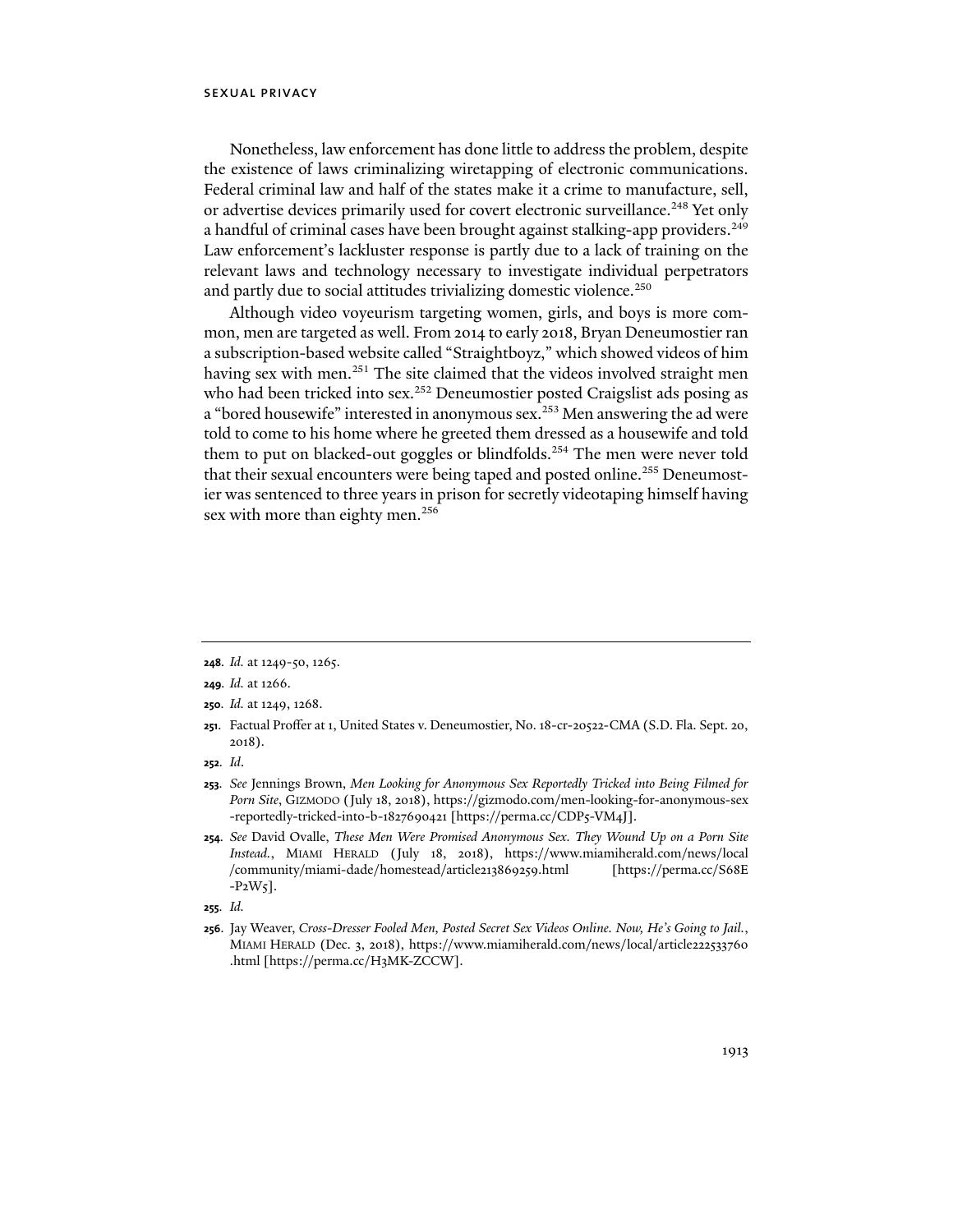### *2. Up-Skirt Photos*

A related development involves the secret recording of women's breasts and genitals while they are in public spaces. People, usually men, surreptitiously take photographs of women up their skirts or down their blouses.<sup>257</sup> Some perpetrators use shoes with hidden cameras and wrist watches with micro lenses to film women's crotches and breasts.<sup>258</sup>

Much like video voyeurism, "up-skirt" and "down-blouse" photographs violate sexual privacy by denying victims' sexual freedom. The privacy invader undermines the victim's decision to shield her genitalia and breasts from the public—consent and sexual autonomy are no longer in victims' control. When the photographs are posted online, victims are reduced to their genitalia and breasts and their dignity is violated.

A famous example of "up-skirt" photos involves actress Emma Watson. A member of the paparazzi lay down on the floor and got a photograph up her skirt.<sup>259</sup> After actress Anne Hathaway experienced the same, then-television anchor Matt Lauer shamed her on television about it.<sup>260</sup>

Up-skirt photographs are not just experienced by celebrities. Every day, women are targeted on airplanes, the stairs of national monuments, coffee shops,

**<sup>257</sup>***. See* Clare McGlynn & Julia Downes, *We Need a New Law to Combat 'Upskirting' and 'Downblousing*,*'* INHERENTLY HUM. (Apr. 15, 2015), https://inherentlyhuman.wordpress.com /2015/04/15/we-need-a-new-law-to-combat-upskirting-and-downblousing [https://perma .cc/D4VH-USCZ].

**<sup>258</sup>***. See, e.g.*, Alisdair A. Gillespie, *"Up-Skirts" and "Down-Blouses": Voyeurism and the Law*, 2008 CRIM.L.REV. 370; Caitlin Dewey, *Even at a National Memorial, No One Is Safe from 'Creepshots*,*'* WASH. POST (Oct. 10, 2014), https://www.washingtonpost.com/news/the-intersect/wp /2014/10/10/even-at-a-national-memorial-no-one-is-safe-from-creepshots [https://perma .cc/LA86-42UJ]; *Police: Man Used Hidden Camera in Shoe to Take Upskirt Photos at Shop Rite*, CBS (June 2, 2017), https://philadelphia.cbslocal.com/2017/06/02/hamilton-upskirt-photos -shoprite [https://perma.cc/VH25-G62S].

**<sup>259</sup>***. See* McGlynn & Downes, *supra* note 257.

**<sup>260</sup>***. See* Joshua Gillin, *Anne Hathaway Embarrassed Upskirt Photo, Slams Door in Matt Lauer's Face*, TAMPA BAY TIMES (Dec. 12, 2012), https://www.tampabay.com/content/anne-hathaway -embarrassed-about-upskirt-photo-slams-door-matt-lauers-face/2101303 [https://perma.cc /V9ZD-TEM9]; *'Seen a Lot of You Lately': Matt Lauer's Crude Quip to Anne Hathaway as He Quizzes Her About Being Pictured Without Her Underwear*, DAILY MAIL (Dec. 12, 2012, 2:20 PM), https://www.dailymail.co.uk/tvshowbiz/article-2247157/Anne-Hathaway-wardrobe -malfunction-Matt-Lauers-crude-quip-asks-pictured-underwear.html [https://perma.cc /9KJS-UT87].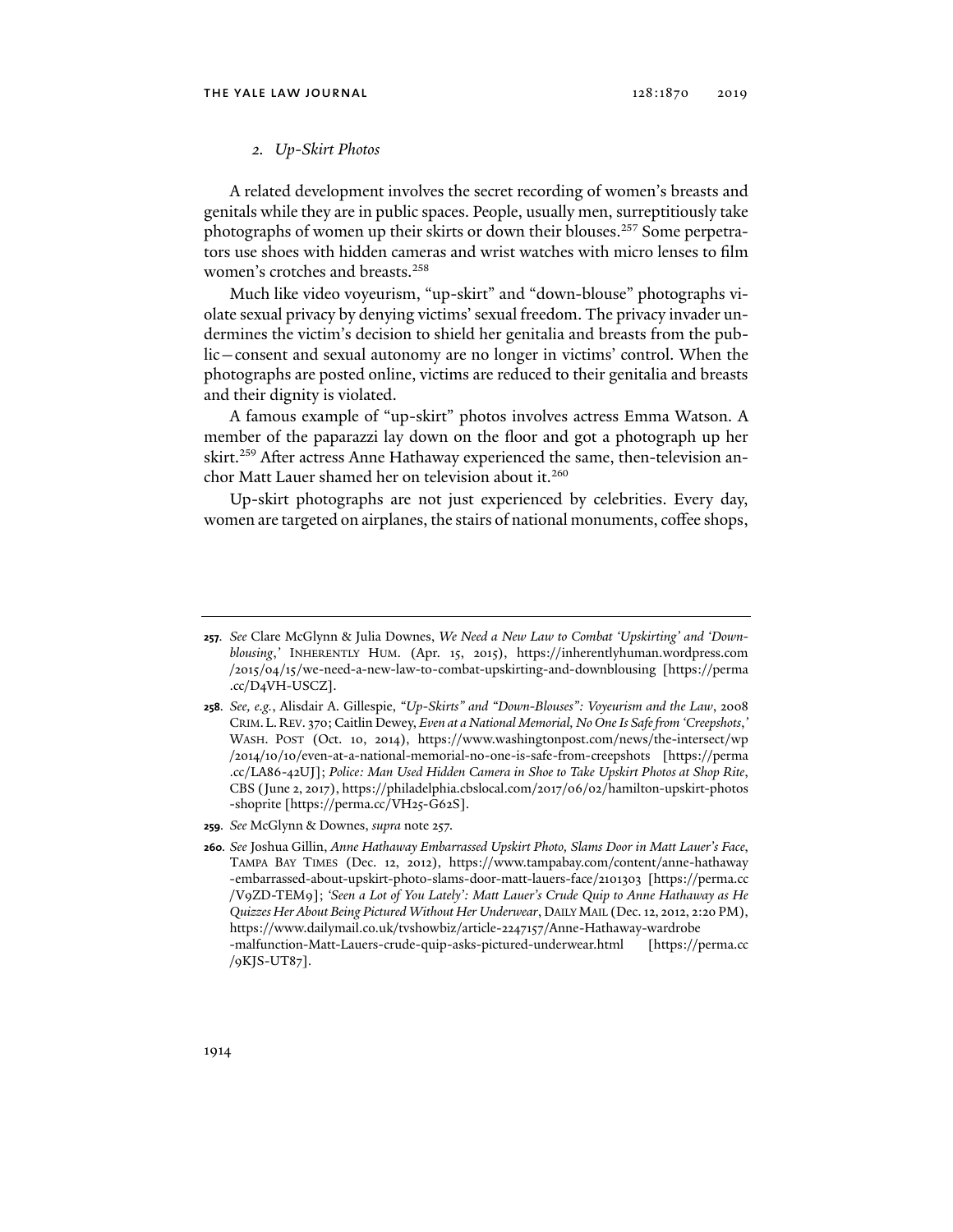and pools.261 A Georgia man was caught taking up-skirt photos of a woman in a grocery store.<sup>262</sup> A Massachusetts man was arrested after he took up-skirt photos of female subway riders.<sup>263</sup> Both men, however, evaded legal sanction. Georgia and Massachusetts state appellate courts struck down the men's respective criminal convictions because state criminal laws did not cover up-skirt photos.<sup>264</sup>

Amidst this legal vacuum, the practice is thriving. Private online forums are dedicated to sharing up-skirt videos. When the publication *Motherboard* accessed one of the private forums, a popular site called *The Candid Forum*, it found thousands of up-skirt images of girls and women, including 4,300 individual threads in a section dedicated to up-skirt videos.<sup>265</sup>

## *3. Sextortion*

Sextortion generally involves extortion or blackmail carried out online through a threat to release sexually explicit images of the victim if the victim does not engage in further sexual activity.<sup>266</sup> The scheme begins when perpetrators obtain victims' nude images either by tricking them into sharing the images<sup>267</sup> or by hacking into their computers.<sup>268</sup> Perpetrators then threaten to distribute the nude photos unless victims send more nude photos or perform sexual acts,

- **264**. Gary v. State, 790 S.E.2d 150, 151 (Ga. Ct. App. 2016); Commonwealth v. Robertson, 5 N.E.3d 522, 523 (Mass. 2014).
- **265***. See* Joseph Cox, *Inside the Private Forums Where Men Illegally Trade Upskirt Photos*, MOTHER-BOARD (May 8, 2018), https://motherboard.vice.com/en\_us/article/gykxvm /upskirt-creepshot-site-the-candid-forum [https://perma.cc/VD6U-A9ZT].
- **266***. See* Wittes et al., *supra* note 2, at 11. The Brookings report was the first in the nation to study the phenomenon of sextortion. It has played a crucial role not only in raising awareness about the problem but also in moving policy makers to consider proposals for a federal statute criminalizing sextortion, based on the statute proposed in the report.
- **267***. Id.* at 3.
- **268***. See, e.g.*, *id.* at 1-2*.* Jared Abrahams hijacked female victims' webcams, capturing them undressing in their bedrooms. *Selling "Slaving*,*" supra* note 234, at 10-11. One of his victims was Cassidy Wolf, Miss Teen USA 2013. *Id.* Abrahams threatened to post Wolf's nude photos unless she made sexually explicit videos for him. *Id.*

**<sup>261</sup>***. See* McGlynn & Downes, *supra* note 257; *see also* Clare McGlynn et al., *Beyond 'Revenge Porn': The Continuum of Image-Based Sexual Abuse*, 25 FEM. LEGAL STUD. 25, 32 (2017) (explaining how current laws about "revenge porn" fail to address problems like up-skirting).

**<sup>262</sup>***. Georgia Appeals Court Says "Upskirting" Is Legal*, CBS NEWS (July 25, 2016, 12:58 PM), https:// www.cbsnews.com/news/georgia-appeals-court-upskirting-is-legal [https://perma.cc /GU8X-FPRM].

**<sup>263</sup>***. "Upskirt" Photos Not Illegal, Mass. High Court Rules*, CBS NEWS (Mar. 6, 2014, 1:11 PM), https://www.cbsnews.com/news/upskirt-photos-not-illegal-massachusetts-high-court -rules [https://perma.cc/RA4V-A99R].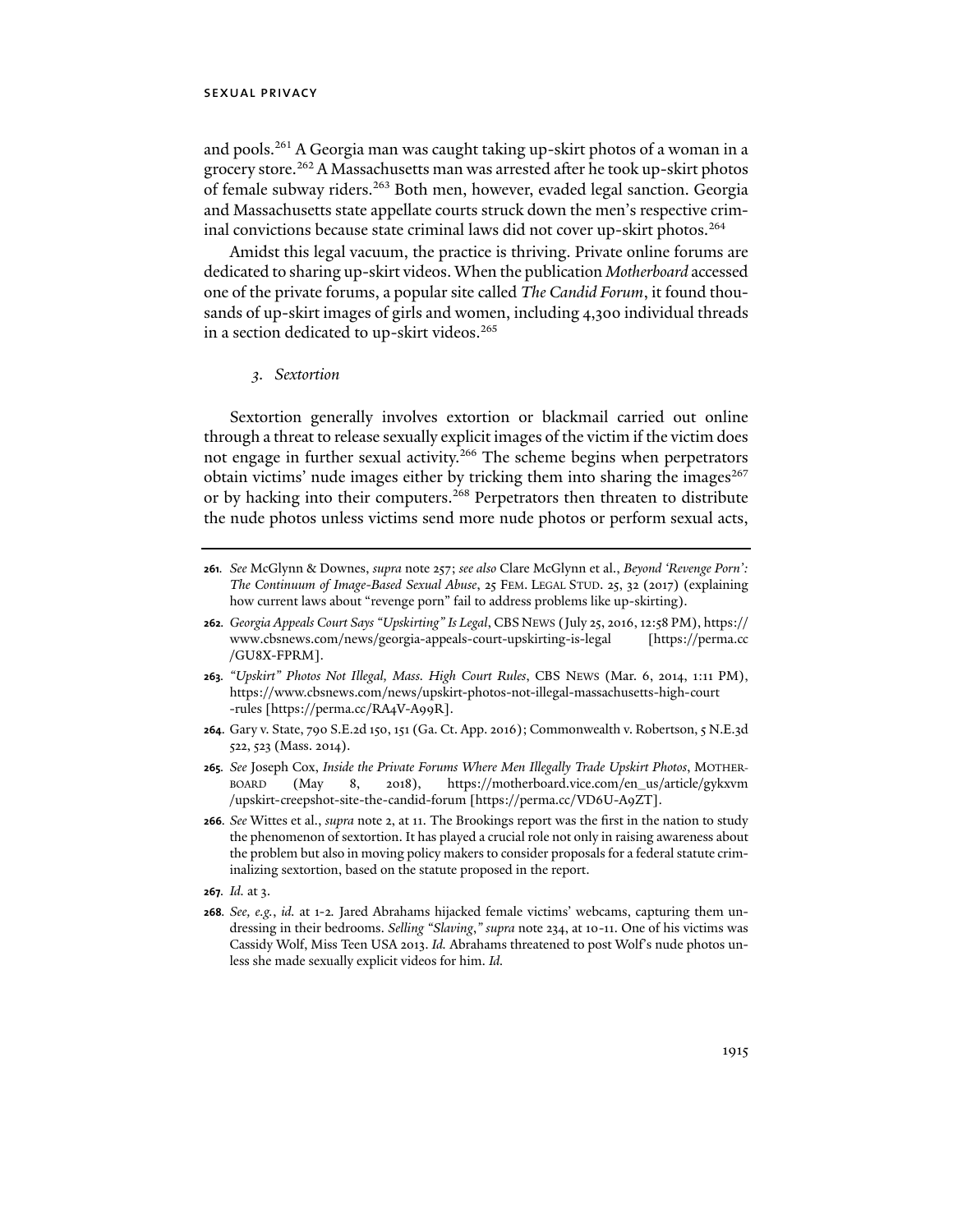often in front of webcams.<sup>269</sup> Coerced silence is another aspect of sextortion. Victims are threatened with further harm if they tell anyone.<sup>270</sup> Roughly half of victims do not disclose sextortion to family and friends.<sup>271</sup>

Sextortion involves the near-total destruction of sexual privacy. The privacy invader eliminates victims' control over their intimate activities and spaces. Perpetrators take authority over victims' bodies, instructing them to commit sexually degrading acts and to exhibit their genitalia on videocam. They interfere with victims' ability to retreat in safety to their bedrooms. Although perpetrators have no prior relationship with victims, their torment makes it difficult for victims to trust intimates in the future.

Perpetrators, who are almost always male, have dozens or even hundreds of victims.<sup>272</sup> Most of the victims are female,<sup>273</sup> including nearly all of the adult victims<sup>274</sup> and many underage victims.<sup>275</sup>

To get a sense of the damage inflicted, consider the following cases. Benjamin Jenkins demanded that victims—girls between the ages of 12 and 16—record themselves drinking their urine and licking toilets.<sup>276</sup> He also ordered victims to watch him masturbate.<sup>277</sup> Luis Mijangos tricked hundreds of women and teenage girls into downloading malware onto their computers.<sup>278</sup> He turned on victims' webcams to record them undressing. Once Mijangos obtained victims'

**272**. Wittes et al., *supra* note 2, at 4. Lucas Michael Chansler sextorted nearly 350 victims. *Id.* at 18.

- **274***.* Jurecic, *supra* note 270; Wittes et al., *supra* note 2, at 4.
- **275**. Jurecic, *supra* note 270; Wittes et al., *supra* note 2, at 4.
- **276**. U.S. Attorney's Office, N. Dist. of Ga., *Mableton Man Charged in Sextortion of Young Girls*, U.S. DEP'T JUST. (June 1, 2018), https://www.justice.gov/usao-ndga/pr/mableton-man-charged -sextortion-young-girls [https://perma.cc/6K7E-8K8V].
- **277***. Id.*

**<sup>269</sup>***. See What Is Sextortion?*, FBI, https://www.fbi.gov/video-repository/newss-what-is -sextortion/view [https://perma.cc/Q99D-84PZ].

**<sup>270</sup>***. See* Quinta Jurecic, *Sextortion, Online Harassment, and Violence Against Women*, LAWFARE (May 17, 2017, 11:46 AM), https://www.lawfareblog.com/sextortion-online-harassment-and -violence-against-women [https://perma.cc/SZ9Q-EBQ6] ("[T]he sextortionist promises to keep the victim's images hidden in exchange for further photos or video.").

**<sup>271</sup>**. Janis Wolak & David Finkelhor, *Sextortion: Findings from a Survey of 1,631 Victims*, CRIMES AGAINST CHILD. RES. CTR. U.N.H. 79 (June 2016), https://rems.ed.gov/Docs /SextortionFindingsSurvey.pdf [https://perma.cc/2LHR-M2VW].

**<sup>273</sup>***. Id*. at 4.

**<sup>278</sup>**. Wittes et al., *supra* note 2, at 1-2*.*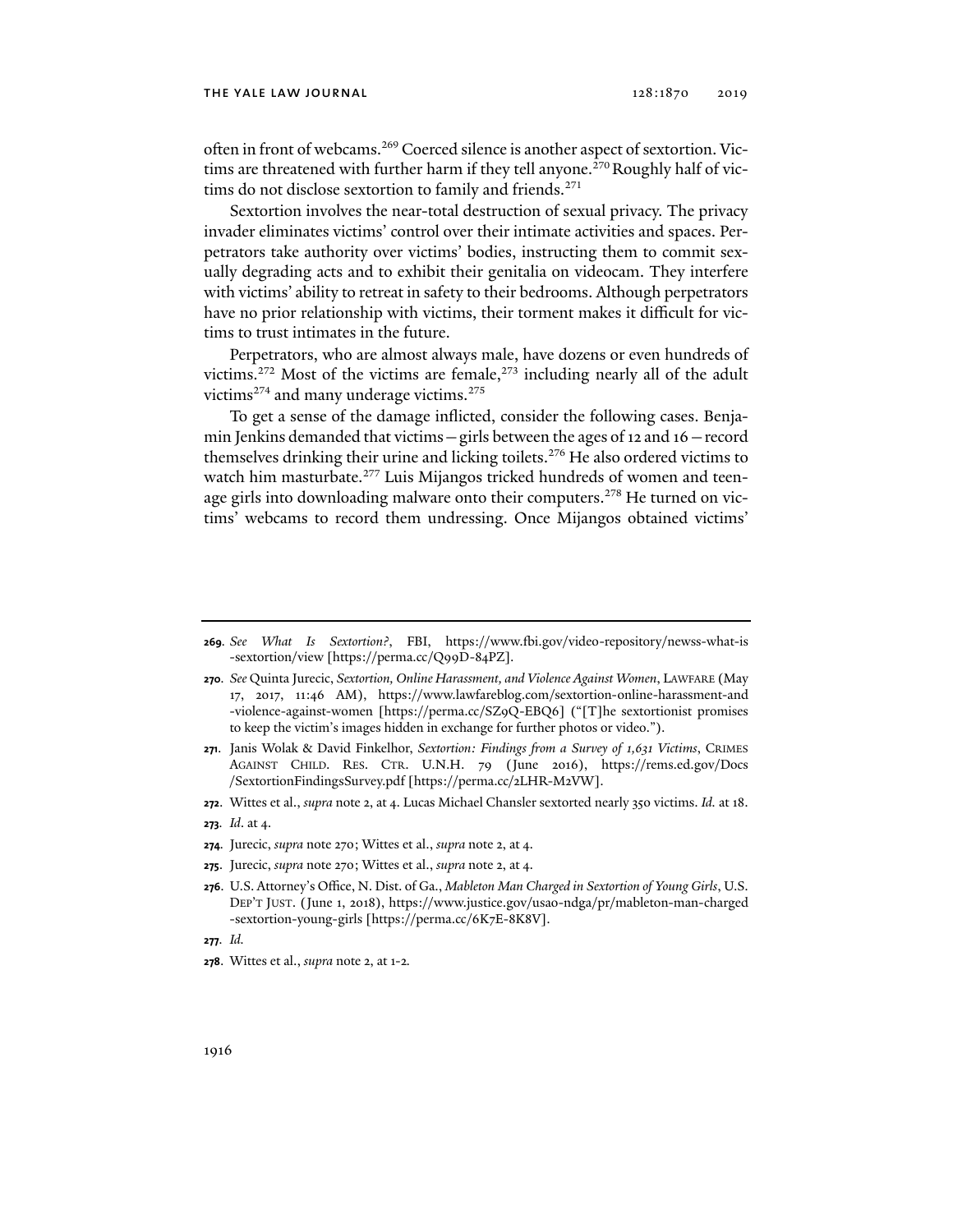nude images, he emailed them demands for more. He coerced numerous victims into performing sex acts for him on camera and sending him nude images.<sup>279</sup>

The difference in the treatment of perpetrators who target minors and those who target adults is staggering. Anton Martynenko tricked 155 boys into sending him nude photos and then extorted more.<sup>280</sup> He received a thirty-eight-year sentence for producing and distributing child pornography.<sup>281</sup> Michael Ford hacked into the computers of hundreds of adult women to obtain sexually explicit images.282 Via email, Ford ordered at least seventy-five victims to send him videos of "'sexy girls' undressing in changing rooms at pools, gyms and clothing stores."<sup>283</sup> He threatened to release the victims' nude photos unless they complied with his demands. When victims failed to comply, Ford escalated his threats, in one instance saying he would post the victim's contact information and photographs on an "escort/hooker website." Occasionally he followed through on his threats, sending victims' nude photos to their family members and friends.<sup>284</sup> Ford was sentenced to just fifty-seven months in prison.<sup>285</sup>

## *4. Nonconsensual Pornography*

Nonconsensual pornography "involves the distribution of sexually graphic images of individuals without their consent."286 Sometimes, perpetrators obtain

**283***. Id.* 

**285***. Id.*

**<sup>279</sup>**. Sara Ashley O'Brien, *Sextortion Is Scarily Common, New Study Finds*, CNN (May 11, 2016, 3:07 PM EST), https://money.cnn.com/2016/05/11/technology/brookings-institution-sextortion -study [https://perma.cc/U794-TMEP]. For an example of sextortion of a single victim, see Adam Duvernay, *NY Man Gets 16 Years for Sextortion of Sexual Images from Child in Delaware*, LAVOZ (May 30, 2018, 9:36 AM), https://www.lavozarizona.com/story/news/crime/2018/05 /30/ny-man-gets-16-years-coercing-sexual-images-de-child/655772002 [https://perma.cc /L6BR-ZZS4].

**<sup>280</sup>**. Derek Hawkins, *His Massive Sextortion Scheme Snared 155 Boys. Now He's Going to Prison for Decades.*, WASH. POST (Nov. 30, 2016), https://www.washingtonpost.com/news/morning -mix/wp/2016/11/30/his-massive-sextortion-scheme-snared-155-teen-boys-now-hes-going -to-prison-for-decades/?utm\_term=.5876715fede0 [https://perma.cc/X6YW-WM5E].

**<sup>281</sup>***. Id.*

**<sup>282</sup>**. *Former U.S. State Department Employee Sentenced to 57 Months in Extensive Computer Hacking, Cyberstalking, and "Sextortion" Scheme*, U.S. DEP'T JUST. (Mar. 21, 2016), https://www.justice .gov/opa/pr/former-us-state-department-employee-sentenced-57-months-extensive -computer-hacking [https://perma.cc/GD7X-RAC9].

**<sup>284</sup>***. Id.* 

**<sup>286</sup>**. Citron & Franks, *supra* note 3, at 346.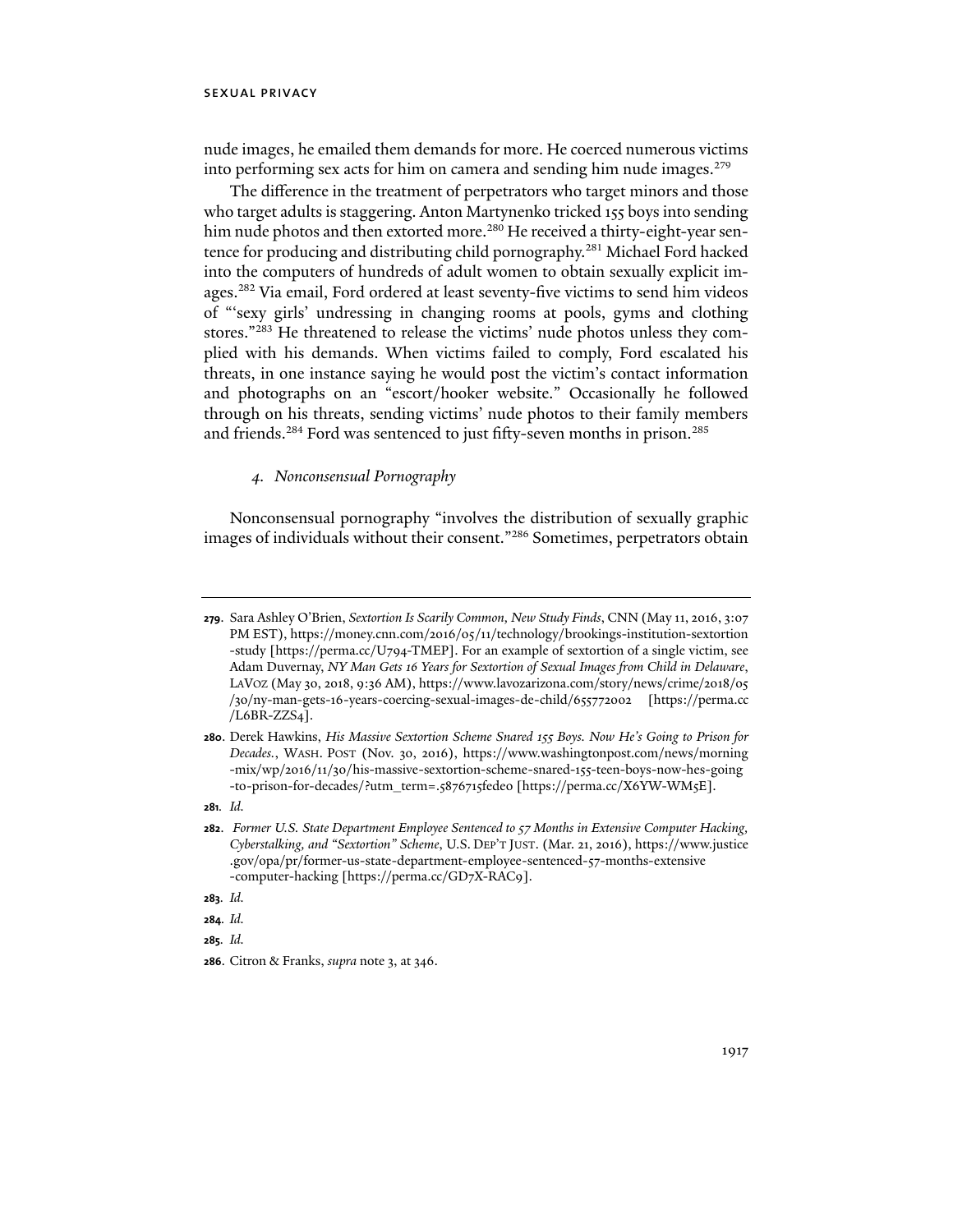#### the yale law journal 128:1870 2019

the nude images without subjects' permission.<sup>287</sup> Ford stole nude images from victims' computers and distributed the images after the victims refused to share more.288 To take another example, a college student alleged she was secretly taped having sex with her boyfriend.<sup>289</sup> She said the boyfriend then showed the video at a fraternity meeting and texted it to his friends.<sup>290</sup> In yet another incident, a hacker obtained photographs of a hundred female actresses from their Apple iCloud accounts, including images of Gabrielle Union.<sup>291</sup>

In other cases, perpetrators obtain the nude images with consent, usually in the context of an intimate relationship. The images are then distributed without consent.292 That practice is popularly referred to as "revenge porn."293 In the college student's case, her boyfriend allegedly distributed the sex video he made without her permission and also distributed nude images she shared with him in confidence, also without her consent.<sup>294</sup> The boyfriend uploaded the nude images to a Facebook page called "Dog Pound," where members of his fraternity posted videos and images of sexual "conquests."295

Nonconsensual pornography invades sexual privacy by preventing victims from determining for themselves who sees them naked. Gabrielle Union described the hacker's theft and posting of her nude photo online as destroying her "power" over her body, much as the bodies of black women have long been "open for public consumption."296 Nude photos, posted for the public to see, reduce people to their genitalia and breasts. When nonconsensual pornography is perpetrated by an ex-intimate, the betrayal of trust is profound.

Consider the experience of Holly Jacobs. Jacobs shared sexually explicit images and videos with her boyfriend.<sup>297</sup> The images and videos were for their eyes only.298 After their break-up, her ex betrayed her trust, posting the photos and

- **292**. Citron & Franks, *supra* note 3, at 346.
- **293**. CITRON, *supra* note 12, at 45-46.
- **294**. Complaint, *supra* note 290, ¶¶ 23, 25-26.
- **295***. Id.* ¶ 26.
- **296**. Pesta, *supra* note 49.
- **297**. CITRON, *supra* note 12, at 45.
- **298***. Id*.

**<sup>287</sup>***. Id.* 

**<sup>288</sup>***. See supra* note 282 and accompanying text.

**<sup>289</sup>**. Daniel Victor, *Florida Fraternity Sued Over Intimate Videos Shared on Facebook*, N.Y.TIMES (June 14, 2018), https://www.nytimes.com/2018/06/14/us/delta-sigma-phi-revenge-porn.html [https://perma.cc/6ZV2-3TTP].

**<sup>290</sup>**. Complaint ¶ 19, Novak v. Simpson, No. 6:18-cv-00922 (M.D. Fla. July 13, 2018).

**<sup>291</sup>**. Pesta, *supra* note 49.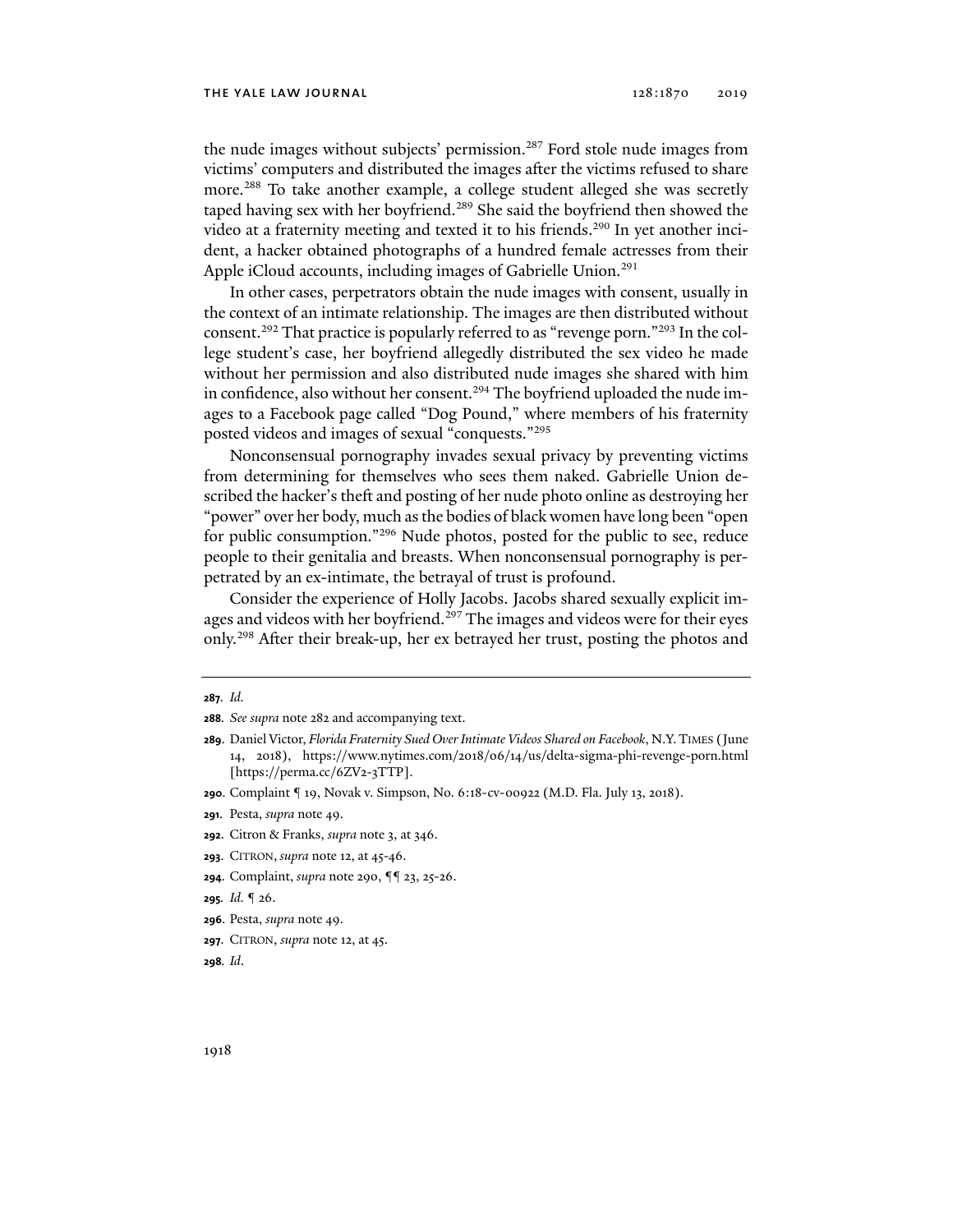videos on hundreds of revenge-porn sites, porn sites, and adult-finder sites.<sup>299</sup> He also sent her nude photos to her boss.<sup>300</sup>

For months, local law enforcement refused to help Jacobs, incorrectly claiming that harassment was a "civil" matter in her state.<sup>301</sup> At the urging of her Senator's office, the state attorney's office took up the case, charging her ex with misdemeanor harassment.<sup>302</sup> Nonetheless, the charges were dropped after her ex claimed that he had been hacked.<sup>303</sup> Prosecutors told Jacobs that they could not justify obtaining a warrant to investigate a misdemeanor.<sup>304</sup> The prosecutors simply did not think the abuse was serious enough to expend investigative resources.<sup>305</sup> At the time, Jacobs's home state did not have a law criminalizing the practice of nonconsensual pornography, something she helped changed after her criminal case was dropped.306

Nonconsensual porn affects women and girls far more frequently than it affects men and boys.307 According to recent studies, the majority of victims are female,<sup>308</sup> and young women are particularly likely to experience threats to post

**302***. Id.* 

- **304***. Id.*
- **305***. Id.*
- **306***. See infra* note 497 and accompanying text (discussing the groundbreaking work of Jacobs and Mary Anne Franks, among others, to change social attitudes and law concerning nonconsensual porn).
- **307**. Asia A. Eaton et al., *2017 Nationwide Online Study of Nonconsensual Porn Victimization and Perpetration*, CYBER C.R. INITIATIVE 12 (June 2017), https://www.cybercivilrights.org/wp -content/uploads/2017/06/CCRI-2017-Research-Report.pdf [https://perma.cc/G3K2 -C47R] ("Women were significantly more likely [about 1.7 times] to have been victims of [nonconsensual porn] or to have been threatened with [nonconsensual porn]"). Other studies confirm this finding. *See, e.g.*, Carolyn A. Uhl et al., *An Examination of Nonconsensual Pornography Websites*, 28 FEMINISM & PSYCHOL. 50, 53 (2018) (finding that "victims of nonconsensual pornography are overwhelmingly women"). When it comes to revenge-porn sites, women are the majority of people depicted. *See* Abby Whitmarsh, *Analysis of 28 Days of Data Scraped from a Revenge Pornography Website*, EVER LASTING STUDENT (Apr. 13, 2015), https:// everlastingstudent.wordpress.com/2015/04/13/analysis-of-28-days-of-data-scraped-from-a -revenge-pornography-website [https://perma.cc/L2ND-SE5K] (finding that of 396 posts to a revenge porn website, 378 depicted women); Uhl et al., *supra*, at 50 ("[N]early 92% of victims featured on included websites were women.").
- **308**. Eaton et al., *supra* note 307, at 12.

**<sup>299</sup>***. Id.* at 45-46.

**<sup>300</sup>***. Id.* at 46.

**<sup>301</sup>**. *Id.* at 139.

**<sup>303</sup>***. Id.*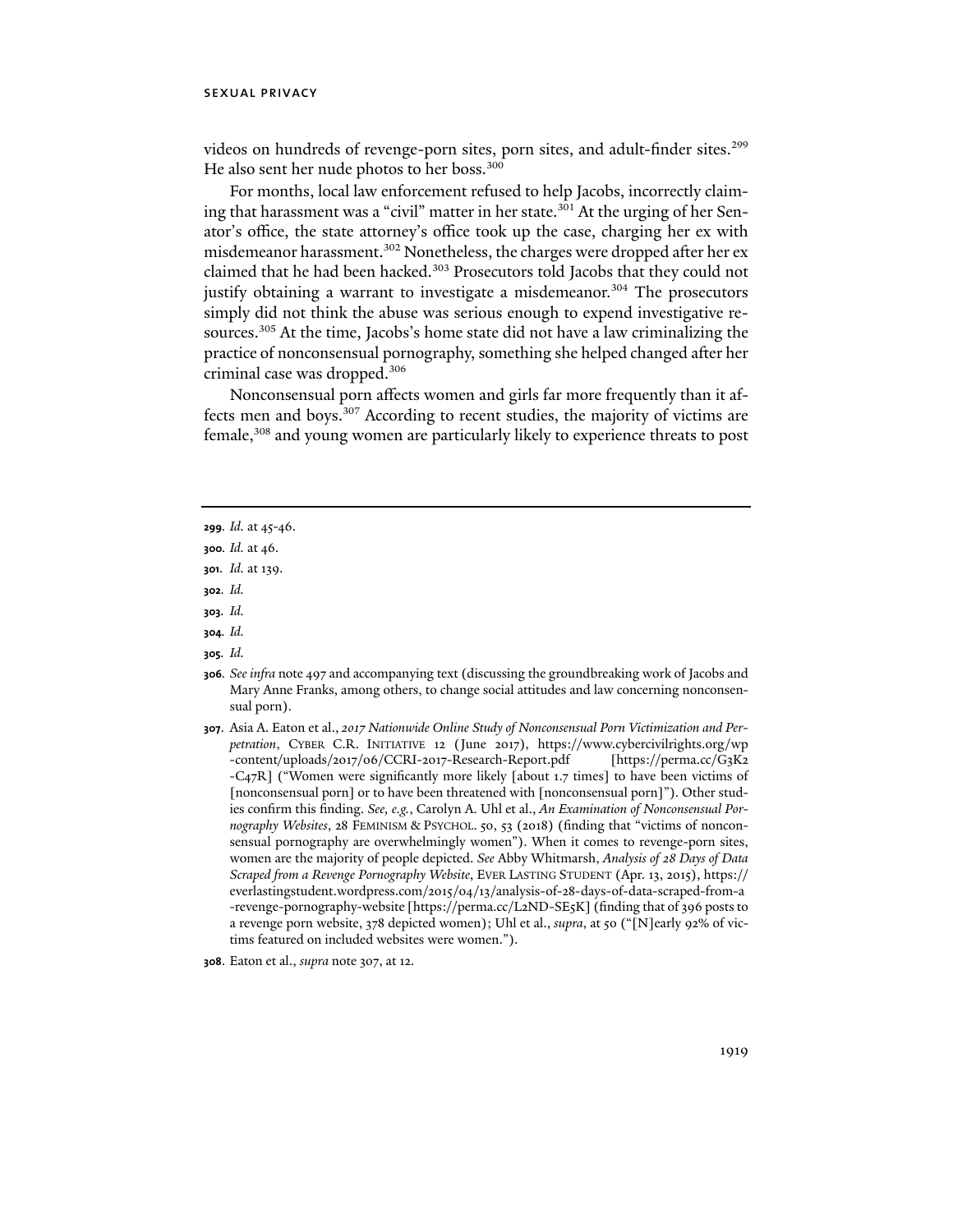their nude images.<sup>309</sup> Nevertheless, men and boys are also victims of nonconsensual pornography.<sup>310</sup> Ari Waldman has conducted empirical studies about the prevalence of nonconsensual pornography among gay men.<sup>311</sup> Photos of men's genitalia have been posted online in cases involving revenge porn.312

Individuals who identify as sexual minorities are more likely than heterosexual individuals to experience threats of, or actual, nonconsensual pornography.313 Research shows that 3% of Americans who use the internet have had someone threaten to post their nude photos, while 2% have had someone do it.<sup>314</sup> Those numbers jump considerably—to 15% and  $7\%$ , respectively—among lesbian, gay, and bisexual individuals.<sup>315</sup>

The perpetrators are often male, but not always. For instance, in 2016, Dani Mathers, a female model for Playboy, secretly took a photograph of a seventyyear-old woman while she was taking a shower in her health club's locker room.316 She sent the photograph to her Snapchat followers, expressing her disgust for the elderly woman's aging body with the tagline, "If I can't unsee this then you can't either."317 At that time, nonconsensual pornography was a mis-

**310***. Id.* 

- **311**. Ari Ezra Waldman, *Law, Privacy, and Online Dating: Nonconsensual Pornography in Queer Online Communities*, 44 LAW & SOC. INQUIRY (forthcoming 2019) (on file with author).
- **312**. Manning & Stern, *supra* note 86, at 218 (discussing a shaming website called myex.com where ex-girlfriends have posted photos of their ex-boyfriends' genitalia).
- **313**. Lenhart et al., *supra* note 309, at 5.
- **314***. Id*.
- **315***. Id.*

**<sup>309</sup>**. Amanda Lenhart et al., *Nonconsensual Image Sharing: One in 25 Americans Has Been a Victim of "Revenge Porn*,*"* DATA & SOC'Y RES. INST. 5 (Dec. 13, 2016), https://datasociety.net/pubs/oh /Nonconsensual\_Image\_Sharing\_2016.pdf [https://perma.cc/8WXC-Y8GX].

**<sup>316</sup>**. Rebecca Shapiro, *Former Playmate Dani Mathers Gets 3 Years Probation in Body-Shaming Case*, HUFFPOST (May 25, 2017, 12:58 AM ET), https://www.huffingtonpost.com/entry/playmate -dani-mathers-probation-body-shaming\_us\_59264afee4b0265790f501f1 [https://perma.cc /LYT9-5VPM]; Emily Shugerman, *Playboy Model Dani Mathers Faces Jail After Secretly Snapchatting Photo of Naked Woman at Gym*, INDEPENDENT, https://www.independent.co.uk/news /world/americas/playboy-dani-mathers-snapchat-jail-time-naked-woman-gym -prison-privacy-law-a7738986.html [https://perma.cc/ABK8-4E24].

**<sup>317</sup>**. Shapiro, *supra* note 316; Shugerman, *supra* note 316.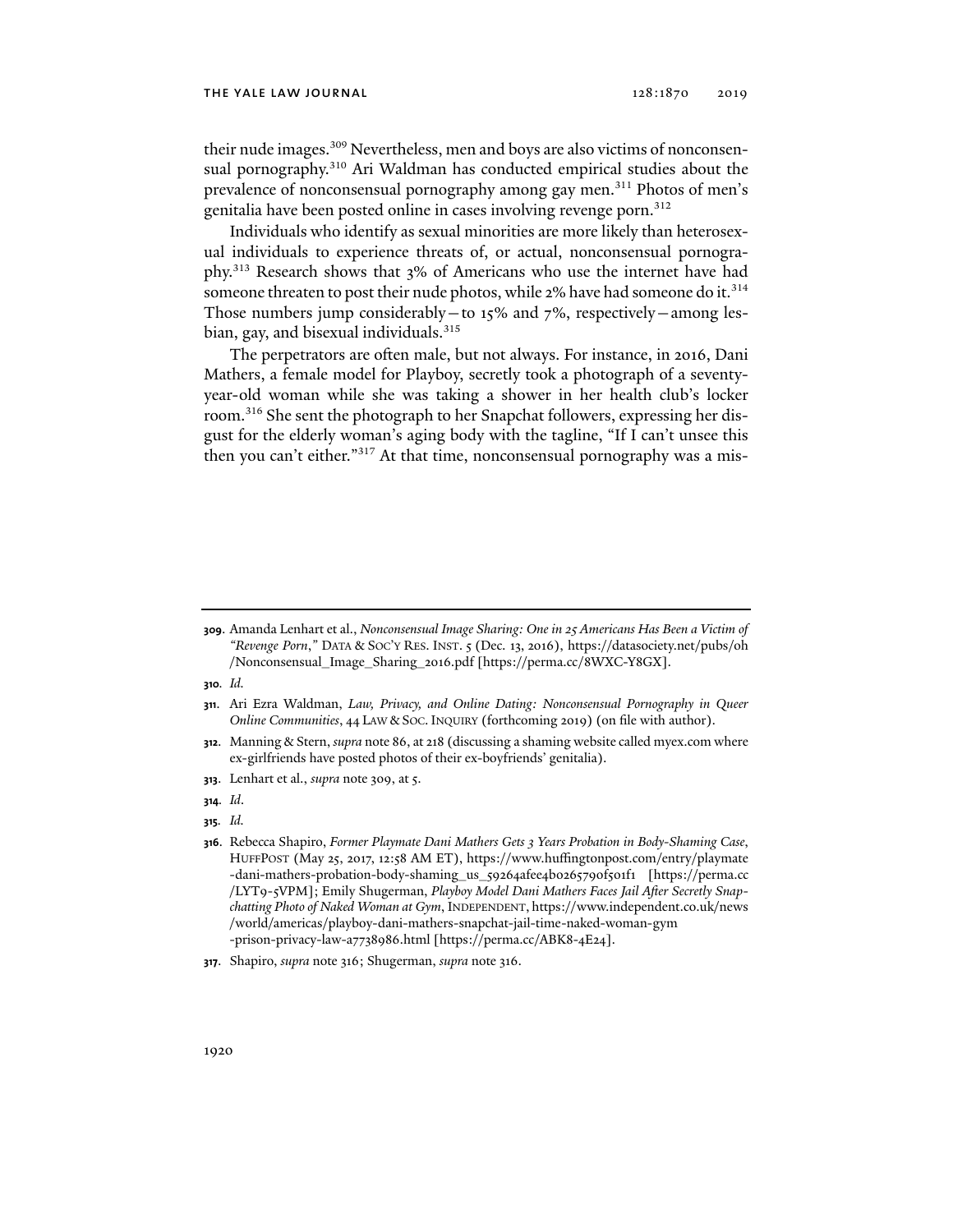demeanor in her state.<sup>318</sup> Mathers was sentenced to community service and no jail time.<sup>319</sup>

### *5. Deep-Fake Sex Videos*

Machine-learning technologies are being used to create "deep-fake" sex videos—where people's faces and voices are inserted into real pornography.320 Deep-fake technology enables the creation of impersonations out of digital whole cloth.<sup>321</sup> The end result is realistic-looking video or audio that is increasingly difficult to debunk.<sup>322</sup>

Deep-fake sex videos are different from the nonconsensual disclosure of intimate images because they do not actually depict a victim's naked body. Yet even though deep-fake sex videos do not depict featured individuals' actual genitals, breasts, buttocks, and anuses, they hijack people's sexual and intimate identities. Much like nonconsensual pornography, deep-fake sex videos exercise dominion over people's sexuality, exhibiting it to others without consent. They reduce individuals to genitalia, breasts, buttocks, and anuses, creating a sexual identity not of the individual's own making. They are an affront to the sense that people's intimate identities are their own to share or to keep to themselves.

A Subreddit (since closed) featured deep-fake sex videos of female celebrities, amassing more than 100,000 users.<sup>323</sup> One such video featured Gal Gadot having sex with her stepbrother—but of course Gadot never made the video.<sup>324</sup>

**<sup>318</sup>**. Shapiro, *supra* note 316; Shugerman, *supra* note 316. Mathers lived in California. In 2013, California made it a misdemeanor to publish someone's nude photograph without consent. CIT-RON**,** *supra* note 12, at 149.

**<sup>319</sup>**. Tyler McCarthy, *Playboy Playmate Dani Mathers Won't Face Jail Time for 2017 Body-Shaming Incident*, FOX NEWS (Jan. 17, 2018), https://www.foxnews.com/entertainment/playboy -playmate-dani-mathers-wont-face-jail-time-for-2017-body-shaming-incident [https:// perma.cc/YRU2-H7QV].

**<sup>320</sup>**. Chesney & Citron, *supra* note 4 (manuscript at 2-4).

**<sup>321</sup>***. Id.* (manuscript at 4). Robert Chesney and I are the first to document the looming threat of deep fakes to privacy, national security, and democracy. *Id.*

**<sup>322</sup>***. Id.*

**<sup>323</sup>**. Adam Dodge & Erica Johnstone, *Using Fake Video to Perpetrate Intimate Partner Abuse, Domestic Violence Advisory*, DOC PLAYER, https://docplayer.net/76328364-Using-fake-video -technology-to-perpetrate-intimate-partner-abuse-domestic-violence-advisory.html [https://perma.cc/DC33-J5BM].

**<sup>324</sup>**. Samantha Cole, *AI-Assisted Fake Porn Is Here and We're All Fucked*, MOTHERBOARD (Dec. 11, 2017, 7:18 PM), https://motherboard.vice.com/en\_us/article/gydydm/gal-gadot-fake-ai -porn [https://perma.cc/XF7F-JCT4].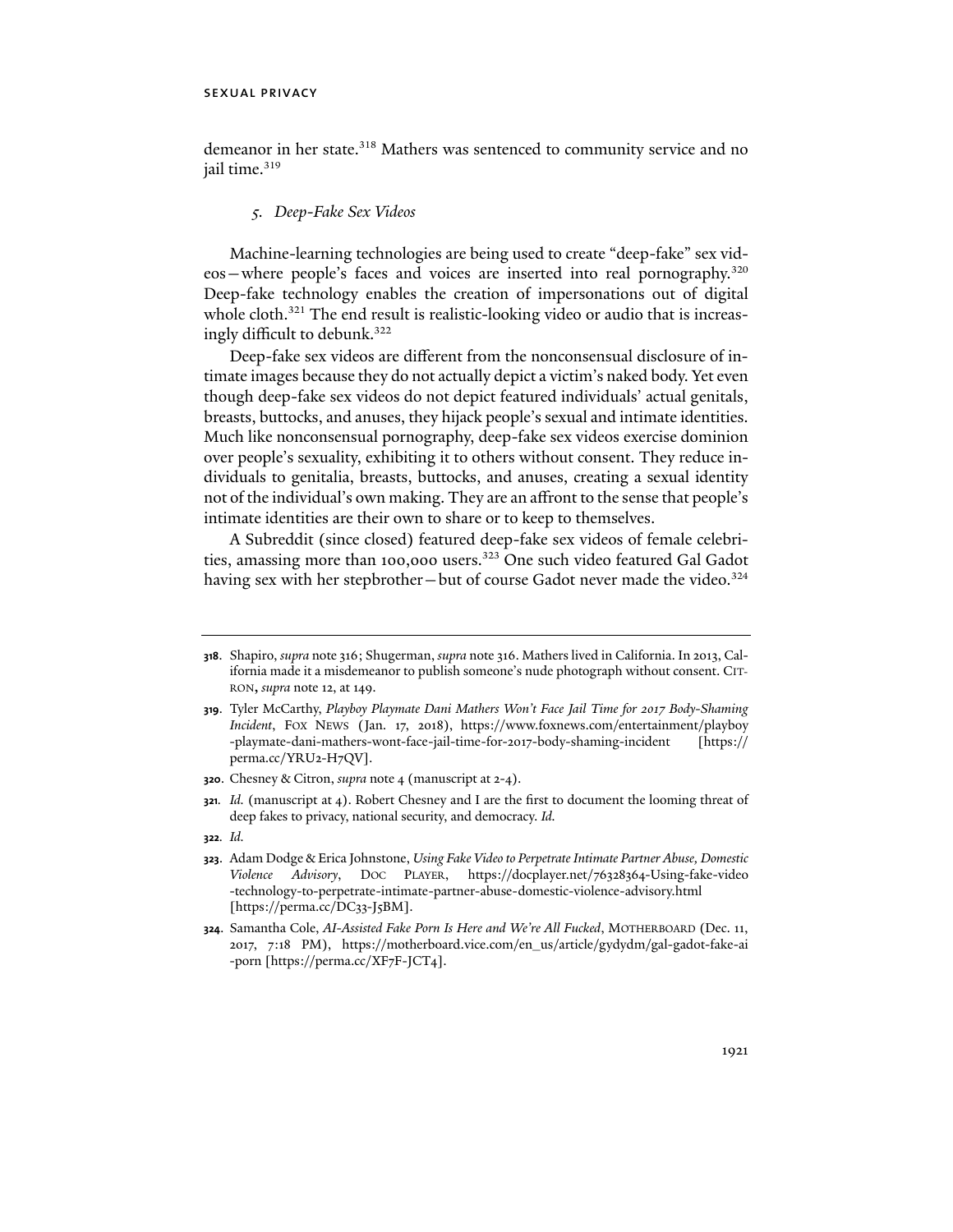#### the yale law journal 128:1870 2019

Deep-fake sex videos have also featured the likenesses of Scarlett Johansson, Taylor Swift, and Maisie Williams.<sup>325</sup>

The capacity to generate deep fakes is spreading rapidly.<sup>326</sup> There are widely available desktop tools that anyone can access to create realistic face swapping videos, and easily-accessible tutorials that explain how to use these tools.<sup>327</sup> The technology is now in the hands of all manner of people who want to exploit and distort others' sexual identities.

Ex-intimates have seized upon the deep-fake trend. As one Reddit user asked, "I want to make a porn video with my ex-girlfriend. But I don't have any high-quality video with her, but I have lots of good photos."<sup>328</sup> A Discord user explained that he made a "pretty good" video of a girl he went to high school with, using around 380 photos scraped from her Instagram and Facebook accounts.329

Female journalists have been targeted with deep-fake sex videos. A deep fake of Indian investigative journalist Rana Ayyub went viral after she wrote about corruption in Hindu nationalist politics.<sup>330</sup> The abuse began with tweets impersonating Ayyub, saying she supports child rape and hates Indians.<sup>331</sup> A two-minute fake pornographic video then appeared with Ayyub's face morphed onto another woman's body.<sup>332</sup> Thousands of people shared the deep-fake sex video on Twitter and Facebook and in WhatsApp groups.<sup>333</sup> Ayyub's social media notifications were filled with snippets of the video next to comments demanding

- **327***. See, e.g.*, The Great Zasta, *How to Merge Faces with Fake App in 5 Minutes!! Quickest Tutorial*, YOUTUBE (Feb. 18, 2018), https://www.youtube.com/watch?v=i4bar4X7ghs; tech 4tress, *Deepfakes Guide: Fake App 2 2 Tutorial. Installation (Totally Simplified, Model Folder Included)*, YOUTUBE (Feb. 21, 2018), https://www.youtube.com/watch?v=Lsv38PkLsGU.
- **328**. Dodge & Johnstone, *supra* note 323, at 6.

- **330**. Rana Ayyub, Opinion, *In India, Journalists Face Slut-Shaming and Rape Threats*, N.Y. TIMES (May 22, 2018), https://www.nytimes.com/2018/05/22/opinion/india-journalists-slut -shaming-rape.html [https://perma.cc/A7WR-PF6L].
- **331***. Id.*
- **332***. Id.*
- **333***. 'I Couldn't Talk or Sleep for Three Days': Journalist Rana Ayyub's Horrific Social Media Ordeal over Fake Tweet*, MSN (Apr. 28, 2018), https://www.msn.com/en-in/news/newsindia /%E2%80%98i-couldn%E2%80%99t-talk-or-sleep-for-three-days%E2%80%99-journalist

**<sup>325</sup>***. Id.*; *see* Robert Chesney & Danielle Keats Citron, *Deep Fakes and the New Disinformation War: The Coming Age of Post-Truth Geopolitics*, FOREIGN AFF. (Jan./Feb. 2019), https://www .foreignaffairs.com/articles/world/2018-12-11/deepfakes-and-new-disinformation-war [https://perma.cc/UPZ7-Q5N7] ("[D]eepfakes are especially dangerous to high-profile individuals, such as politicians and celebrities . . . .").

**<sup>326</sup>**. Cole, *supra* note 324.

**<sup>329</sup>***. Id.*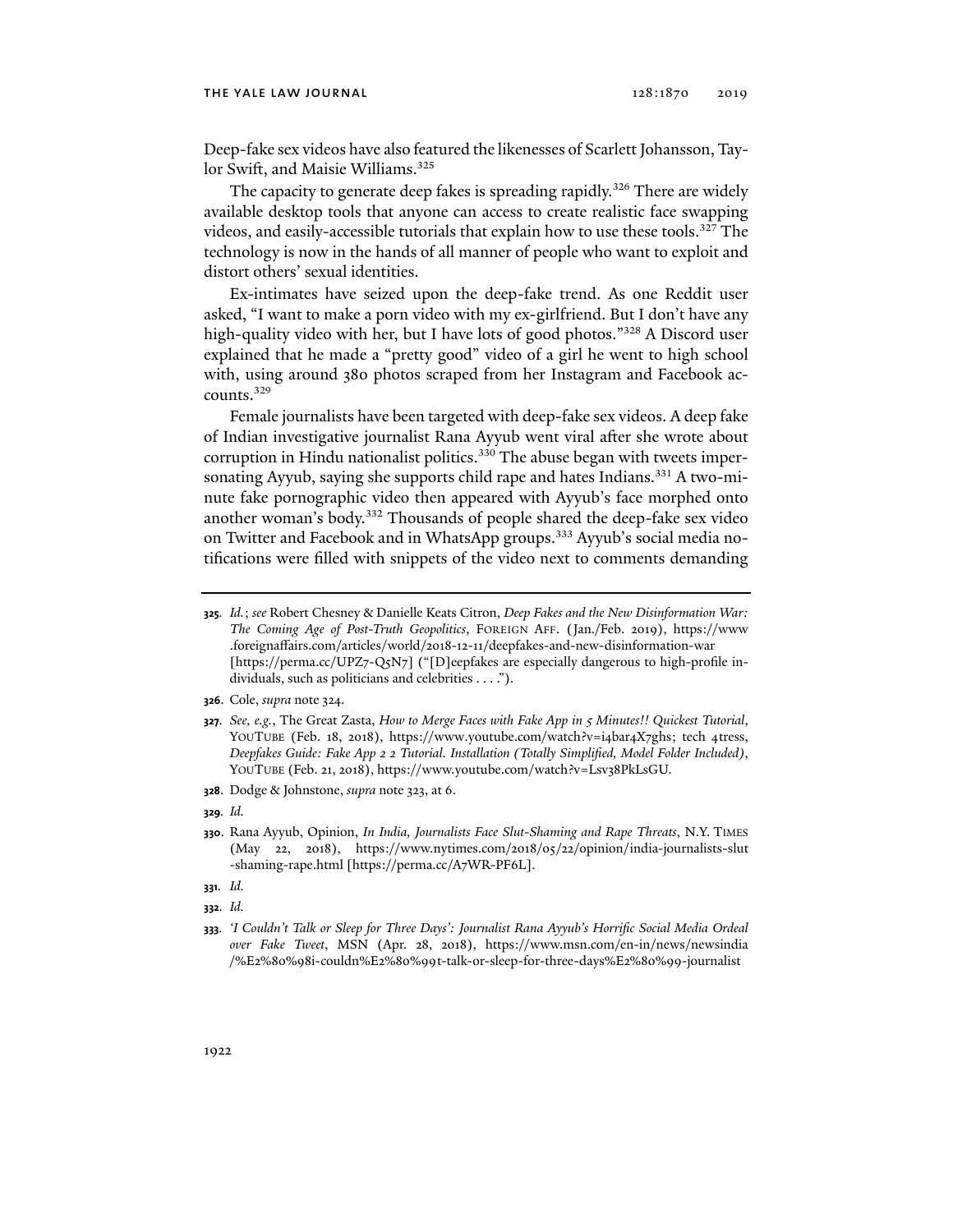sex and threatening gang rape.<sup>334</sup> Tweets with her home address, phone number, and photograph circulated widely.<sup>335</sup> Most of the posters identified themselves as fans of the politicians she discussed in her reporting.336 As one poster wrote, "See, Rana, what we spread about you; this is what happens when you write lies about Modi and Hindus in India."337

Noelle Martin was an eighteen-year-old student in Australia when photos from her social-media profiles were inserted into images of people having sex. Soon, her face was swapped into porn videos featuring her being ejaculated on and having oral sex.<sup>338</sup> The photos and videos appeared next to her name and home address.<sup>339</sup> All could be easily found in searches of Martin's name.<sup>340</sup>

Martin went to law enforcement and was told that nothing could be done.<sup>341</sup> She could not afford to hire a lawyer.<sup>342</sup> She asked site operators to take down the videos. One site operator responded with a sextortion attempt, saying that he would take down the deep-fake sex video if she sent him nude photos.<sup>343</sup> Martin then worked with the New South Wales Attorney General's office to draft

**335***. Id.*

**336***. Id.*

- **340**. Curtis, *supra* note 338.
- **341**. Foster, *supra* note 339.
- **342**. TEDx Talks, *supra* note 338.
- **343**. Jake Sturmer & Alison Branley, *Noelle Martin Fights to Have Harmless Selfie Removed from 'Parasite' Porn Sites*, ABC NEWS (Oct. 12, 2016), https://www.abc.net.au/news/2016-10-12 /womans-fight-to-have-harmless-selfie-removed-from-porn-site/7924948 [https://perma .cc/HS4Q-HYJN].

<sup>-</sup>rana-ayyub%E2%80%99s-horrific-social-media-ordeal-over-fake-tweet/ar-AAwnGHv [https://perma.cc/M9G2-N9C6].

**<sup>334</sup>**. Ayyub, *supra* note 330.

**<sup>337</sup>***. Id.*

**<sup>338</sup>**. Cara Curtis, *Deepfakes Are Being Weaponized to Silence Women—but This Woman Is Fighting Back*, NEXT WEB (Oct. 5, 2018), https://thenextweb.com/code-word/2018/10/05/deepfakes -are-being-weaponized-to-silence-women-but-this-woman-is-fighting-back [https:// perma.cc/BB4H-YL44]; TEDx Talks, *Sexual Predators Edited My Photos into Porn—How I Fought Back | Noelle Martin | TEDxPerth*, YOUTUBE (Mar. 6, 2018), https://www.youtube .com/watch?v=PctUS31px40.

**<sup>339</sup>**. Ally Foster, *Teen's Google Search Reveals Sickening Online Secret About Herself*, NEWS.COM.AU (June 30, 2018), https://www.news.com.au/technology/online/security/teens-google -search-reveals-sickening-online-secret-about-herself/news-story/ee9d26010989c4b9a5c63 33013ebbef2 [https://perma.cc/T2DD-LEWV].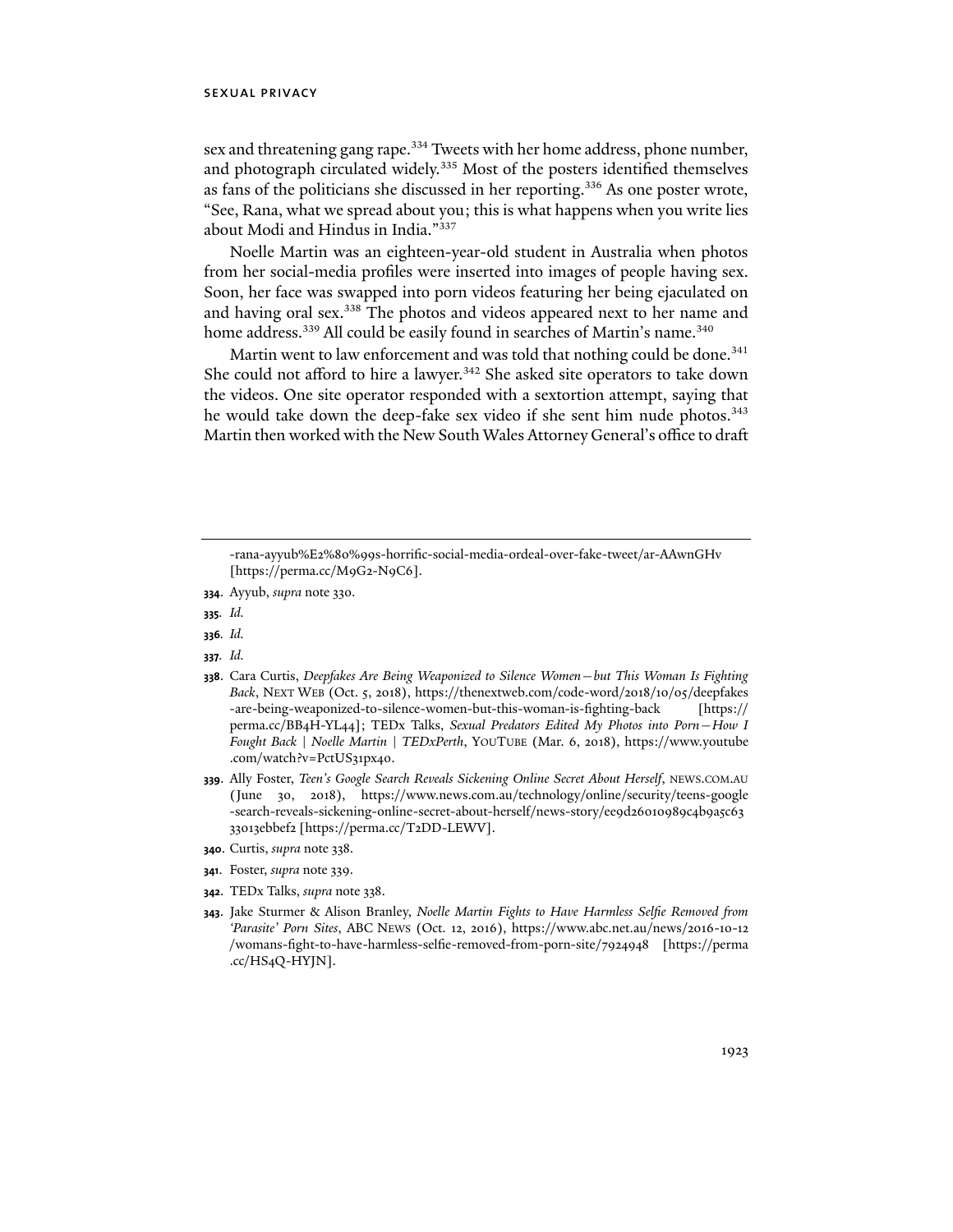a (now passed) criminal law prohibiting nonconsensual porn and deep-fake sex videos.<sup>344</sup>

These examples highlight the gendered dimension of deep-fake sex videos. Thus far, most, if not all, victims of deep-fake sex videos are female. One can imagine deep-fake videos featuring someone being raped. For women, the threat of rape is all too real.<sup>345</sup> Deep-fake sex videos bring that threat alive in a visceral way.

### *C. Harm*

The harm of sexual-privacy invasions is profound. Victims are denied agency over their intimate lives. Sextortion victims are forced to insert objects into their orifices, masturbate on command, and create sexually explicit images.346 Like the silencing that domestic-violence victims have long endured, victims are forced to hide the abuse from people who could help them.<sup>347</sup>

Developing intimate relationships is difficult after one's sexual privacy has been invaded. After realizing that her ex's gifts contained recording devices, a woman had "recurrent and intrusive thoughts of being exposed and violated, interference with her personal relationships, [and] feelings of vulnerability and mistrust."348 She explained that she "lives in a perpetual state of fear that someone is watching or spying on her and . . . does not feel safe anywhere."349 Sports journalist Erin Andrews echoed these sentiments after a stalker secretly taped her undressing in a hotel room and then posted the video online.<sup>350</sup> Holly Jacobs was afraid to date for months after discovering the revenge porn posted by her ex-boyfriend.351

- **347**. Jurecic, *supra* note 270.
- **348**. Welsh v. Martinez, 114 A.3d 1231, 1244 (Conn. App. Ct. 2015).
- **349***. Id.* at 1242.

**<sup>344</sup>**. *2019 WA Young Australian of the Year: Ms. Noelle Martin*, AUSTRALIAN YEAR AWARDS, https:// www.australianoftheyear.org.au/honour-roll/?view=fullView&recipientID=2035 [https:// perma.cc/D6QV-AM5T]; TEDx Talks, *supra* note 338.

**<sup>345</sup>**. For examples of online assaultive incidents and their effects on women, see Citron, *supra* note 215, at 64-65, 69-72, 75-76.

**<sup>346</sup>**. Jurecic, *supra* note 270; Wittes et al., *supra* note 2, at 1-5, 10-23.

**<sup>350</sup>**. Chad Finn, *No Matter the Verdict, Erin Andrews Cannot Undo the Pain*, BOS. GLOBE (Mar. 4, 2016), https://www.bostonglobe.com/sports/2016/03/03/matter-verdict-erin-andrews -living-through-unrelenting-pain-from-stalker-and-skepticism/PTKAHHHmx3fulKlzAZFJ JO/story.html [https://perma.cc/Z37H-JNSS].

**<sup>351</sup>**. Telephone Interview with Holly Jacobs (Nov. 5, 2012).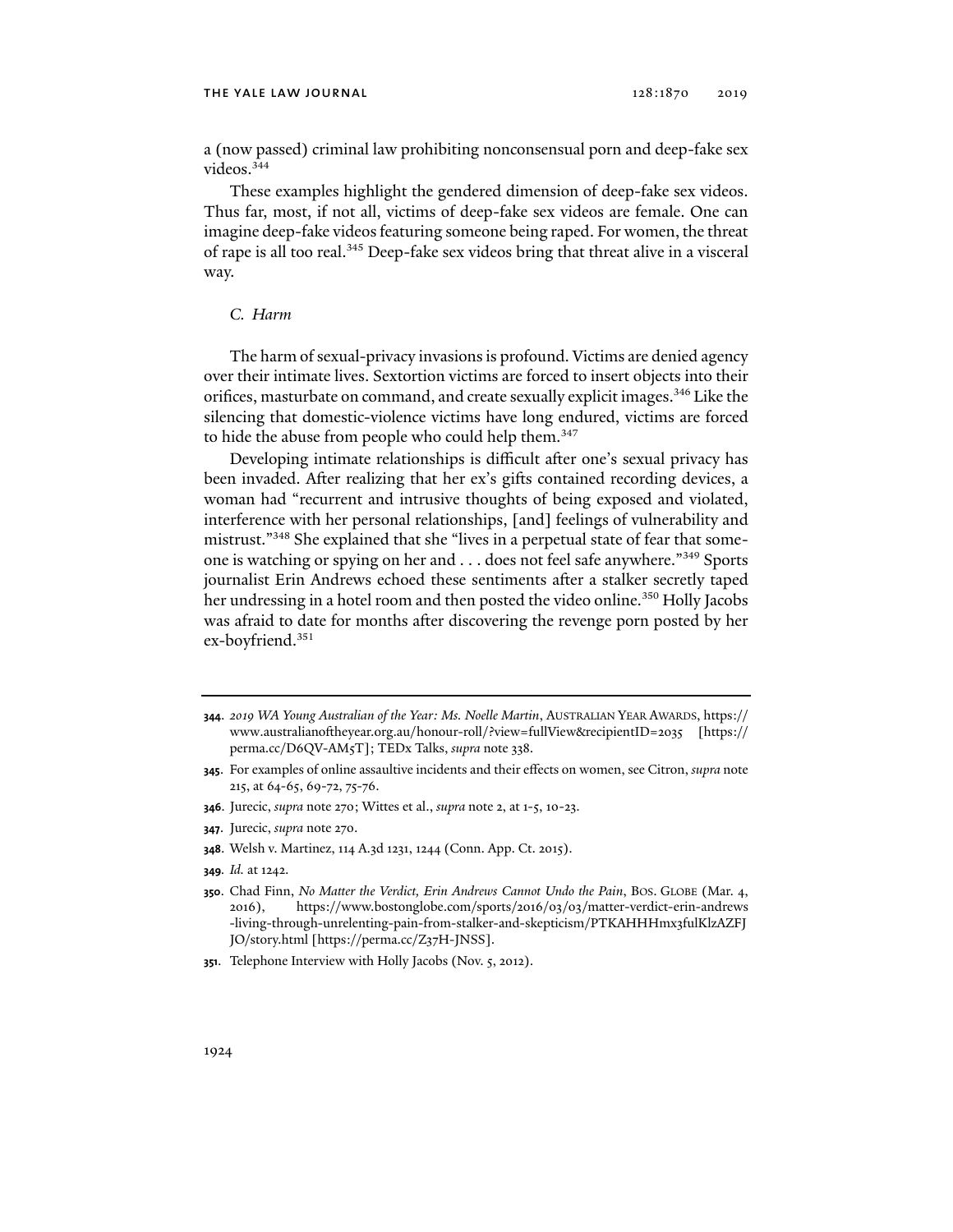Victims experience visceral fear. As one of Mijangos's victims explained, "He haunts me every time I use the computer."<sup>352</sup> A woman who was secretly videotaped by the Johns Hopkins gynecologist said, "I can't bring myself to go back. You're lying there, exposed. It's violating and it's horrible, and my trust is gone. Period."353

The posting of nude images without consent and deep-fake sex videos can lead to a single aspect of one's self eclipsing one's personhood.<sup>354</sup> Sex organs and sexuality stand in for the whole of one's identity,<sup>355</sup> without the self-determined boundaries that protect us from being simplified and judged out of context.<sup>356</sup> One of Deneumostier's victims told me: "[E]very day I walk outside my home with the experience in the back of mind, haunting me with every look I receive from a stranger passing by, thinking to myself if they recognize me. It frightens me like nothing else could."357

Sexual-privacy invasions reduce victims to sexual objects that can be exploited and exposed. Like Robin West's description of threats of sexual violence, sexual-privacy invasions are experienced like physical penetrations of the body.358 Sextortion victims have described feeling like they were "virtually raped."359

Sometimes sexual-privacy invasions are so destructive to identity that individuals have to change their names. After Jacobs's sexually graphic photos and videos appeared prominently in searches of her name, her supervisor urged her to change her name. She did.<sup>360</sup>

When the nude images of women and sexual minorities are posted online without consent, these individuals may be stigmatized. As Martha Nussbaum explains, the "universal human discomfort with bodily reality" often works to

- **355***. See id.*
- **356***. See id*.
- **357**. E-mail from John Doe to Danielle Citron (Dec. 12, 2018) (on file with author).
- **358**. ROBIN WEST, CARING FOR JUSTICE 103 (1997).
- **359**. Wittes et al., *supra* note 2, at 23.
- **360**. CITRON, *supra* note 12, at 48.

**<sup>352</sup>**. Wittes et al., *supra* note 2, at 24.

**<sup>353</sup>***. Hopkins to Pay \$190M*, *supra* note 227.

**<sup>354</sup>**. ROSEN, *supra* note 79, at 20 (arguing that the exposure of the fact that Monica Lewinsky sent President Clinton a book about phone sex allowed her to be defined by a single aspect of herself—her sexuality—and let her be judged out of context, amounting to an invasion of her privacy).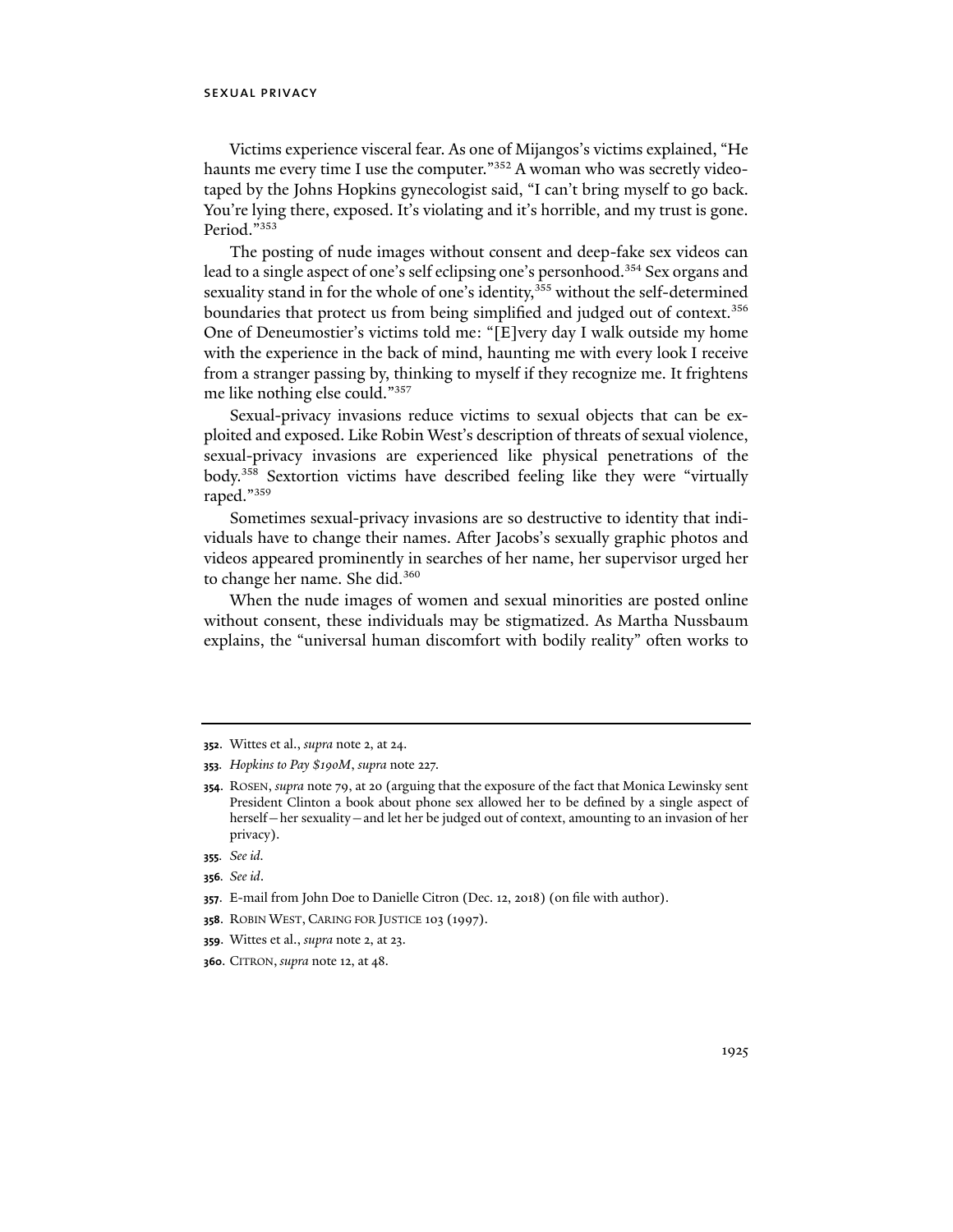undermine women and minorities.<sup>361</sup> The "body of the gay man has been a central locus of disgust-anxiety—above all, for other men." $362$  The same is often true of displays of women's nude bodies as well.<sup>363</sup> Misogyny, racism, and homophobia, often a toxic brew, underlie the stigmatization.<sup>364</sup>

Recall that the boyfriend's nonconsensual taping of his sexual encounter with the novelist made the woman feel deeply ashamed and embarrassed.<sup>365</sup> Ayyub experienced the deep-fake sex video as humiliating, shaming, and silencing.366 She saw it as an effort to "break" her by defining her as a "'promiscuous,' 'immoral' woman."<sup>367</sup> Martin felt "physically sick, disgusted, angry, degraded, [and] dehumanized" after she discovered her face inserted into deep-fake pornography.368

The emotional harm is severe and lasting, and the psychological distress can be overwhelming.<sup>369</sup> Victims have difficulty concentrating, eating, and working.370 They experience anxiety and depression. They contemplate suicide. As one of Deneumostier's victims said, there have been "times I wouldn't eat and days in which I would not leave my room."371 Union explained that she "felt extreme anxiety, [and] a complete loss of control."<sup>372</sup> Ayyub wrote that she "wanted to vomit and fought tears" upon first seeing the fake pornographic image of herself.<sup>373</sup> Sextortion victims live in perpetual anxiety and describe feeling helpless.374

- **361**. NUSSBAUM, *supra* note 83, at xv.
- **362***. Id.* at 18*.*
- **363***. Id.* at 17-18*.*
- **364***. See id*.
- **365***. See* Interview with Jane Doe, *supra* note 124.
- **366**. Ayyub, *supra* note 330.
- **367***. Id*.
- **368**. Hannah-Rose Lee, *The Terrifying Rise of Deep Fake Porn*, WHIMN (July 11, 2018, 2:11 PM), https://www.whimn.com.au/talk/news/the-terrifying-rise-of-deepfake-porn/news-story /7c704c6ae3029ca71c3de2afb2ee9e52 [https://perma.cc/X5EF-B75D].
- **369**. CITRON, *supra* note 12, at 10-11; Mudasir Kamal & William Newman, *Revenge Pornography: Mental Health Implications and Related Legislation*, 44 J.AM.ACAD. PSYCHIATRY &L. 359 (2016); Eaton et al., *supra* note 307.
- **370**. Interview with Jane Doe, *supra* note 124.
- **371**. E-mail from John Doe, *supra* note 357.
- **372**. Pesta, *supra* note 49.
- **373**. Ayyub, *supra* note 330.
- **374**. Wittes et al., *supra* note 2, at 23-25.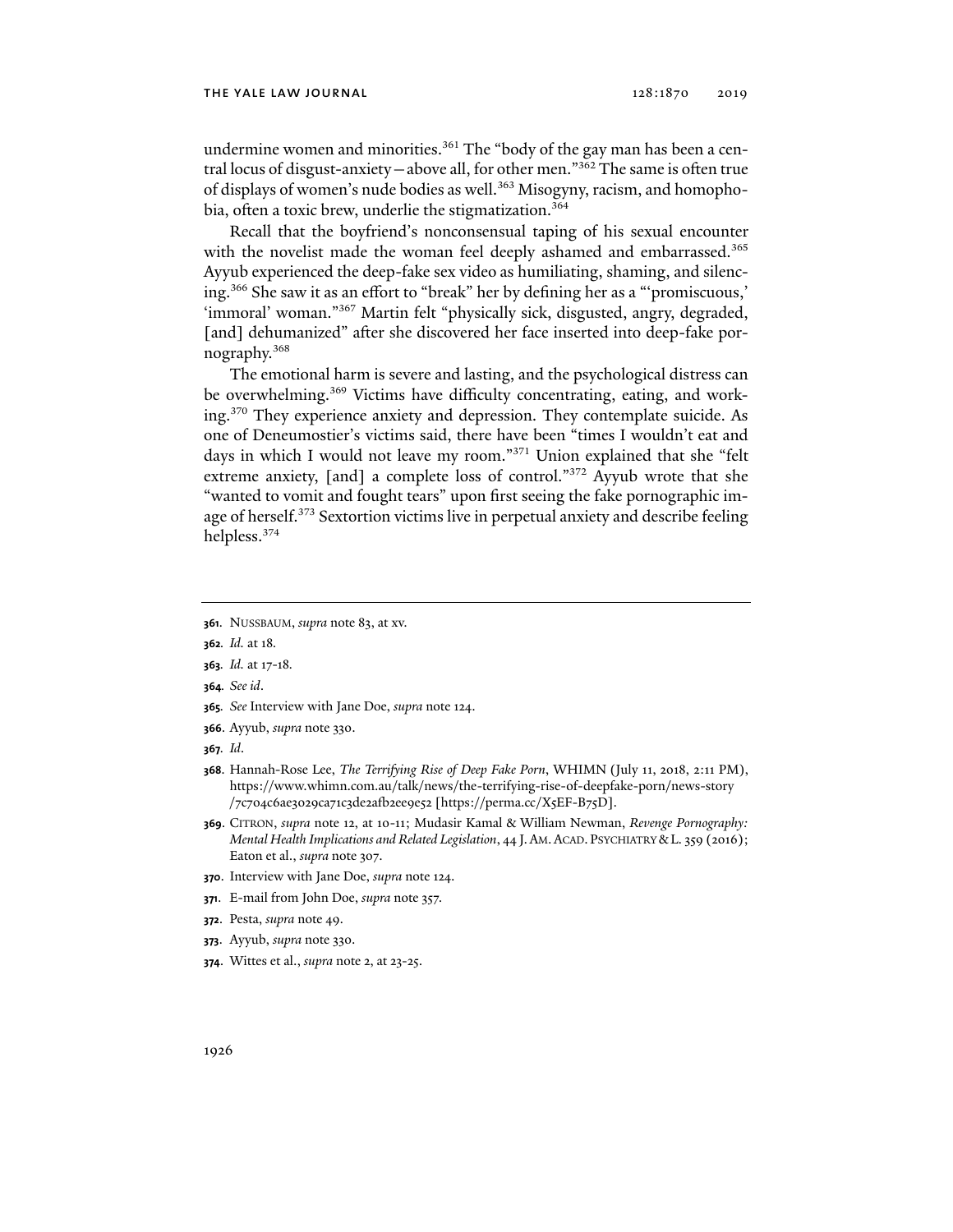Minors are particularly vulnerable to depression and suicide. Two boys killed themselves in the Martynenko sextortion case.<sup>375</sup> Clementi killed himself.<sup>376</sup> Fifteen-year-old Audrie Pott hanged herself after a photo of her topless went viral.377 Fifteen-year-old Amanda Todd took her own life after a stranger convinced her to reveal her breasts on a webcam and created a Facebook page with the picture.378 Just before killing herself, she posted a video on YouTube explaining her devastation that the photograph is "out there forever" and she can never get it back.379

There is a significant risk to victims' job prospects. Search results matter to employers.<sup>380</sup> According to a Microsoft study, nearly eighty percent of employers use search results to make decisions about candidates, and in around seventy percent of cases, those results have a negative impact.<sup>381</sup> As another study explained, employers often decline to interview or hire people because their search results featured "unsuitable photos."382 The reason for those results should be obvious. It is less risky and expensive to hire people who do not have damaged online reputations.<sup>383</sup> Because employers consult search results and because data

- **381**. *See* CITRON, *supra* note 12, at 8; Citron & Franks, *supra* note 3, at 352-53.
- **382***. Online Reputation in a Connected World*, CROSS-TAB 9 (Jan. 2010), https://www.job-hunt.org /guides/DPD\_Online-Reputation-Research\_overview.pdf [https://perma.cc/F2SL -UUNW].

**<sup>375</sup>**. Hawkins, *supra* note 280.

**<sup>376</sup>**. Parker, *supra* note 222.

**<sup>377</sup>**. Nina Burleigh, *Sexting, Shame and Suicide*, ROLLING STONE (Sept. 17, 2013, 6:20 PM), https:// www.rollingstone.com/culture/culture-news/sexting-shame-and-suicide-72148 [https:// perma.cc/M567-GTTL].

**<sup>378</sup>**. Michelle Dean, *The Story of Amanda Todd*, NEW YORKER (Oct. 18, 2012), https://www .newyorker.com/culture/culture-desk/the-story-of-amanda-todd [https://perma.cc/U4SH -RT2H].

**<sup>379</sup>**. Brian Anthony Hernandez, *Bullied Teen Uploads Chilling Video Before Being Found Dead*, MASH-ABLE (Oct. 13, 2012), https://mashable.com/2012/10/13/amanda-todd-bullying [https:// perma.cc/7T82-4KJZ].

**<sup>380</sup>***. See Number of Employers Using Social Media to Screen Candidates at All-Time High, Finds Latest CareerBuilder Study*, CAREERBUILDER (June 15, 2017), https://press .careerbuilder.com/2017-06-15-Number-of-Employers-Using-Social-Media-to-Screen -Candidates-at-All-Time-High-Finds-Latest-CareerBuilder-Study [https://perma.cc/VYT7 -RDJX]; *see also* Erica Swallow, *How Recruiters Use Social Networks to Screen Candidates*, MASH-ABLE (Oct. 23, 2011), https://mashable.com/2011/10/23/how-recruiters-use-social-networks -to-screen-candidates-infographic/#4MxjdIksVaqr [https://perma.cc/J25D-XL6Q].

**<sup>383</sup>***. See id.*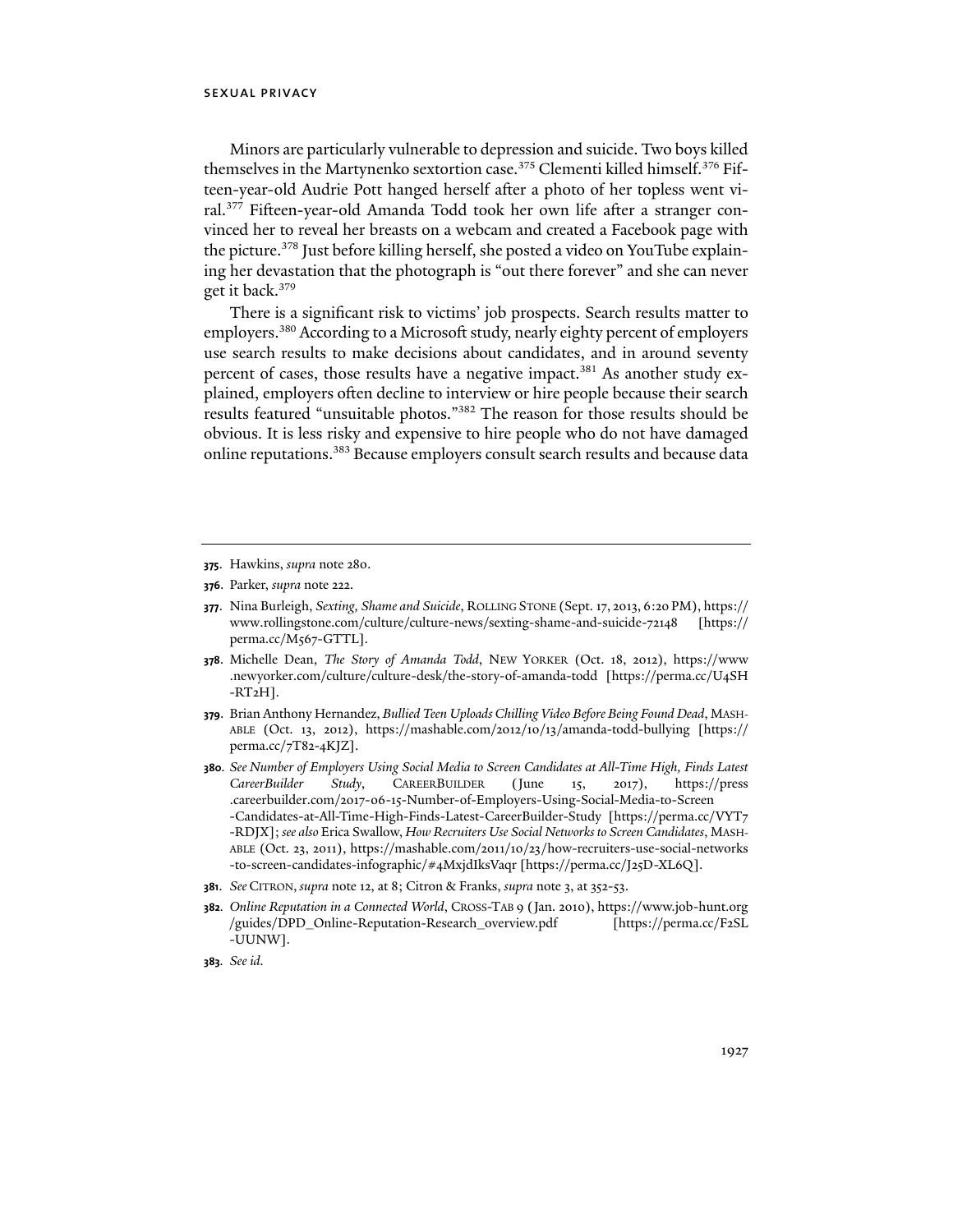brokers integrate online posts into their dossiers, sexual-privacy invasions "become the basis for a probabilistic judgment about attributes, abilities, and aptitudes."384

Companies may refuse to interview or hire women and minorities because their search results include nude images or deep-fake sex videos.<sup>385</sup> Social norms about sexual modesty and gender stereotypes explain why women and minorities are more likely to suffer harm in the job market than heterosexual white men. Women—and especially nonwhite women—may be perceived as immoral sluts for engaging in sexual activity.<sup>386</sup> Nude images evoke the pernicious view of black women as sexually deviant.<sup>387</sup> Similarly, black men are subject to racist stereotypes about their sexuality, and LGBTQ individuals are subject to the stereotype of being "promiscuous, sex-driven, and predatory."388 All of this "marginalizes and otherizes"389 women and minorities, and raises the risk of unfair treatment.

Annie Seifullah's experience is illustrative. Seifullah was a school principal in New York City when her ex-boyfriend uploaded stolen sexually explicit photographs of her to a Department of Education laptop and sent them to the school superintendent and the *New York Post*. 390 The city initially demoted her and then suspended her for a year without pay.<sup>391</sup> The explanation was that she brought "widespread negative publicity, ridicule and notoriety" to the school system and failed to safeguard her work computer from her abusive ex-boyfriend.<sup>392</sup>

#### **iii. law and markets**

Law and markets shape, and are shaped by, social norms. This Part lays out opportunities and challenges for law and markets to protect sexual privacy. It first suggests legal reforms for penalizing sexual-privacy invasions and enhancing penalties for bias-motivated abuse. Yet law cannot address all sexual-privacy

**392***. Id.* 

**<sup>384</sup>**. COHEN, *supra* note 37, at 144.

**<sup>385</sup>***. See* CITRON, *supra* note 12, at 181-85.

**<sup>386</sup>**. Citron & Franks, *supra* note 3, at 353.

**<sup>387</sup>***. See* BRIDGES, *supra* note 27, at 54; Roberts, *supra* note 62, at 1438-39.

**<sup>388</sup>**. Waldman, *supra* note 311 (manuscript at 19).

**<sup>389</sup>***. Id.*

**<sup>390</sup>**. Annie Seifullah, *Revenge Porn Took My Career. The Law Couldn't Get It Back*, JEZEBEL (July 18, 2018), https://jezebel.com/revenge-porn-took-my-career-the-law-couldnt-get-it-bac -1827572768 [https://perma.cc/D9Y8-63WH].

**<sup>391</sup>***. Id.*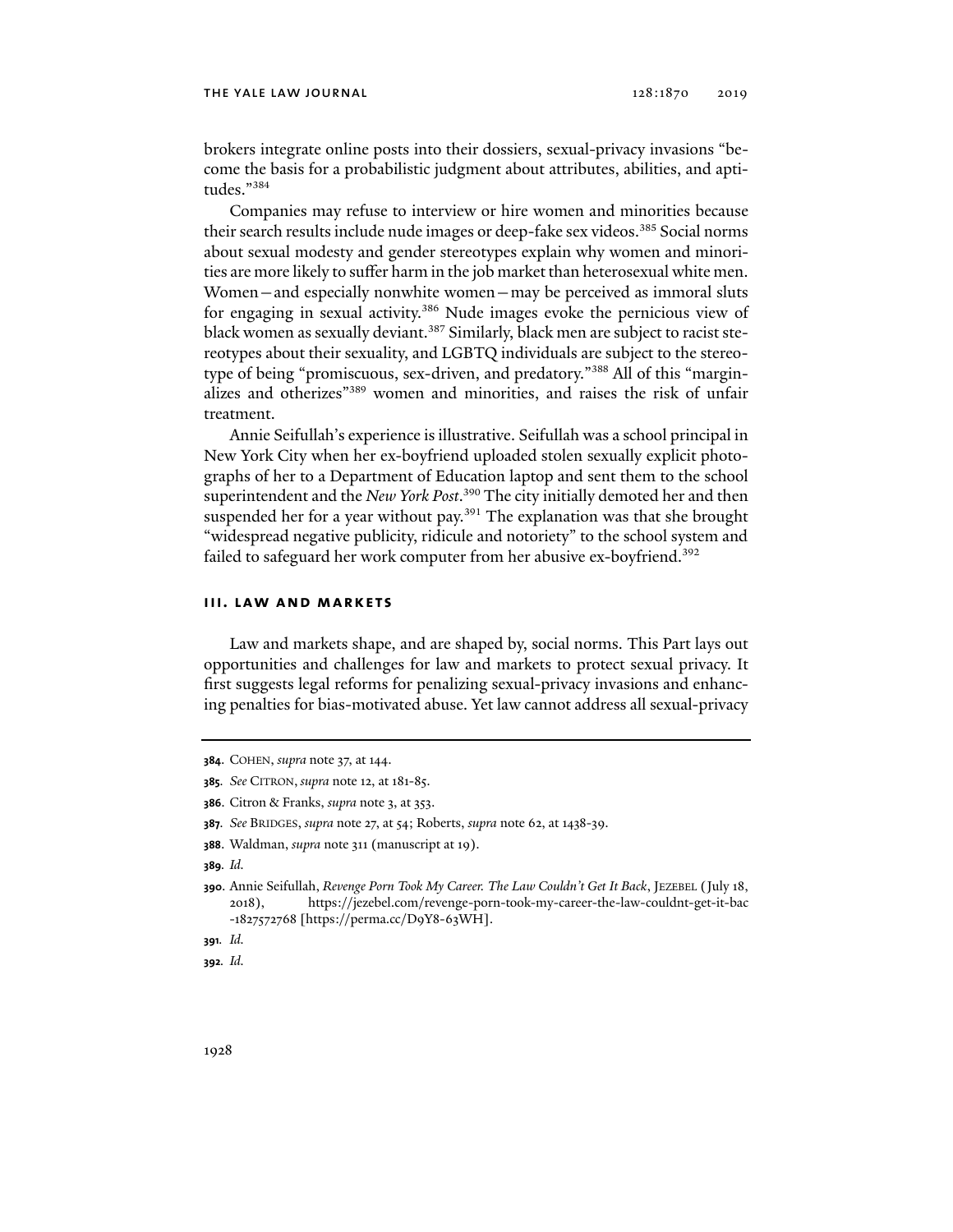invasions, nor would we want it to. With this in mind, the Part also explores the potential for market-based approaches to protecting sexual privacy.

### *A. Law's Role*

Traditional privacy law is ill-equipped to address some of today's sexual-privacy invasions. This is hardly surprising. After all, privacy law's roots trace back to the nineteenth century and have been developed in an incremental way.<sup>393</sup> This Section sketches existing legal protections and gaps in the law, and suggests a legislative approach to sexual privacy.

## *1. Traditional Law*

Before reviewing the prospects for traditional theories of liability, it is important to acknowledge some threshold problems for any legal approach. These involve the identification of perpetrators, jurisdiction over foreign defendants, the resource constraints of victims, privacy risks of civil suits, and the immunity afforded to content platforms.

First, law cannot deter, redress, or punish perpetrators if they cannot be identified.394 Attribution can be difficult, especially if perpetrators go to lengths to hide their digital tracks.<sup>395</sup> Moreover, some perpetrators live outside the United States and thus are beyond the reach of U.S. process. Private plaintiffs will have great difficulty suing foreign defendants.396 However, with its investigative capacities and ability to seek extradition, law enforcement can make up for some of these deficiencies.397

Yet even if perpetrators can be identified and live in the United States, civil suits and criminal prosecutions require significant resources. For victims inter-

- **394**. Citron, *supra* note 215, at 117.
- **395**. CITRON, *supra* note 12, at 165.
- **396**. Chesney & Citron, *supra* note 4 (manuscript at 34).
- **397***. Id.* (manuscript at 42)*.*

**<sup>393</sup>***. See* Citron, *supra* note 24 (exploring how privacy torts were stunted by William Prosser's articulation of privacy-tort law as four torts, which are not well designed for data-security problems). The privacy torts were conceptualized by nineteenth-century men of wealth and power. *See* Allen & Mack, *supra* note 17, at 441-42. Twentieth-century judicial decisions reflected "gendered notions of female modesty that suggested women were vulnerable and in need of protection." Skinner-Thompson, *Privacy's Double Standards*, *supra* note 11, at 2079.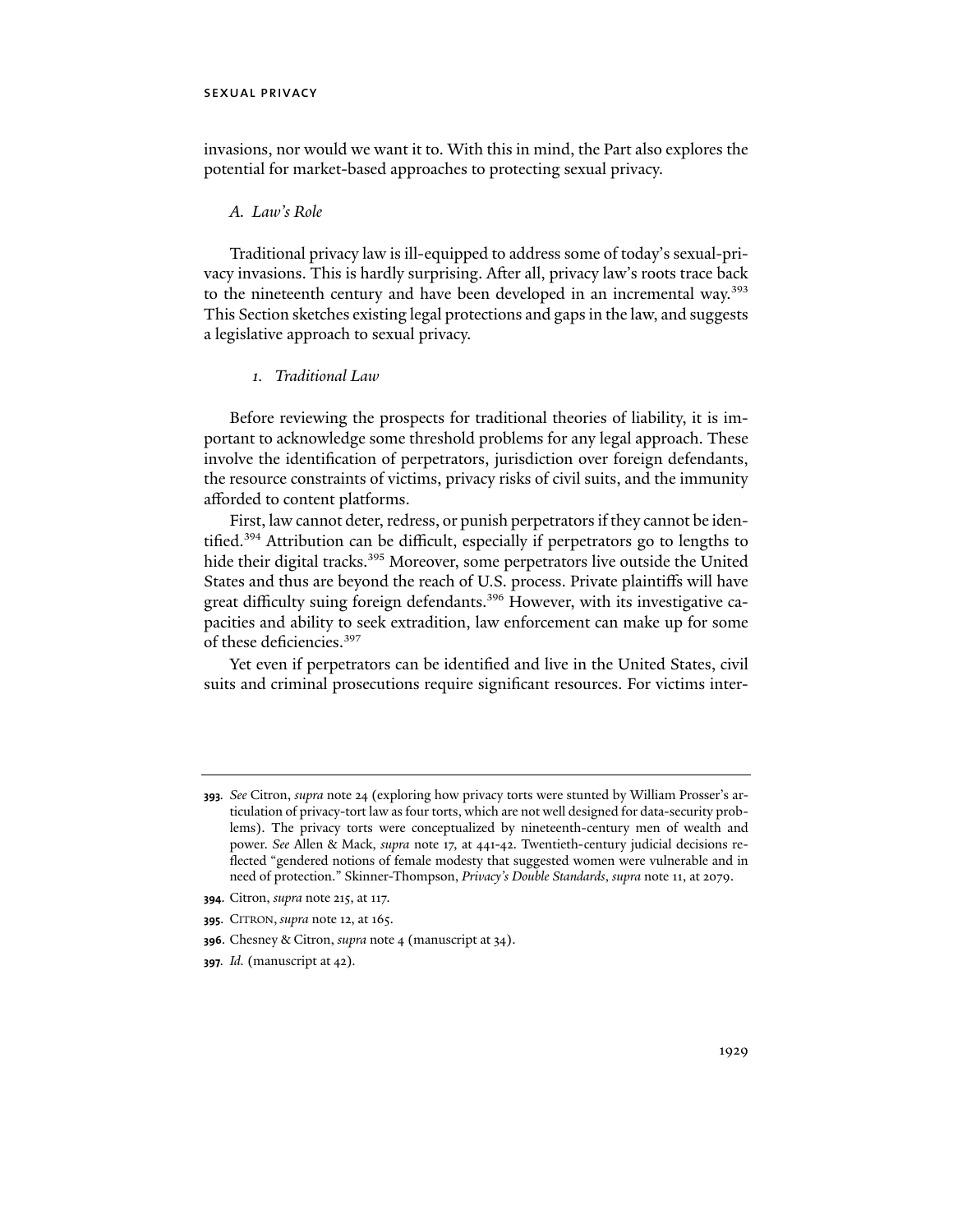ested in suing perpetrators, this is frustrating—most, unfortunately, cannot afford to hire a lawyer.<sup>398</sup> Law enforcement may be unwilling to expend scarce resources on combating sexual-privacy invasions. Although some state attorneys general, local district attorneys, and federal prosecutors have devoted significant energy to prosecuting sexual-privacy invasions, far more have not.<sup>399</sup> Only extreme cases are likely to attract law enforcement's attention.

Another wrinkle is that plaintiffs in civil court generally have to proceed under their real names, and so victims may be reluctant to sue for fear of unleashing more unwanted publicity.<sup>400</sup> Courts often "disfavor pseudonymous litigation because it is assumed to interfere with the transparency of the judicial process."<sup>401</sup> Arguments in favor of Jane Doe lawsuits are considered against the presumption of public openness—a weighty presumption that often works against plaintiffs asserting privacy claims.402

Many victims decline to bring civil suits because they do not want to expose their lives to their attackers any further. As David Bateman and Elisa D'Amico (who represent victims of nonconsensual pornography on a pro bono basis) have

- **399**. Former California Attorney General (now U.S. Senator and presidential candidate) Kamala Harris was a noted exception, *see* Danielle Keats Citron, *The Privacy Policymaking of State Attorneys General*, 92 NOTRE DAME L. REV. 747, 765-67 (2016), as is the U.S. Department of Justice's Computer Crimes and Intellectual Property Section in Washington, D.C., with Assistant U.S. Attorney Mona Sedky as a shining example, *see* Danielle Keats Citron & Benjamin Wittes, *The Internet Will Not Break: Denying Bad Samaritans Section 230 Immunity*, 86 FORDHAM L. REV. 401, 407 n.52 (2017).
- **400**. CITRON, *supra* note 12, at 122.
- **401***. Id*. at 162.
- **402***. Id.* The Uniform Civil Remedies for Unauthorized Disclosure of Intimate Images Act would permit plaintiffs to bring suits under pseudonyms to protect their identity and privacy from further harm. UNIFORM CIVIL REMEDIES FOR UNAUTHORIZED DISCLOSURE OF INTIMATE IM-AGES ACT  $\zeta$   $\zeta$ (1) (UNIF. LAW COMM'N 2018).

**<sup>398</sup>**. There are some bright spots for plaintiffs—law firms like K&L Gates devote significant pro bono resources to seeking redress for victims of nonconsensual pornography. Partners David Bateman and Elisa D'Amico are spearheading this effort. *See* Matthew Goldstein, *Law Firm Founds Project to Fight 'Revenge Porn*,*'* N.Y.TIMES:DEALBOOK (Jan. 29, 2015, 7:47 PM), https:// dealbook.nytimes.com/2015/01/29/law-firm-founds-project-to-fight-revenge-porn [https://perma.cc/4YQK-2CDY]; CYBER C.R. LEGAL PROJECT, https://www .cyberrightsproject.com [https://perma.cc/X9NV-RS67]. Then too, there are exceptional lawyers like Carrie Goldberg and Erica Johnstone who specialize in sexual-privacy invasions. *See* Margaret Talbot, *The Attorney Fighting Revenge Porn*, NEW YORKER (Dec. 5, 2016) (profiling Carrie Goldberg), https://www.newyorker.com/magazine/2016/12/05/the-attorney -fighting-revenge-porn [https://perma.cc/Y3SE-477S]. Yet these talented attorneys can take on only so many cases—they cannot handle the demand alone.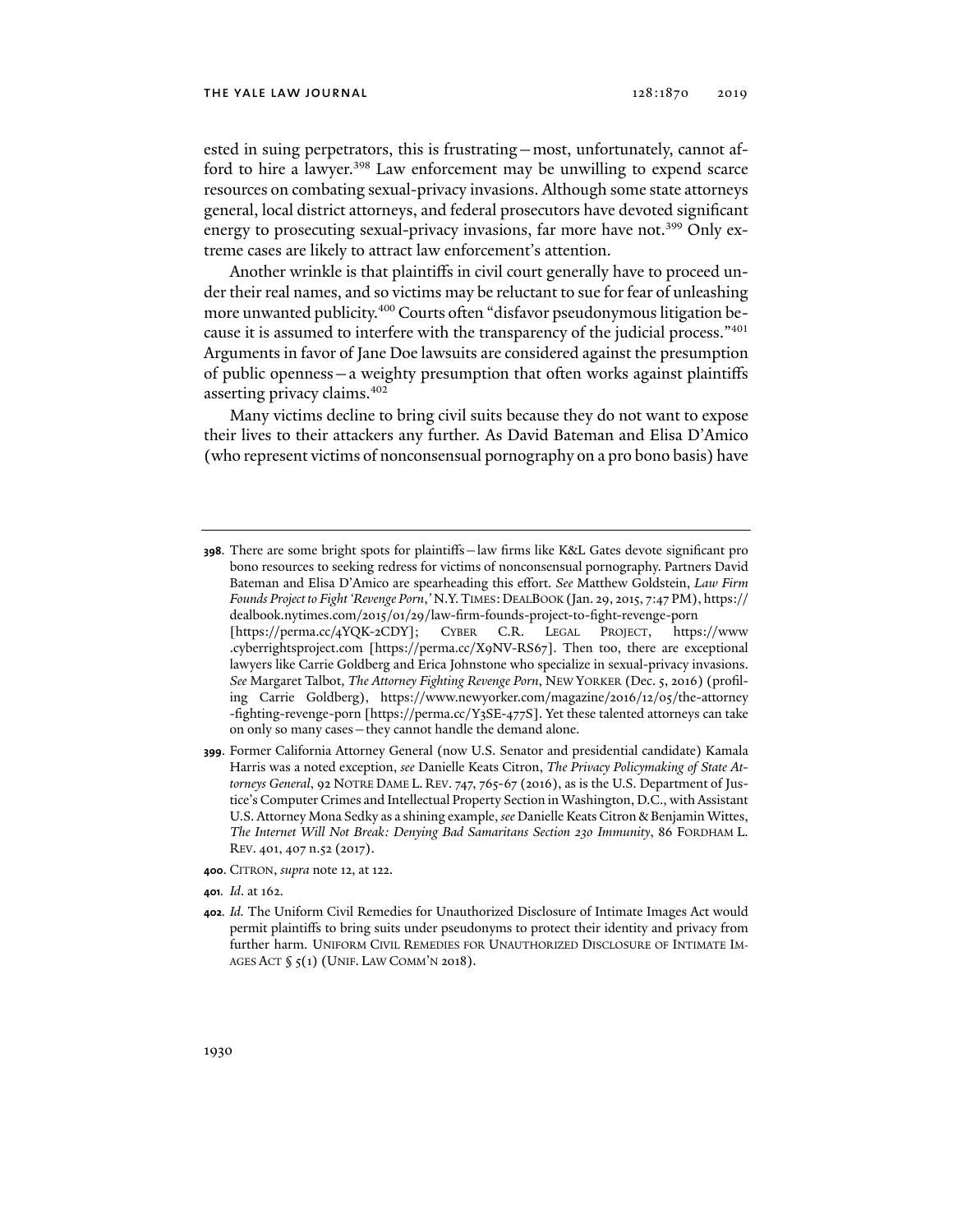explained, victims often dread the exposure that discovery inevitably entails.<sup>403</sup> They do not want their medical records revealed to their attackers.<sup>404</sup> They are anxious about sitting across from their abusers during a deposition.<sup>405</sup> It is not hard to see why individuals decline to sue sexual-privacy invaders. And even if victims are not deterred by litigation's privacy risks, they may find it hard to justify suing someone who is effectively judgment proof.

The other logical option for redress is to sue content platforms. Logical, yes; possible, no. Twenty years ago, Congress gave platforms a broad liability shield for user-generated content in the form of section 230 of the Communications Decency Act.<sup>406</sup> Thus, the parties in the best position to minimize potential harm—content platforms—have no legal incentive to intervene, and plaintiffs cannot sue these giant corporations to provide them with a legal reason to bother.<sup>407</sup>

These obstacles are significant, but they are not fatal. If an individual is able and willing to bring suit, or if law enforcement is ready to devote resources to the matter, the next question is whether existing law provides an effective means of redress.

### *a. Criminal Law*

Criminal law can and should prevent and punish certain sexual-privacy invasions.408 Criminal penalties would signal the significant harm that such invasions inflict.409 The criminal law approach suggested below accords with the long-standing recognition that the coerced visibility of the human body can be as destructive as an assault on the body. As Justice Gray wrote in 1891, "The inviolability of the person is as much invaded by a compulsory stripping and exposure as by a blow."410

**<sup>403</sup>**. David Bateman & Elisa D'Amico, Address at the Author's Information Privacy Law Class at Fordham Law School (Sept. 12, 2018).

**<sup>404</sup>***. Id*.

**<sup>405</sup>***. Id*.

**<sup>406</sup>**. 47 U.S.C. § 230(c) (2018). There are a few exceptions, including federal criminal law, intellectual property law, the Electronic Communications Privacy Act, and the Fight Online Sex Trafficking Act. *Id.* § 230(e).

**<sup>407</sup>**. Citron & Wittes, *supra* note 399, at 408-11.

**<sup>408</sup>**. As explored below, I would cabin criminal sanctions to certain image-based invasions of sexual privacy given their potential for ineradicable harm.

**<sup>409</sup>***. See generally* Citron, *supra* note 14, at 404-14 (arguing that legal sanctions have an important role in detrivializing certain types of harm).

**<sup>410</sup>**. Union Pac. Ry. Co. v. Botsford, 141 U.S. 250, 252 (1891).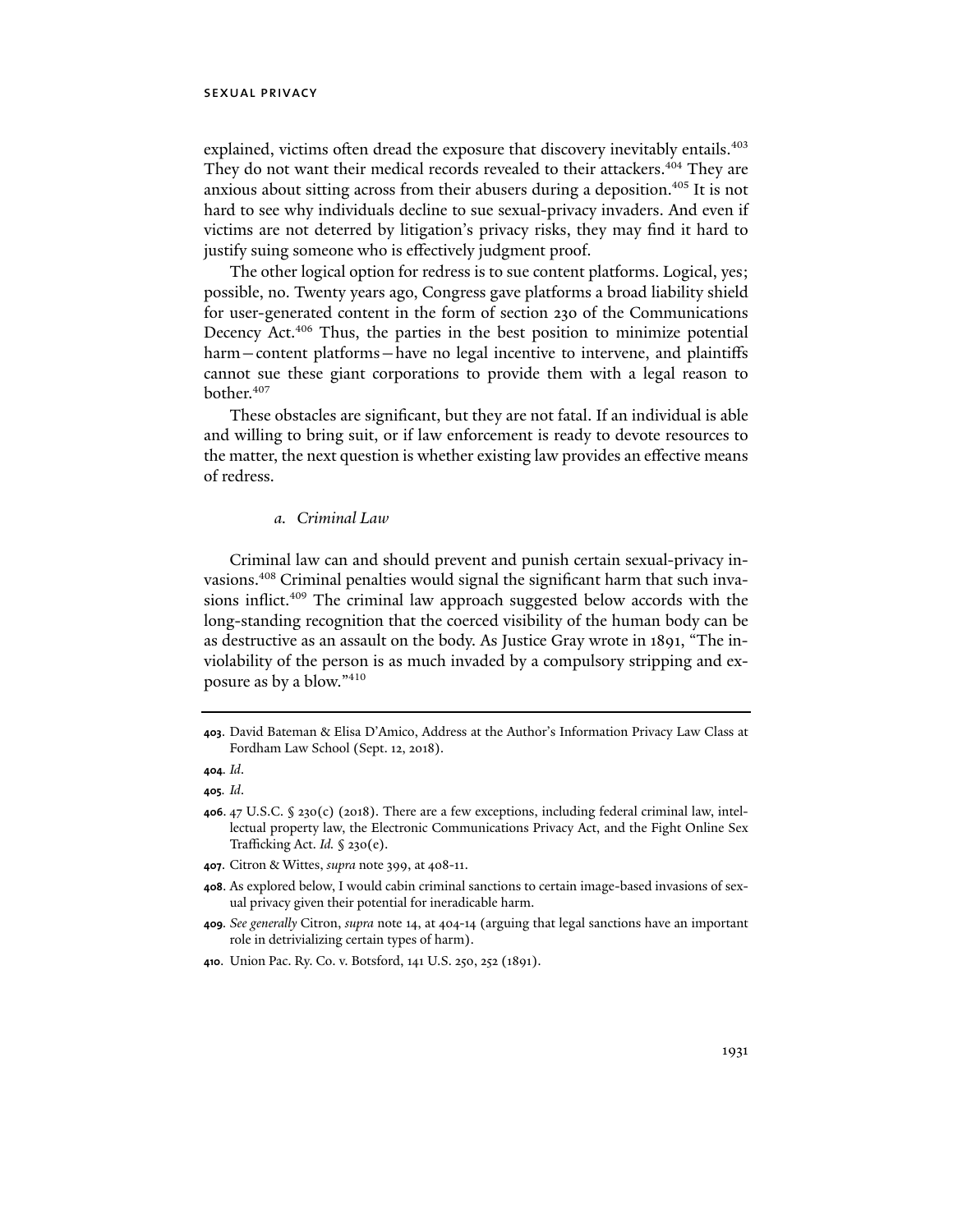Before turning to suggestions for legislative reform, what existing state and federal laws can be invoked to tackle the problem? State video-voyeurism laws punish the nonconsensual recording of individuals in a state of undress in places where they can reasonably expect privacy.<sup>411</sup> In New York, for example, it is a crime to record a person undressing or having sex without that person's consent if that person has a reasonable expectation of privacy.<sup>412</sup> The federal Video Voyeurism Prevention Act of 2004 penalizes a person who intentionally "capture[s] an image of a private area of an individual without their consent, and knowingly does so under circumstances in which the individual has a reasonable expectation of privacy."413 The statute, however, only applies to images taken on federal property.414 Most states and the federal government criminalize surreptitious wiretapping of private communications.<sup>415</sup>

The nonconsensual disclosure of intimate images has been the subject of recent legislation. Thanks to advocates and policy makers, forty-two states and the District of Columbia now ban the nonconsensual distribution of nude images.<sup>416</sup> And bills have been proposed in both the Senate and the House of Representatives that criminalize the disclosure of someone's intimate images without consent.<sup>417</sup> However, as I will explore below, many of these state laws are overly

- **413**. 18 U.S.C. § 1801(a) (2018).
- **414***. See id.*; Citron & Franks, *supra* note 3, at 347 n.15.
- **415**. Under federal law, it is a felony to intercept electronic communications unless one of the parties to a communication consented to the interception. 18 U.S.C. § 2511. A majority of the states have adopted a version of the federal law. *See* Kristen Rasmussen et al., *Reporter's Recording Guide*, REPORTERS COMMITTEE FOR FREEDOM PRESS 2 (2012), https://www.rcfp.org /wp-content/uploads/imported/RECORDING.pdf [https://perma.cc/KRB4-3CAQ]. Twelve states, however, criminalize the interception of electronic communications unless all parties to the communication consent to the interceptions. *See* Paul Ohm, *The Rise and Fall of Invasive ISP Surveillance*, 2009 U. ILL. L. REV. 1417, 1486 n.379.
- **416***. See 42 States + DC Now Have Revenge Porn Laws*, CYBER C.R. INITIATIVE, https://www .cybercivilrights.org/revenge-porn-laws [https://perma.cc/J5Z8-Q7ZW].
- **417***. See, e.g.*, H.R. 4472, 115th Cong. (2017); S. 2162, 115th Cong. (2017). The original House Bill was conceptualized and drafted by Mary Anne Franks, who authored the first model statute and whose tireless work and advocacy has led to the wave of state laws criminalizing the prac-

**<sup>411</sup>**. Most states have video voyeurism laws. *See Video Voyeurism Laws*, NAT'L CTR. FOR VICTIMS CRIMES (Aug. 2009), https://victimsofcrime.org/docs/Policy/Vid%20Voy%20Aug%202009 .pdf [https://perma.cc/A7MB-47WV].

**<sup>412</sup>**. N.Y. PENAL LAW §§ 250.45, .50 (McKinney 2014). The law is named for Stephanie Fuller, whose landlord placed a hidden camera in the smoke detector above her bed. Danielle Citron, *Nonconsensual Taping of Sex Partners Is a Crime*, FORBES (May 15, 2014, 5:11 PM), https://www .forbes.com/sites/daniellecitron/2014/05/15/nonconsensual-taping-of-sex-partners-is-a -crime [https://perma.cc/G5UC-9KB5].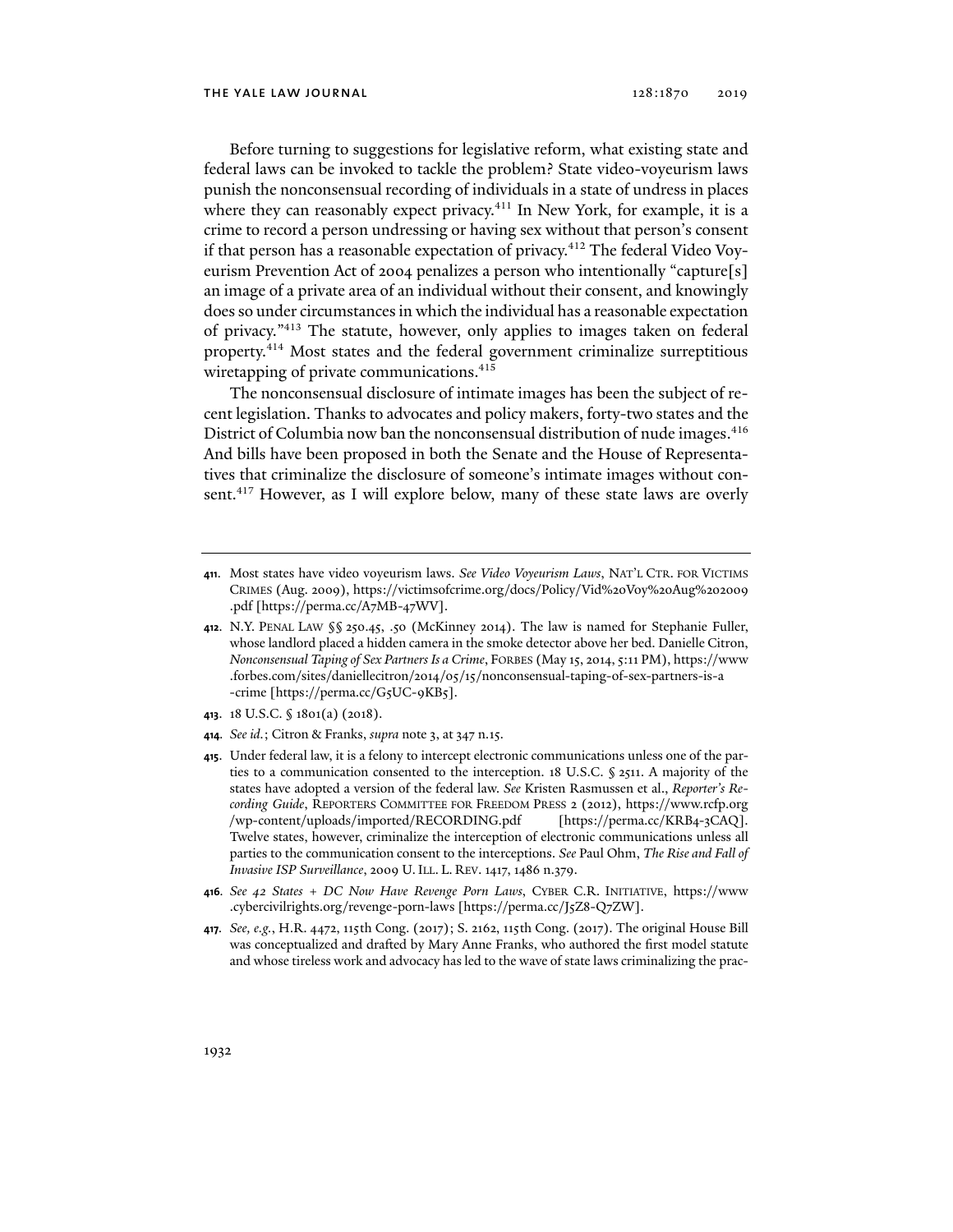narrow—something advocates working with lawmakers assiduously tried to avoid. $418$ 

Only two states criminalize the taking of up-skirt photos.<sup>419</sup> As the next Section shows, state courts have been reluctant to extend existing video-voyeurism laws to up-skirt practices. As for deep-fake sex videos, a handful of criminal statutes are potentially relevant. Several states make it a crime to knowingly and credibly impersonate another person online with intent to "harm[], intimidat[e], threaten[], or defraud[]" the person.<sup>420</sup> In certain jurisdictions, creators of deep-fake sex videos only face charges for criminal defamation if they knew the videos were fake when they posted them or if they were reckless as to the truth or falsity of the videos.<sup>421</sup>

### *b. Civil Law*

Tort law could provide redress for sexual-privacy invasions, particularly if they involve spaces traditionally understood as private, like homes. The most relevant body of tort law is the privacy torts, including intrusion on seclusion, public disclosure of private fact, false light, and appropriation of identity.422

The intrusion tort applies to invasions of someone's "private place" or private affairs in a manner that is "offensive and objectionable" to the reasonable person.423 In *Hamberger v. Eastman*, the New Hampshire Supreme Court upheld

- **420***. See, e.g.*, CAL. PENAL CODE § 528.5(a) (West 2018).
- **421***. See* Eugene Volokh, *One-to-One Speech vs. One-to-Many Speech, Criminal Harassment Laws, and "Cyberstalking*,*"* 107 NW. U. L. REV. 731, 752-53 (2013) (discussing the possibility of defamation or libel charges for sexual harassment cases involving impersonation).
- **422***. See* William L. Prosser, *Privacy*, 48 CALIF. L. REV. 383, 389 (1960).
- **423***. Id.* at 395-96.

tice and proposed federal laws. For instance, when we first started writing about nonconsensual pornography, there were six laws criminalizing the practice. *See* Citron & Franks, *supra* note 3, at 371. Now, thanks to Franks's work, there are forty-three laws on the books and proposed federal statutes. I have been working with Senator Kamala Harris's office on the Senate version of the bill as well as with Congresswoman Jackie Speier's office on the House version that Franks authored.

**<sup>418</sup>***. See infra* Section III.A.2.

**<sup>419</sup>**. *See* MASS. GEN. LAWS ANN.ch. 272, § 105(b) (West 2014); VA. CODE ANN. § 18.2-386.1(A)(ii) (2014). The Texas Court of Criminal Appeals struck down a poorly drafted, overbroad upskirt statute, finding it "paternalistic" and unconstitutional. *Ex parte* Thompson, 442 S.W.3d 325, 344 (Tex. Crim. App. 2014); *see* Callie Beusman, *'Paternalistic' Law Banning Upskirt Photos Thrown Out by Texas Court*, JEZEBEL (Sept. 18, 2014, 6:10 PM), https://jezebel.com /paternalistic-law-banning-upskirt-photos-thrown-out-by-1636505597 [https://perma.cc /5F95-EK8M].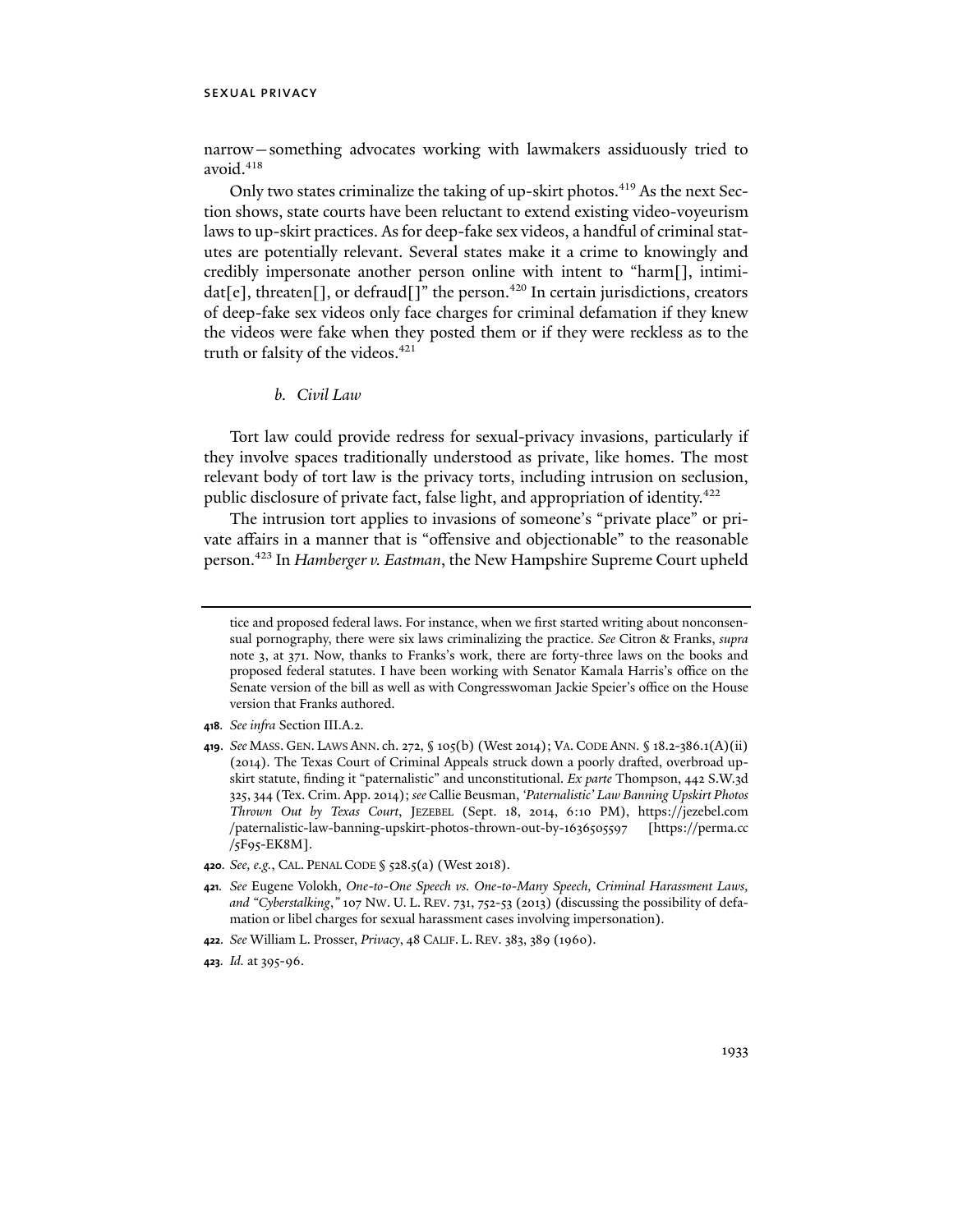an intrusion claim against a peeping landlord who spied on a married couple in their bedroom.<sup>424</sup> The tort generally applies to the secret watching and recording of individuals at home and on their personal devices.425 It protects against the coerced invasion of people's bedrooms and bodies, as in the case of sextortion and video voyeurism. However, because the intrusions involve physical spaces recognized as private and whose invasion would highly offend the reasonable person, the intrusion tort has no application to deep-fake sex videos and may not be useful in cases involving up-skirt photos, as discussed in the next Section.

The disclosure tort involves the publication of private, nonnewsworthy information that would highly offend the reasonable person. Nude photos published online without consent provide strong grounds for disclosure claims. We learn little newsworthy information from seeing a person's genitals, breasts, buttocks, or anus. Naked body parts do not teach us anything about culture, art, or politics. This is true whether the body parts belong to famous or nonfamous individuals.426 For that reason, nude photos are widely understood as nonnewsworthy private facts whose disclosure would highly offend the reasonable person. $427$ 

Both the false-light tort—recklessly creating a harmful and false implication about someone—and defamation have potential purchase for deep-fake sex videos. The appropriation tort might apply as well, though many jurisdictions cabin

**427***. See* CITRON, *supra* note 12, at 121.

**<sup>424</sup>**. 206 A.2d 239, 240-42 (N.H. 1964). However, we saw in the *Plaxico* case, *see supra* text accompanying notes 213-214, that a court overcame the default presumption that bedrooms are private spaces in admitting photographs taken of a woman and her lesbian lover in bed as evidence in a child-custody hearing. Plaxico v. Michael, 735 So. 2d 1036, 1039-40 (Miss. 1999). The majority went to great pains to say that it would have reached the same conclusion if the ex-wife had been engaged in sex with a man. *Id.* Reading between the lines, however, it was clear that the majority thought that gay sex did not deserve privacy because it could have endangered the child. *See* Allen, *supra* note 43, at 1725. The private home "is not a sanctuary for intimate sex for LGBT individuals where courts view homosexual relationships as illicit." *Id.*

**<sup>425</sup>***. See, e.g.*, Welsh v. Martinez, 114 A.3d 1231 (Conn. App. Ct. 2015) (upholding a two-milliondollar jury award in a privacy-tort action where the defendant ex-boyfriend planted spying devices in the plaintiff's bedroom, including in clock radios and the television); *In re* Marriage of Tigges, 758 N.W.2d 824, 829 (Iowa 2008) (finding legally viable a claim against the defendant husband for surreptitiously filming his wife in their home); Lewis v. LeGrow, 670 N.W.2d 675 (Mich. Ct. App. 2003) (upholding a verdict for the plaintiffs where the defendant ex-boyfriend made secret videos of them having sex).

**<sup>426</sup>**. Citron & Franks, *supra* note 3, at 379-80; *see also* RICHARDS, *supra* note 37, at 58-64, 159. The tort likely would not apply to disclosures related to matters of public importance, such as a politician running for office who claims to have stopped sending nude photos to strangers. *See* CITRON, *supra* note 12, at 151.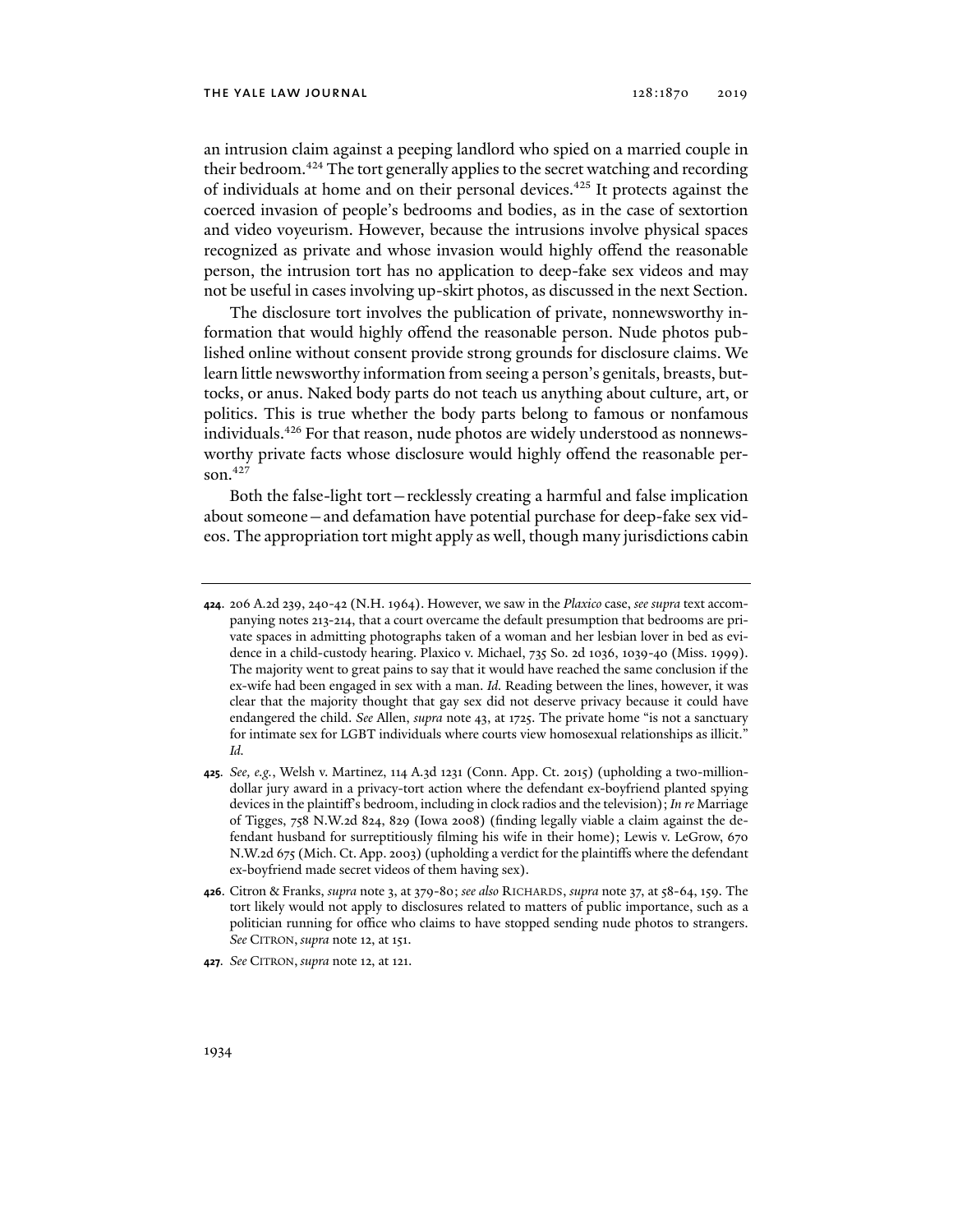the tort to cases where people's images are being used for commercial purposes, and most perpetrators earn nothing from deep-fake sex videos or nonconsensual pornography. By contrast, some content platforms make a business out of them but are mostly immune from liability for their posting.<sup>428</sup>

Another tort that would be an effective tool against sexual-privacy invasions is intentional infliction of emotional distress. It requires proof of "extreme and outrageous conduct" by a defendant who intended to cause, or recklessly caused, the plaintiff's "severe" emotional distress.<sup>429</sup> Sexual-privacy invasions have supported emotional-distress claims. In a recent case involving nonconsensual pornography, the plaintiff, who was represented by Bateman and D'Amico of the Cyber Civil Rights Legal Project, was awarded \$6.4 million, though the plaintiff is unlikely to recover much of it since the defendant is essentially judgment proof.<sup>430</sup>

In addition to torts, copyright law may also provide an effective tool in sexual-privacy cases involving the distribution of intimate images created by victims. Because § 230 does not immunize websites from federal intellectual property claims,<sup>431</sup> victims could file notice and takedown requests with content platforms after registering the copyright of their images. Content platforms would then have to take down the photographs promptly or face monetary damages under the Digital Millennium Copyright Act.<sup>432</sup> Some platforms, however, simply ignore victims' requests because they know that the victims lack the money to sue.<sup>433</sup>

- **429**. CITRON, *supra* note 12, at 121.
- **430**. Christine Hauser, *\$6.4 Million Judgment in Revenge Porn Case Is Among Largest Ever*, N.Y. TIMES (Apr. 11, 2018), https://www.nytimes.com/2018/04/11/us/revenge-porn-california .html [https://perma.cc/66VU-8XQY]. Bateman and D'Amico discussed this aspect of the case with my information privacy law class at Fordham Law School in the fall of 2018. Bateman & D'Amico, *supra* note 403.
- **431**. Citron & Franks, *supra* note 3, at 359-60. Some deep-fake sex videos exploit copyrighted content that the plaintiff created herself, but the harm isn't about property—it is about sexual privacy. Moreover, the prospects for success are uncertain because defendants will surely argue that the fake is a "fair use" of the copyrighted material and sufficiently transformed from the original so as to elude copyright protection. Chesney & Citron, *supra* note 4 (manuscript at 35).
- **432**. Citron & Franks, *supra* note 3, at 359-60.
- **433**. CITRON, *supra* note 12, at 122.

**<sup>428</sup>**. Chesney & Citron, *supra* note 4 (manuscript at 35).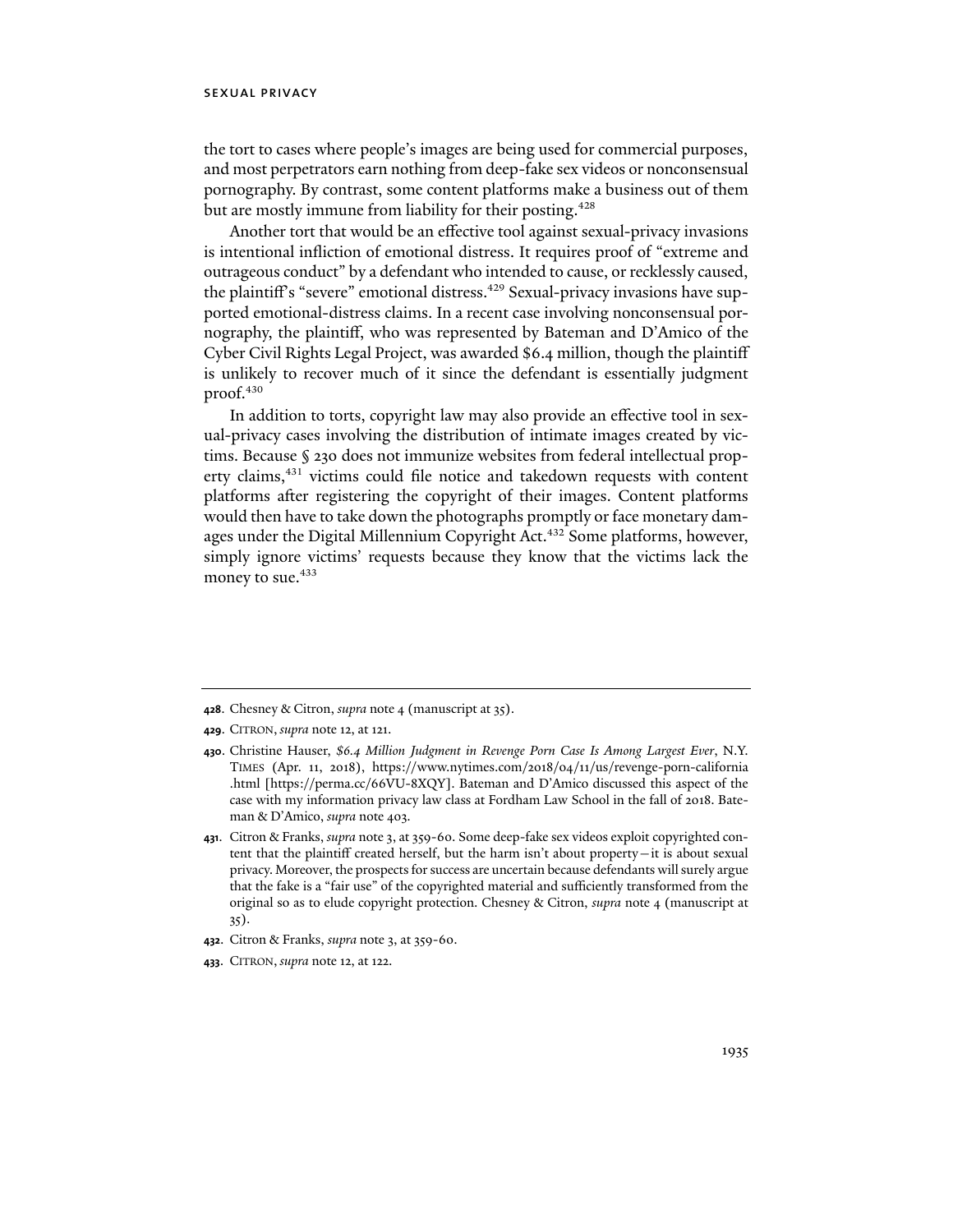### *c. First Amendment Concerns*

First Amendment objections from perpetrators are most likely to arise in cases involving the nonconsensual disclosure of real or deep-fake nude images or sex videos. Such objections are weak, however—especially with a well-crafted statute like the one that Mary Anne Franks has proposed.<sup>434</sup> Nude images posted without consent involve the narrow set of circumstances when the publication of truthful information can be proscribed civilly and criminally.435

The Vermont Supreme Court recently upheld the state's statute criminalizing nonconsensual pornography, holding that the law survived strict scrutiny analysis.436 The court emphasized that "[f]rom a constitutional perspective, it is hard to see a distinction between laws prohibiting nonconsensual disclosure of personal information comprising images of nudity and sexual conduct and those prohibiting disclosure of other categories of nonpublic personal information," such as health data.<sup>437</sup> The court noted that the state's argument that the statute covered "extreme invasions of privacy" that are categorically unprotected speech was persuasive but declined to rest its holding on that basis.<sup>438</sup>

- **434***. See* Mary Anne Franks, Drafting an Effective "Revenge Porn" Law: A Guide for Legislators (Aug. 17, 2015) (unpublished manuscript), https://ssrn.com/abstract=2468823. I—along with Franks—have written extensively about the First Amendment and free speech values implicated in regulating nonconsensual pornography. *See, e.g.*, CITRON, *supra* note 12, at 207-12; Citron & Franks, *supra* note 3, at 374-86; Franks, *"Revenge Porn" Reform*, *supra* note 46, at 1308-23 (carefully exploring all of the potential free speech concerns raised by the proscription of nonconsensual pornography); Danielle Citron, *More Thoughts on How to Write a Constitutional Revenge Porn Law*, FORBES (May 23, 2015, 12:34 PM), https://www.forbes.com/sites /daniellecitron/2015/05/23/more-thoughts-on-how-to-write-a-constitutional-revenge-porn -law [https://perma.cc/G7D3-83R2].
- **435**. Mary Anne Franks and I are not alone in this position—we are joined by Erwin Chemerinsky, Neil Richards, and Eugene Volokh in arguing that nonconsensual porn can be proscribed consistent with First Amendment doctrine and free speech values. *See, e.g.*, *Professor Erwin Chemerinsky and Expert Panelists Support Bipartisan Federal Bill Against Nonconsensual Pornography*, CYBER C.R. INITIATIVE (Oct. 6, 2017), https://www.cybercivilrights.org/2017 -cybercrime-symposium [https://perma.cc/3DGT-LUEV]; Neil M. Richards & Danielle Citron, *Regulating Revenge Porn Isn't Censorship*, AL JAZEERA AM. (Feb. 11, 2015), https://america .aljazeera.com/opinions/2015/2/why-regulating-revenge-porn-isnt-censorship.html [https://perma.cc/QXJ3-S6X3]; Eugene Volokh, *Florida "Revenge Porn" Bill*, VOLOKH CON-SPIRACY (Apr. 10, 2013), https://volokh.com/2013/04/10/florida-revenge-porn-bill [https:// perma.cc/NZZ4-XSXB];
- **436***.* State v. VanBuren, No. 2016-253, 2018 WL 4177776 (Vt. Aug. 31, 2018).
- **437***. Id.* at \*15.
- **438***. Id.* at \*7. The court extensively cited the article that Franks and I wrote about the criminalization of revenge porn in its findings. An appellate court in Wisconsin similarly upheld its criminal statute. *See* State v. Culver, 918 N.W.2d 103 (Wis. Ct. App 2018).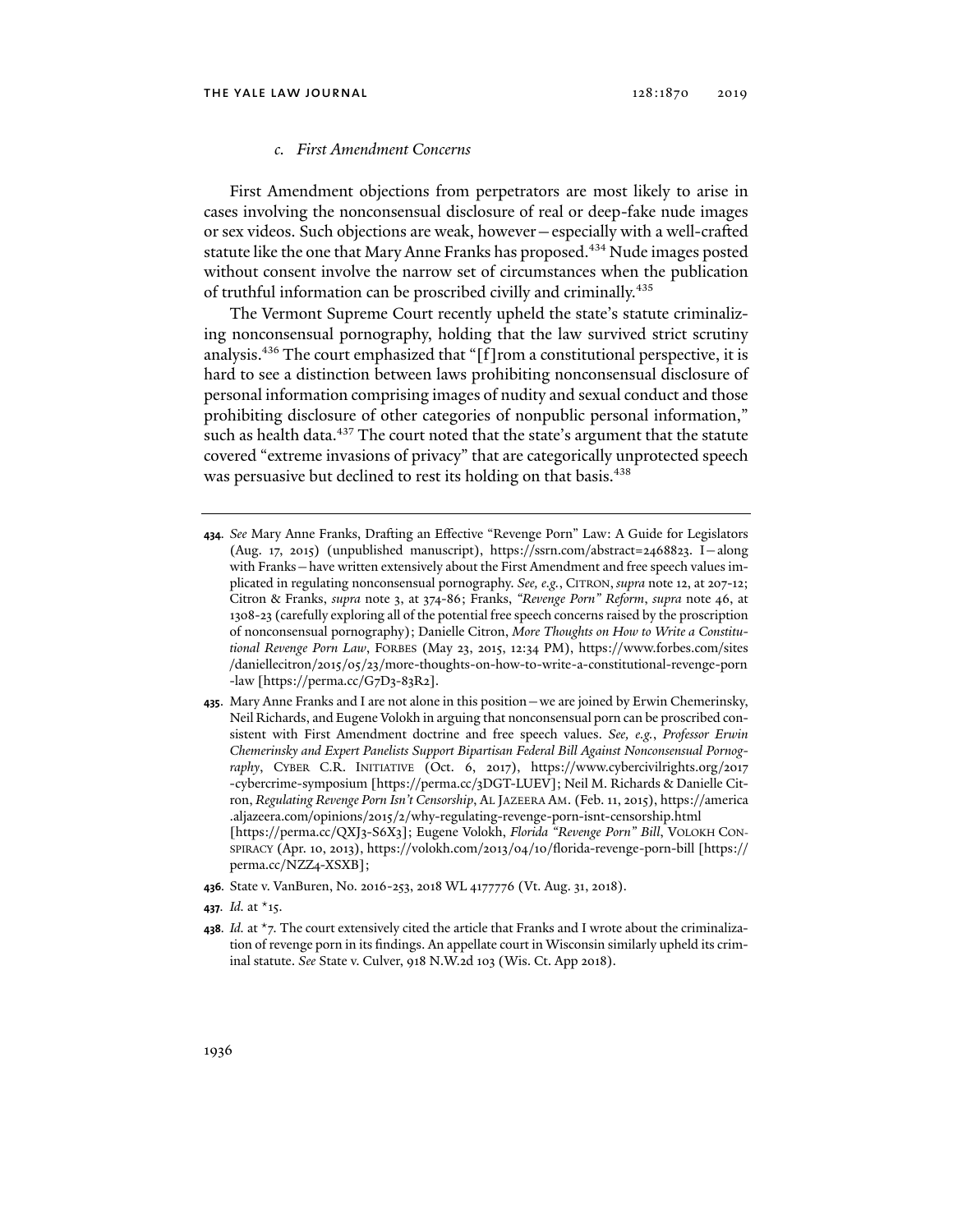Now to the question of deep-fake sex videos. Under First Amendment doctrine, defamation law provides redress for reputation-harming falsehoods about private individuals circulated negligently.439 Public officials and public figures like Gal Gadot<sup>440</sup> could sue for defamation if there is clear and convincing evidence of actual malice (that is, the defendant knew the deep-fake sex videos were false or recklessly disregarded the possibility that they were false).<sup>441</sup>

As I explain in my work on deep fakes with Robert Chesney, deliberate, harm-causing lies are unprotected under First Amendment doctrine.<sup>442</sup> Federal and state laws, for instance, punish the deliberate impersonation of government officials in a manner consistent with First Amendment commitments.<sup>443</sup> Such lies, Helen Norton observes, concern the "source of the speech."444 Lies of this kind—that is, of who is actually speaking—can be proscribed because they threaten significant harm to listeners who rely on them as a proxy for reliability and credibility.445 These laws "remain largely uncontroversial as a First Amendment matter in great part because they address real (if often intangible) harm to the public as well as to the individual target."446 The regulation of deep-fake sex videos concerns whether someone actually engaged in pornography, an objectively verifiable determination.<sup>447</sup> This lessens concerns that the regulation of deep-fake sex videos would either chill valuable speech or invite partisan enforcement.448

- **440***. See supra* note 324 and accompanying text.
- **441**. For an overview of the defamation tort, see CITRON, *supra* note 12, at 121. Defamation has no application to other sexual-privacy invasions because they involve truthful, private intimate information, not falsehoods.
- **442***. See* Chesney & Citron, *supra* note 4 (manuscript at 33) (discussing United States v. Alvarez, 567 U.S. 709 (2012)).
- **443**. Helen Norton, *Lies to Manipulate, Misappropriate, and Acquire Government Power*, *in* LAW AND LIES 143,165-76 (Austin Sarat ed., 2015).
- **444***. Id.* at 165; *see also* Marc Jonathan Blitz, *Lies, Line Drawing, and (Deep) Fake News*, 71 OKLA. L. REV. 59, 110 (2018).
- **445**. Norton, *supra* note 443, at 168.
- **446***. Id.* at 170-71.
- **447***. See id.* at 187-89 (discussing ways that legislatures can narrowly tailor proscriptions of lies so as to survive First Amendment scrutiny).
- **448***. See id.* Helen Norton helpfully talked with me about the First Amendment implications of regulating deep-fake sex videos.

**<sup>439</sup>**. RESTATEMENT (SECOND) OF TORTS § 559 (AM. LAW INST.1977).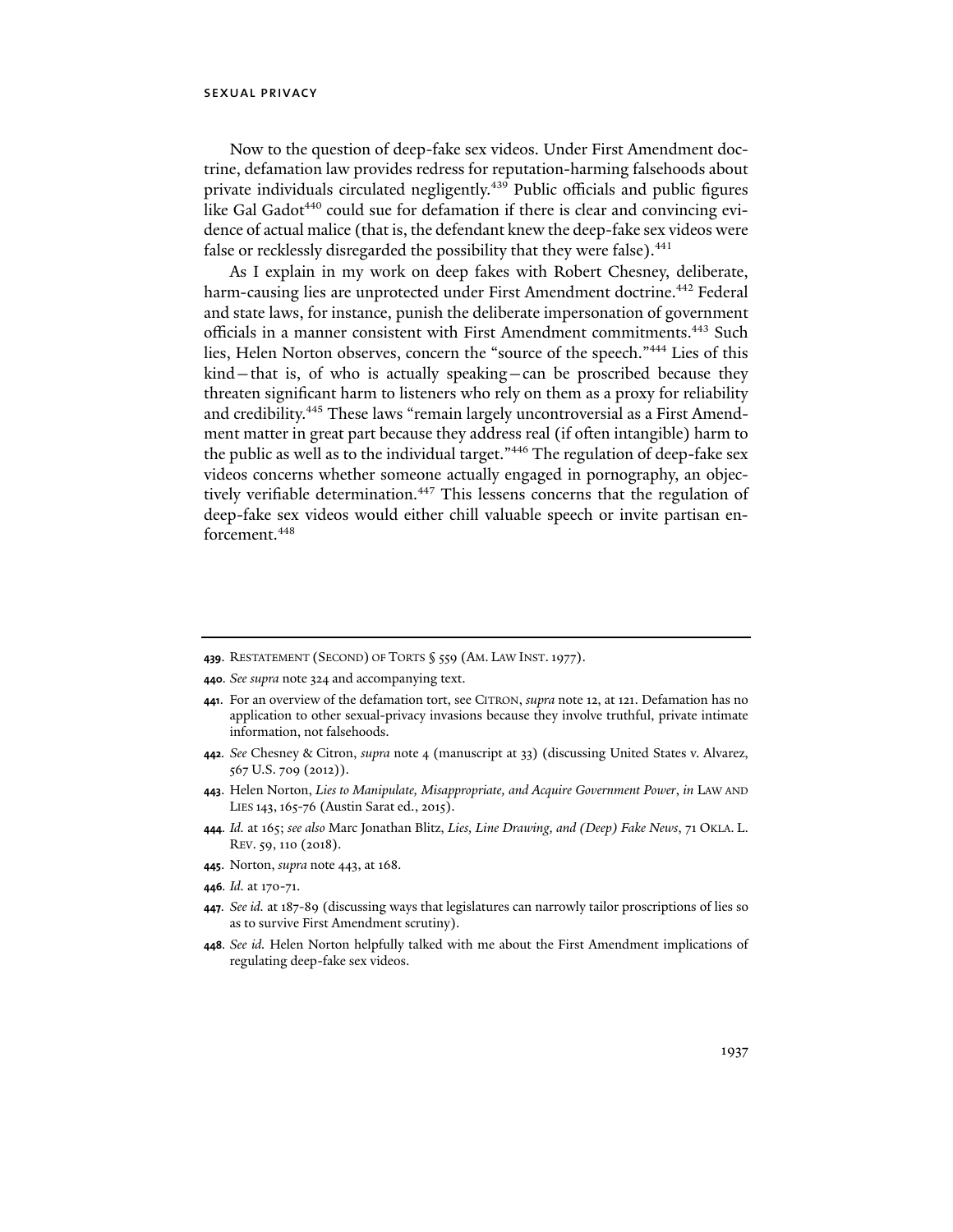Unauthorized recordings in private spaces like bedrooms also raise few concerns for free speech.<sup>449</sup> As courts have explained in the context of suits against the media, no one has the right to break into someone's home or business to gather the news.<sup>450</sup> Certainly, the First Amendment does not protect perpetrators from laws proscribing video voyeurism, giving them a right to spy on someone's computer, bedroom, or shower.451

Public spaces raise different concerns. Margot Kaminski has explored the nuance in free speech doctrine when laws proscribe unauthorized recording in public spaces.452 Free speech challenges can be overcome if the privacy interest is strong and there is no legitimate public interest in the expression.<sup>453</sup> Up-skirt laws represent just such a scenario: they concern a strong governmental interest (the protection of sexual privacy) and the expression at issue (the recording of someone's genitals or underwear) lacks a legitimate public interest.

*2. Shortcomings* 

Digital technologies enable sexual-privacy invasions that existing law is illsuited to address. Sometimes, law's inadequacy stems from the fact that it has developed in an incremental fashion. At other times, it originates from outmoded assumptions. Both concerns apply to the regulation of sextortion, deepfake sex videos, up-skirt photos, and certain public disclosures of intimate images. When social conditions change in fundamental ways, law must adapt or become irrelevant in addressing contemporary problems.<sup>454</sup>

- **449***. See* Bartnicki v. Vopper, 532 U.S. 514 (2001) (suggesting that the illegal recording of electronic communications can be regulated consistently with the First Amendment); *see also* RICHARDS, *supra* note 37, at 60-61.
- **450**. RICHARDS, *supra* note 37, at 57-72; *see also* Neil M. Richards, *The Limits of Tort Privacy*, 9 J. ON TELECOMM. & HIGH TECH. L. 357, 361-65 (2011) (describing the origins of and justifications for laws protecting individuals from disclosures of private information).
- **451***. See* Richards, *supra* note 450, at 382-83 (discussing how such acts satisfy the common law tort of intrusion without implicating the First Amendment)*.*
- **452**. Margot Kaminski, *Privacy and the Right to Record*, 97 B.U. L. REV. 167, 220-23 (2017).
- **453***. Id.* at 232-35.
- **454**. Ryan Calo's scholarship offers an insightful exploration of how new technologies challenge law and legal structures. *See, e.g.*, Ryan Calo, *Robotics and the Lessons of Cyberlaw*, 103 CALIF. L. REV. 513 (2015). Not all cyberproblems require new legal solutions. As Judge Frank Easterbrook argued long ago, existing law can tackle many harms caused by digital technologies. Frank H. Easterbrook, *Cyberspace and the Law of the Horse*, 1996 U. CHI. LEGAL F. 207. I have argued that mainstream torts can be adapted to address certain privacy problems, such as leaking databases of sensitive personal information. Citron, *supra* note 34, at 278-80, 283-94 (analogizing insecure databases of sensitive personal information to reservoirs at the turn of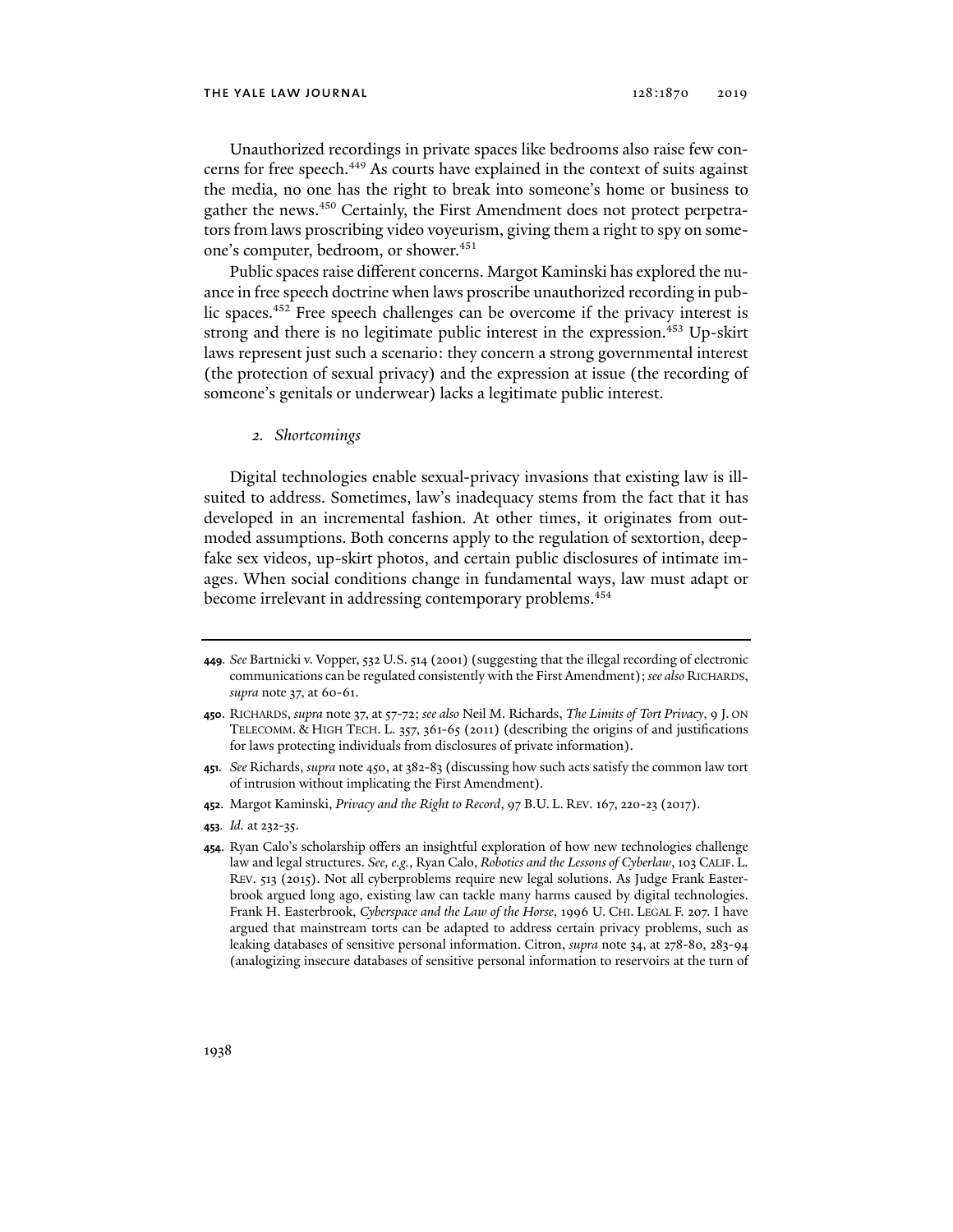For sextortion, the criminal law offers a patchwork of tools that are insufficient when perpetrators target adults.455 Different federal and state criminal charges have been used to prosecute sextortion, but they produce disparate sentences with "no clear association between prison time meted out and the egregiousness of the crime committed."456 The sentence disparity stems from weak state laws and the dramatically different ways federal and state law treat minor and adult victims.<sup>457</sup> Under federal law, the sextortion of an adult is usually prosecuted as computer hacking, extortion, or stalking, and such laws carry light sentences compared with the child pornography laws that apply when sextortion involves minors.458 As a Brookings study explains, the "severity of the sentence . . . is simply not directly related to either the number of victims or the depravity of the individual crime."459

Deep-fake sex videos are another area where current law falls short. No federal criminal law covers the practice, though a smattering of state statutes might apply, as discussed above. The most-recognized privacy torts—intrusion on seclusion and public disclosure of private fact—provide no redress for deep-fake sex videos.<sup>460</sup> Creation and dissemination of videos generated from publicly available images would not amount to an intrusion on seclusion since no private space or activity is intruded upon. Nor would deep-fake sex videos amount to a public disclosure of private fact since no truthful, private facts are revealed.<sup>461</sup>

Another shortcoming involves the recently adopted laws criminalizing nonconsensual pornography. Some such laws are woefully inadequate. Most make

- **458***. Id.* at 5.
- **459***. Id.* at 2.
- **460**. Chesney & Citron, *supra* note 4 (manuscript at 36).

the twentieth century—activity crucial to the economy but also raising significant dangers and advocating a *Rylands v. Fletcher*, [1868] 3 LRE & I. App. (HL) 330 (appeal taken from Eng.), strict-liability approach); *see also* Citron, *supra* note 24, at 1836-50 (exploring enablement tort, confidentiality law, and strict liability to address privacy problems ill-suited to the privacy torts).

**<sup>455</sup>**. Benjamin Wittes et al., *Closing the Sextortion Sentencing Gap: A Legislative Proposal*,BROOKINGS 4 (2016), https://www.brookings.edu/research/closing-the-sextortion-sentencing-gap-a -legislative-proposal [https://perma.cc/227C-R6K7].

**<sup>456</sup>***. Id.* at 2.

**<sup>457</sup>***. Id.* at 2-5.

**<sup>461</sup>**. The appropriation tort is inapplicable because creators of deep-fake sex videos likely do not use people's faces or bodies for a commercial advantage. RESTATEMENT (SECOND) OF TORTS § 652C (AM. LAW INST. 1977); *see* DANIEL J. SOLOVE &PAUL M. SCHWARTZ,INFORMATION PRI-VACY LAW 220 (5th ed. 2015) (explaining that the appropriation tort protects against the commercial exploitation of one's name or likeness).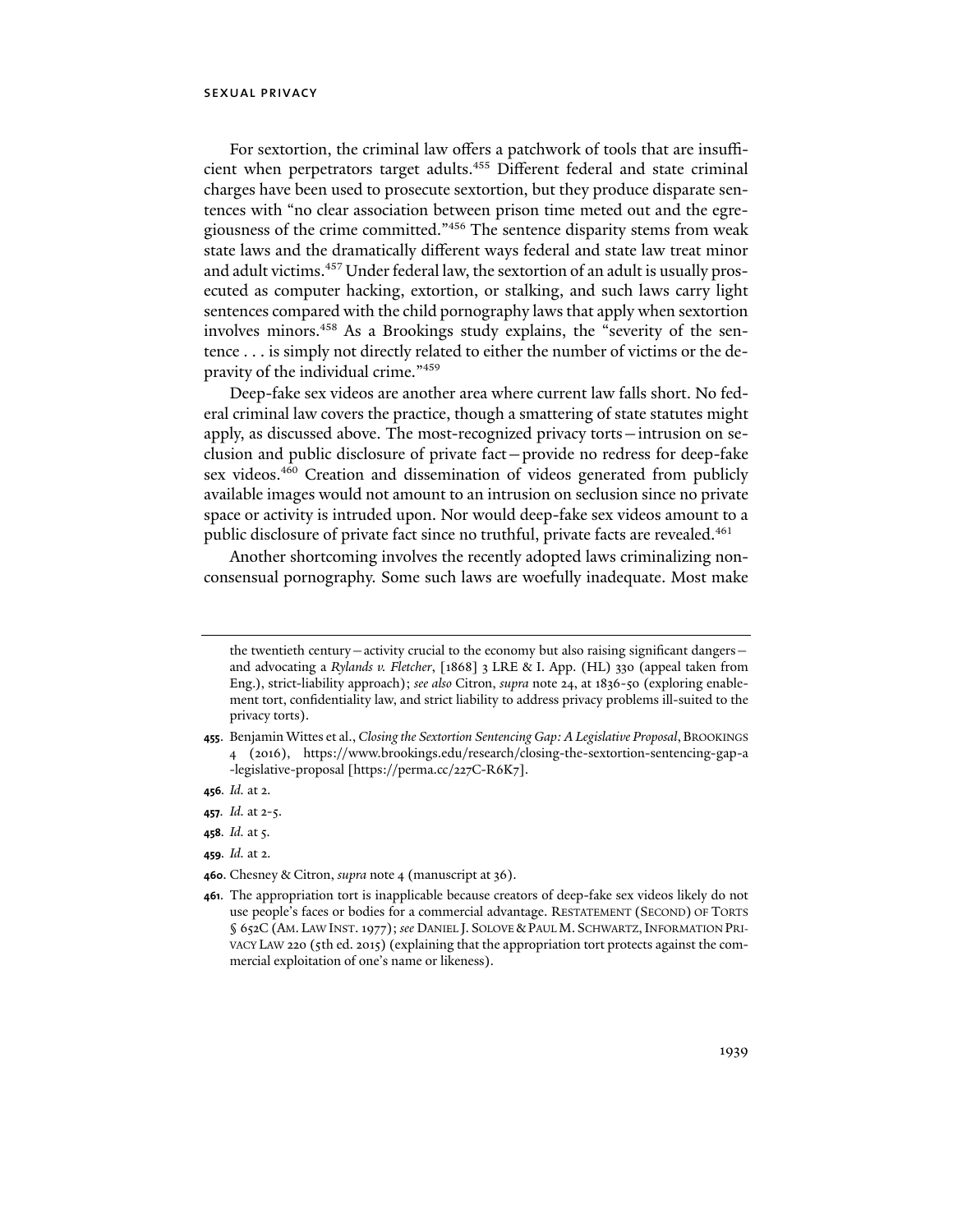the practice a misdemeanor, which both discourages law enforcement from pursuing investigations as in the Jacobs case<sup>462</sup> and leads to light sentences or no jail time as in the Mathers case.<sup>463</sup> Another concern is that the laws are overly narrow. The Maryland revenge-porn law only applies to intimate images posted on the internet, excluding nude imagery sent to colleagues, friends, and family via email or text. For Mary Anne Franks and me, this was as unsurprising as it was disappointing. Franks has worked closely with most state lawmakers interested in criminalizing nonconsensual pornography, yet far too many failed to follow her well-crafted proposed model statute.<sup>464</sup> In Franks's view, many of the recently adopted state laws criminalizing nonconsensual pornography are so narrow that they will do little to combat the problem.<sup>465</sup>

The legal recourse available to victims of up-skirt photos and disclosures of private intimate facts illustrates how cramped notions of privacy leave some invasions of sexual privacy without legal protection. Traditional privacy law fails to address certain sexual-privacy invasions because, as Ari Waldman explains, it relies on "under-inclusive bright line rules to determine the difference between public and private."466 For instance, privacy law presumes that certain spaces bedrooms, hotel rooms, and bathrooms-warrant privacy protection.<sup>467</sup> But once people leave those spaces, the presumption flips.<sup>468</sup> On the "street, or in any

- **463***. See supra* notes 316-319 and accompanying text.
- **464**. Interview with Mary Anne Franks (Sept. 2, 2018).
- **465***. Id.*
- **466**. WALDMAN, *supra* note 37, at 72.
- **467***. See supra* notes 450-451 and accompanying text.
- **468***. See* MCGEVERAN,*supra* note 40, at 105-09; SOLOVE &SCHWARTZ,*supra* note 461, at50-51. This presumption extends beyond the privacy torts and criminal law. Under Fourth Amendment doctrine, the general assumption is that we have no reasonable expectation of privacy in our public travels. *See* David Gray & Danielle Citron, *The Right to Quantitative Privacy*, 98 MINN. L. REV. 62, 85 (2013). Recent Supreme Court decisions have suggested that digital technologies enabling continuous and indiscriminate surveillance of one's public travels may amount to a search, thus implicating the crucible of Fourth Amendment protection. *Id.* at 67-68. In *United States v. Jones*, a majority of the Court made that point as to the placement of a GPS tracker on the defendant's car. *See* 565 U.S. 400, 413-14 (2012) (Sotomayor, J., concurring); *id.*at 430-31 (Alito, J., joined by Ginsburg, Breyer & Kagan, JJ., concurring in the judgment). In *Carpenter v. United States*, the Court held that the government's access to cell-site location data, held by a third-party provider, amounted to a search requiring a warrant based on probable cause. Chief Justice Roberts, writing for the majority, explained that the Fourth Amendment was implicated because the technology enabled "too permeating police surveillance" and enabled the tracking of the "whole of [one's] physical movements." 138 S. Ct. 2206, 2214, 2219

**<sup>462</sup>***. See supra* notes 297-306 and accompanying text.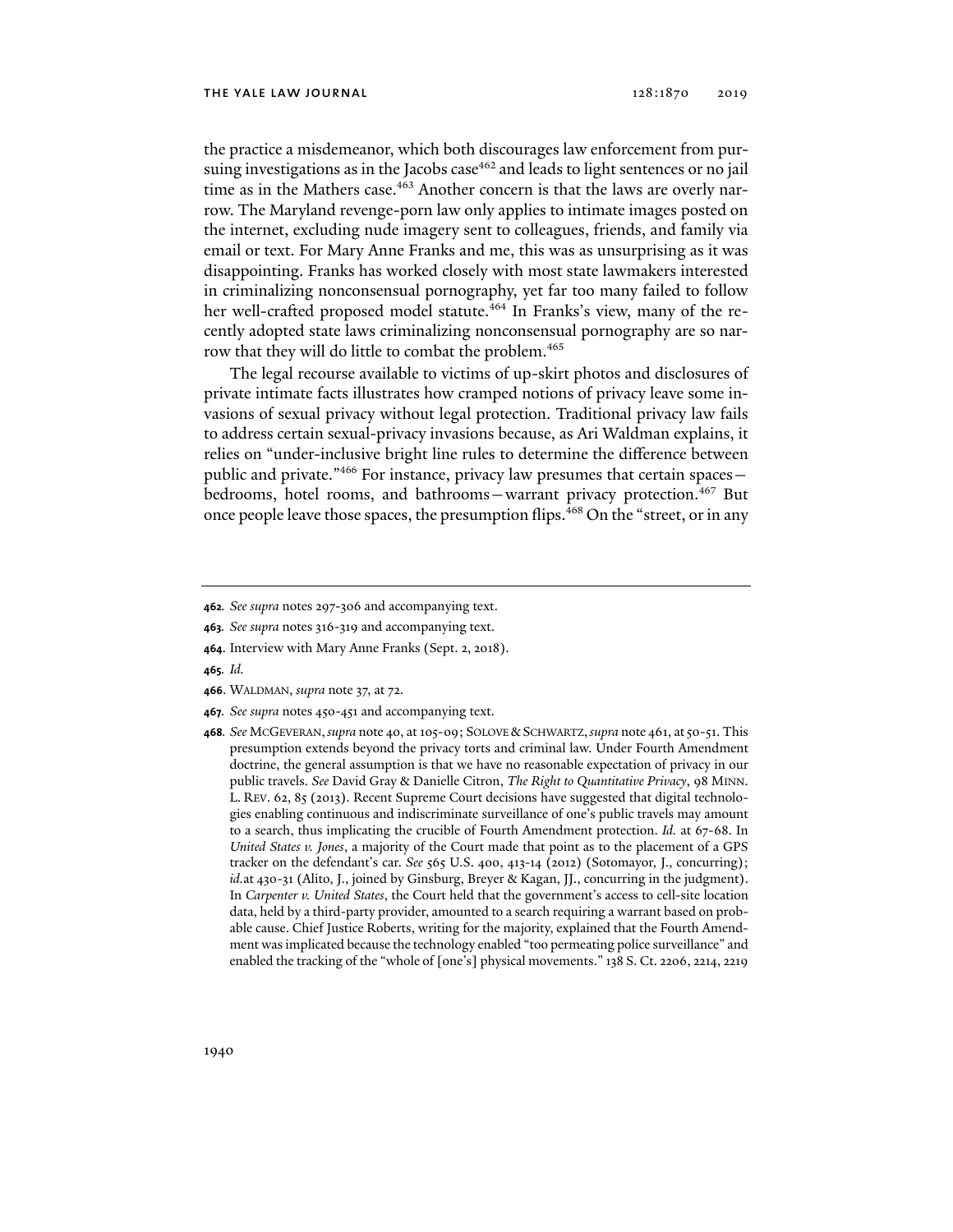other public place, the plaintiff has no right to be alone."469 This is true of both criminal and privacy-tort law.

Criminal convictions have been struck down in up-skirt cases because the defendants took the photos while in public. Let's return to the case of a Georgia man who took a video of a woman up her skirt at a local grocery store.<sup>470</sup> The Georgia statute banned the use of any device, without consent, to photograph or record the activities of another occurring in "any private place and out of public view."471 The majority reversed the conviction on the grounds that the law failed to "reach all of the disturbing conduct that has been made possible by ever-advancing technology."472 Although the case turned on the legislative meaning of "private place," it implicitly reflected the broader fallacy in legal thinking that public spaces and privacy are incompatible.

The dissent noted that rather than the statute being outpaced by technology, it was an overly narrow interpretation of a "private place."473 Sexual privacy is not an all-or-nothing proposition. There are degrees and nuances to the sort of privacy that society expects.474 Even in public, there are boundaries—Robert Post calls them "information preserves"—that are integral to individuals and warrant respect.<sup>475</sup> This is so for parts of our bodies, such as the genitalia, anus, and female breasts, that we endeavor to conceal in public with shirts, pants, underwear, and bras.

Nevertheless, both federal and state courts routinely find that plaintiffs have no privacy rights in public.476 For instance, in *Neff v. Time, Inc.*, a photographer

**470**. Gary v. State, 790 S.E.2d 150 (Ga. Ct. App. 2016).

- **472***. Id.* at 155.
- **473***. Id.* at 155 (Mercier, J., dissenting).
- **474**. NISSENBAUM, *supra* note 37, at 144; SOLOVE, *supra* note 29, at 50-67.
- **475**. ROBERT C. POST, CONSTITUTIONAL DOMAINS: DEMOCRACY, COMMUNITY, MANAGEMENT 73  $(1995).$
- **476***. See, e.g.*, Cefalu v. Globe Newspaper Co., 391 N.E.2d 935 (Mass. App. Ct. 1979). For thoughtful scholarship on the intrusion tort in up-skirt cases, see Andrew Jay McClurg, *Bringing Privacy Law Out of the Closet: A Tort Theory for Intrusions in Public Places*, 73 N.C. L. REV. 990

<sup>(2018).</sup> In both *Jones* and *Carpenter*, five Justices signaled that where digital technologies significantly alter the nature of surveillance, the presumption that we have no privacy in public may not apply.

**<sup>469</sup>**. Prosser, *supra* note 422, at 391. Scholars have explored the pitfalls of drawing a sharp line between what is public and what is private. *See, e.g*., NISSENBAUM, *supra* note 37, at 113-125; Woodrow Hartzog, *The Public Information Fallacy*, 99 B.U. L. REV. 459 (2019); Skinner-Thompson, *Performative Privacy*, *supra* note 11; Lior Jacob Strahilevitz, *A Social Networks Theory of Privacy*, 72 U. CHI. L. REV. 919 (2005).

**<sup>471</sup>***. Id.* at 152.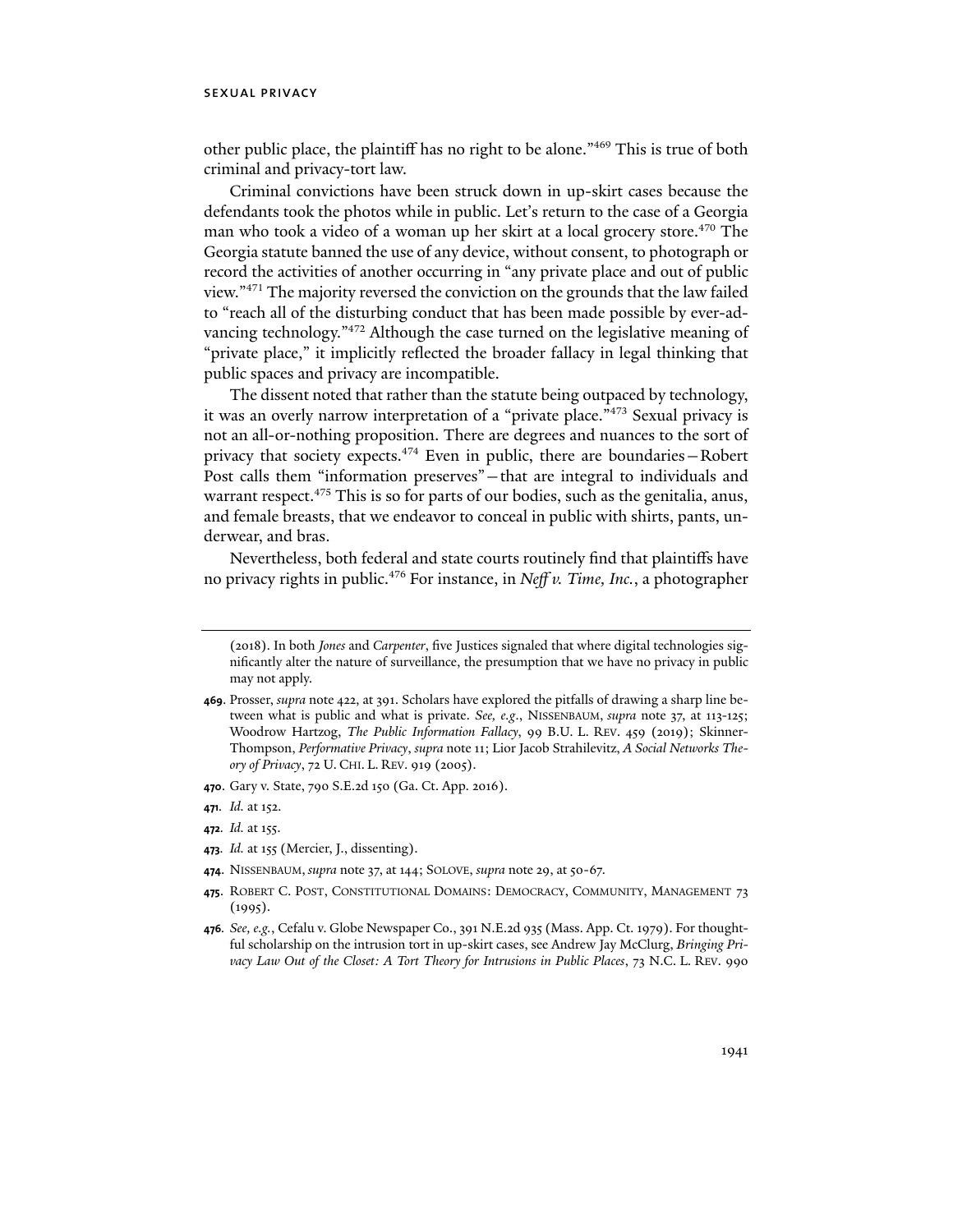captured a photo of the plaintiff cheering at a football game that showed his trousers' fly open and his underwear exposed.<sup>477</sup> The photo was subsequently published in *Sports Illustrated*. In addition to finding that the photograph was newsworthy, the federal district court held that the plaintiff had no expectation of privacy because the photograph was "taken at a public event" with the "knowledge and implied consent of the subject."478 Similarly, a Texas state court found that a high school soccer player had no expectation of privacy (and thus no actionable privacy-tort claim) in a photograph of him while his genitalia were exposed because the photo was taken while he was playing soccer at a public event.479

Despite these cases, plaintiffs can look to *Daily Times Democrat v. Graham*, 480 decided in 1964, for support of the claim that they have a legally protected privacy interest "up their skirts." In *Graham*, the plaintiff took her children to a county fair. Her dress was "blown up by the air jets," and her body "exposed from the waist down" except for the "portion covered by her panties."481 A newspaper photographer snapped a picture and put in on the front page.<sup>482</sup> The Alabama Supreme Court upheld the disclosure claim because being "involuntarily and instantaneously enmeshed in an embarrassing pose" in a "public scene" does not dispel one's privacy interest.483 *Graham*, however, is an outlier.

Other aspects of traditional privacy law also do not accord with how we experience sexual-privacy invasions. To sue for public disclosure of private fact, the information must be disclosed to a wide audience.<sup>484</sup> This presumes that there

- **477**. 406 F. Supp. 858, 860 (W.D. Pa. 1976).
- **478***. Id*. at 861.
- **479**. McNamara v. Freedom Newspapers, Inc., 802 S.W.2d 901, 904 (Tex. Ct. App. 1991).
- **480**. 162 So. 2d 474 (Ala. 1964). Clay Calvert wisely describes Flora Bell Graham's case as the "original upskirt" litigation. CLAY CALVERT, VOYEUR NATION: MEDIA, PRIVACY, AND PEERING IN MODERN CULTURE 203 (2004).
- **481**. 162 So. 2d at 476.
- **482***. Id.*
- **483***. Id.* at 478. The drafters of the *Restatement (Second) of Torts* provide support for the *Graham* decision. A comment to the section on the intrusion tort notes that "[e]ven in a public place, however, there may be some matters about the plaintiff, such as his underwear or lack of it, that are not exhibited to the public gaze; and there may still be an invasion of privacy when there is intrusion upon these matters." RESTATEMENT (SECOND) OF TORTS § 652B cmt. c (AM. LAW INST. 1977).
- **484**. Courts refuse to recognize disclosure claims if a private fact is not widely publicized. *See, e.g.*, Swinton Creek Nursey v. Edisto Farm Credit, 514 S.E.2d 126, 132 (S.C. 1999). As the *Restatement (Second) of Torts* notes, it is "not an invasion of the right to privacy . . . to communicate

<sup>(1995);</sup> and Carlos A. Ball, *Privacy, Property, and Public Sex*, 18 COLUM. J. GENDER & L. 1 (2008).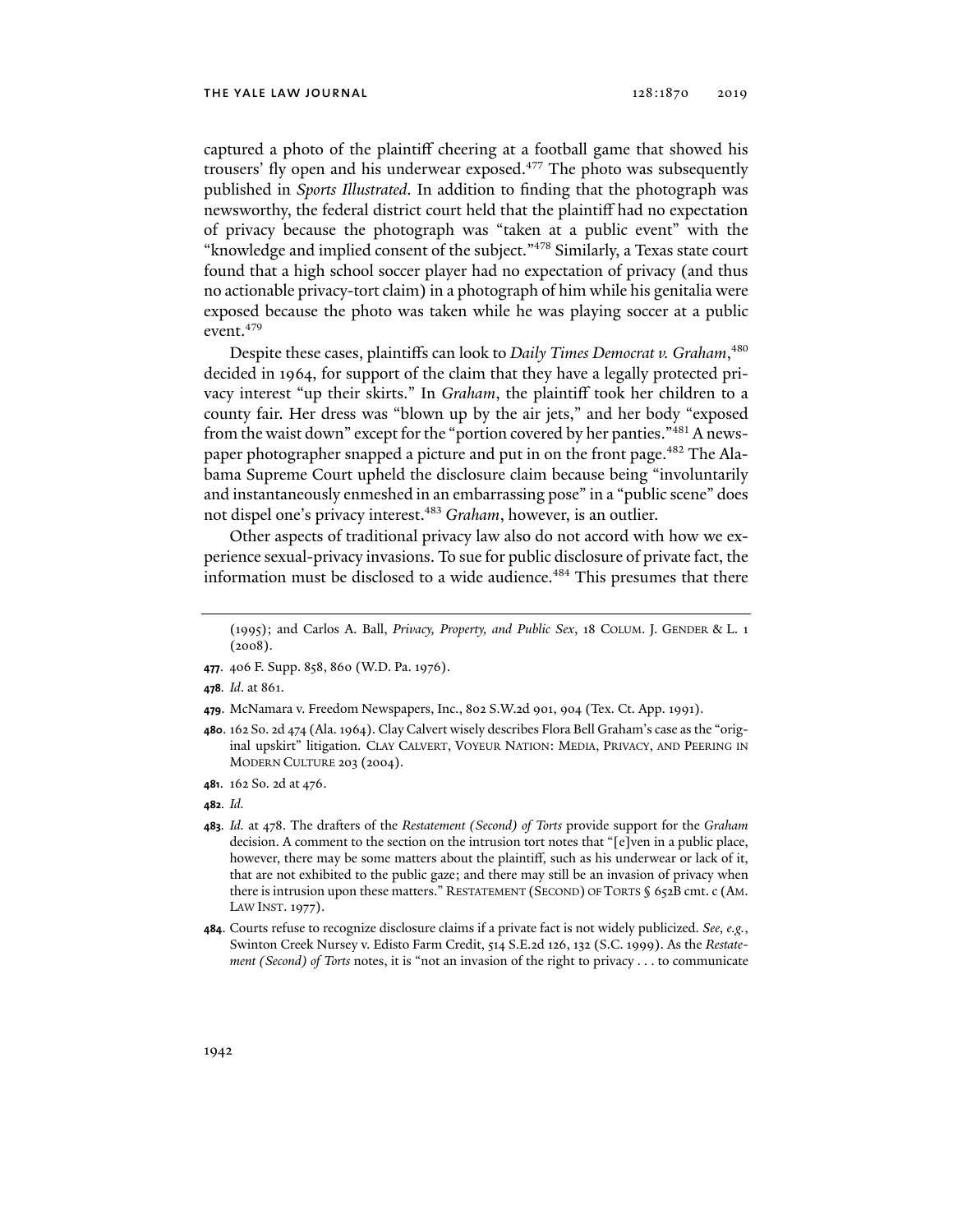is little damage when intimate information is divulged to a small group of people. But the disclosure to such groups—employers, family, and colleagues—is often the most damaging for victims. When Jacobs's ex-boyfriend revealed her nude photos to her employer, her sense of self-worth and confidence was destroyed.

Consider *Bilbrey v. Myers*. 485 There, a Florida court rejected a disclosure claim on the grounds that there was no widespread publicity of the private fact. A pastor broadcast the plaintiff's homosexuality to a church congregation, which included his fiancée's father. The disclosure undermined the man's ability to construct his sexual identity on his own terms. Even though the pastor did not disclose the information online, the damage was profound because the audience included the plaintiff's family members.<sup>486</sup> The widespread publicity rule does not accord with how intimate information is shared and can be exploited to people's detriment.

Lastly, a crucial shortcoming is the broad immunity afforded to user-generated content platforms. Having written about § 230 elsewhere, I will not belabor the point.<sup>487</sup> However, it is worth noting that the overbroad interpretation of § 230 has given content platforms a free pass to ignore destructive sexual-privacy invasions, to repost illegal material knowingly and deliberately, and to solicit sexual-privacy invasions while ensuring that abusers cannot be identified.<sup>488</sup> The overbroad interpretation of § 230 makes life even more difficult for victims.

For example, Grindr was notified over fifty times that someone was impersonating a man on the app, sharing his nude images, claiming he had rape fantasies, and providing his home address.<sup>489</sup> Over a *thousand* strangers came to his door demanding sex.<sup>490</sup> Grindr ignored the man's complaints and refused to do

**485**. 91 So. 3d 887 (Fla. Dist. Ct. App. 2012).

- **488**. Citron & Wittes, *supra* note 399, at 406-14.
- **489**. Herrick v. Grindr, 306 F. Supp. 3d 579, 585 (S.D.N.Y. 2018).
- **490**. Sara Ashley O'Brien, *1,100 Strangers Showed Up at His Home for Sex. He Blames Grindr*, CNN (Apr. 14, 2017, 1:02 PM ET), https://money.cnn.com/2017/04/14/technology/grindr-lawsuit /index.html [https://perma.cc/5ABS-RMTZ].

a fact concerning a plaintiff's private life to a single person or to even a small group of people." RESTATEMENT (SECOND) OF TORTS § 652D cmt. a.

**<sup>486</sup>**. Victims might be able to sue for intentional infliction of emotional distress because the conduct is severe and outrageous and causes severe emotional distress. CITRON, *supra* note 12, at 216-18 (exploring intentional infliction of emotional distress in the context of cyberstalking).

**<sup>487</sup>***. Id.* at 167-81; Citron, *supra* note 215, at 114-25; Citron & Wittes, *supra* note 399; Danielle Citron & Quinta Jurecic, *Platform Justice: Content Moderation at an Inflection Point*, HOOVER INSTITU-TION (2018), https://www.hoover.org/sites/default/files/research/docs/citron-jurecic \_webreadypdf.pdf [https://perma.cc/V7T4-X8Y4].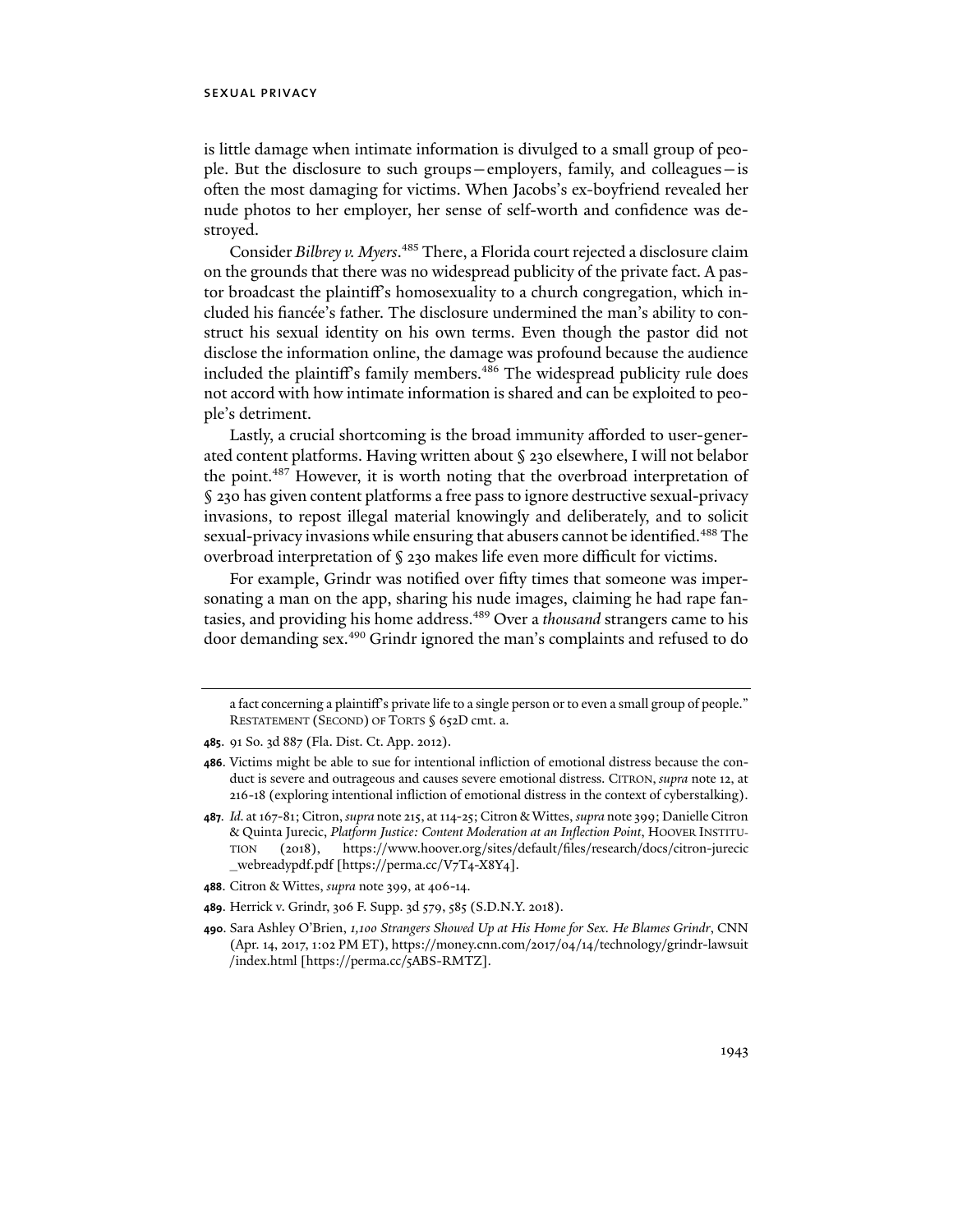anything about the imposter.<sup>491</sup> Given the breadth of judicial interpretations of § 230, the law can do little about the app.<sup>492</sup>

#### *3. Comprehensive Response*

Invasions of sexual privacy should be addressed in a comprehensive manner.493 A comprehensive approach would include legislation penalizing sexualprivacy invasions with enhanced penalties for bias-motivated privacy invasions. It would allow individuals to sue certain content platforms. And it would call for the privacy torts to evolve so that sexual-privacy invasions can be meaningfully redressed.

Why not, however, continue along the path of adopting specific statutes as problems capture lawmakers' attention? We could pass legislation as specific issues arise. Today, it is sextortion, deep fakes, and up-skirt photos. Tomorrow, sexual-privacy invasions may involve robots and drones. States have criminalized nonconsensual porn, often with separate statutes.<sup>494</sup> Congress is considering a federal statute to do the same.<sup>495</sup>

An incremental approach has merit. It enables an assessment of whether a particular legislative approach is working and should be extended to other areas. But it would require updating as new sexual-privacy invasions arise.<sup>496</sup> Practically speaking, it is difficult to capture the interest of lawmakers on any given topic. An approach that requires constant updating likely would not be updated in a timely manner.

To be sure, an incremental approach can be precisely the right approach when society is wrestling with changing attitudes. Consider efforts to criminalize nonconsensual pornography. Much as the women's rights movement of the 1960s and 1970s first had to name domestic violence and workplace sexual harassment to capture the public's attention, advocates and scholars had to educate

**<sup>491</sup>***. Herrick*, 306 F. Supp. 3d at 593*.*

**<sup>492</sup>***. See id.* at 588-92.

**<sup>493</sup>**. Sextortion may warrant higher penalties than other sexual-privacy invasions. A federal statute can consider aggravating factors as sentence enhancements.

**<sup>494</sup>**. Franks, *Democratic Surveillance*, *supra* note 46, at 482-83.

**<sup>495</sup>***. See* Chris Morris, *Revenge Porn Law Could Make It a Federal Crime to Post Explicit Photos Without Permission*, FORTUNE (Nov. 28, 2017), http://fortune.com/2017/11/28/revenge-porn-law [https://perma.cc/QA7Z-58GL].

**<sup>496</sup>**. We have seen law struggle in the related area of stalking and harassment, with states passing laws to deal with telephone abuse, email abuse, and cyberstalking. *See* CITRON, *supra* note 12, at 103-04.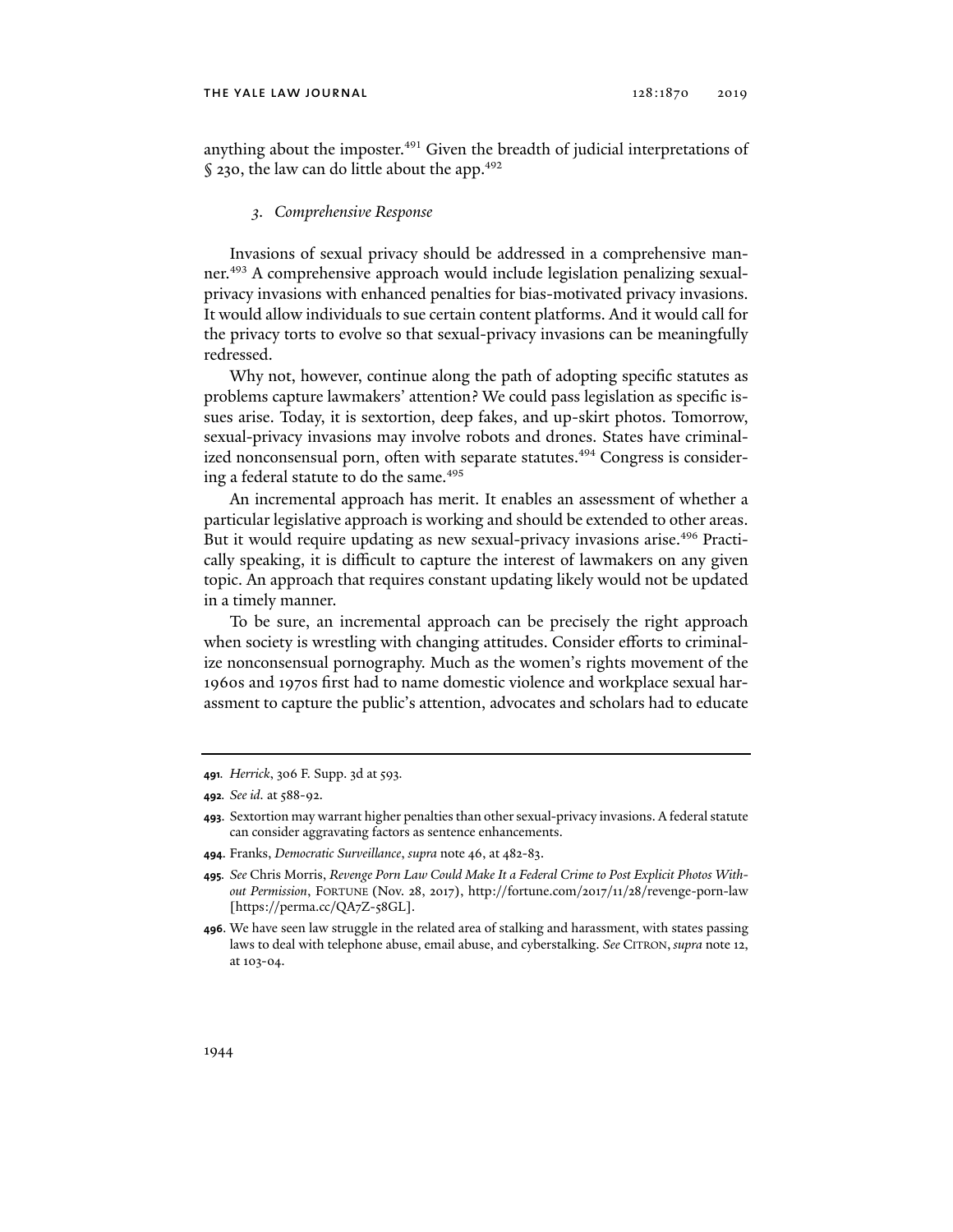the public about nonconsensual pornography and the harm it inflicted.<sup>497</sup> In 2013, when Mary Anne Franks wrote the first model revenge-porn statute, <sup>498</sup> and in 2014, when we wrote the first law review article on the topic, $499$  a crucial part of our task was expressive. We had to convince lawmakers and the public why it was not the fault of victims who trusted exes with their nude photos. At the time, calling for law to combat sexual-privacy invasions—with revenge porn as an illustration—might not have captured lawmakers' attention in the way that framing the issue as revenge porn did.

Now, however, we are at a pivotal moment. Having convinced lawmakers of the seriousness of nonconsensual pornography in just a few short years, we can make the case for seeing the constellation of sexual-privacy invasions as a single problem. Digital voyeurism, up-skirt photos, sextortion, nonconsensual porn, and deep-fake sex videos are all sexual-privacy invasions, and they all should be treated and penalized as such. In this moment, we need to make clear that sexualprivacy invasions undermine equality if they are motivated by bias.

There is much to be said for making an explicit legislative commitment to combat sexual-privacy invasions and to enhance penalties for bias-motivated abuse. Law is our teacher.<sup>500</sup> It shapes attitudes, beliefs, and behavior through its messages and lessons.<sup>501</sup> It educates society about what behavior is harmful

- **498**. Mary Anne Franks, *Why We Need a Federal Criminal Response to Revenge Porn*, CONCURRING OPINIONS (Feb. 15, 2013), https://concurringopinions.com/archives/2013/02/why-we-need -a-federal-criminal-law-response-to-revenge-porn.html [https://perma.cc/8SR5-VXVW].
- **499**. Citron & Franks, *supra* note 3.
- **500**. In my book *Hate Crimes in Cyberspace* and a law review article entitled *Law's Expressive Value in Combating Cyber Gender Harassment*, I argued that naming and penalizing online stalking as a civil rights violation served a crucial expressive purpose. CITRON, *supra* note 12, at 126-27; Citron, *supra* note 14, at 407-14; *see also* Citron, *supra* note 215.
- **501***. See* Cass R. Sunstein, *On the Expressive Function of Law*, 144 U. PA. L. REV. 2021 (1996);*see also* Citron, *supra* note 14, at 399.

**<sup>497</sup>**. That work was undertaken by a group of advocates and scholars. Without My Consent, founded by Erica Johnstone and Colette Vogel, was formed to educate the public about laws that would enable victims of privacy invasions to sue as Jane or John Does and grew to cover nonconsensual pornography. Holly Jacobs cofounded the Cyber Civil Rights Initiative (CCRI) with Mary Anne Franks to combat the problem of nonconsensual pornography. They named the organization after my article *Cyber Civil Rights*, *supra* note 215, which made the case for conceptualizing cyberstalking as a civil rights problem. I currently serve as Vice President, Secretary, and member of CCRI's Board of Directors. Mary Anne Franks serves as President and Legislative Director of CCRI; Jason Walta serves as CCRI's Treasurer. Holly Jacobs is a member of CCRI's Board of Directors.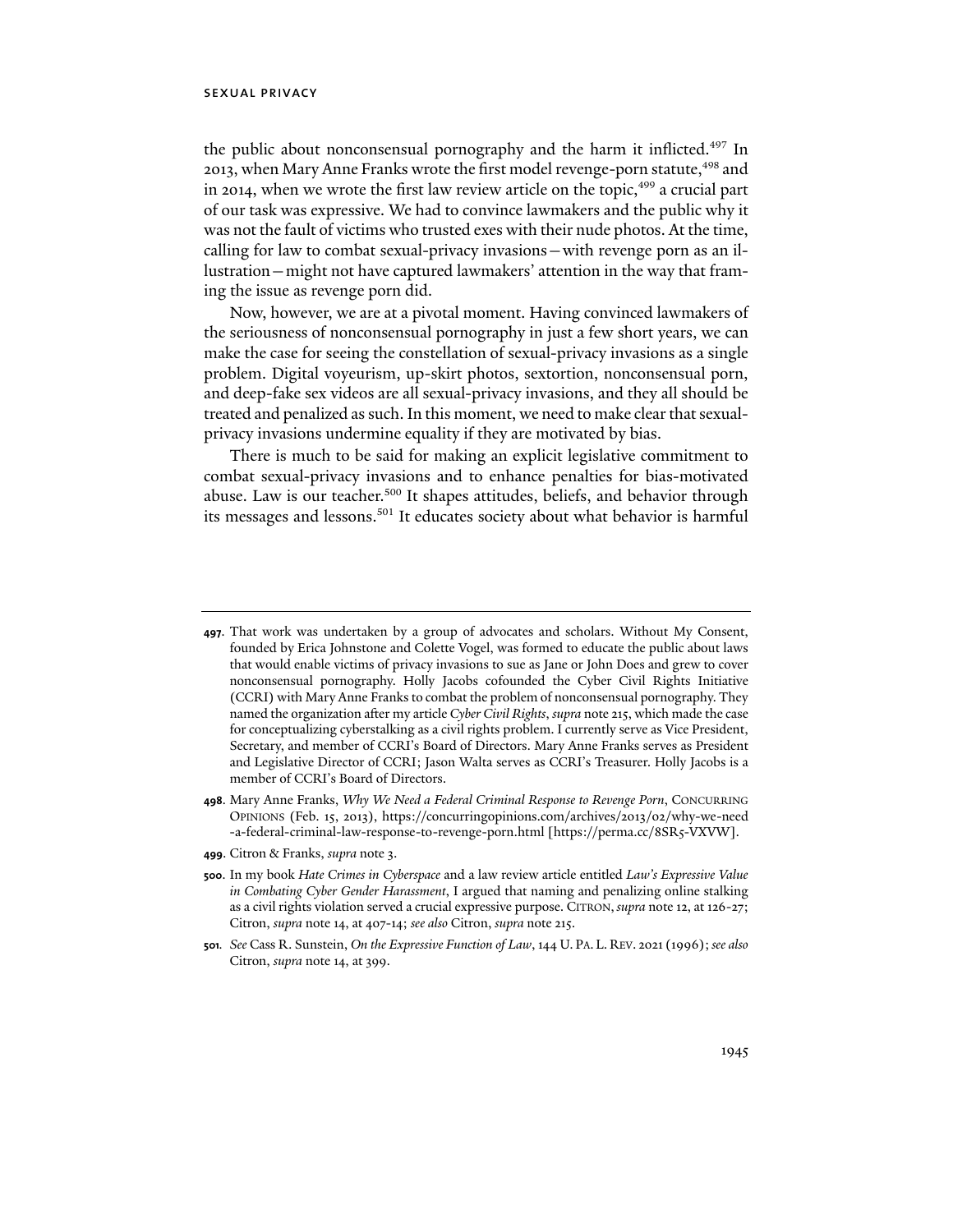and what behavior is unacceptable.<sup>502</sup> Legal penalties demonstrate societal intensity around a social value.<sup>503</sup> Moreover, law serves as a focal point for social change.504 When public sentiment about specific behavior is unclear, law provides expressive clarity, channeling shifts in beliefs, attitudes, and behaviors.<sup>505</sup>

Legislation penalizing sexual-privacy invasions would say that improper access to, spying on, and nonconsensual exposure of our naked bodies and sexual activities produce a corrosive injury. It would say that publicly exposing a single aspect of one's intimate life does not mean that all aspects are meant for public consumption. It would make clear that confidences shared in intimate relationships deserve respect and protection.

Another benefit of legal reform would be its salutary effect on victims' engagement.506 Comprehensive sexual-privacy legislation would signal broader public support for sexual-privacy victims and the value of their sexual expression and sexual autonomy. Individuals and groups that previously experienced sexual-privacy violations or abuses—most likely women and minorities—could infer that their expression is valued.<sup>507</sup> They may therefore be more likely to engage in sexual expression with future intimate partners.

Penalty enhancements for bias-motivated privacy invasions would also draw attention to the structural impact of such abuse. They would make clear that the

**507***. Id.* (manuscript at 21). For our coauthored work, Jon Penney conducted an original study that supports the supposition that law can encourage cyberharassment victims to speak and engage online. The study involved an online survey of over 1,200 American internet users. *Id.*  (manuscript at 14). It examined participants' responses to various hypothetical "regulatory" scenarios, including one where the participant learns that the government has enacted a new law introducing "tough civil and criminal penalties for posting information or other content online, with the intent to harass or intimidate another person." *Id.* (manuscript at 14-15). The results offered a number of insights, such as that cyberharassment laws would have more salutary than chilling effects on online engagement. For example,

> 87% of respondents indicated a cyber harassment law would have "no impact" or render them "somewhat" or "much more" likely to "spend time on the internet;" 62% indicated law would have "no impact" or render them "more likely" to "speak or write about certain topics online;" 67% indicated the law would have no impact or would render them somewhat or much more likely to share personally created content online; and 56% indicated the law would either have no impact or would render them more likely to contribute to social networks online.

*Id.* (manuscript at 15-16).

**<sup>502</sup>***. See* CITRON, *supra* note 12, at 126-29.

**<sup>503</sup>***. See, e.g.*, Yuval Feldman, *Expressive Function of Trade Secret Law: Legality, Cost, Intrinsic Motivation, and Consensus*, 6 J. EMPIRICAL LEGAL STUD. 177, 184-85 (2009).

**<sup>504</sup>***. See* Alex Geisinger, *A Belief Change Theory of Expressive Law*, 88 IOWA L. REV. 35, 45-49 (2002).

**<sup>505</sup>***. Id.* at 64-65.

**<sup>506</sup>***. See* Penney & Citron, *supra* note 177 (manuscript at 15-19).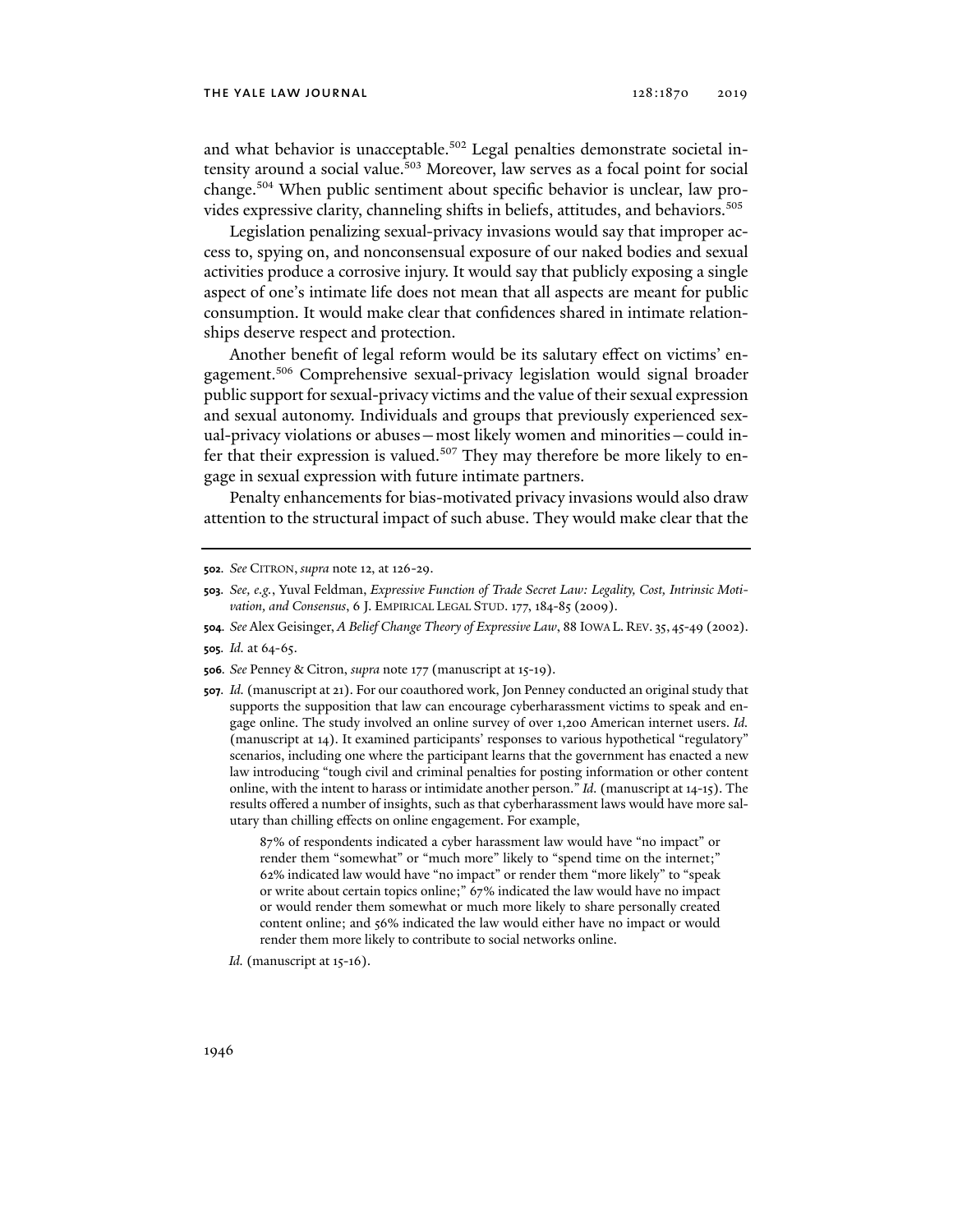eradication of subordination is a central legislative goal.<sup>508</sup> They would teach us about "the stigmatization and humiliation [that individuals] endure[] when [they] are targeted . . . due to their gender, race, national origin, [and/]or sexual orientation."509 They would recognize the way that stigma, especially with regard to sex and sexuality, collaterally impacts the job market for women, nonwhites, and sexual minorities.<sup>510</sup>

# *a. Legislative Suggestions*

The drafting of a sexual-privacy statute should be informed by First Amendment doctrine, due process concerns, and the goal of encouraging the passage of laws that will deter sexual-privacy invasions. Not only does legislation have to give fair warning to potential perpetrators—defendants must have clear notice of the precise activity that is prohibited—but it must also not be so broad as to criminalize or impose civil penalties on innocuous behavior.

A sexual-privacy statute should have a number of features. It should focus on image-based sexual-privacy invasions because images have a lasting impact on our memories and, when posted online, can be difficult—or impossible—to forget.511 It should require proof that the defendant knowingly engaged in, or knowingly coerced another person to engage in, the photographing, filming, recording, digital fabrication, or disclosure of "intimate images" of a person whose "private area" is exposed or partially exposed, who is engaged in sexually explicit conduct or a "sexual act," or whose nude image is digitally manufactured. It should require proof that the person did not consent to the photographing, filming, recording, digital fabrication, or disclosure of the intimate information. It

**<sup>508</sup>***. See* CITRON, *supra* note 12, at 126-29.

**<sup>509</sup>***. Id.* at 126.

**<sup>510</sup>**. The connection between privacy and equality is at the heart of European data-protection law. *See* ALLEN, *supra* note 180, at 144-45, 148. As European lawmakers recognized, the genocide of six million Jews and six million others was only possible due to the Nazis' access to personal data about people's religion and race. *See*EDWIN BLACK,IBM AND THE HOLOCAUST:THE STRA-TEGIC ALLIANCE BETWEEN NAZI GERMANY AND AMERICA'S MOST POWERFUL CORPORATION (2001).

**<sup>511</sup>***. See* Jennifer L. Mnookin, *The Image of Truth: Photographic Evidence and the Power of Analogy*, 10 YALE J.L. HUMAN. 1, 1-4 (1998). Thank you to Jennifer Mnookin and Jessica Silbey who discussed with me the power of the image. I will take up this theme in my book project on sexual privacy.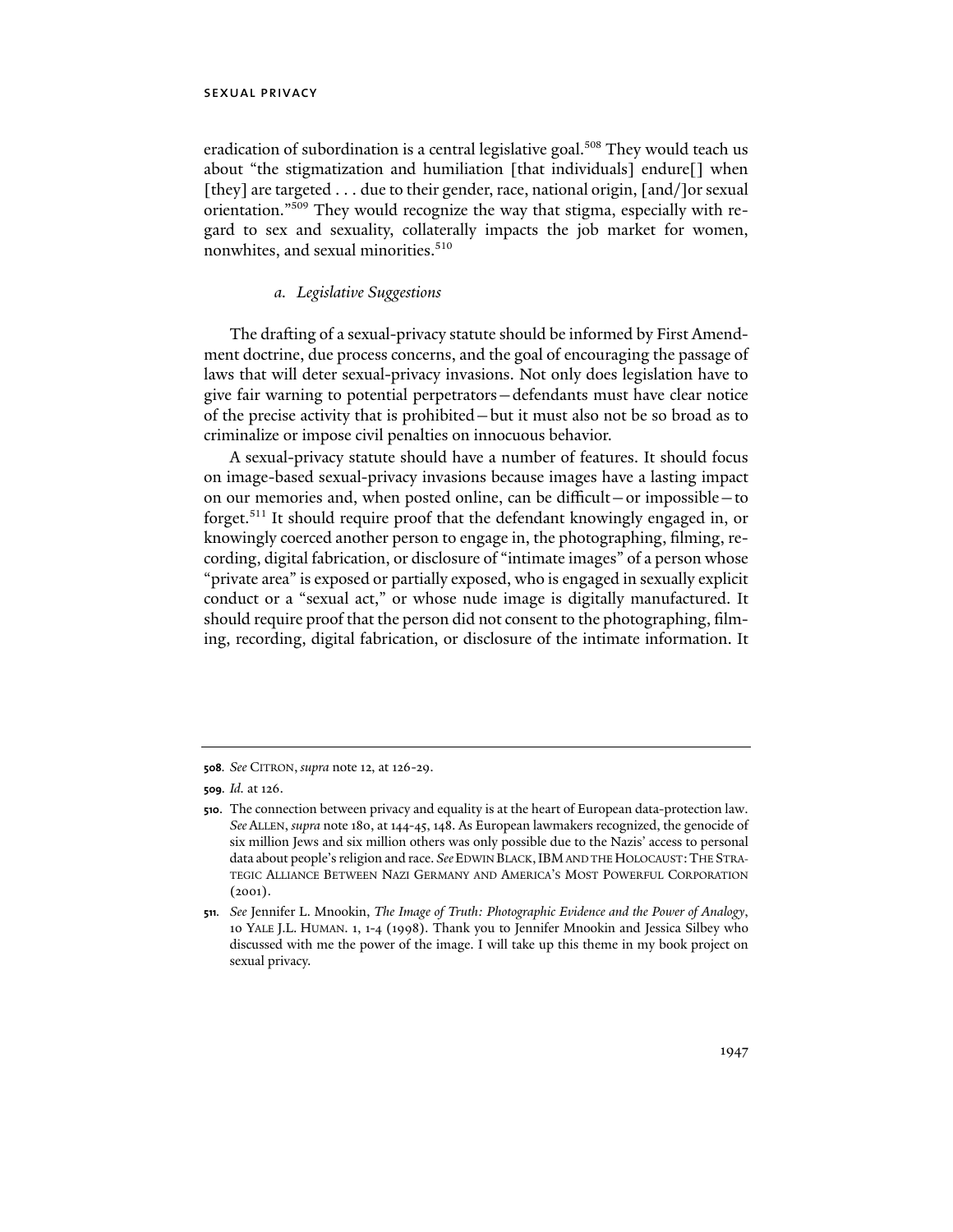#### the yale law journal 128:1870 2019

also should require proof that the photographing, filming, recording, digital fabrication, or disclosure involved circumstances where a reasonable person would have expected privacy.<sup>512</sup>

Clear and specific definitions of key terms are vital. The definitions in certain voyeurism and nonconsensual pornography laws are helpful guides. For instance, Franks's model nonconsensual-pornography statute provides wellcrafted definitions of terms like "sexual act," which "includes but is not limited to masturbation; genital, anal, or oral sex; sexual penetration with objects; or the transfer or transmission of semen upon any part of the depicted person's body."513 The federal Video Voyeurism Prevention Act of 2004 defines "private area" as "the naked or undergarment clad genitals, pubic area, buttocks, or female breast of that individual."514 Any legislation, though, should exempt disclosures concerning matters of legitimate public concern.<sup>515</sup> This would help guard against the chilling of protected speech.<sup>516</sup>

Criminal penalties should be calibrated to the wrongful conduct. As a start, sexual-privacy invasions should be treated as felonies, rather than as misdemeanors.517 This would be a change to existing law. For instance, most states

Whoever knowingly [using any means affecting interstate or foreign commerce, including by computer] engaged in, or knowingly coerced another person to engage in, the photographing, filming, recording, digitally fabrication, or disclosure of an intimate image:

- (1) when the person did not consent to the photographing, filming, recording, digital fabrication, or disclosure of intimate information; and
- (2) in circumstances where a reasonable person would have expected privacy in the intimate image

shall be fined under this title or imprisoned for not more than five (or ten) years, or both.

I include this just by way of suggestion. In this Article, I aim to provide a way to think about potential reform rather than providing a specific legislative path. My book project will think through this issue with greater care, especially as my work with federal lawmakers evolves. The key goal of this Article is to provide a conceptual map for sexual privacy.

- **513**. Mary Anne Franks, *CCRI Model State Law*, CYBER C.R. INITIATIVE, https://www .cybercivilrights.org/model-state-law [https://perma.cc/YH32-4476].
- **514**. 18 U.S.C. § 1801(b)(3) (2018).
- **515***. See* Citron & Franks, *supra* note 3, at 388.
- **516***. See, e.g.*, Snyder v. Phelps, 562 U.S. 443, 459-60 (2011).
- **517***.* Citron & Franks, *supra* note 3, at 366 n.121, 389-90; Franks, *"Revenge Porn" Reform*, *supra* note 46, at 1281, 1278; Kaimipono D. Wenger, *Legal Developments in Revenge Porn: An Interview with Mary Anne Franks*, CONCURRING OPINIONS (Oct. 10, 2013), https://concurringopinions.com /archives/2013/10/legal-developments-in-revenge-porn-an-interview-with-mary-anne -franks.html [https://perma.cc/T3FM-KHJF].

**<sup>512</sup>**. For instance, the statute could read, in part: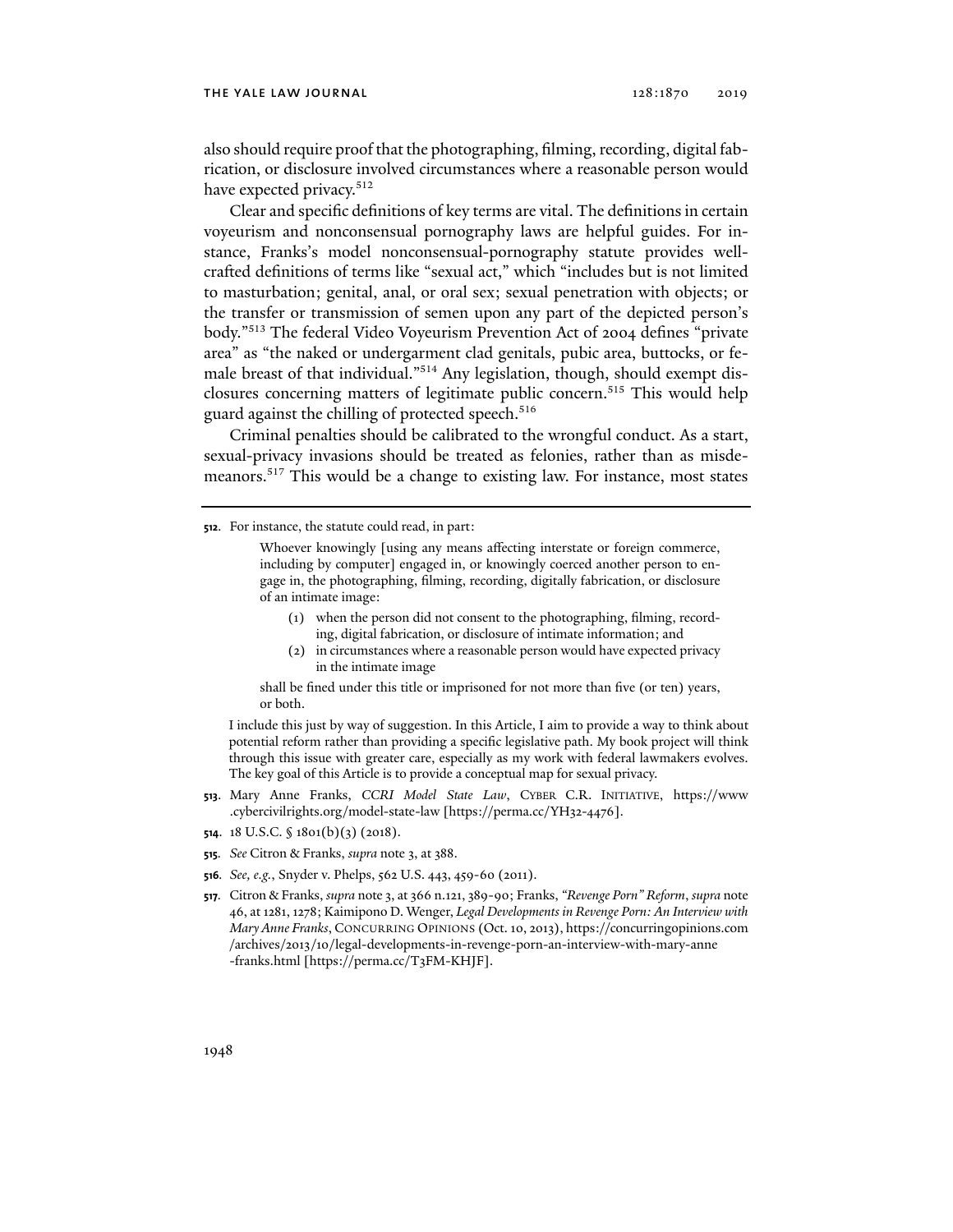treat sexual-privacy invasions involving nonconsensual porn as misdemeanors.<sup>518</sup> As we have seen, perpetrators like Mathers receive negligible sentences.<sup>519</sup> The possibility of significant prison time would be a more effective deterrent, and it would have a more powerful expressive impact.

As noted above, there should be penalty enhancements for bias-motivated sexual-privacy invasions. Law should recognize that some circumstances deserve higher penalties. Sextortion is particularly harmful and particularly reprehensible conduct—it may therefore warrant stiffer penalties than other sexual-privacy invasions. Legislation should include aggravating circumstances that would enhance the penalties, such as where an actor engages in both nonconsensual taping and disclosure.520

Civil penalties should be included as well. Along these lines, the National Conference of Commissioners on Uniform State Laws recently proposed a statute providing civil remedies for the authorized disclosure of intimate images.<sup>521</sup> The Uniform Civil Remedies for Unauthorized Disclosure of Intimate Images Act permits plaintiffs to bring suits under pseudonyms to protect their identities and private lives from further harm.<sup>522</sup> Plaintiffs are allowed to recover economic and noneconomic damages for injuries proximately caused by defendants or statutory damages not to exceed \$10,000 against a defendant.<sup>523</sup> Punitive damages, reasonable attorneys' fees and costs, and injunctive relief are also allowed.<sup>524</sup> That statute should extend to all sexual-privacy invasions, not just to the disclosure of intimate images without consent.

- **519***. See supra* notes 316-319 and accompanying text.
- **520***. See* Richards, *supra* note 450, at 360-61, 381-82 (suggesting that a hybrid intrusion-disclosure tort may help resolve some of the First Amendment problems with the disclosure tort); Rodney A. Smolla, *Accounting for the Slow Growth of American Privacy Law*, 27 NOVA L. REV. 289, 302 (2002).
- **521***. See* UNIFORM CIVIL REMEDIES FOR UNAUTHORIZED DISCLOSURE OF INTIMATE IMAGES ACT § 3 (UNIF. LAW COMM'N 2018). Franks served as the reporter for this project.
- **522***. Id.* § 5; *see also* CITRON, *supra* note 12, at 25 (arguing for recognition of pseudonymous litigation on behalf of plaintiffs in privacy suits).
- **523**. UNIFORM CIVIL REMEDIES FOR UNAUTHORIZED DISCLOSURE OF INTIMATE IMAGES ACT  $§ 6(a)(1)(B).$
- **524***. Id.* § 6(a)(3).

**<sup>518</sup>***. 42 States + DC Now Have Revenge Porn Laws*, *supra* note 416; Aaron Minc, *Revenge Porn: How to Fight Back [50 State Interactive Map]*, MINC (Sept. 12, 2017), https://www.minclaw.com /fighting-back-revenge-porn [https://perma.cc/6G9E-TXB5] (showing that twenty-eight of the fifty states and the District of Columbia treat nonconsensual pornography as a misdemeanor).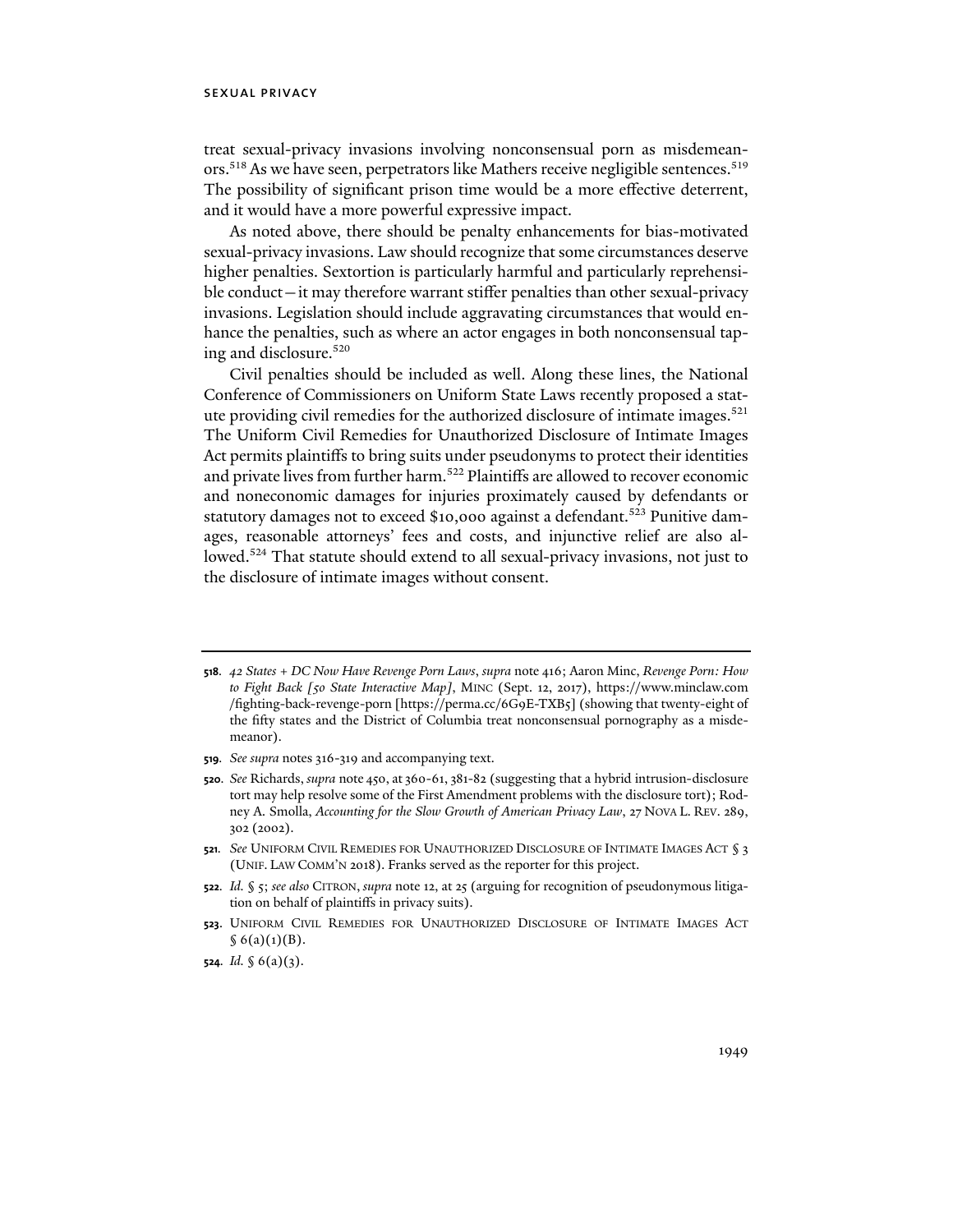## *b. Privacy Torts*

The privacy torts should evolve<sup>525</sup> even though their practical import may be limited if section 230 of the Communications Decency Act stands.<sup>526</sup> The origin of these torts provides interesting insights for a path forward.

The majority of the early privacy plaintiffs were women whose images had been used in advertisements and films without permission or whose nude bodies were viewed without consent.527 In *De May v. Roberts*, the first privacy case, a doctor went to the plaintiff's house in the middle of the night to help her deliver her child.<sup>528</sup> The doctor brought a friend with him but never explained that the friend was not a medical professional.<sup>529</sup> The doctor's friend watched the plaintiff as she gave birth.<sup>530</sup> The court held that the plaintiff had a "right to  $\dots$  privacy"—in the court's view, the right to decide who sees one's exposed laboring body.531

Historian Jessica Lake unearthed the stories behind the early privacy cases and found that female plaintiffs often used privacy-tort law to object to unwanted "optical violation of their exposed bodies."<sup>532</sup> Female plaintiffs brought suit to "protest" being reduced to "objects of consumption" or shameful "hookers or divorcees."533 Although court decisions tended to attribute privacy redress to the preservation of female "modesty" and "reserve," the plaintiffs themselves did not frame their cases that way.<sup>534</sup> Complaints and other litigation documents show that plaintiffs sought to "claim ownership over their life experiences and to protest against the appropriation and exploitation of those experiences."535

- **527**. LAKE, *supra* note 15, at 224-25.
- **528**. 9 N.W. 146, 146 (Mich. 1881).
- **529***. Id.* at 147.
- **530***. Id.*

- **532**. LAKE, *supra* note 15, at 116.
- **533***. Id.* at 90, 106, 118, 221.
- **534***. Id.* at 225.
- **535***. Id.* at 221.

**<sup>525</sup>***. See generally* CITRON, *supra* note 12.

**<sup>526</sup>**. As explored above, individuals are unlikely to have the resources required to sue privacy invaders. *See supra* text accompanying note 398.

**<sup>531</sup>***. Id.* at 148-49; *see also* LAKE, *supra* note 15, at 95. Lake studied primary court documents, including affidavits, pleadings, records of testimony, and exhibits of important early cases, including *Kunz v. Allen*, 172 P. 532 (Kan. 1918); *Roberson v. Rochester Folding Box Co.*, 64 N.E. 442 (N.Y. 1902); *Feeney v. Young*, 181 N.Y.S. 481 (App. Div. 1920); and *De May*, 9 N.W. 146. *See* LAKE, *supra* note 15, at 57-69, 94-95, 97-107, 126-27.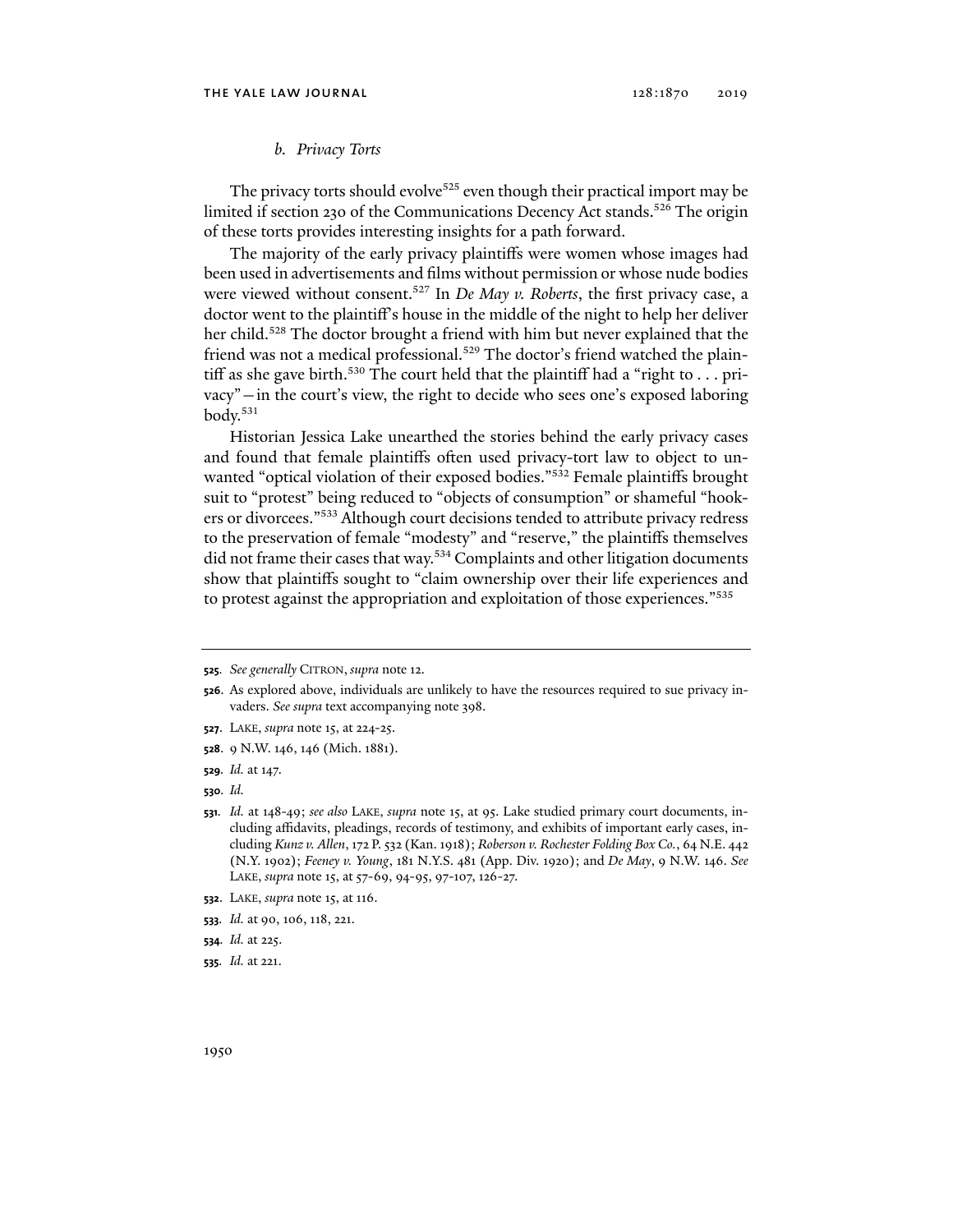This history is instructive. The privacy torts could have evolved in a way that provided robust protection of the ability to determine for oneself how much of one's naked body, intimate information, or intimate activities are exposed to others, as the earliest plaintiffs imagined. Privacy-tort law might have developed to recognize the wrongs of unauthorized surveillance and exposure of the naked body and certain intimate activities.<sup>536</sup> Instead, the privacy torts ossified into four torts with cramped meanings, in large part due to William Prosser's categorization of them in 1960 and his integration of those categories into the *Restatement (Second) of Torts*. 537 Courts can and should protect what the early privacy plaintiffs sought: the protection of their bodies and sexual activities from unwanted exposure.538

This goal might enable courts to eliminate some of the rigidity that has prevented privacy torts from tackling disclosures of intimate information to small groups of people or intrusions of information preserves in public.<sup>539</sup> The existing privacy torts can be interpreted broadly to protect sexual privacy.<sup>540</sup> It is crucial to recognize that privacy harms can be equally, if not more, profound when private facts like nude images are exhibited to a smaller group of people who matter to us—for instance, friends, colleagues, or family members—as when they are disclosed to the broader public. The rigid publicity rule does not accord with the lived reality of victims of sexual-privacy invasions. And, in public, our bodies should not be unwittingly and unreasonably exposed to others. Developing technologies surely will be used in ways that make our bodies vulnerable to surveillance in public. Tort law should treat those developments as wrongful and compensable rather than inevitable and acceptable.

Another way that the privacy torts could evolve is to redress breaches of confidentiality between intimates. A rich literature supports this view.<sup>541</sup> This would

- **536**. An important way to think about tort law is as the redress of wrongs, an approach that is both pragmatic and morally grounded. *See, e.g.*, JOHN C.P. GOLDBERG & BENJAMIN C. ZIPURSKY, RECOGNIZING WRONGS (forthcoming 2019).
- **537***. See* Citron, *supra* note 24, at 1809; Neil M. Richards & Daniel J. Solove, *Prosser's Privacy Law: A Mixed Legacy*, 98 CALIF. L. REV. 1887, 1903 (2010).
- **538**. Prosser, *supra* note 422, at 397. Benjamin Zipursky and I are collaborating on a project that will flesh out the contours of such a development in privacy-tort law.
- **539***. See* Lior Jacob Strahilevitz, *Reunifying Privacy Law*, 98 CALIF. L. REV. 2007, 2010-11 (2010).
- **540***. See* CITRON, *supra* note 12, at 142-53.
- **541***. See, e.g.*, WALDMAN, *supra* note 37; Richards & Hartzog, *supra* note 101; Daniel J. Solove & Neil M. Richards, *Privacy's Other Path: Recovering the Law of Confidentiality*, 96 GEO. L.J. 123 (2007); Waldman, *supra* note 112; *see also* Jack M. Balkin, *Information Fiduciaries and the First Amendment*, 49 U.C. DAVIS L. REV. 1183 (2016) (attempting to reconcile the tensions between information-privacy rights and First Amendment rights through the concept of an "information fiduciary").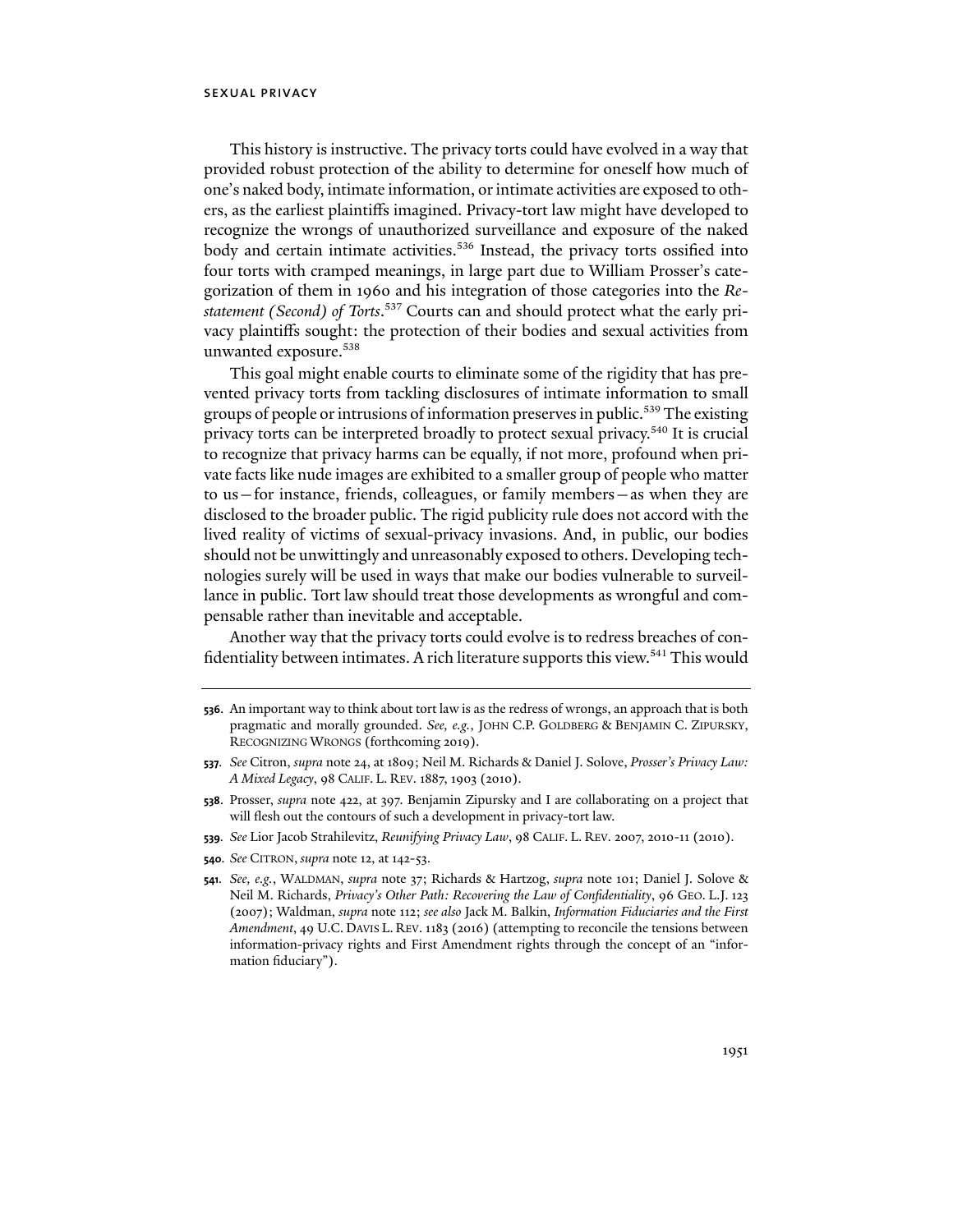provide redress for a person whose intimate information—whether the fact of gender transition or a nude image—is shared in violation of a promise of confidentiality.

## *c. Section 230 Reform*

Enhanced legal liability of perpetrators is insufficient. Content platforms are essential to protecting sexual privacy in the digital age. For instance, the call for a more regulated internet is no longer considered outlandish.<sup>542</sup> Congress recently amended § 230 to exempt from immunity platforms that facilitate online sex trafficking.<sup>543</sup> As one of the drafters of § 230 recently acknowledged, the law's safe harbor was meant to incentivize efforts to clean up the internet—not to provide a free pass for ignoring or encouraging illegality.<sup>544</sup>

We find ourselves in a very different moment now than we were in five or ten years ago, let alone twenty years ago when § 230 was passed. The pressing question now is not whether, but to what extent, the safe harbor will be altered. That is astounding, to say the least.

Modest adjustments to § 230 could maintain free and robust online speech without extending the safe harbor to bad actors or, more broadly, to platforms that do not respond to illegality in a reasonable manner. One possibility suggested by free speech scholar Geoffrey Stone would be to deny the safe harbor to bad actors. Specifically, the exemption would apply to online service providers that "knowingly and intentionally leave up unambiguously unlawful content that clearly creates a serious harm to others."<sup>545</sup> This would ensure that bad actors could not claim immunity if they knowingly and intentionally leave up content like nonconsensual pornography or up-skirt photos.

A variant on this theme would deny the immunity to online service providers that intentionally solicit or induce illegal behavior or unlawful content. This approach takes a page from intermediary trademark-liability rules. As Stacey

**<sup>542</sup>***. See* Citron & Jurecic, *supra* note 487, at 2.

**<sup>543</sup>**. Allow States and Victims to Fight Online Sex Trafficking Act of 2017, Pub. L. No. 115-164, § 3, 132 Stat. 1253, 1253-54 (2018).

**<sup>544</sup>***. See* Alina Selyukh, *Section 230: A Key Legal Shield for Facebook, Google Is About to Change*, NPR (Mar. 21, 2018, 5:11 AM ET), https://www.npr.org/sections/alltechconsidered/2018/03/21 /591622450/section-230-a-key-legal-shield-for-facebook-google-is-about-to-change [https://perma.cc/2JWB-H6WZ] (citing former Rep. Christopher Cox, R-California).

**<sup>545</sup>**. E-mail from Geoffrey Stone, Professor of Law, Univ. of Chi., to Danielle Citron (Apr. 8, 2018, 3:38 PM EDT) (on file with author).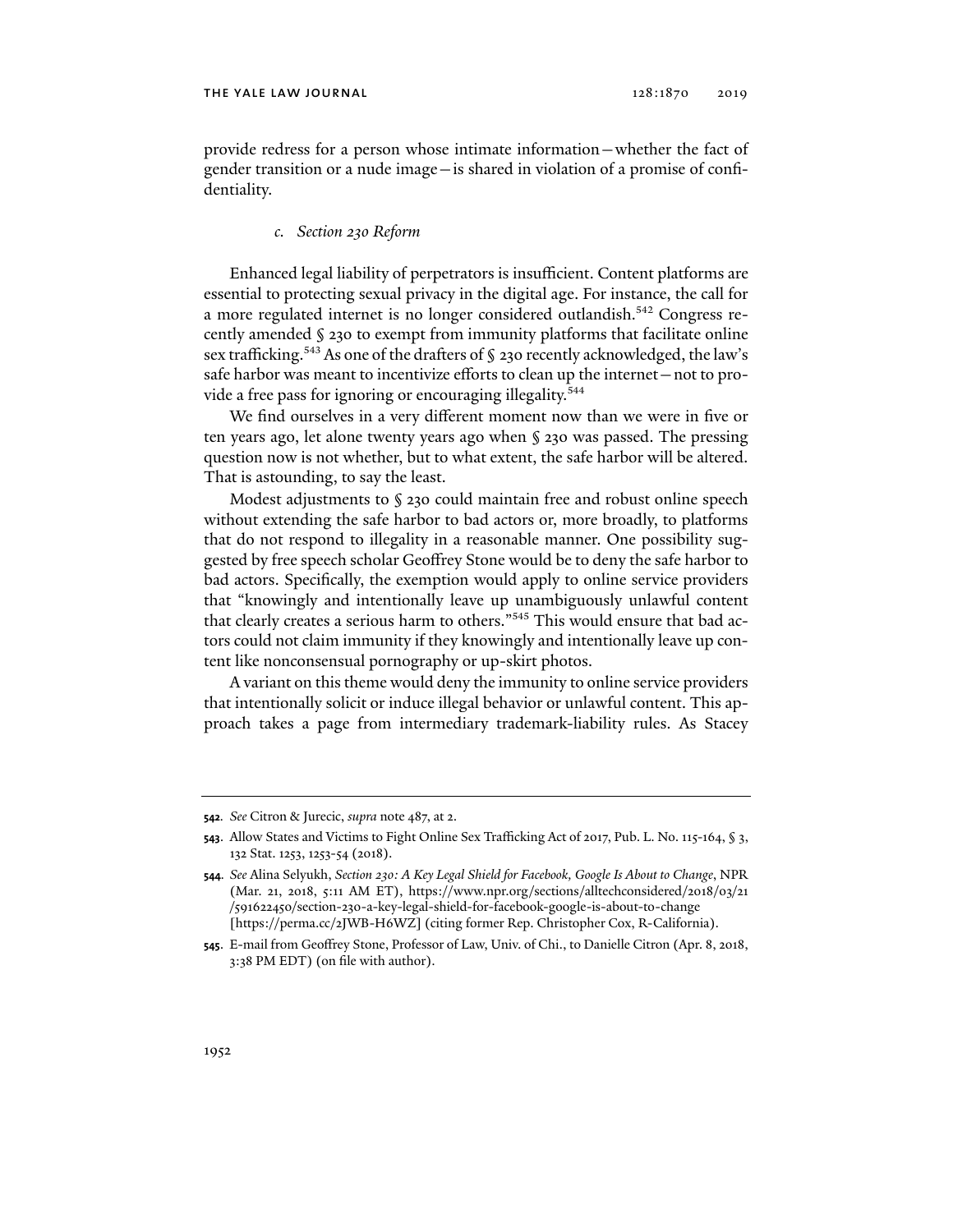Dogan urges in that context, the key is the normative values behind the approach.546 Providers that profit from illegality—which surely can be said of sites that solicit unlawful content—should not enjoy immunity from liability. Such an approach would incentivize these providers to take down harmful, illegal content, or else risk potential lawsuits. At the same time, other online service providers would not have a reason broadly to block or filter lawful speech in order to preserve the immunity. In other words, the approach targets the harmful conduct while providing breathing space for protected expression.<sup>547</sup>

Yet another approach would be to amend § 230 in a more comprehensive manner. As Benjamin Wittes and I have argued, platforms should enjoy immunity from liability only if they can show that their response to unlawful uses of their services is reasonable.<sup>548</sup> The immunity would hinge on the reasonableness of providers' content moderation practices as a whole—rather than whether specific content was removed or allowed to remain in any single instance. The determination of what constitutes a reasonable standard of care would consider differences among online entities. For example, internet service providers and social networks with millions of postings a day cannot plausibly respond to complaints of abuse immediately, let alone within a day or two. However, they may be able to deploy technologies to detect content previously deemed unlawful. The duty of care will evolve as technology improves.

A reasonable standard of care approach would reduce opportunities for abuses without interfering with the further development of a vibrant internet and without unintentionally turning innocent platforms into involuntary insurers for those injured through their sites. Approaching the problem as one of setting an appropriate standard of care more readily allows for differentiating among various kinds of online actors—for setting different rules for large social networks connecting millions of people versus websites designed to facilitate mob attacks or to enable illegal discrimination.<sup>549</sup>

**<sup>546</sup>**. Stacey Dogan, *Principled Standards vs. Boundless Discretion: A Tale of Two Approaches to Intermediary Trademark Liability Online*, 37 COLUM.J.L. & ARTS 503, 507-08 (2014).

**<sup>547</sup>***. Id.* at 508-09.

**<sup>548</sup>**. Citron & Wittes, *supra* note 399, at 419. A better revision to § 230(c)(1) would read (revised language is italicized): "No provider or user of an interactive computer service that *takes reasonable steps to prevent or address unlawful uses of its services* shall be treated as the publisher or speaker of any information provided by another information content provider *in any action arising out of the publication of content provided by that information content provider*." *Id.*

**<sup>549</sup>***. Id.* at 423.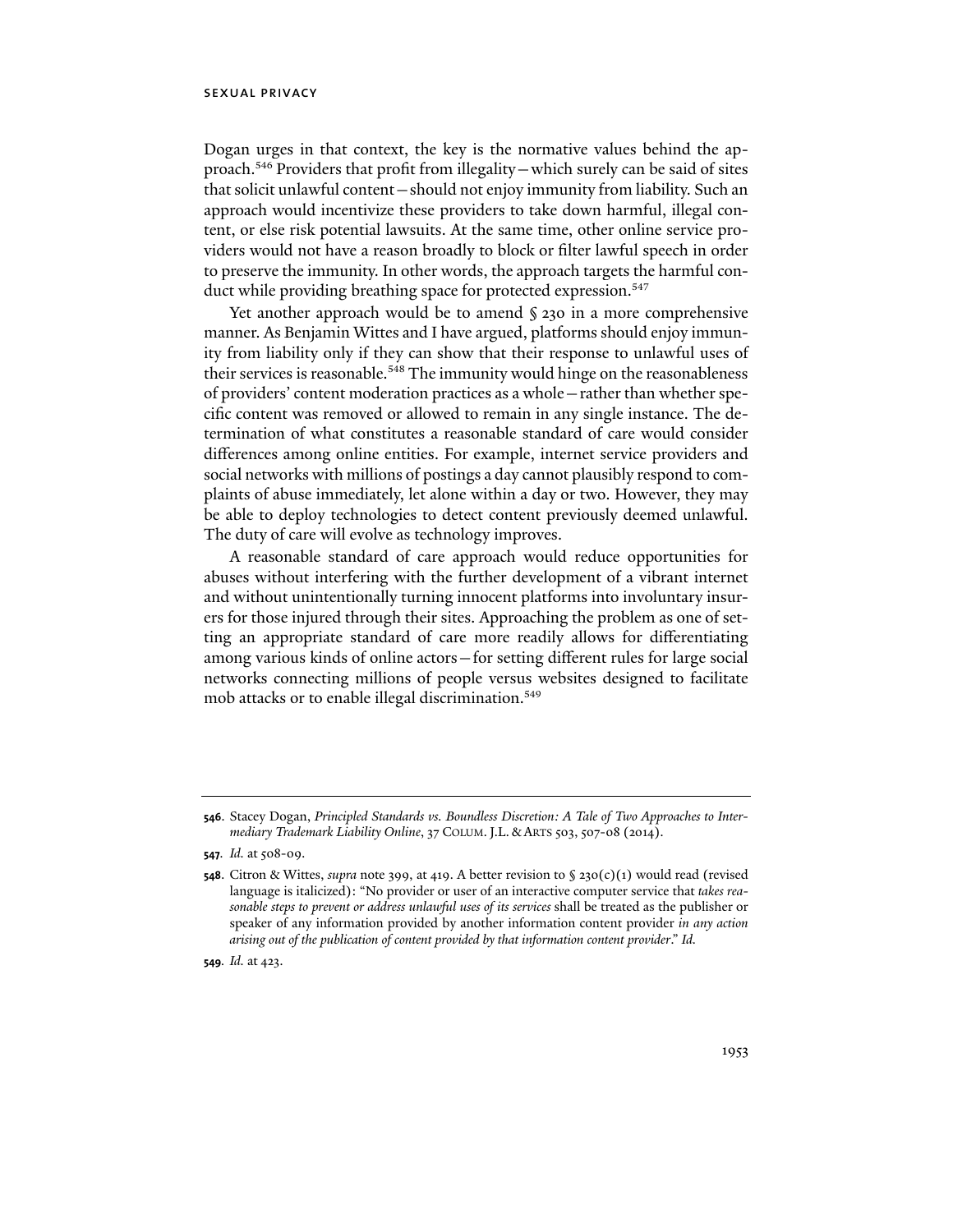# *B. Markets*

Finally, market forces have the potential to play a crucial role in protecting sexual privacy. Whether these efforts do more harm than good is worth careful study. Information technologies are doubled-edged—they collect, analyze, and share personal data even as they afford new opportunities for privacy.<sup>550</sup>

Consider this example. In the analog age, if people wanted access to racy literature, they had to go into a store and buy it, revealing their reading habits to clerks.551 Because it was embarrassing to be seen purchasing such reading material, many declined to do so. In the digital age, however, there are no clerks to give us sideways looks when we purchase *Fifty Shades of Grey* or *Hustler* magazine online.<sup>552</sup>

The privacy calculus has morphed, but it is not necessarily a win for individuals. Ordinary members of the public have no idea what we are reading, but online behavioral advertisers and e-book sellers certainly do. Indeed, a vast array of companies track our online purchases, and information about those purchases may end up in many parties' hands depending upon the sites' privacy policies.<sup>553</sup>

David Pozen's typology of privacy-privacy trade-offs can help us evaluate market efforts to protect sexual privacy. One type of privacy trade-off—a "distributional tradeoff"—shifts privacy burdens or benefits from one group in the population to another.554 A "directional tradeoff" shifts the burdens or benefits from groups suffering harm to groups inflicting privacy harm.<sup>555</sup> A "dynamic tradeoff" shifts the privacy risk across time periods.556 In a "dimensional tradeoff," the risk is shifted across different privacy interests.<sup>557</sup> With this typology in mind, this Section assesses the impact of emerging trends that are and may be invoked to protect sexual privacy.

- **553***. Id.*
- **554**. Pozen, *supra* note 5, at 229.
- **555***. Id.*
- **556***. Id*. at 229-30.
- **557***. Id.* at 230.

**<sup>550</sup>***. See id.* at 412-413; Benjamin Wittes & Jodie C. Liu, *The Privacy Paradox: The Privacy Benefits of Privacy Threats*, BROOKINGS 1-2 (May 2015), https://www.brookings.edu/wp-content /uploads/2016/06/Wittes-and-Liu\_Privacy-paradox\_v10.pdf [https://perma.cc/2MXH -GXEW].

**<sup>551</sup>**. Wittes & Liu, supra note 550, at 1-2.

**<sup>552</sup>***. See generally* Benjamin Wittes & Emma Kohse, *The Privacy Paradox II: Measuring the Privacy Benefits of Privacy Threats*, BROOKINGS (Jan. 2017), https://www.brookings.edu/wp-content /uploads/2017/01/privacy-paper.pdf [https://perma.cc/C57M-KAVP] (finding that consumers have active privacy interests in dealing with data-collecting companies).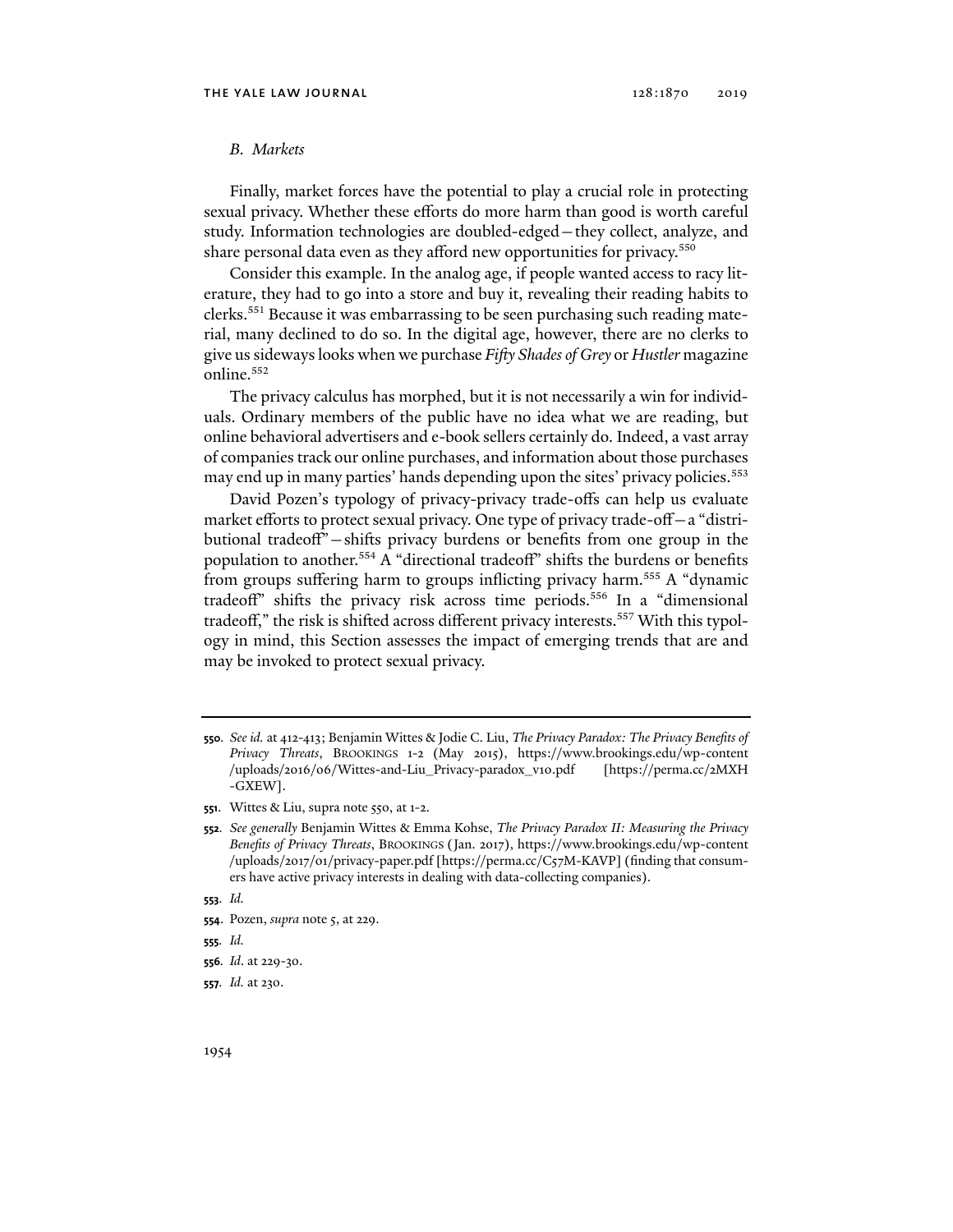# *1. Facebook Hashes*

Since 2014, Facebook has banned nonconsensual pornography in its termsof-service (TOS) agreement. At the start, users would report images as TOS violations, and the company would react to those requests, removing images where appropriate. Yet abusers would routinely repost the material once it had been removed, leading to a game of whack-a-mole.

To address this problem, Facebook has spearheaded technical strategies that have garnered different public reactions. Let us consider the effort that has obvious upsides and few downsides for privacy. In April 2017, Facebook announced its adoption of hash techniques to prevent the cycle of reposting: users would report images as nonconsensual pornography as before, but now, the company's "specially trained representative[s]" would determine if the images violate the company's terms of service and then designate the images for hashing.<sup>558</sup> Hashing is

a mathematical operation that takes a long stream of data of arbitrary length, like a video clip or string of DNA, and assigns it a specific value of a fixed length, known as a hash. The same files or DNA strings will be given the same hash, allowing computers to quickly and easily spot duplicates.559

In essence, hashes are unique digital fingerprints. At Facebook, photo-matching technology would block hashed images from reappearing on any of its platforms. This strategy is one that Franks, as legislative director of the Cyber Civil Rights Initiative, had long urged tech companies to adopt.<sup>560</sup>

**<sup>558</sup>**. Antigone Davis, *The Facts: Non-Consensual Intimate Image Pilot*, FACEBOOK NEWSROOM (Nov. 9, 2017), https://newsroom.fb.com/news/h/non-consensual-intimate-image-pilot-the-facts [https://perma.cc/5YAC-Z4WQ].

**<sup>559</sup>**. Jamie Condliffe, *Facebook and Google May Be Fighting Terrorist Videos with Algorithms*, MIT TECH. REV. (June 27, 2016), https://www.technologyreview.com/s/601778/facebook-and -google-may-be-fighting-terrorist-videos-with-algorithms [https://perma.cc/EUQ9 -KSAP]. Computer scientist Hany Farid, in conjunction with Microsoft, has developed PhotoDNA hash technology that enables the blocking of content before it appears. Kaveh Waddell, *A Tool to Delete Beheading Videos Before They Even Appear Online*, ATLANTIC (June 22, 2016), https://www.theatlantic.com/technology/archive/2016/06/a-tool-to-delete -beheading-videos-before-they-even-appear-online/488105 [https://perma.cc/EX35-YGS9].

**<sup>560</sup>**. Interview with Mary Anne Franks, Professor of Law, Univ. of Miami Sch. of Law (Sept. 1, 2018) (explaining that as early as 2014, Franks urged tech companies to adopt hash strategies to filter and block content constituting nonconsensual pornography).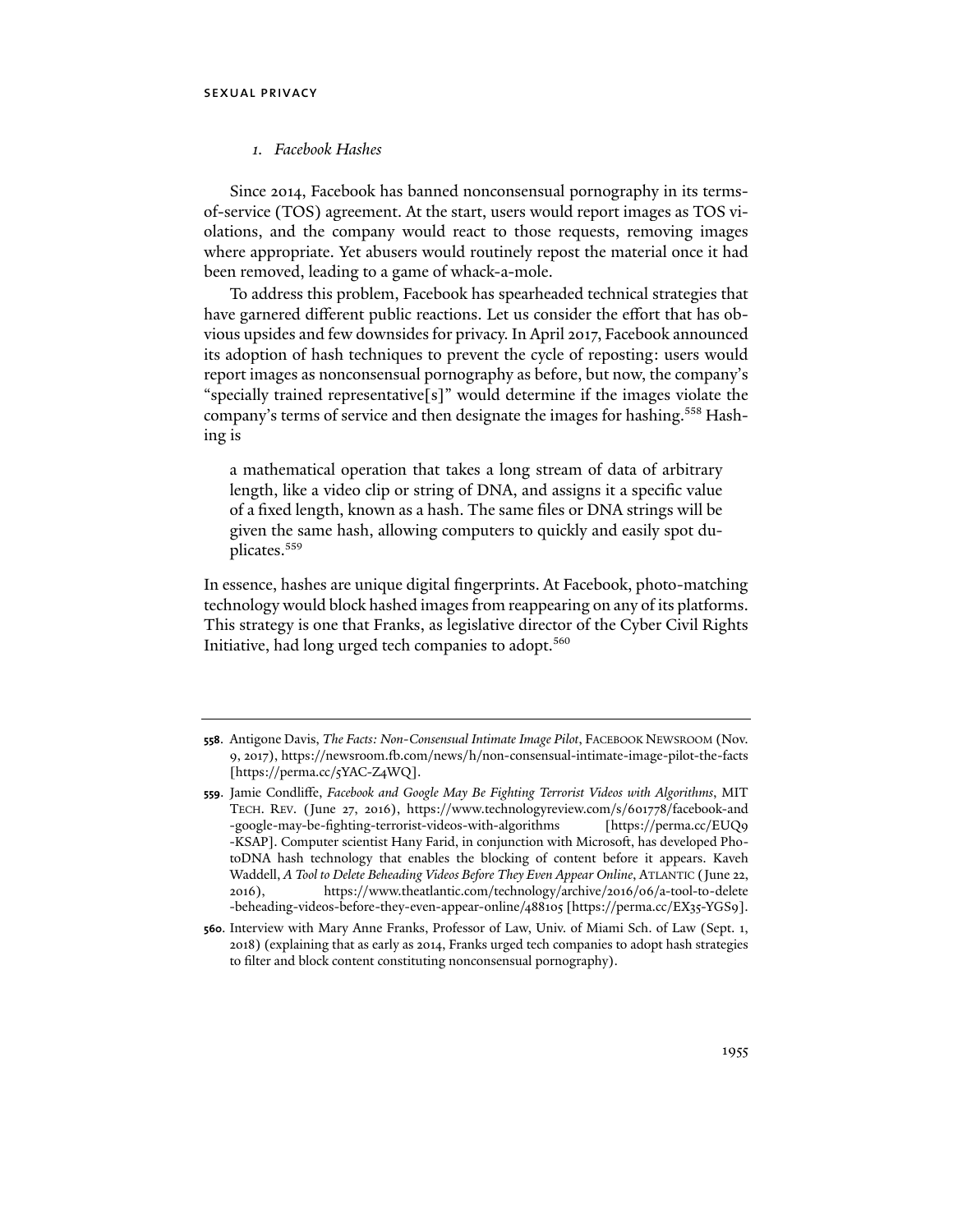Facebook's program has great promise to mitigate the damage suffered by victims of nonconsensual pornography. Preventing the reappearance of nonconsensual pornography is a relief to victims, who can rest easy knowing that at least on Facebook and its properties, friends, family, and coworkers will not see their nude images without their consent.<sup>561</sup> Storing the hashed images poses little risk to privacy—since the images have already been posted without consent and removed, the hashes would be the only remnant of that process and would be difficult to reverse engineer back to the original image.

The next step in Facebook's efforts, however, garnered significant pushback from privacy advocates and journalists. In November 2017, the platform announced a pilot program that would allow victims of nonconsensual porn to send it images that they worried might be posted without their consent.<sup>562</sup> The effort grew out of discussions with Facebook about the concerns of women whose abusers had threatened to post their nude images online. The question posed to Facebook was whether the company could do anything *before* intimate images were posted without their consent to prevent their posting. The hashing program was incredibly helpful, but it could not prevent the initial publication. There was still harm—mitigated, to be sure, but nevertheless significant.

Facebook's technologists and policy leaders have partnered with Australia's e-safety commissioner on a pilot program that lets individuals send in intimate photos that they fear will be posted on Facebook without permission.<sup>563</sup> Users first have to notify the e-safety commissioner's office about the problem.<sup>564</sup> Once the office notifies Facebook, individuals are sent a one-time link they can use to send an intimate image to Facebook. Facebook's operations obtain the image and

**<sup>561</sup>**. Of course, this solution is confined to Facebook, but its success might portend wider adoption, as in the case of child-pornography moderation efforts.

**<sup>562</sup>**. I am a member of a small group of advisers working with Facebook on the issue. Our Non-Consensual Intimate Image Working Group includes members of CCRI (including myself and Mary Anne Franks) and the National Network to End Domestic Violence. *See* Facebook Safety, People Shouldn't Be Able to Share Intimate Images to Hurt Others, FACEBOOK (May 22, 2018), https://www.facebook.com/fbsafety/posts/1666174480087050 [https://perma.cc /4NMC-C5ZC] (announcing the working group). I am not paid for any of my consulting work with Facebook.

**<sup>563</sup>**. Olivia Solon, *Facebook Asks Users for Nude Photos in Project to Combat 'Revenge Porn*,*'* GUARDIAN (Nov. 7, 2017, 5:16 PM), https://www.theguardian.com/technology/2017/nov/07/facebook -revenge-porn-nude-photos [https://perma.cc/3TRC-4LHW].

**<sup>564</sup>**. Louise Matsakis, *To Fight Revenge Porn, Facebook Is Asking to See Your Nudes*, MOTHERBOARD (Nov. 7, 2017, 9:26 PM), https://motherboard.vice.com/en\_us/article/7x478b/facebook -revenge-porn-nudes [https://perma.cc/76GZ-ZAL8].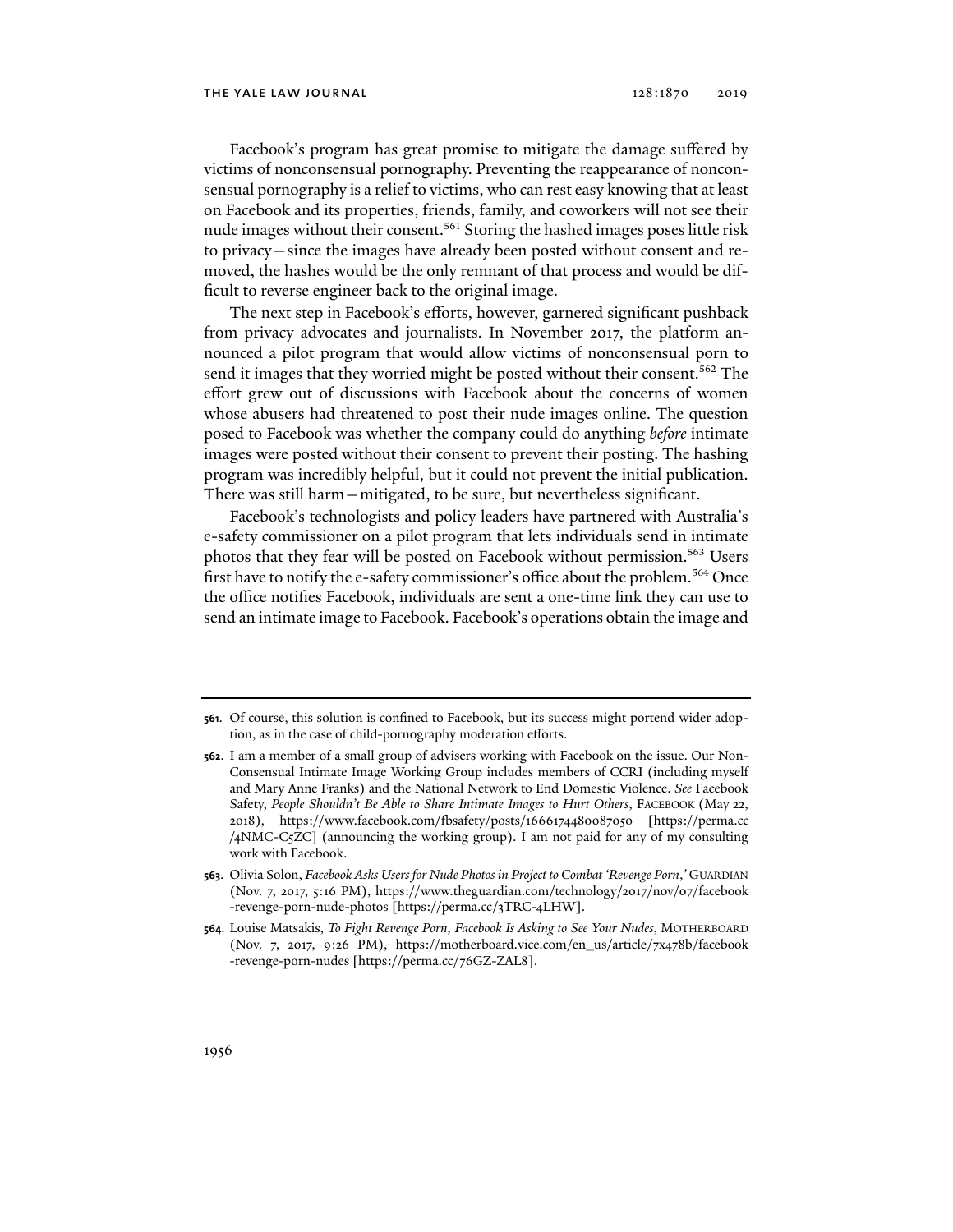then hash it to prevent its future posting on the site.<sup>565</sup> Facebook is planning on extending the program to the United States and the United Kingdom.

The reaction to the proposal was swift, and much of it was negative. Some criticism was warranted. Journalists asked why anyone should trust Facebook after the Cambridge Analytica fiasco.<sup>566</sup> Information-security experts noted that transmitting intimate images to Facebook entailed security risks.<sup>567</sup> Civil-liberties groups were quick to criticize the initiative, mocking it as a privacy disaster.568

There is indeed risk to sexual privacy—a dynamic one, to use Pozen's term. If Facebook fails to secure the transmission of nude images and does not delete those images after hashing them, hackers could later obtain the images and post them all over the internet. The image submission process could be attacked by phishing schemes that would put intimate images into the hands of criminals.569 All signs, however, do not point in that direction. Facebook is immediately deleting the nude images after hashing them, and again, it is difficult to reengineer images from hashes.

The hash program also offers meaningful upsides for sexual privacy. The pilot program is an experiment, one that could end up protecting far more sexual privacy than it endangers. Crucially, Facebook safety officials, notably Antigone Davis and Karuna Nain, are monitoring the project to ensure that the privacy calculus makes sense. Facebook is hosting in-house training sessions with experts so that staff are attuned to privacy concerns.<sup>570</sup> In short, these are precisely the sort of careful efforts that companies should engage in as they adopt privacyenhancing technologies that also carry risks.

**<sup>565</sup>**. Davis, *supra* note 558.

**<sup>566</sup>**. *See, e.g.*, David Bloom, *Facebook Wants Your Nude Photos; What Could Possibly Go Wrong?*, FORBES (May 24, 2018, 9:03 PM), https://www.forbes.com/sites/dbloom/2018/05/24 /facebook-wants-your-nude-photos-what-could-possibly-go-wrong [https://perma.cc /495D-UGPW].

**<sup>567</sup>**. Matsakis, *supra* note 564.

**<sup>568</sup>***. See, e.g.*, Fight for the Future (@fightfortheftr), TWITTER (May 24, 2018, 11:34 AM), https:// twitter.com/fightfortheftr/status/999720271484350464 [https://perma.cc/Y5GN-8TJZ] (parodying Facebook's position: "Facebook: We didn't protect your data and we are sorry. We will do better. Also Facebook: Yo, send us your nudes").

**<sup>569</sup>**. For a thoughtful analysis of the potential risks, see the take of computer scientist and techpolicy expert Steven Bellovin in *Facebook's Initiative Against "Revenge Porn*,*"* SMBLOG (Sept. 16, 2017), https://www.cs.columbia.edu/~smb/blog/2017-11/2017-11-16.html [https:// perma.cc/QH8F-FPRH]. Bellovin thoughtfully discusses concerns about Facebook's pilot program with an emphasis on the possibility that there could be phishing scams but notes his "guarded approval" for the overall plan.

**<sup>570</sup>**. I have been invited to speak at these training sessions.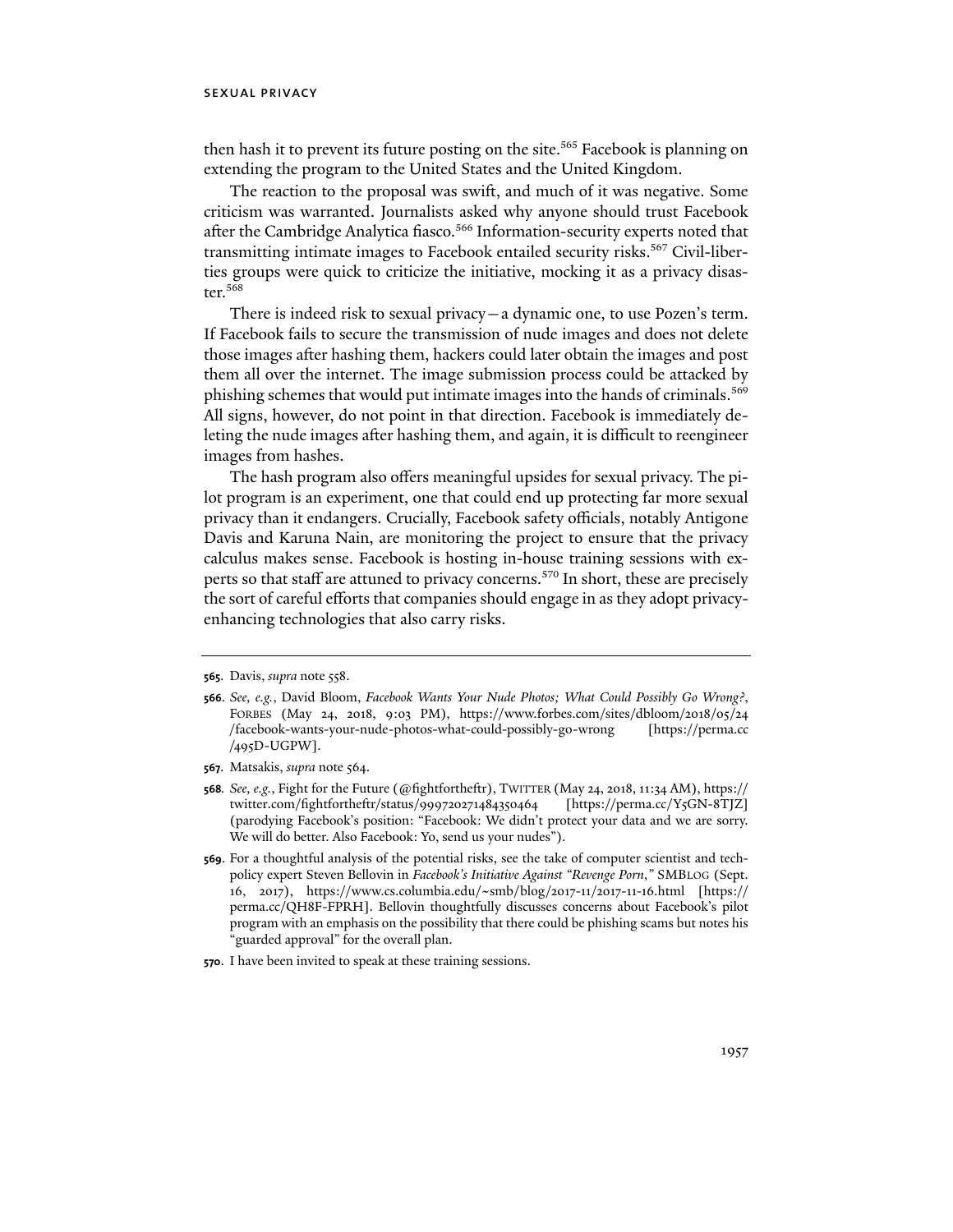The Facebook pilot program would be equally available to women and marginalized communities as to heterosexual white men. Access to Facebook's properties is effectively purchased with personal data—thus, wealthy or poor, white or nonwhite, male or female, anyone with a Facebook or Instagram account can take advantage of it. It is a program worth trying in the United States, one in which privacy risks do not outweigh the privacy benefits.

## *2. Immutable Life Logs*

The development of hard-to-debunk deep-fake sex videos raises the possibility of a market response that would enable people to have credible alibis. As Robert Chesney and I discuss in a project about the national security, privacy, and democracy implications of deep fakes, there may soon emerge a service that warrants careful study: "[I]mmutable life logs or authentication trails that make it possible for a victim of a deep fake to produce a certified alibi credibly proving that he or she did not do or say the thing depicted."571

"From a technical perspective," we write, "such services will be made possible by advances in a variety of technologies including wearable tech; encryption; remote sensing; data compression, transmission, and storage; and blockchainbased record-keeping."572 That last element may be important because a vendor hoping to provide such services could not succeed without earning a strong reputation for the immutability and comprehensiveness of its data.

Obviously, not everyone would want such a service even if it could work reasonably effectively as a deep-fake defense mechanism. But some individuals such as politicians, celebrities, and others whose fortunes depend to an unusual degree on fragile reputations—will have sufficient fear of suffering irreparable harm from deep fakes that they may be willing to agree to, and pay for, a service that comprehensively tracks and preserves their movements, surrounding visual circumstances, and perhaps in-person and electronic communications. (Though providers may be reluctant to include audio-recording capacity because "twelve states criminalize the interception of electronic communications unless both parties to the communication consent to the interception."573)

Should we encourage the emergence of such services? We need to examine the privacy calculus in total. At issue are dimensional and distributional privacyprivacy trade-offs.

**<sup>571</sup>**. Chesney & Citron, *supra* note 4 (manuscript at 54).

**<sup>572</sup>***. Id.*

**<sup>573</sup>***.* Citron, *supra* note 243, at 1263 n.123. So long as one party to communications consents to interception, federal law and the remaining thirty-eight states' laws permit the practice. *See* Ohm, *supra* note 415, at 1486.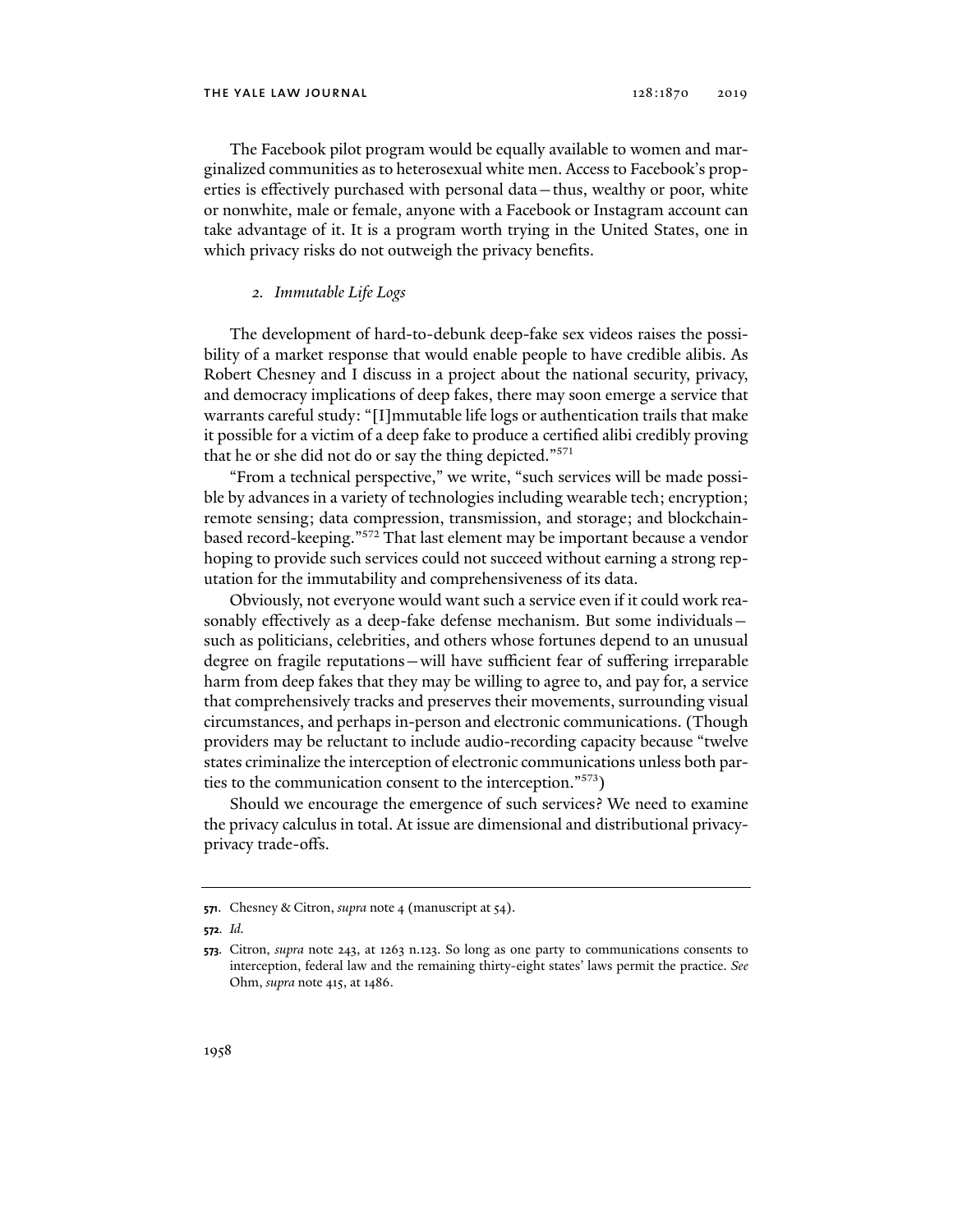First to the dimensional aspect of the trade-off. Individuals' privacy and reputations would be protected by giving enormous power over every detail of their lives to life-logging companies. There are, however, serious social costs to privacy should such services emerge and prove popular. Proliferation of comprehensive life-logging services would have tremendous spillover effects on privacy in general. It risks what has been called the "unraveling of privacy"<sup>574</sup> – the outright functional collapse of privacy via social consent despite legal protections intended to preserve it. Scott Peppet has warned that as more people relinquish their privacy voluntarily, the remaining people who have not done so increasingly risk being subject to the inference that they have something to hide.<sup>575</sup> This dynamic might overcome the reluctance of some holdouts. Worse, the holdouts in any event will lose much of their lingering privacy, as they find themselves increasingly surrounded by people engaged in life logging.

The supplier of life-logging services would have extraordinary power over people using their services.<sup>576</sup> The personal data amassed would be a treasure trove for advertisers interested in exploiting our weaknesses and desires. Paul Ohm has presciently called a variant of this possibility a "database of ruin."<sup>577</sup> Some perils could be tempered by clear, enforceable commitments of confidentiality. Others, including the potential for data breach, would be difficult to eliminate.

To be sure, life logging would have its upside in terms of identifying deepfake sex videos and all other manners of using video to fabricate the past. But this upside would not be enjoyed by all. At least in its initial adoption, it would only be practically available to the wealthy and powerful. Herein lies the distributional privacy-privacy trade-off. The privacy upsides of such services would not be available to the average person whose privacy is invaded. Such services would likely be expensive and thus out of the reach of many women and marginalized individuals. And in any event, it would be ineffective to address jobs that victims never know that they do not get because a deep-fake sex video appeared in a search of their names.

A world with widespread life logging of this kind might produce more benefits than costs (particularly if there is legislation well-tailored to regulate access to such a new state of affairs). But it might not. Enterprising businesses may

**<sup>574</sup>**. Scott R. Peppet, *Unraveling Privacy: The Personal Prospectus and the Threat of a Full-Disclosure Future*, 105 NW. U. L. REV. 1153 (2011).

**<sup>575</sup>***. Id.* at 1192.

**<sup>576</sup>**. Chesney & Citron, *supra* note 4 (manuscript at 55).

**<sup>577</sup>**. Paul Ohm, *Broken Promises of Privacy: Responding to the Surprising Failure of Anonymization*, 57 UCLA L. REV. 1701, 1748 (2010).